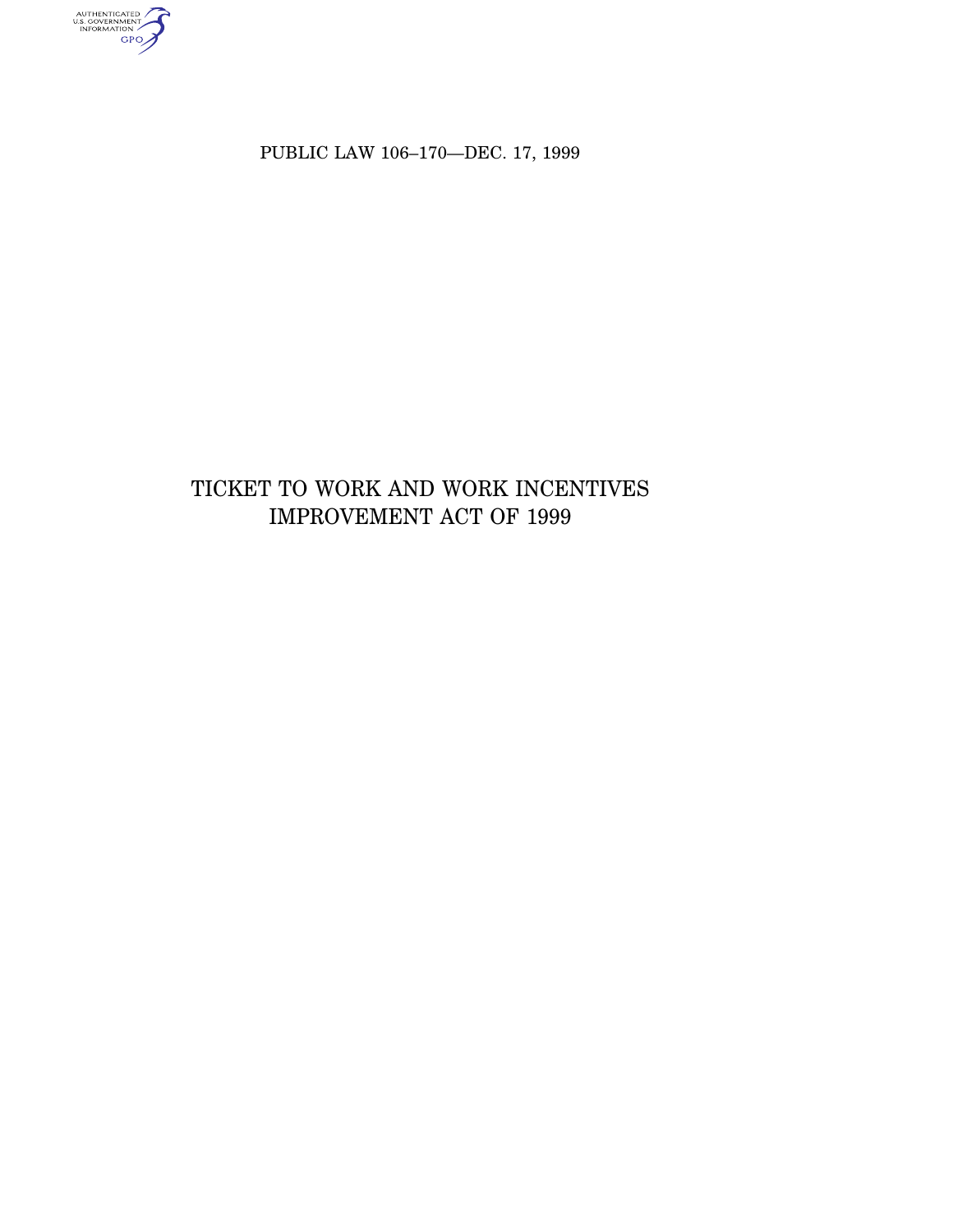# Public Law 106–170 106th Congress

# An Act

Dec. 17, 1999 [H.R. 1180]

To amend the Social Security Act to expand the availability of health care coverage for working individuals with disabilities, to establish a Ticket to Work and Self-Sufficiency Program in the Social Security Administration to provide such individuals with meaningful opportunities to work, and for other purposes.

*Be it enacted by the Senate and House of Representatives of the United States of America in Congress assembled*,

## **SECTION 1. SHORT TITLE; TABLE OF CONTENTS.**

(a) SHORT TITLE.—This Act may be cited as the ''Ticket to Work and Work Incentives Improvement Act of 1999''.

(b) TABLE OF CONTENTS.—The table of contents is as follows:

- Sec. 1. Short title; table of contents.
- Sec. 2. Findings and purposes.

### TITLE I—TICKET TO WORK AND SELF-SUFFICIENCY AND RELATED PROVISIONS

### Subtitle A—Ticket to Work and Self-Sufficiency

Sec. 101. Establishment of the Ticket to Work and Self-Sufficiency Program.

#### Subtitle B—Elimination of Work Disincentives

- Sec. 111. Work activity standard as a basis for review of an individual's disabled status.
- Sec. 112. Expedited reinstatement of disability benefits.

#### Subtitle C—Work Incentives Planning, Assistance, and Outreach

- Sec. 121. Work incentives outreach program.
- Sec. 122. State grants for work incentives assistance to disabled beneficiaries.

## TITLE II—EXPANDED AVAILABILITY OF HEALTH CARE SERVICES

- Sec. 201. Expanding State options under the medicaid program for workers with disabilities.
- Sec. 202. Extending medicare coverage for OASDI disability benefit recipients. Sec. 203. Grants to develop and establish State infrastructures to support working
- individuals with disabilities. Sec. 204. Demonstration of coverage under the medicaid program of workers with potentially severe disabilities.
- Sec. 205. Election by disabled beneficiaries to suspend medigap insurance when covered under a group health plan.

#### TITLE III—DEMONSTRATION PROJECTS AND STUDIES

- Sec. 301. Extension of disability insurance program demonstration project authority.
- Sec. 302. Demonstration projects providing for reductions in disability insurance benefits based on earnings.
- Sec. 303. Studies and reports.

#### TITLE IV—MISCELLANEOUS AND TECHNICAL AMENDMENTS

- Sec. 401. Technical amendments relating to drug addicts and alcoholics.
- Sec. 402. Treatment of prisoners.

42 USC 1305 note. Ticket to Work and Work Incentives Improvement Act of 1999.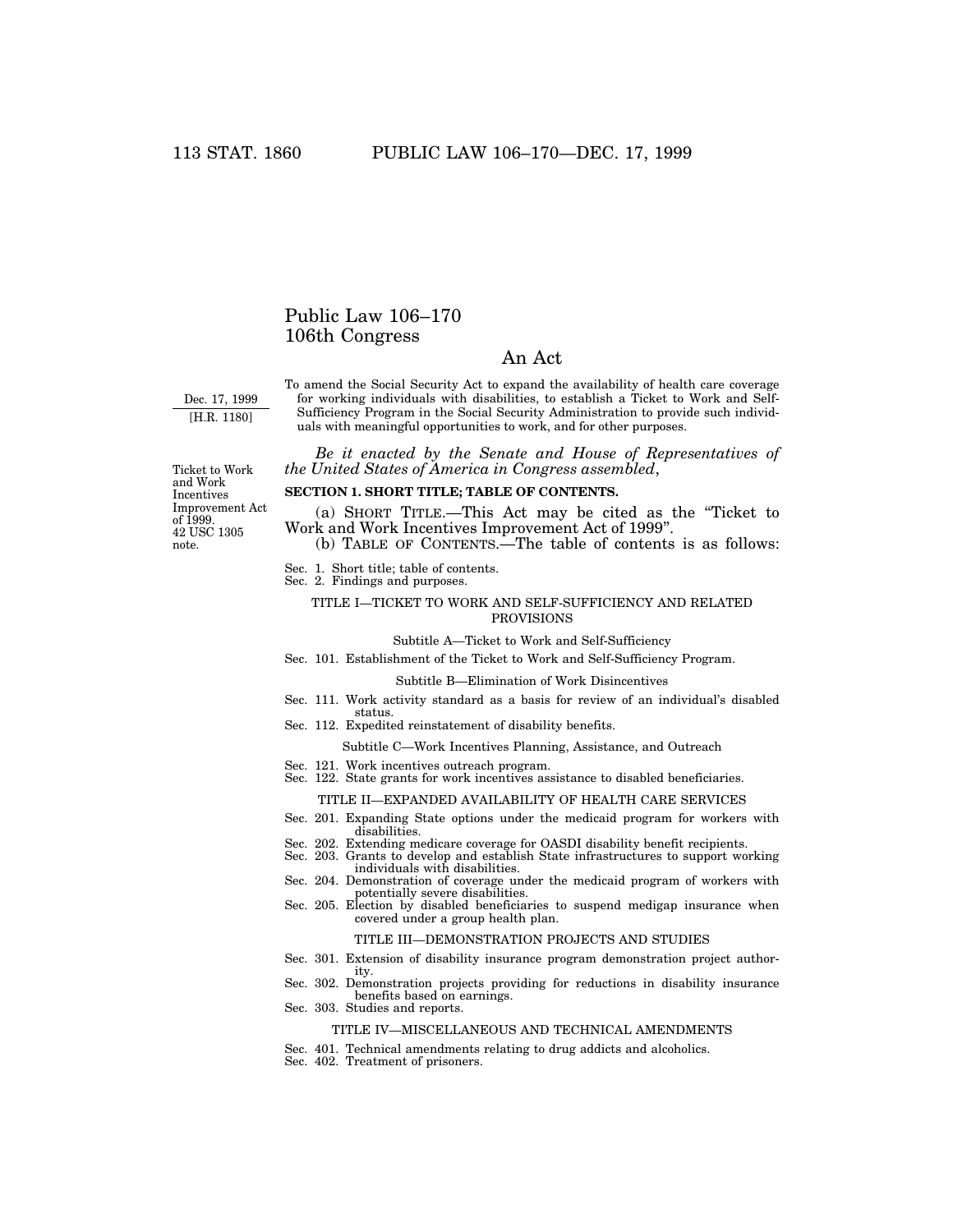- Sec. 404. Additional technical amendment relating to cooperative research or demonstration projects under titles II and XVI.
- Sec. 405. Authorization for State to permit annual wage reports.
- Sec. 406. Assessment on attorneys who receive their fees via the Social Security Administration.
- Sec. 407. Extension of authority of State medicaid fraud control units.
- Sec. 408. Climate database modernization.
- Sec. 409. Special allowance adjustment for student loans.
- Sec. 410. Schedule for payments under SSI state supplementation agreements.
- Sec. 411. Bonus commodities.
- 
- Sec. 412. Simplification of definition of foster child under EIC. Sec. 413. Delay of effective date of organ procurement and transplantation network final rule.

### TITLE V—TAX RELIEF EXTENSION ACT OF 1999

Sec. 500. Short title of title.

### Subtitle A—Extensions

- Sec. 501. Allowance of nonrefundable personal credits against regular and minimum tax liability.
- Sec. 502. Research credit.
- 
- Sec. 503. Subpart F exemption for active financing income. Sec. 504. Taxable income limit on percentage depletion for marginal production.
- Sec. 505. Work opportunity credit and welfare-to-work credit. Sec. 506. Employer-provided educational assistance.
- 
- Sec. 507. Extension and modification of credit for producing electricity from certain renewable resources.
- Sec. 508. Extension of duty-free treatment under Generalized System of Pref-
- Sec. 509. Extension of credit for holders of qualified zone academy bonds.
- Sec. 510. Extension of first-time homebuyer credit for District of Columbia.
- Sec. 511. Extension of expensing of environmental remediation costs.
- Sec. 512. Temporary increase in amount of rum excise tax covered over to Puerto Rico and Virgin Islands.

### Subtitle B—Other Time-Sensitive Provisions

- Sec. 521. Advance pricing agreements treated as confidential taxpayer information. Sec. 522. Authority to postpone certain tax-related deadlines by reason of Y2K
- failures. Sec. 523. Inclusion of certain vaccines against streptococcus pneumoniae to list of
- taxable vaccines. Sec. 524. Delay in effective date of requirement for approved diesel or kerosene
- terminals.
- Sec. 525. Production flexibility contract payments.

# Subtitle C—Revenue Offsets

## PART I—GENERAL PROVISIONS

- 
- Sec. 531. Modification of estimated tax safe harbor. Sec. 532. Clarification of tax treatment of income and loss on derivatives.
- 
- Sec. 533. Expansion of reporting of cancellation of indebtedness income. Sec. 534. Limitation on conversion of character of income from constructive ownership transactions.
- Sec. 535. Treatment of excess pension assets used for retiree health benefits.
- Sec. 536. Modification of installment method and repeal of installment method for accrual method taxpayers.
- Sec. 537. Denial of charitable contribution deduction for transfers associated with split-dollar insurance arrangements.
- Sec. 538. Distributions by a partnership to a corporate partner of stock in another corporation.

### PART II—PROVISIONS RELATING TO REAL ESTATE INVESTMENT TRUSTS

#### SUBPART A—TREATMENT OF INCOME AND SERVICES PROVIDED BY TAXABLE REIT **SUBSIDIARIES**

# Sec. 541. Modifications to asset diversification test.

- 
- Sec. 542. Treatment of income and services provided by taxable REIT subsidiaries. Sec. 543. Taxable REIT subsidiary.
- Sec. 544. Limitation on earnings stripping.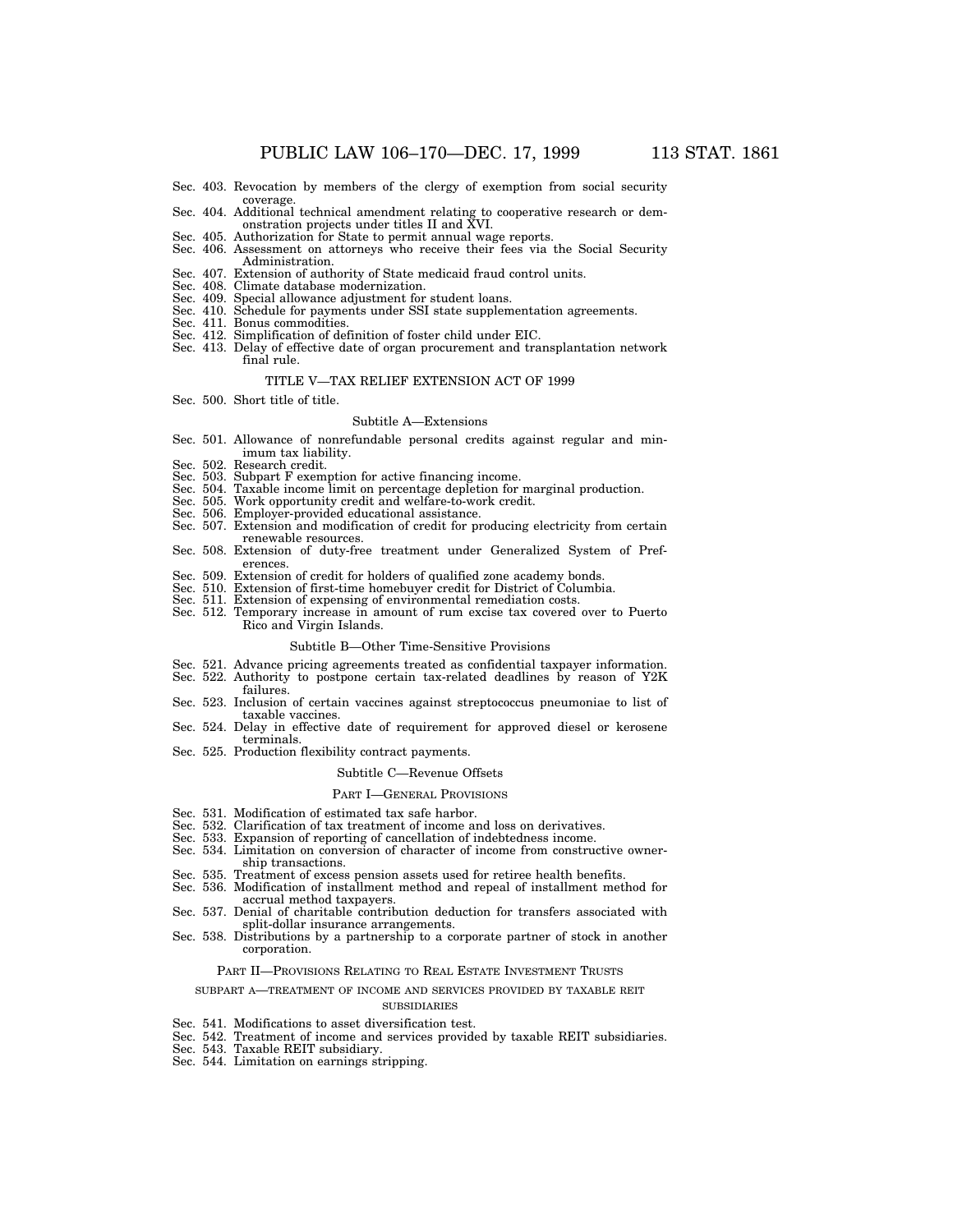- Sec. 545. 100 percent tax on improperly allocated amounts.
- Sec. 546. Effective date.
- Sec. 547. Study relating to taxable REIT subsidiaries.

# SUBPART B—HEALTH CARE REITS

Sec. 551. Health care REITs.

SUBPART C—CONFORMITY WITH REGULATED INVESTMENT COMPANY RULES

Sec. 556. Conformity with regulated investment company rules.

SUBPART D—CLARIFICATION OF EXCEPTION FROM IMPERMISSIBLE TENANT SERVICE

INCOME

Sec. 561. Clarification of exception for independent operators.

SUBPART E—MODIFICATION OF EARNINGS AND PROFITS RULES

Sec. 566. Modification of earnings and profits rules.

SUBPART F—MODIFICATION OF ESTIMATED TAX RULES

Sec. 571. Modification of estimated tax rules for closely held real estate investment trusts.

42 USC 1320b– 19 note.

#### **SEC. 2. FINDINGS AND PURPOSES.**

(a) FINDINGS.—The Congress makes the following findings:

(1) It is the policy of the United States to provide assistance to individuals with disabilities to lead productive work lives.

(2) Health care is important to all Americans.

(3) Health care is particularly important to individuals with disabilities and special health care needs who often cannot afford the insurance available to them through the private market, are uninsurable by the plans available in the private sector, and are at great risk of incurring very high and economically devastating health care costs.

(4) Americans with significant disabilities often are unable to obtain health care insurance that provides coverage of the services and supports that enable them to live independently and enter or rejoin the workforce. Personal assistance services (such as attendant services, personal assistance with transportation to and from work, reader services, job coaches, and related assistance) remove many of the barriers between significant disability and work. Coverage for such services, as well as for prescription drugs, durable medical equipment, and basic health care are powerful and proven tools for individuals with significant disabilities to obtain and retain employment.

(5) For individuals with disabilities, the fear of losing health care and related services is one of the greatest barriers keeping the individuals from maximizing their employment, earning potential, and independence.

(6) Social Security Disability Insurance and Supplemental Security Income beneficiaries risk losing medicare or medicaid coverage that is linked to their cash benefits, a risk that is an equal, or greater, work disincentive than the loss of cash benefits associated with working.

(7) Individuals with disabilities have greater opportunities for employment than ever before, aided by important public policy initiatives such as the Americans with Disabilities Act of 1990 (42 U.S.C. 12101 et seq.), advancements in public understanding of disability, and innovations in assistive technology, medical treatment, and rehabilitation.

(8) Despite such historic opportunities and the desire of millions of disability recipients to work and support themselves, fewer than one-half of one percent of Social Security Disability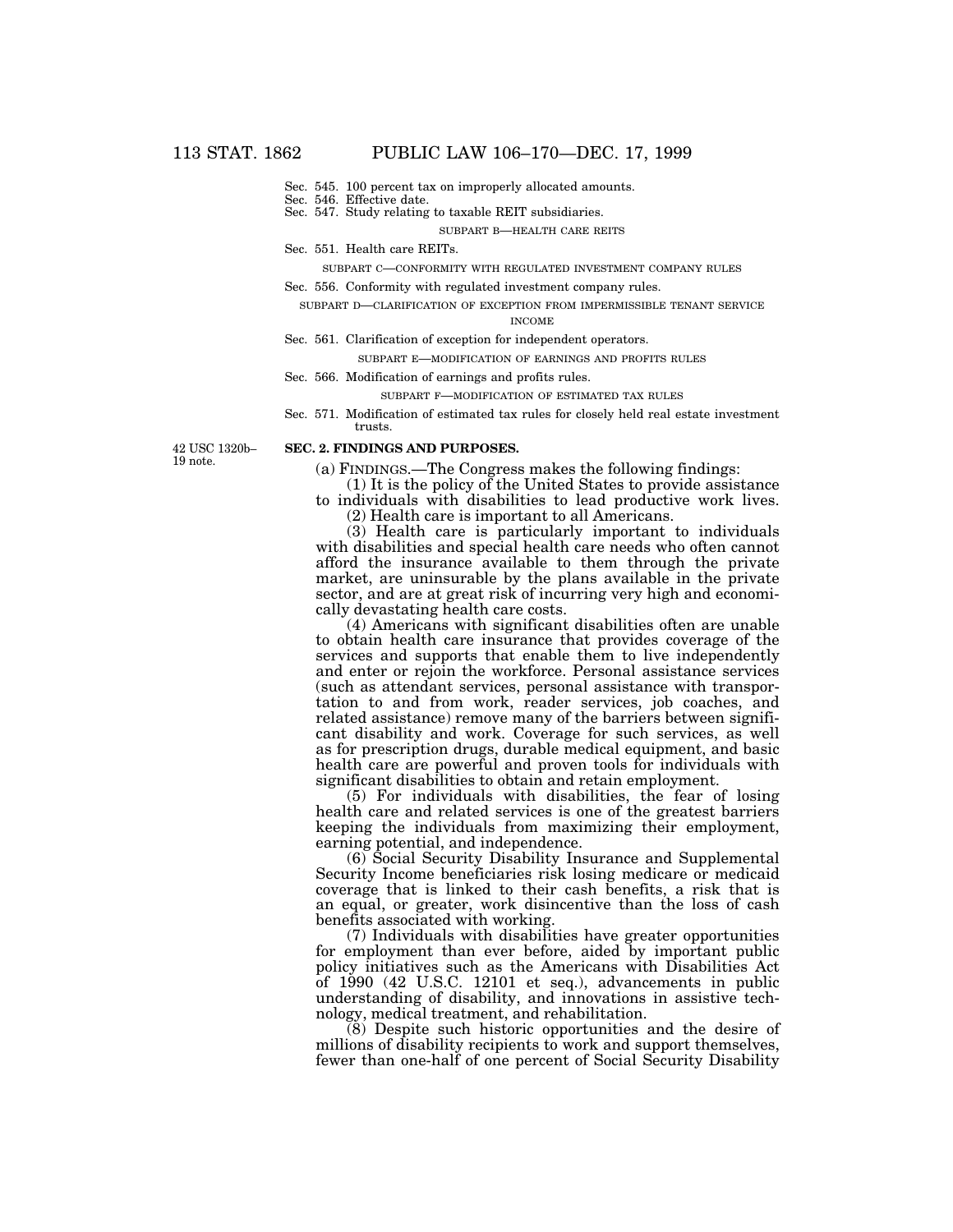Insurance and Supplemental Security Income beneficiaries leave the disability rolls and return to work.

(9) In addition to the fear of loss of health care coverage, beneficiaries cite financial disincentives to work and earn income and lack of adequate employment training and placement services as barriers to employment.

(10) Eliminating such barriers to work by creating financial incentives to work and by providing individuals with disabilities real choice in obtaining the services and technology they need to find, enter, and maintain employment can greatly improve their short and long-term financial independence and personal well-being.

(11) In addition to the enormous advantages such changes promise for individuals with disabilities, redesigning government programs to help individuals with disabilities return to work may result in significant savings and extend the life of the Social Security Disability Insurance Trust Fund.

(12) If only an additional one-half of one percent of the current Social Security Disability Insurance and Supplemental Security Income recipients were to cease receiving benefits as a result of employment, the savings to the Social Security Trust Funds and to the Treasury in cash assistance would total \$3,500,000,000 over the worklife of such individuals, far exceeding the cost of providing incentives and services needed to assist them in entering work and achieving financial independence to the best of their abilities.

(b) PURPOSES.—The purposes of this Act are as follows:

(1) To provide health care and employment preparation and placement services to individuals with disabilities that will enable those individuals to reduce their dependency on cash benefit programs.

(2) To encourage States to adopt the option of allowing individuals with disabilities to purchase medicaid coverage that is necessary to enable such individuals to maintain employment.

(3) To provide individuals with disabilities the option of maintaining medicare coverage while working.

(4) To establish a return to work ticket program that will allow individuals with disabilities to seek the services necessary to obtain and retain employment and reduce their dependency on cash benefit programs.

# **TITLE I—TICKET TO WORK AND SELF-SUFFICIENCY AND RELATED PROVI-SIONS**

# **Subtitle A—Ticket to Work and Self-Sufficiency**

# **SEC. 101. ESTABLISHMENT OF THE TICKET TO WORK AND SELF-SUFFI-CIENCY PROGRAM.**

(a) IN GENERAL.—Part A of title XI of the Social Security Act (42 U.S.C. 1301 et seq.) is amended by adding at the end the following new section: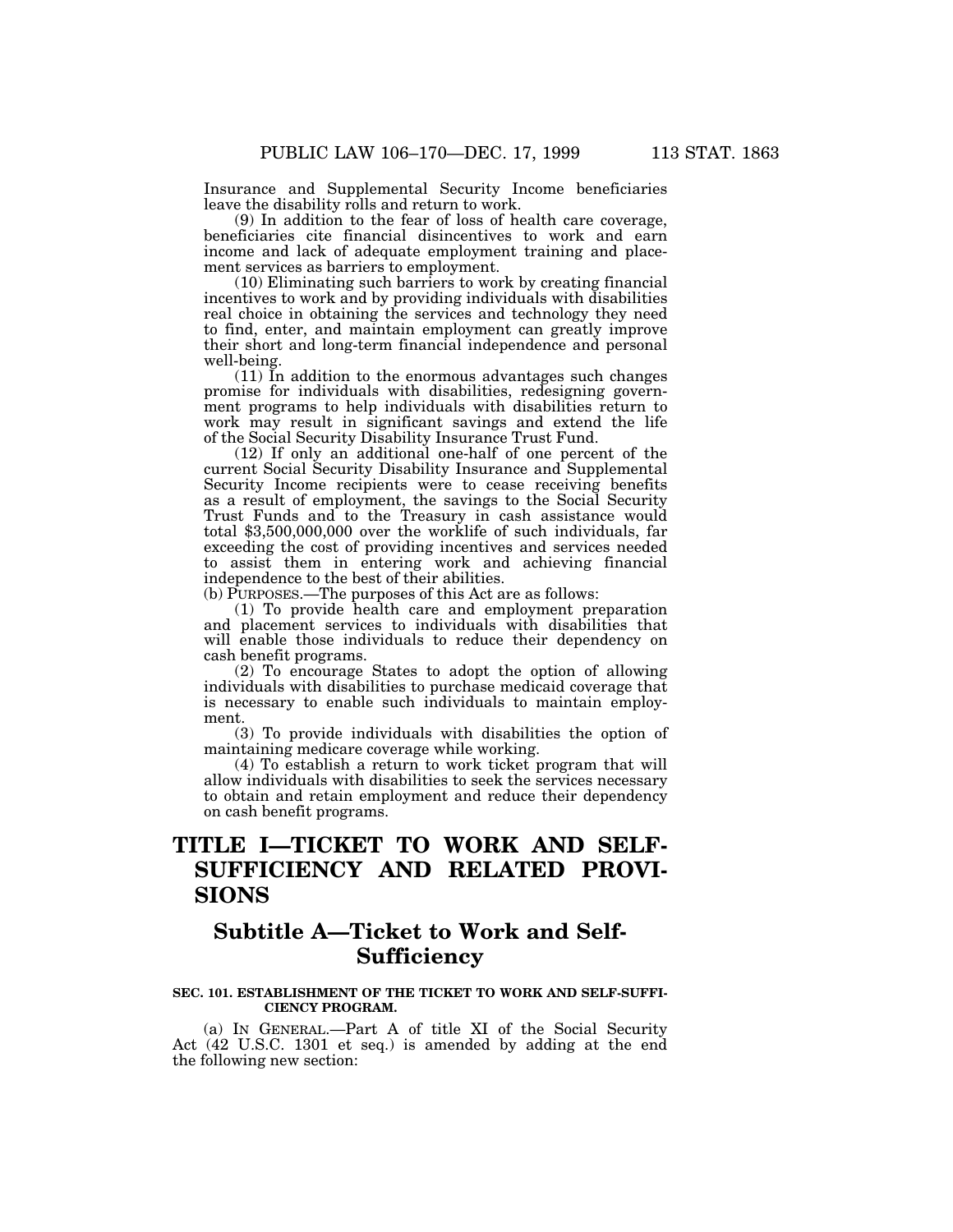# ''THE TICKET TO WORK AND SELF-SUFFICIENCY PROGRAM

Establishment. 42 USC 1320b– 19.

''SEC. 1148. (a) IN GENERAL.—The Commissioner shall establish a Ticket to Work and Self-Sufficiency Program, under which a disabled beneficiary may use a ticket to work and self-sufficiency issued by the Commissioner in accordance with this section to obtain employment services, vocational rehabilitation services, or other support services from an employment network which is of the beneficiary's choice and which is willing to provide such services to such beneficiary.

''(b) TICKET SYSTEM.—

''(1) DISTRIBUTION OF TICKETS.—The Commissioner may issue a ticket to work and self-sufficiency to disabled beneficiaries for participation in the Program.

"(2) ASSIGNMENT OF TICKETS. A disabled beneficiary holding a ticket to work and self-sufficiency may assign the ticket to any employment network of the beneficiary's choice which is serving under the Program and is willing to accept the assignment.

" $(3)$ <sup>"</sup>TICKET TERMS.—A ticket issued under paragraph  $(1)$ shall consist of a document which evidences the Commissioner's agreement to pay (as provided in paragraph (4)) an employment network, which is serving under the Program and to which such ticket is assigned by the beneficiary, for such employment services, vocational rehabilitation services, and other support services as the employment network may provide to the beneficiary.

"(4) PAYMENTS TO EMPLOYMENT NETWORKS.—The Commissioner shall pay an employment network under the Program in accordance with the outcome payment system under subsection (h)(2) or under the outcome-milestone payment system under subsection (h)(3) (whichever is elected pursuant to subsection (h)(1)). An employment network may not request or receive compensation for such services from the beneficiary. ''(c) STATE PARTICIPATION.—

''(1) IN GENERAL.—Each State agency administering or supervising the administration of the State plan approved under title I of the Rehabilitation Act of 1973 (29 U.S.C. 720 et seq.) may elect to participate in the Program as an employment network with respect to a disabled beneficiary. If the State agency does elect to participate in the Program, the State agency also shall elect to be paid under the outcome payment system or the outcome-milestone payment system in accordance with subsection (h)(1). With respect to a disabled beneficiary that the State agency does not elect to have participate in the Program, the State agency shall be paid for services provided to that beneficiary under the system for payment applicable under section  $222(d)$  and subsections (d) and (e) of section 1615. The Commissioner shall provide for periodic opportunities for exercising such elections.

''(2) EFFECT OF PARTICIPATION BY STATE AGENCY.—

"(A) STATE AGENCIES PARTICIPATING.—In any case in which a State agency described in paragraph (1) elects under that paragraph to participate in the Program, the employment services, vocational rehabilitation services, and other support services which, upon assignment of tickets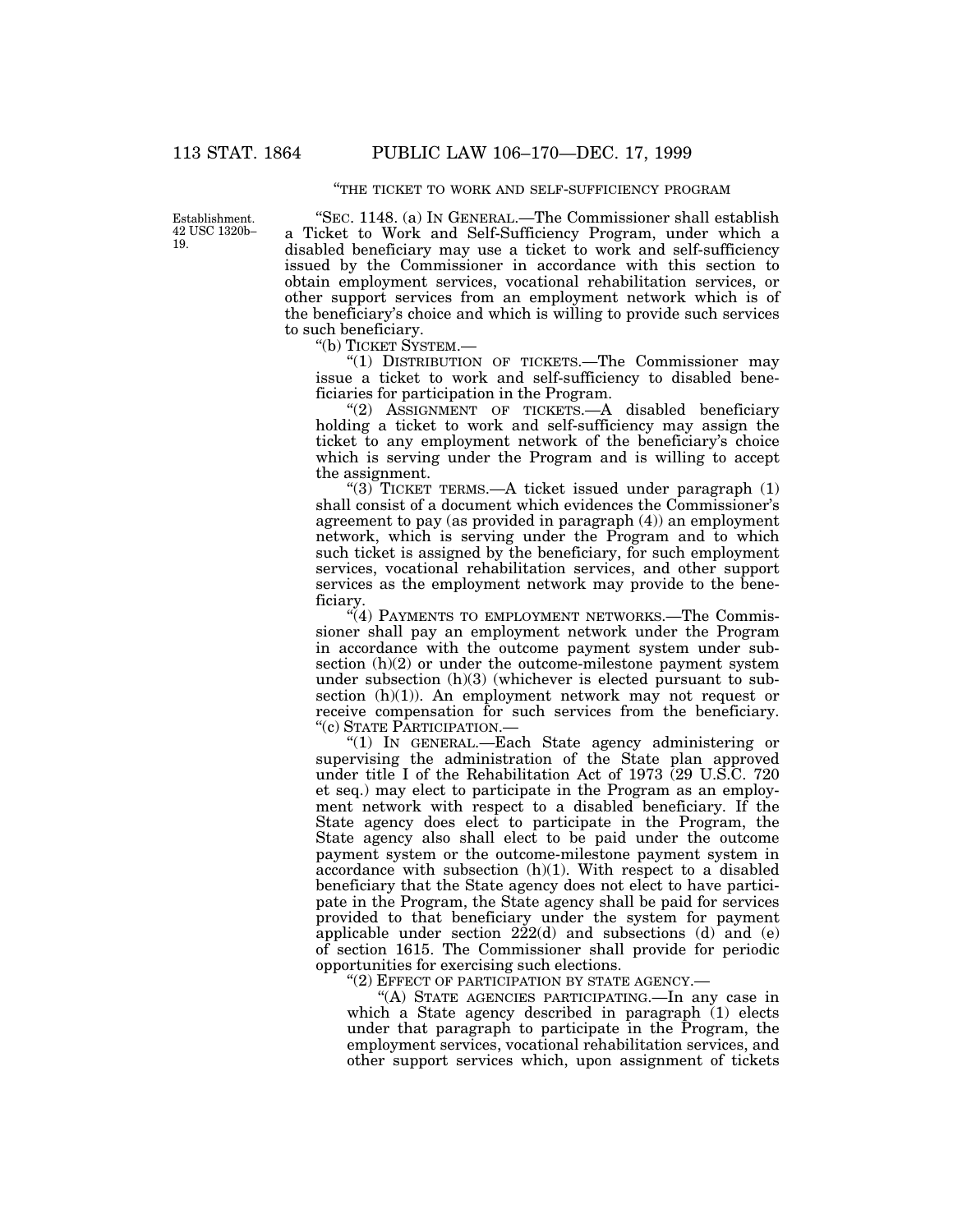to work and self-sufficiency, are provided to disabled beneficiaries by the State agency acting as an employment network shall be governed by plans for vocational rehabilitation services approved under title I of the Rehabilitation Act of 1973  $(29 \text{ U.S.C. } 720 \text{ et seq.}).$ 

''(B) STATE AGENCIES ADMINISTERING MATERNAL AND CHILD HEALTH SERVICES PROGRAMS.—Subparagraph (A) shall not apply with respect to any State agency administering a program under title V of this Act.

"(3) AGREEMENTS BETWEEN STATE AGENCIES AND EMPLOY-MENT NETWORKS.—State agencies and employment networks shall enter into agreements regarding the conditions under which services will be provided when an individual is referred by an employment network to a State agency for services. The Commissioner shall establish by regulations the timeframe within which such agreements must be entered into and the mechanisms for dispute resolution between State agencies and employment networks with respect to such agreements.

"(d) RESPONSIBILITIES OF THE COMMISSIONER.

"(1) SELECTION AND QUALIFICATIONS OF PROGRAM MAN-AGERS.—The Commissioner shall enter into agreements with 1 or more organizations in the private or public sector for service as a program manager to assist the Commissioner in administering the Program. Any such program manager shall be selected by means of a competitive bidding process, from among organizations in the private or public sector with available expertise and experience in the field of vocational rehabilitation or employment services.

"(2) TENURE, RENEWAL, AND EARLY TERMINATION.-Each agreement entered into under paragraph (1) shall provide for early termination upon failure to meet performance standards which shall be specified in the agreement and which shall be weighted to take into account any performance in prior terms. Such performance standards shall include—

 $(A)$  measures for ease of access by beneficiaries to services; and

''(B) measures for determining the extent to which failures in obtaining services for beneficiaries fall within acceptable parameters, as determined by the Commissioner.

"(3) PRECLUSION FROM DIRECT PARTICIPATION IN DELIVERY OF SERVICES IN OWN SERVICE AREA.—Agreements under paragraph (1) shall preclude—

''(A) direct participation by a program manager in the delivery of employment services, vocational rehabilitation services, or other support services to beneficiaries in the service area covered by the program manager's agreement; and

''(B) the holding by a program manager of a financial interest in an employment network or service provider which provides services in a geographic area covered under the program manager's agreement.

"(4) SELECTION OF EMPLOYMENT NETWORKS.—

''(A) IN GENERAL.—The Commissioner shall select and enter into agreements with employment networks for service under the Program. Such employment networks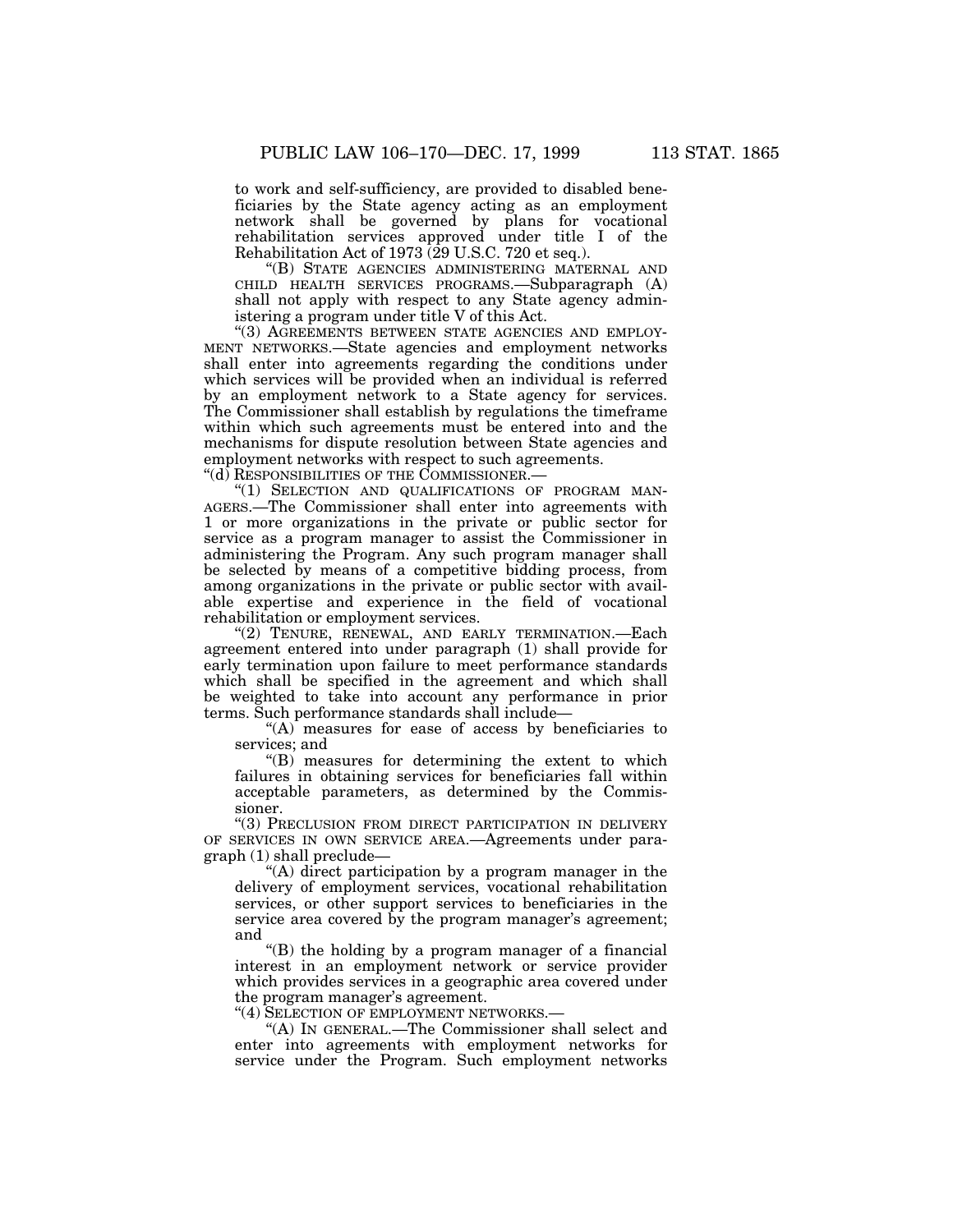shall be in addition to State agencies serving as employment networks pursuant to elections under subsection (c).

''(B) ALTERNATE PARTICIPANTS.—In any State where the Program is being implemented, the Commissioner shall enter into an agreement with any alternate participant that is operating under the authority of section  $222(\bar{d})(2)$ in the State as of the date of the enactment of this section and chooses to serve as an employment network under the Program.

"(5) TERMINATION OF AGREEMENTS WITH EMPLOYMENT NET-WORKS.—The Commissioner shall terminate agreements with employment networks for inadequate performance, as determined by the Commissioner.

''(6) QUALITY ASSURANCE.—The Commissioner shall provide for such periodic reviews as are necessary to provide for effective quality assurance in the provision of services by employment networks. The Commissioner shall solicit and consider the views of consumers and the program manager under which the employment networks serve and shall consult with providers of services to develop performance measurements. The Commissioner shall ensure that the results of the periodic reviews are made available to beneficiaries who are prospective service recipients as they select employment networks. The Commissioner shall ensure that the periodic surveys of beneficiaries receiving services under the Program are designed to measure customer service satisfaction.

''(7) DISPUTE RESOLUTION.—The Commissioner shall provide for a mechanism for resolving disputes between beneficiaries and employment networks, between program managers and employment networks, and between program managers and providers of services. The Commissioner shall afford a party to such a dispute a reasonable opportunity for a full and fair review of the matter in dispute.

''(e) PROGRAM MANAGERS.—

" $(1)$  In GENERAL.—A program manager shall conduct tasks appropriate to assist the Commissioner in carrying out the Commissioner's duties in administering the Program.

"(2) RECRUITMENT OF EMPLOYMENT NETWORKS.—A program manager shall recruit, and recommend for selection by the Commissioner, employment networks for service under the Program. The program manager shall carry out such recruitment and provide such recommendations, and shall monitor all employment networks serving in the Program in the geographic area covered under the program manager's agreement, to the extent necessary and appropriate to ensure that adequate choices of services are made available to beneficiaries. Employment networks may serve under the Program only pursuant to an agreement entered into with the Commissioner under the Program incorporating the applicable provisions of this section and regulations thereunder, and the program manager shall provide and maintain assurances to the Commissioner that payment by the Commissioner to employment networks pursuant to this section is warranted based on compliance by such employment networks with the terms of such agreement and this section. The program manager shall not impose numerical limits on the number of employment networks to be recommended pursuant to this paragraph.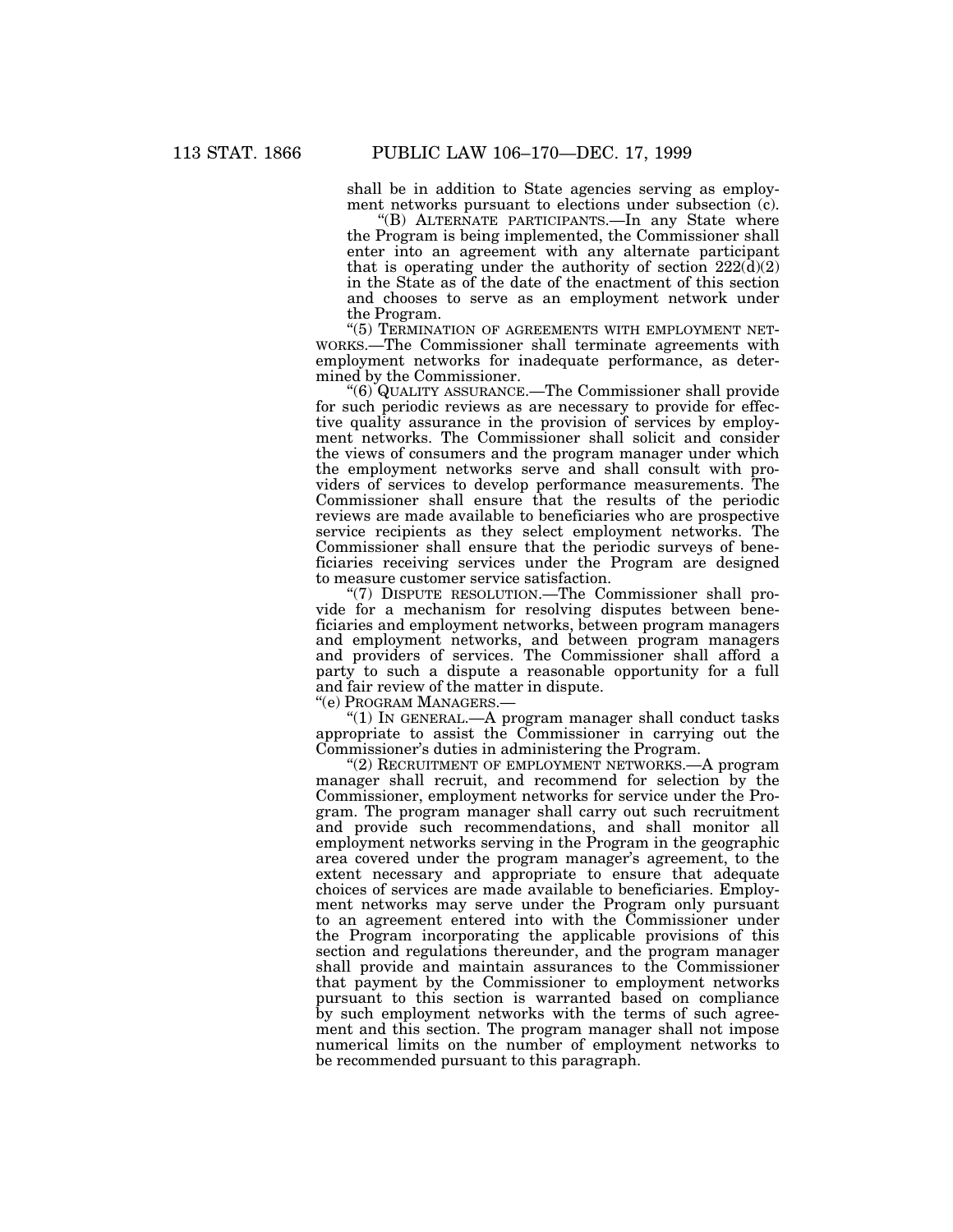''(3) FACILITATION OF ACCESS BY BENEFICIARIES TO EMPLOY-MENT NETWORKS.—A program manager shall facilitate access by beneficiaries to employment networks. The program manager shall ensure that each beneficiary is allowed changes in employment networks without being deemed to have rejected services under the Program. When such a change occurs, the program manager shall reassign the ticket based on the choice of the beneficiary. Upon the request of the employment network, the program manager shall make a determination of the allocation of the outcome or milestone-outcome payments based on the services provided by each employment network. The program manager shall establish and maintain lists of employment networks available to beneficiaries and shall make such lists generally available to the public. The program manager shall ensure that all information provided to disabled beneficiaries pursuant to this paragraph is provided in accessible formats.

"(4) ENSURING AVAILABILITY OF ADEQUATE SERVICES.—The program manager shall ensure that employment services, vocational rehabilitation services, and other support services are provided to beneficiaries throughout the geographic area covered under the program manager's agreement, including rural areas.

''(5) REASONABLE ACCESS TO SERVICES.—The program manager shall take such measures as are necessary to ensure that sufficient employment networks are available and that each beneficiary receiving services under the Program has reasonable access to employment services, vocational rehabilitation services, and other support services. Services provided under the Program may include case management, work incentives planning, supported employment, career planning, career plan development, vocational assessment, job training, placement, follow-up services, and such other services as may be specified by the Commissioner under the Program. The program manager shall ensure that such services are available in each service area.

"(f) EMPLOYMENT NETWORKS.-

''(1) QUALIFICATIONS FOR EMPLOYMENT NETWORKS.—

''(A) IN GENERAL.—Each employment network serving under the Program shall consist of an agency or instrumentality of a State (or a political subdivision thereof) or a private entity, that assumes responsibility for the coordination and delivery of services under the Program to individuals assigning to the employment network tickets to work and self-sufficiency issued under subsection (b).

''(B) ONE-STOP DELIVERY SYSTEMS.—An employment network serving under the Program may consist of a onestop delivery system established under subtitle B of title I of the Workforce Investment Act of 1998 (29 U.S.C. 2811 et seq.).

''(C) COMPLIANCE WITH SELECTION CRITERIA.—No employment network may serve under the Program unless it meets and maintains compliance with both general selection criteria (such as professional and educational qualifications, where applicable) and specific selection criteria (such as substantial expertise and experience in providing relevant employment services and supports).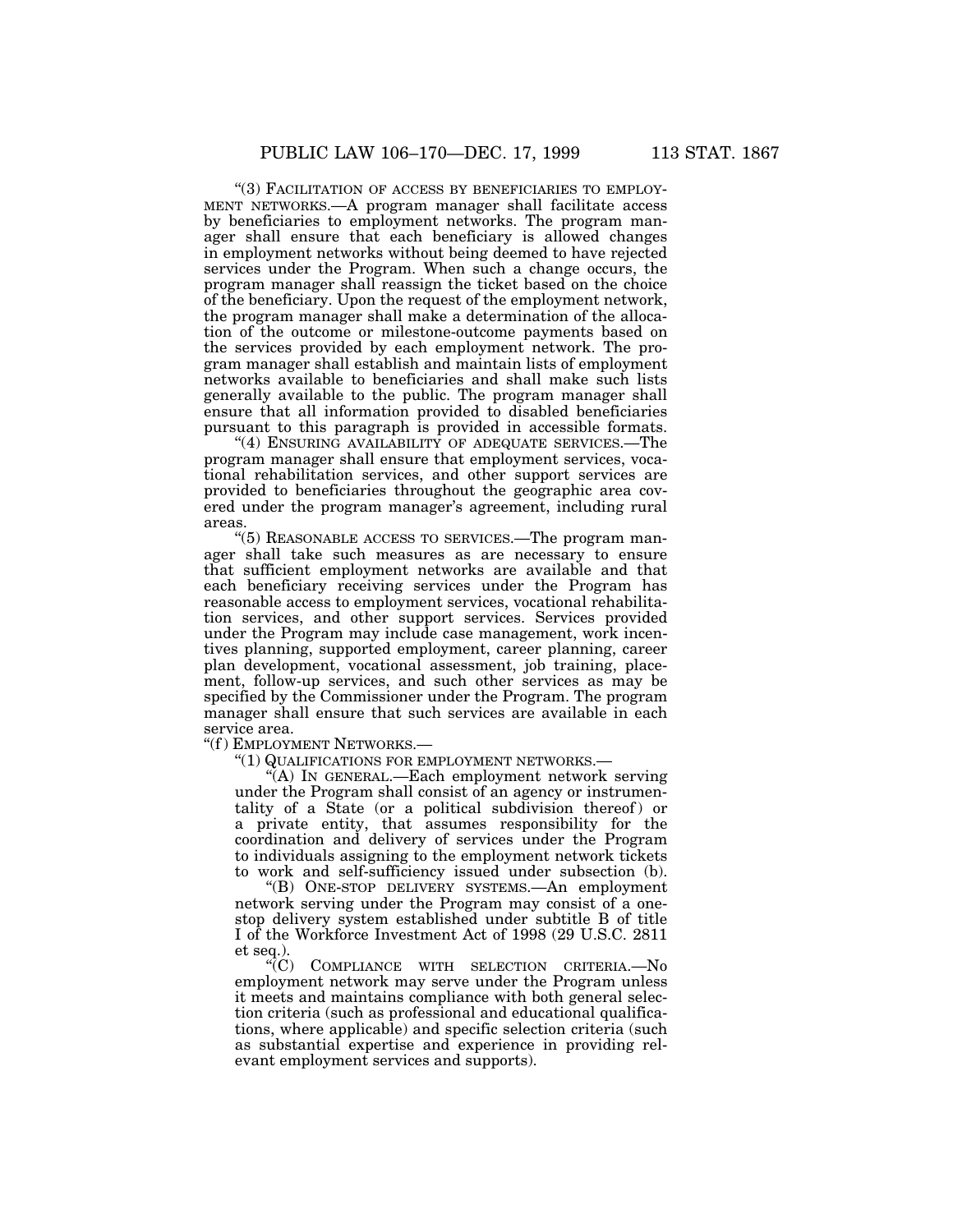''(D) SINGLE OR ASSOCIATED PROVIDERS ALLOWED.—An employment network shall consist of either a single provider of such services or of an association of such providers organized so as to combine their resources into a single entity. An employment network may meet the requirements of subsection  $(e)(4)$  by providing services directly, or by entering into agreements with other individuals or entities providing appropriate employment services, vocational rehabilitation services, or other support services.

"(2) REQUIREMENTS RELATING TO PROVISION OF SERVICES.-Each employment network serving under the Program shall be required under the terms of its agreement with the Commissioner to—

''(A) serve prescribed service areas; and

''(B) take such measures as are necessary to ensure that employment services, vocational rehabilitation services, and other support services provided under the Program by, or under agreements entered into with, the employment network are provided under appropriate individual work plans that meet the requirements of subsection (g).

''(3) ANNUAL FINANCIAL REPORTING.—Each employment network shall meet financial reporting requirements as prescribed by the Commissioner.

"(4) PERIODIC OUTCOMES REPORTING.—Each employment network shall prepare periodic reports, on at least an annual basis, itemizing for the covered period specific outcomes achieved with respect to specific services provided by the employment network. Such reports shall conform to a national model prescribed under this section. Each employment network shall provide a copy of the latest report issued by the employment network pursuant to this paragraph to each beneficiary upon enrollment under the Program for services to be received through such employment network. Upon issuance of each report to each beneficiary, a copy of the report shall be maintained in the files of the employment network. The program manager shall ensure that copies of all such reports issued under this paragraph are made available to the public under reasonable terms.

''(g) INDIVIDUAL WORK PLANS.—

''(1) REQUIREMENTS.—Each employment network shall—

"(A) take such measures as are necessary to ensure that employment services, vocational rehabilitation services, and other support services provided under the Program by, or under agreements entered into with, the employment network are provided under appropriate individual work plans that meet the requirements of subparagraph (C);

''(B) develop and implement each such individual work plan, in partnership with each beneficiary receiving such services, in a manner that affords such beneficiary the opportunity to exercise informed choice in selecting an employment goal and specific services needed to achieve that employment goal;

 $(C)$  ensure that each individual work plan includes at least—

Public information.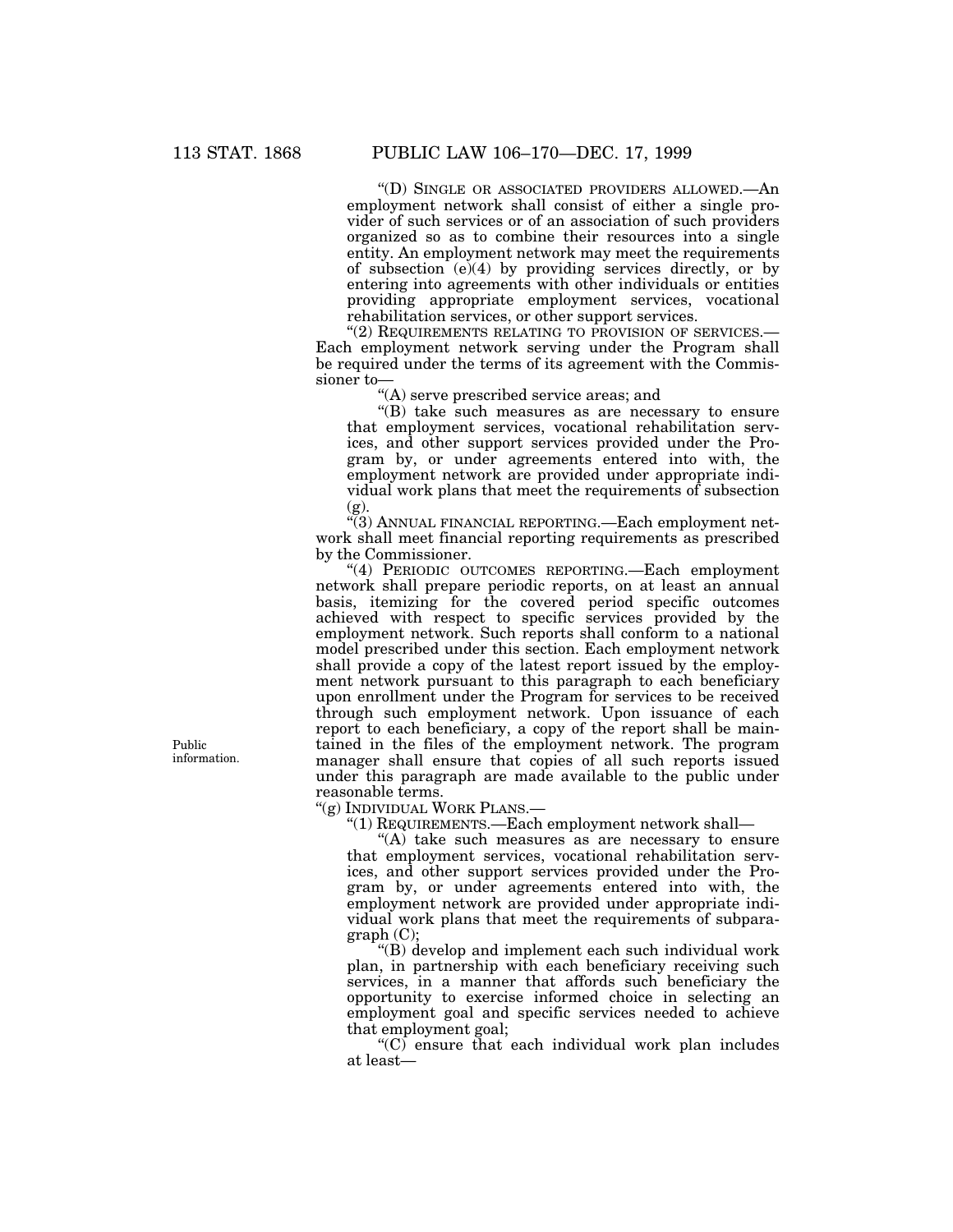''(i) a statement of the vocational goal developed with the beneficiary, including, as appropriate, goals for earnings and job advancement;

''(ii) a statement of the services and supports that have been deemed necessary for the beneficiary to accomplish that goal;

''(iii) a statement of any terms and conditions related to the provision of such services and supports; and

" $(iv)$  a statement of understanding regarding the beneficiary's rights under the Program (such as the right to retrieve the ticket to work and self-sufficiency if the beneficiary is dissatisfied with the services being provided by the employment network) and remedies available to the individual, including information on the availability of advocacy services and assistance in resolving disputes through the State grant program authorized under section 1150;

 $'(D)$  provide a beneficiary the opportunity to amend the individual work plan if a change in circumstances necessitates a change in the plan; and

''(E) make each beneficiary's individual work plan available to the beneficiary in, as appropriate, an accessible format chosen by the beneficiary.

"(2) EFFECTIVE UPON WRITTEN APPROVAL.—A beneficiary's individual work plan shall take effect upon written approval by the beneficiary or a representative of the beneficiary and a representative of the employment network that, in providing such written approval, acknowledges assignment of the beneficiary's ticket to work and self-sufficiency.

''(h) EMPLOYMENT NETWORK PAYMENT SYSTEMS.—

"(1) ELECTION OF PAYMENT SYSTEM BY EMPLOYMENT NET-WORKS.

"(A) IN GENERAL.—The Program shall provide for payment authorized by the Commissioner to employment networks under either an outcome payment system or an outcome-milestone payment system. Each employment network shall elect which payment system will be utilized by the employment network, and, for such period of time as such election remains in effect, the payment system so elected shall be utilized exclusively in connection with such employment network (except as provided in subparagraph (B)).

''(B) NO CHANGE IN METHOD OF PAYMENT FOR BENE-FICIARIES WITH TICKETS ALREADY ASSIGNED TO THE EMPLOY-MENT NETWORKS.—Any election of a payment system by an employment network that would result in a change in the method of payment to the employment network for services provided to a beneficiary who is receiving services from the employment network at the time of the election shall not be effective with respect to payment for services provided to that beneficiary and the method of payment previously selected shall continue to apply with respect to such services.

 $\sqrt[4]{(2)}$  Outcome payment system.—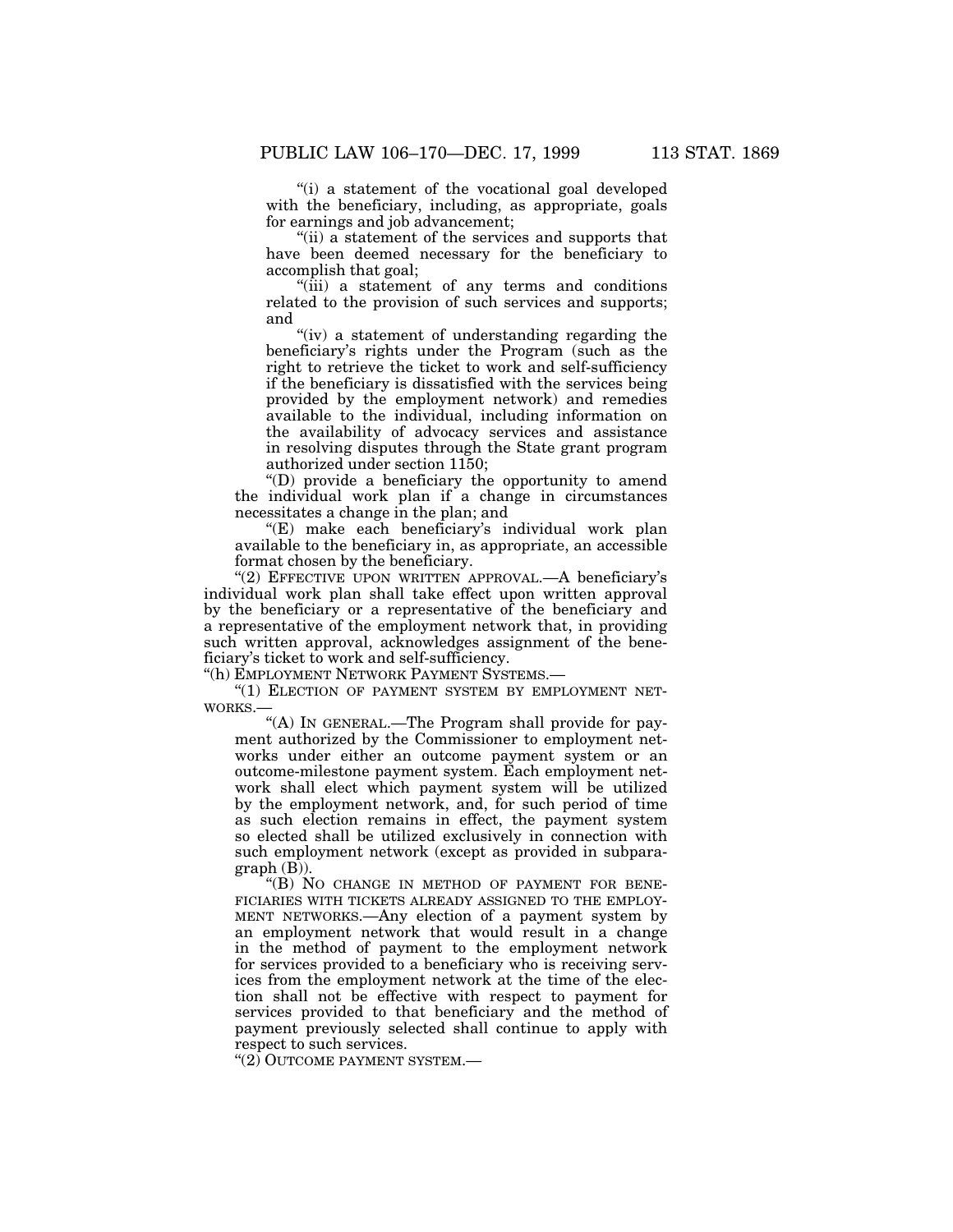''(A) IN GENERAL.—The outcome payment system shall consist of a payment structure governing employment networks electing such system under paragraph  $(1)(A)$  which meets the requirements of this paragraph.

''(B) PAYMENTS MADE DURING OUTCOME PAYMENT PERIOD.—The outcome payment system shall provide for a schedule of payments to an employment network, in connection with each individual who is a beneficiary, for each month, during the individual's outcome payment period, for which benefits (described in paragraphs (3) and (4) of subsection (k)) are not payable to such individual because of work or earnings.

''(C) COMPUTATION OF PAYMENTS TO EMPLOYMENT NET-WORK.—The payment schedule of the outcome payment system shall be designed so that—

''(i) the payment for each month during the outcome payment period for which benefits (described in paragraphs  $(3)$  and  $(4)$  of subsection  $(k)$  are not payable is equal to a fixed percentage of the payment calculation base for the calendar year in which such month occurs; and

''(ii) such fixed percentage is set at a percentage which does not exceed 40 percent.

''(3) OUTCOME-MILESTONE PAYMENT SYSTEM.—

''(A) IN GENERAL.—The outcome-milestone payment system shall consist of a payment structure governing employment networks electing such system under paragraph (1)(A) which meets the requirements of this paragraph.

"(B) EARLY PAYMENTS UPON ATTAINMENT OF MILE-STONES IN ADVANCE OF OUTCOME PAYMENT PERIODS.—The outcome-milestone payment system shall provide for 1 or more milestones, with respect to beneficiaries receiving services from an employment network under the Program, that are directed toward the goal of permanent employment. Such milestones shall form a part of a payment structure that provides, in addition to payments made during outcome payment periods, payments made prior to outcome payment periods in amounts based on the attainment of such milestones.

''(C) LIMITATION ON TOTAL PAYMENTS TO EMPLOYMENT NETWORK.—The payment schedule of the outcome milestone payment system shall be designed so that the total of the payments to the employment network with respect to each beneficiary is less than, on a net present value basis (using an interest rate determined by the Commissioner that appropriately reflects the cost of funds faced by providers), the total amount to which payments to the employment network with respect to the beneficiary would be limited if the employment network were paid under the outcome payment system.

''(4) DEFINITIONS.—In this subsection:

''(A) PAYMENT CALCULATION BASE.—The term 'payment calculation base' means, for any calendar year—

"(i) in connection with a title II disability beneficiary, the average disability insurance benefit payable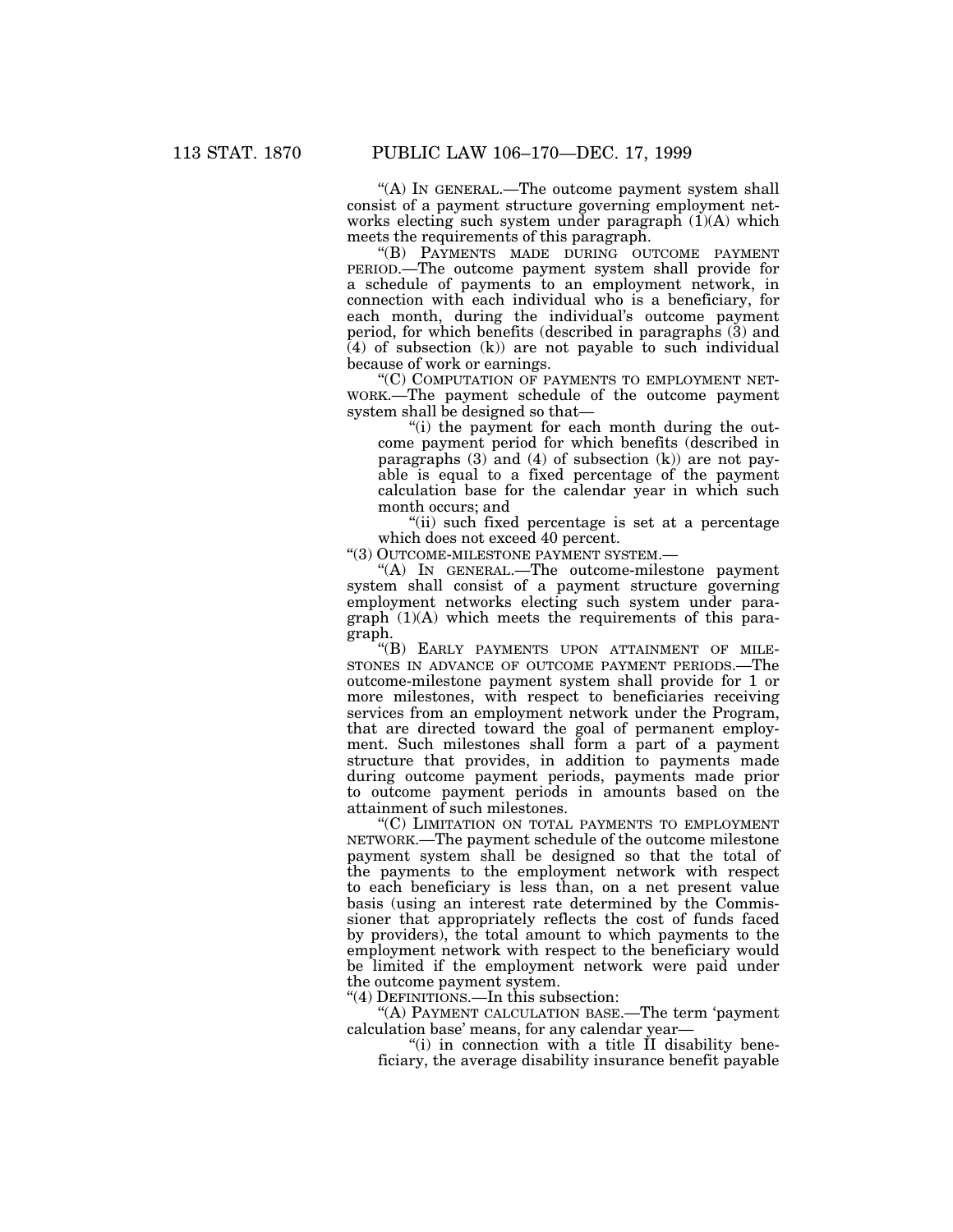under section 223 for all beneficiaries for months during the preceding calendar year; and

''(ii) in connection with a title XVI disability beneficiary (who is not concurrently a title II disability beneficiary), the average payment of supplemental security income benefits based on disability payable under title XVI (excluding State supplementation) for months during the preceding calendar year to all beneficiaries who have attained 18 years of age but have not attained 65 years of age.

''(B) OUTCOME PAYMENT PERIOD.—The term 'outcome payment period' means, in connection with any individual who had assigned a ticket to work and self-sufficiency to an employment network under the Program, a period—

 $\ddot{r}(i)$  beginning with the first month, ending after the date on which such ticket was assigned to the employment network, for which benefits (described in paragraphs (3) and (4) of subsection (k)) are not payable to such individual by reason of engagement in substantial gainful activity or by reason of earnings from work activity; and

''(ii) ending with the 60th month (consecutive or otherwise), ending after such date, for which such benefits are not payable to such individual by reason of engagement in substantial gainful activity or by reason of earnings from work activity.

''(5) PERIODIC REVIEW AND ALTERATIONS OF PRESCRIBED SCHEDULES.—

''(A) PERCENTAGES AND PERIODS.—The Commissioner shall periodically review the percentage specified in paragraph  $(2)(C)$ , the total payments permissible under paragraph (3)(C), and the period of time specified in paragraph  $(4)(\overline{B})$  to determine whether such percentages, such permissible payments, and such period provide an adequate incentive for employment networks to assist beneficiaries to enter the workforce, while providing for appropriate economies. The Commissioner may alter such percentage, such total permissible payments, or such period of time to the extent that the Commissioner determines, on the basis of the Commissioner's review under this paragraph, that such an alteration would better provide the incentive and economies described in the preceding sentence.

''(B) NUMBER AND AMOUNTS OF MILESTONE PAYMENTS.— The Commissioner shall periodically review the number and amounts of milestone payments established by the Commissioner pursuant to this section to determine whether they provide an adequate incentive for employment networks to assist beneficiaries to enter the workforce, taking into account information provided to the Commissioner by program managers, the Ticket to Work and Work Incentives Advisory Panel established by section  $101(f)$  of the Ticket to Work and Work Incentives Improvement Act of 1999, and other reliable sources. The Commissioner may from time to time alter the number and amounts of milestone payments initially established by the Commissioner pursuant to this section to the extent that the Commissioner determines that such an alteration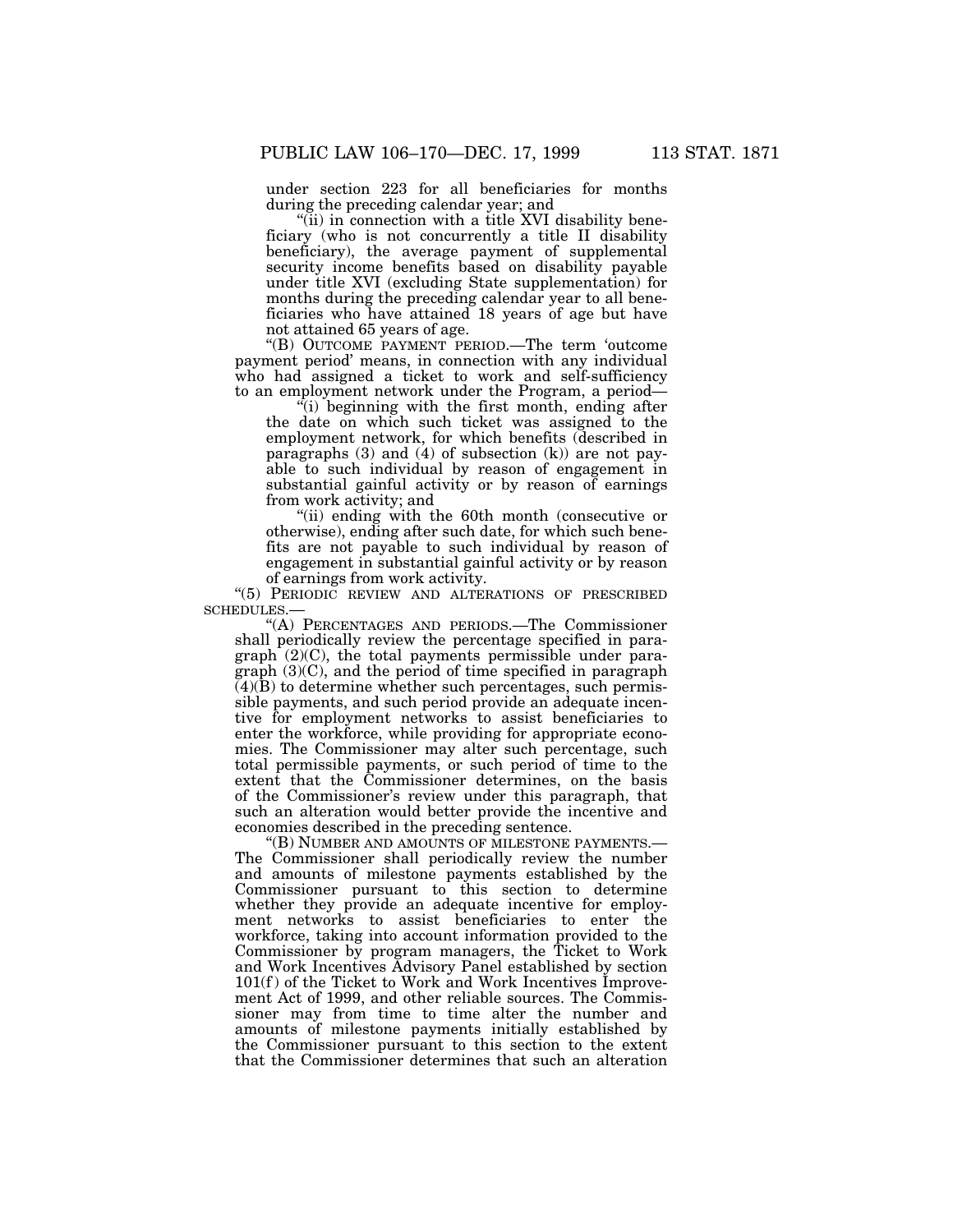would allow an adequate incentive for employment networks to assist beneficiaries to enter the workforce. Such alteration shall be based on information provided to the Commissioner by program managers, the Ticket to Work and Work Incentives Advisory Panel established by section  $101(f)$  of the Ticket to Work and Work Incentives Improvement Act of 1999, or other reliable sources.

"(C) REPORT ON THE ADEQUACY OF INCENTIVES.—The Commissioner shall submit to the Congress not later than 36 months after the date of the enactment of the Ticket to Work and Work Incentives Improvement Act of 1999 a report with recommendations for a method or methods to adjust payment rates under subparagraphs (A) and (B), that would ensure adequate incentives for the provision of services by employment networks of—

''(i) individuals with a need for ongoing support and services;

"(ii) individuals with a need for high-cost accommodations;

''(iii) individuals who earn a subminimum wage; and

"(iv) individuals who work and receive partial cash benefits.

The Commissioner shall consult with the Ticket to Work and Work Incentives Advisory Panel established under section  $101(f)$  of the Ticket to Work and Work Incentives Improvement Act of 1999 during the development and evaluation of the study. The Commissioner shall implement the necessary adjusted payment rates prior to full implementation of the Ticket to Work and Self-Sufficiency Program.

"(i) SUSPENSION OF DISABILITY REVIEWS.—During any period for which an individual is using, as defined by the Commissioner, a ticket to work and self-sufficiency issued under this section, the Commissioner (and any applicable State agency) may not initiate a continuing disability review or other review under section 221 of whether the individual is or is not under a disability or a review under title XVI similar to any such review under section 221.

''( j) AUTHORIZATIONS.—

''(1) PAYMENTS TO EMPLOYMENT NETWORKS.—

"(A) TITLE II DISABILITY BENEFICIARIES.—There are authorized to be transferred from the Federal Old-Age and Survivors Insurance Trust Fund and the Federal Disability Insurance Trust Fund each fiscal year such sums as may be necessary to make payments to employment networks under this section. Money paid from the Trust Funds under this section with respect to title II disability beneficiaries who are entitled to benefits under section 223 or who are entitled to benefits under section 202(d) on the basis of the wages and self-employment income of such beneficiaries, shall be charged to the Federal Disability Insurance Trust Fund, and all other money paid from the Trust Funds under this section shall be charged to the Federal Old-Age and Survivors Insurance Trust Fund.

''(B) TITLE XVI DISABILITY BENEFICIARIES.—Amounts authorized to be appropriated to the Social Security

Deadline.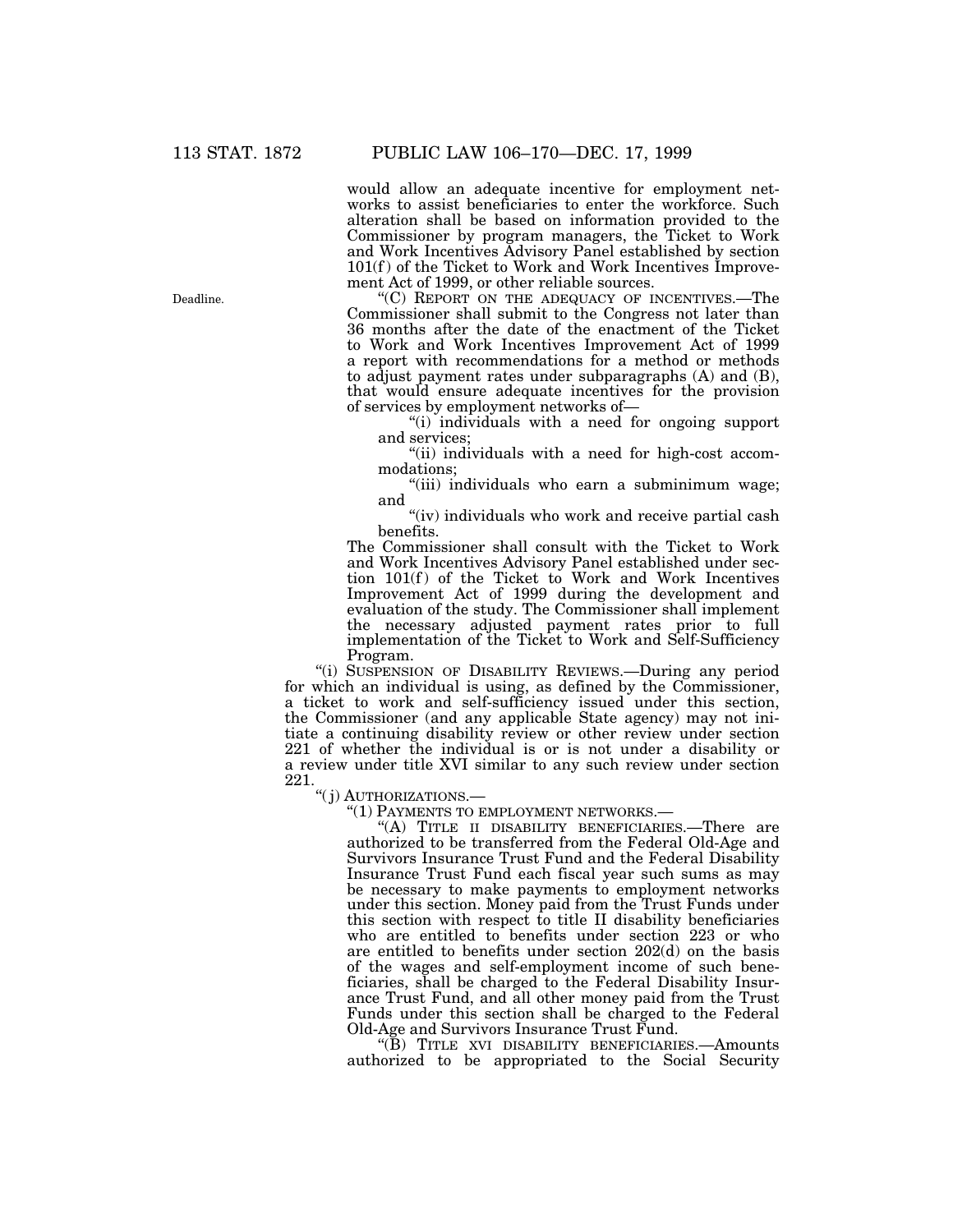Administration under section 1601 (as in effect pursuant to the amendments made by section 301 of the Social Security Amendments of 1972) shall include amounts necessary to carry out the provisions of this section with respect to title XVI disability beneficiaries.

''(2) ADMINISTRATIVE EXPENSES.—The costs of administering this section (other than payments to employment networks) shall be paid from amounts made available for the administration of title II and amounts made available for the administration of title XVI, and shall be allocated among such amounts as appropriate.

"(k) DEFINITIONS.—In this section:

''(1) COMMISSIONER.—The term 'Commissioner' means the Commissioner of Social Security.

"(2) DISABLED BENEFICIARY.—The term 'disabled beneficiary' means a title II disability beneficiary or a title XVI disability beneficiary.

"(3) TITLE II DISABILITY BENEFICIARY.—The term 'title II disability beneficiary' means an individual entitled to disability insurance benefits under section 223 or to monthly insurance benefits under section 202 based on such individual's disability (as defined in section 223(d)). An individual is a title II disability beneficiary for each month for which such individual is entitled to such benefits.

"(4) TITLE XVI DISABILITY BENEFICIARY.—The term 'title XVI disability beneficiary' means an individual eligible for supplemental security income benefits under title XVI on the basis of blindness (within the meaning of section  $1614(a)(2)$ ) or disability (within the meaning of section  $1614(a)(3)$ ). An individual is a title XVI disability beneficiary for each month for which such individual is eligible for such benefits.

"(5) SUPPLEMENTAL SECURITY INCOME BENEFIT.—The term 'supplemental security income benefit under title XVI' means a cash benefit under section 1611 or 1619(a), and does not include a State supplementary payment, administered federally or otherwise.

''(l) REGULATIONS.—Not later than 1 year after the date of Deadline. the enactment of the Ticket to Work and Work Incentives Improvement Act of 1999, the Commissioner shall prescribe such regulations as are necessary to carry out the provisions of this section.''.

(b) CONFORMING AMENDMENTS.—

(1) AMENDMENTS TO TITLE II.—

(A) Section 221(i) of the Social Security Act (42 U.S.C. 421(i)) is amended by adding at the end the following new paragraph:

''(5) For suspension of reviews under this subsection in the case of an individual using a ticket to work and self-sufficiency, see section 1148(i).".

(B) Section 222(a) of such Act (42 U.S.C. 422(a)) is repealed.

(C) Section 222(b) of such Act (42 U.S.C. 422(b)) is repealed.

(D) Section 225(b)(1) of such Act (42 U.S.C. 425(b)(1)) is amended by striking "a program of vocational rehabilitation services'' and inserting ''a program consisting of the Ticket to Work and Self-Sufficiency Program under section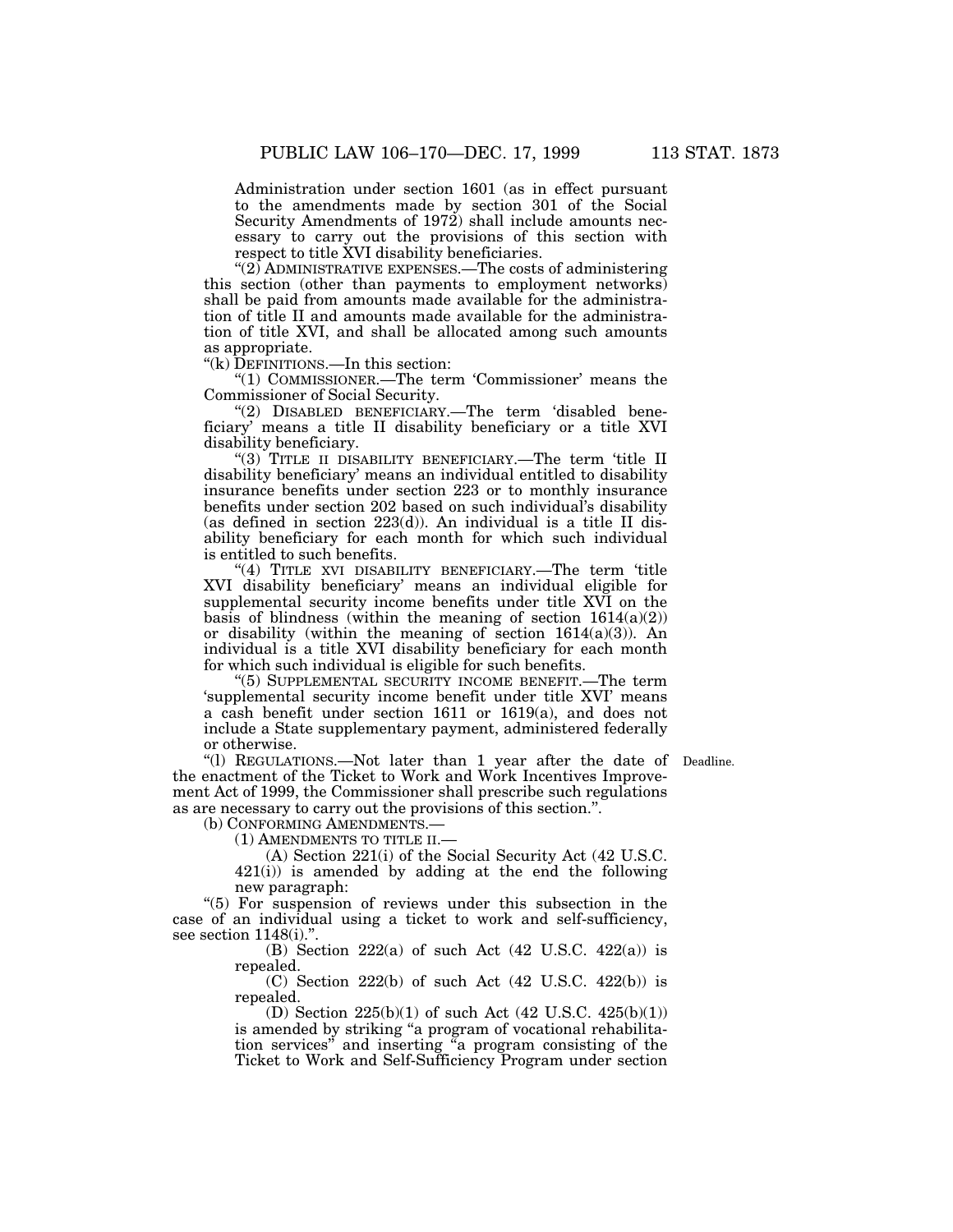1148 or another program of vocational rehabilitation services, employment services, or other support services''.

(2) AMENDMENTS TO TITLE XVI.—

(A) Section 1615(a) of such Act (42 U.S.C. 1382d(a)) is amended to read as follows:

"SEC. 1615. (a) In the case of any blind or disabled individual who—

''(1) has not attained age 16; and

 $''(2)$  with respect to whom benefits are paid under this title,

the Commissioner of Social Security shall make provision for referral of such individual to the appropriate State agency administering the State program under title  $V$ .".

(B) Section  $1615(c)$  of such Act (42 U.S.C.  $1382d(c)$ ) is repealed.

(C) Section 1631(a)(6)(A) of such Act (42 U.S.C.  $1383(a)(6)(A)$  is amended by striking "a program of vocational rehabilitation services'' and inserting ''a program consisting of the Ticket to Work and Self-Sufficiency Program under section 1148 or another program of vocational rehabilitation services, employment services, or other support services''.

(D) Section 1633(c) of such Act (42 U.S.C. 1383b(c)) is amended—

(i) by inserting " $(1)$ " after " $(c)$ "; and

(ii) by adding at the end the following new paragraph:

"(2) For suspension of continuing disability reviews and other reviews under this title similar to reviews under section 221 in the case of an individual using a ticket to work and self-sufficiency, see section 1148(i).''.

(c) EFFECTIVE DATE.—Subject to subsection (d), the amendments made by subsections (a) and (b) shall take effect with the first month following 1 year after the date of the enactment of this Act.

(d) GRADUATED IMPLEMENTATION OF PROGRAM.—

(1) IN GENERAL.—Not later than 1 year after the date of the enactment of this Act, the Commissioner of Social Security shall commence implementation of the amendments made by this section (other than paragraphs  $(1)(C)$  and  $(2)(B)$  of subsection (b)) in graduated phases at phase-in sites selected by the Commissioner. Such phase-in sites shall be selected so as to ensure, prior to full implementation of the Ticket to Work and Self-Sufficiency Program, the development and refinement of referral processes, payment systems, computer linkages, management information systems, and administrative processes necessary to provide for full implementation of such amendments. Subsection (c) shall apply with respect to paragraphs  $(1)(C)$  and  $(2)(B)$  of subsection (b) without regard to this subsection.

(2) REQUIREMENTS.—Implementation of the Program at each phase-in site shall be carried out on a wide enough scale to permit a thorough evaluation of the alternative methods under consideration, so as to ensure that the most efficacious methods are determined and in place for full implementation of the Program on a timely basis.

42 USC 1320b– 19 note.

Deadline. 42 USC 1320b– 19 note.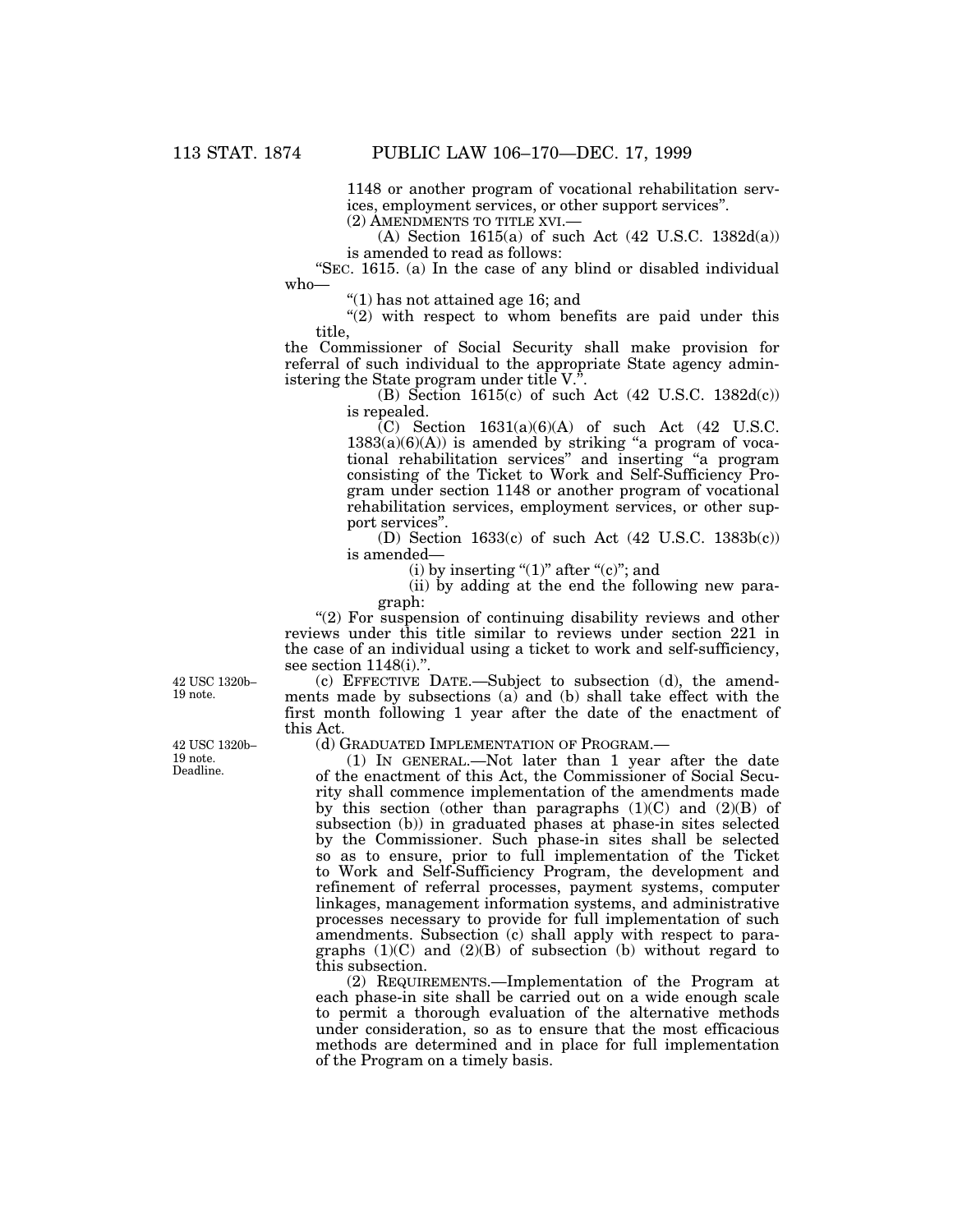(3) FULL IMPLEMENTATION.—The Commissioner shall ensure that ability to provide tickets and services to individuals under the Program exists in every State as soon as practicable on or after the effective date specified in subsection (c) but not later than 3 years after such date.

(4) ONGOING EVALUATION OF PROGRAM.—

(A) IN GENERAL.—The Commissioner shall provide for independent evaluations to assess the effectiveness of the activities carried out under this section and the amendments made thereby. Such evaluations shall address the cost-effectiveness of such activities, as well as the effects of this section and the amendments made thereby on work outcomes for beneficiaries receiving tickets to work and self-sufficiency under the Program.

(B) CONSULTATION.—Evaluations shall be conducted under this paragraph after receiving relevant advice from experts in the fields of disability, vocational rehabilitation, and program evaluation and individuals using tickets to work and self-sufficiency under the Program and in consultation with the Ticket to Work and Work Incentives Advisory Panel established under section  $101(f)$  of this Act, the Comptroller General of the United States, other agencies of the Federal Government, and private organizations with appropriate expertise.

(C) METHODOLOGY.—

(i) IMPLEMENTATION.—The Commissioner, in consultation with the Ticket to Work and Work Incentives Advisory Panel established under section  $101(f)$  of this Act, shall ensure that plans for evaluations and data collection methods under the Program are appropriately designed to obtain detailed employment information.

(ii) SPECIFIC MATTERS TO BE ADDRESSED.—Each such evaluation shall address (but is not limited to)—

(I) the annual cost (including net cost) of the Program and the annual cost (including net cost) that would have been incurred in the absence of the Program;

(II) the determinants of return to work, including the characteristics of beneficiaries in receipt of tickets under the Program;

(III) the types of employment services, vocational rehabilitation services, and other support services furnished to beneficiaries in receipt of tickets under the Program who return to work and to those who do not return to work;

(IV) the duration of employment services, vocational rehabilitation services, and other support services furnished to beneficiaries in receipt of tickets under the Program who return to work and the duration of such services furnished to those who do not return to work and the cost to employment networks of furnishing such services;

(V) the employment outcomes, including wages, occupations, benefits, and hours worked, of beneficiaries who return to work after receiving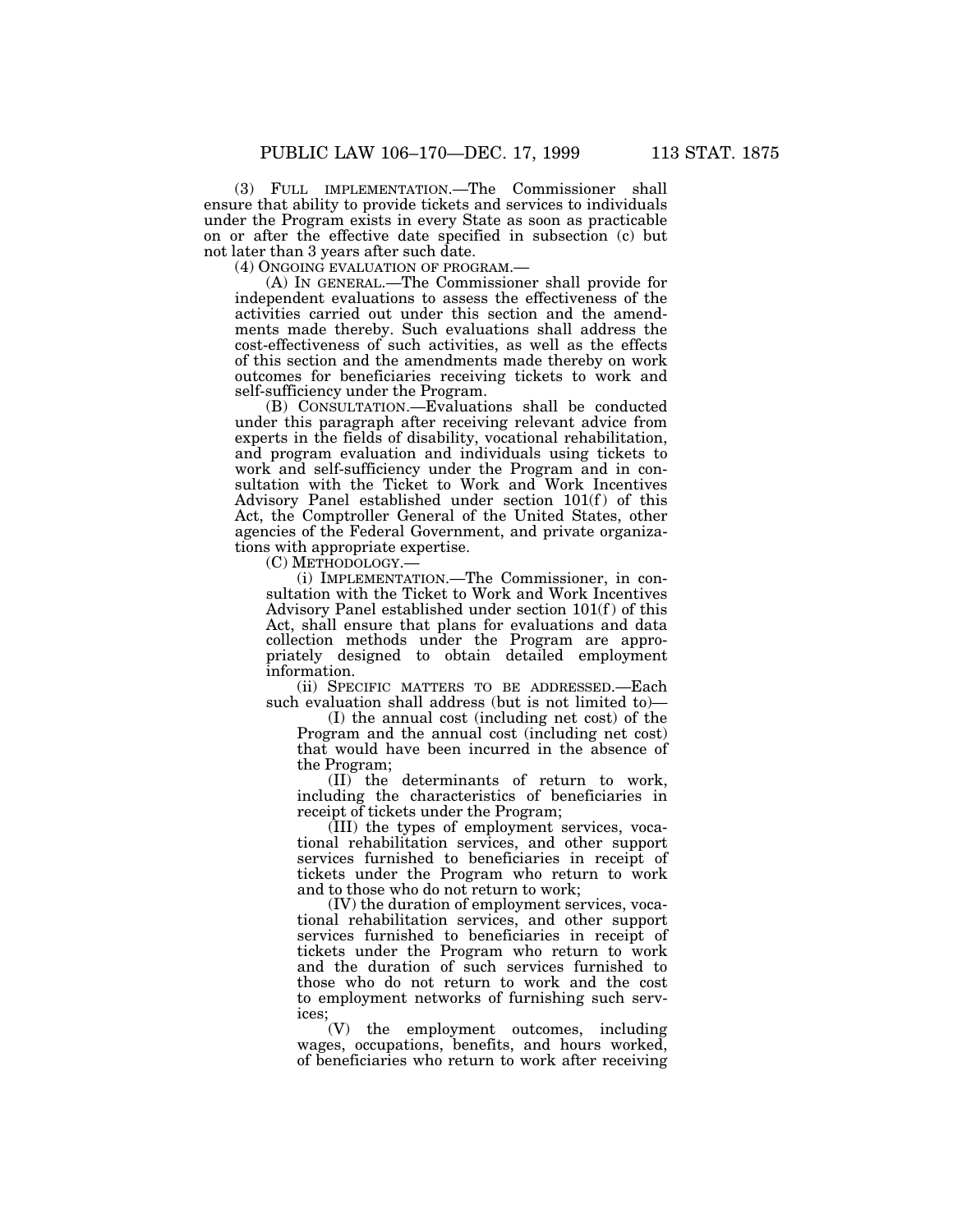tickets under the Program and those who return to work without receiving such tickets;

(VI) the characteristics of individuals in possession of tickets under the Program who are not accepted for services and, to the extent reasonably determinable, the reasons for which such beneficiaries were not accepted for services;

(VII) the characteristics of providers whose services are provided within an employment network under the Program;

(VIII) the extent (if any) to which employment networks display a greater willingness to provide services to beneficiaries with a range of disabilities;

(IX) the characteristics (including employment outcomes) of those beneficiaries who receive services under the outcome payment system and of those beneficiaries who receive services under the outcome-milestone payment system;

(X) measures of satisfaction among beneficiaries in receipt of tickets under the Program; and

(XI) reasons for (including comments solicited from beneficiaries regarding) their choice not to use their tickets or their inability to return to work despite the use of their tickets.

(D) PERIODIC EVALUATION REPORTS.—Following the close of the third and fifth fiscal years ending after the effective date under subsection (c), and prior to the close of the seventh fiscal year ending after such date, the Commissioner shall transmit to the Committee on Ways and Means of the House of Representatives and the Committee on Finance of the Senate a report containing the Commissioner's evaluation of the progress of activities conducted under the provisions of this section and the amendments made thereby. Each such report shall set forth the Commissioner's evaluation of the extent to which the Program has been successful and the Commissioner's conclusions on whether or how the Program should be modified. Each such report shall include such data, findings, materials, and recommendations as the Commissioner may consider appropriate.

(5) EXTENT OF STATE'S RIGHT OF FIRST REFUSAL IN ADVANCE OF FULL IMPLEMENTATION OF AMENDMENTS IN SUCH STATE.-

(A) IN GENERAL.—In the case of any State in which the amendments made by subsection (a) have not been fully implemented pursuant to this subsection, the Commissioner shall determine by regulation the extent to which—

(i) the requirement under section 222(a) of the Social Security Act (42 U.S.C. 422(a)) for prompt referrals to a State agency; and

(ii) the authority of the Commissioner under section  $222(d)(2)$  of such Act (42 U.S.C. 422(d)(2)) to provide vocational rehabilitation services in such State by agreement or contract with other public or private agencies, organizations, institutions, or individuals,

shall apply in such State.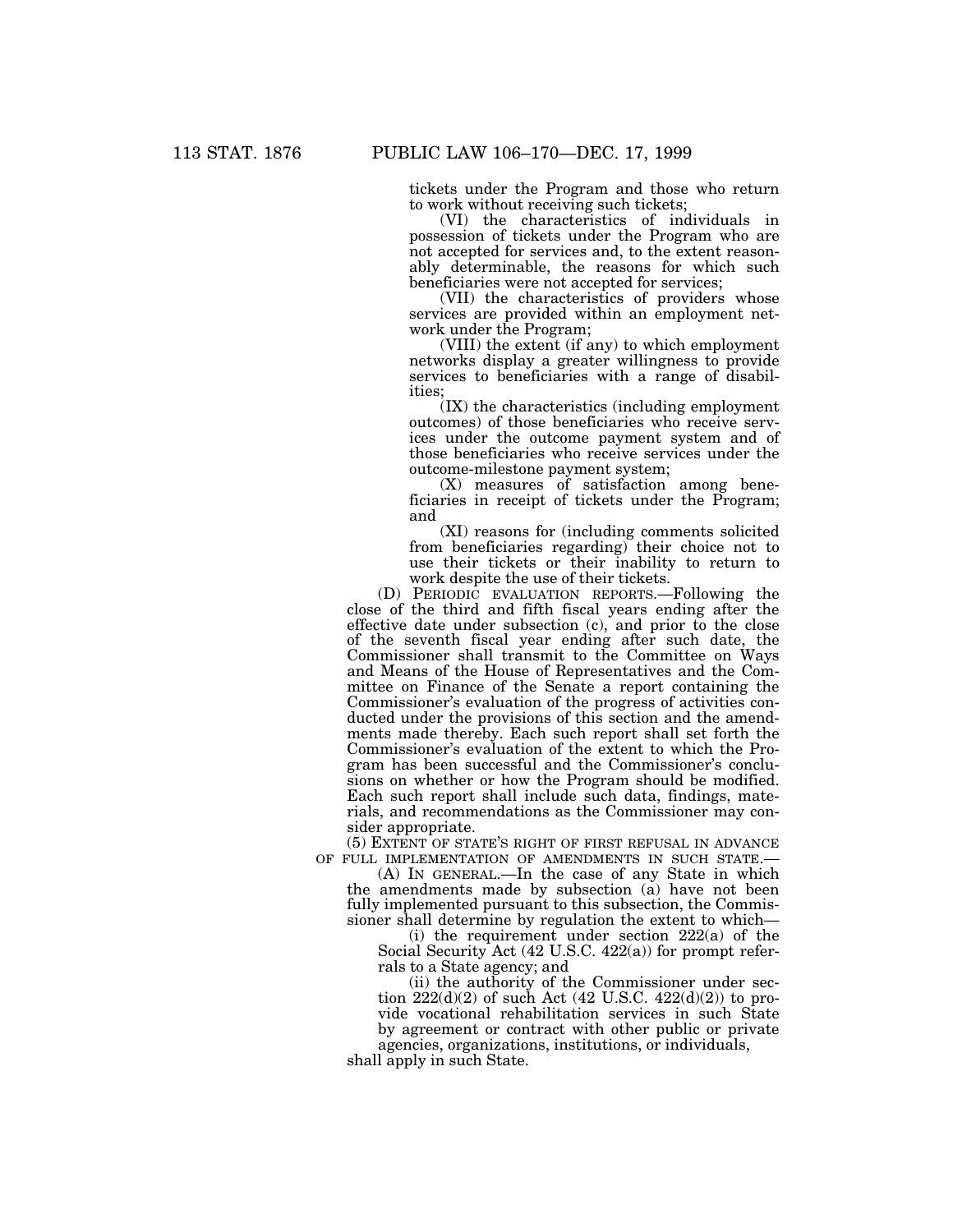(B) EXISTING AGREEMENTS.—Nothing in subparagraph (A) or the amendments made by subsection (a) shall be construed to limit, impede, or otherwise affect any agreement entered into pursuant to section  $222(d)(2)$  of the Social Security Act (42 U.S.C. 422(d)(2)) before the date of the enactment of this Act with respect to services provided pursuant to such agreement to beneficiaries receiving services under such agreement as of such date, except with respect to services (if any) to be provided after 3 years after the effective date provided in subsection (c).

(e) SPECIFIC REGULATIONS REQUIRED.—

42 USC 1320b– 19 note.

(1) IN GENERAL.—The Commissioner of Social Security shall prescribe such regulations as are necessary to implement the amendments made by this section.

(2) SPECIFIC MATTERS TO BE INCLUDED IN REGULATIONS.— The matters which shall be addressed in such regulations shall include—

(A) the form and manner in which tickets to work and self-sufficiency may be distributed to beneficiaries pursuant to section 1148(b)(1) of the Social Security Act;

(B) the format and wording of such tickets, which shall incorporate by reference any contractual terms governing service by employment networks under the Program;

 $(\tilde{C})$  the form and manner in which State agencies may elect participation in the Ticket to Work and Self-Sufficiency Program pursuant to section  $1148(c)(1)$  of such Act and provision for periodic opportunities for exercising such elections;

(D) the status of State agencies under section  $1148(c)(1)$ of such Act at the time that State agencies exercise elections under that section;

(E) the terms of agreements to be entered into with program managers pursuant to section 1148(d) of such Act, including—

(i) the terms by which program managers are precluded from direct participation in the delivery of services pursuant to section 1148(d)(3) of such Act;

(ii) standards which must be met by quality assurance measures referred to in paragraph (6) of section 1148(d) of such Act and methods of recruitment of employment networks utilized pursuant to paragraph (2) of section 1148(e) of such Act; and

(iii) the format under which dispute resolution will operate under section 1148(d)(7) of such Act;

(F) the terms of agreements to be entered into with employment networks pursuant to section 1148(d)(4) of such Act, including—

(i) the manner in which service areas are specified pursuant to section  $1148(f)(2)(A)$  of such Act;

(ii) the general selection criteria and the specific selection criteria which are applicable to employment networks under section  $1148(f)(1)(C)$  of such Act in selecting service providers;

(iii) specific requirements relating to annual financial reporting by employment networks pursuant to section  $1148(f)(3)$  of such Act; and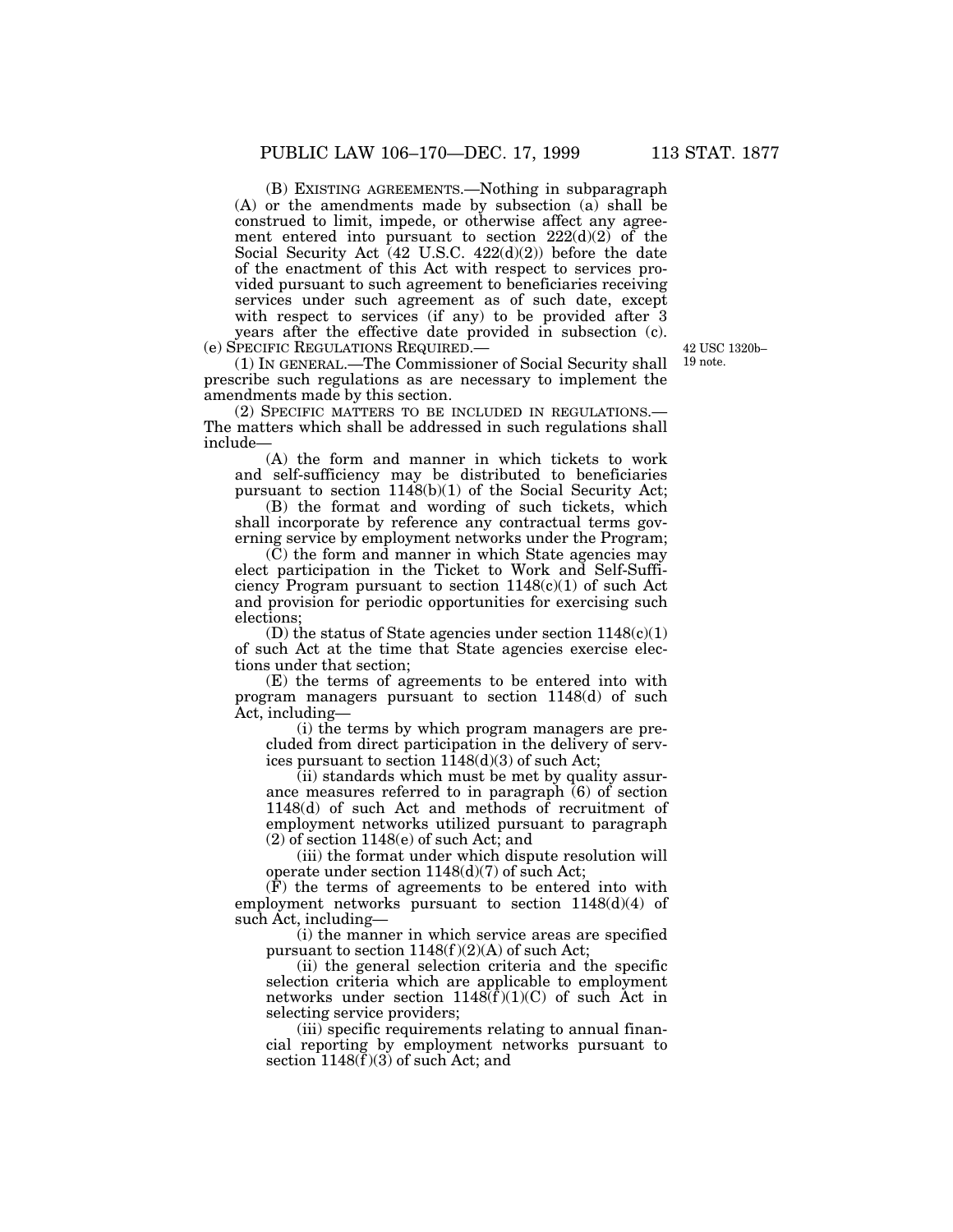(iv) the national model to which periodic outcomes reporting by employment networks must conform under section  $1148(f)(4)$  of such Act;

(G) standards which must be met by individual work plans pursuant to section  $1148(g)$  of such Act;

(H) standards which must be met by payment systems required under section 1148(h) of such Act, including—

(i) the form and manner in which elections by employment networks of payment systems are to be exercised pursuant to section  $1148(h)(1)(A)$  of such Act;

(ii) the terms which must be met by an outcome payment system under section 1148(h)(2) of such Act;

(iii) the terms which must be met by an outcomemilestone payment system under section 1148(h)(3) of such Act;

(iv) any revision of the percentage specified in paragraph  $(2)(C)$  of section 1148(h) of such Act or the period of time specified in paragraph (4)(B) of such section 1148(h) of such Act; and

(v) annual oversight procedures for such systems; and

(I) procedures for effective oversight of the Program by the Commissioner of Social Security, including periodic reviews and reporting requirements.

42 USC 1320b– 19 note.

(f) THE TICKET TO WORK AND WORK INCENTIVES ADVISORY PANEL.—

(1) ESTABLISHMENT.—There is established within the Social Security Administration a panel to be known as the "Ticket" to Work and Work Incentives Advisory Panel'' (in this subsection referred to as the "Panel").

(2) DUTIES OF PANEL.—It shall be the duty of the Panel to—

(A) advise the President, the Congress, and the Commissioner of Social Security on issues related to work incentives programs, planning, and assistance for individuals with disabilities, including work incentive provisions under titles II, XI, XVI, XVIII, and XIX of the Social Security Act (42 U.S.C. 401 et seq., 1301 et seq., 1381 et seq., 1395 et seq., 1396 et seq.); and

(B) with respect to the Ticket to Work and Self-Sufficiency Program established under section 1148 of such Act—

(i) advise the Commissioner of Social Security with respect to establishing phase-in sites for such Program and fully implementing the Program thereafter, the refinement of access of disabled beneficiaries to employment networks, payment systems, and management information systems, and advise the Commissioner whether such measures are being taken to the extent necessary to ensure the success of the Program;

(ii) advise the Commissioner regarding the most effective designs for research and demonstration projects associated with the Program or conducted pursuant to section 302 of this Act;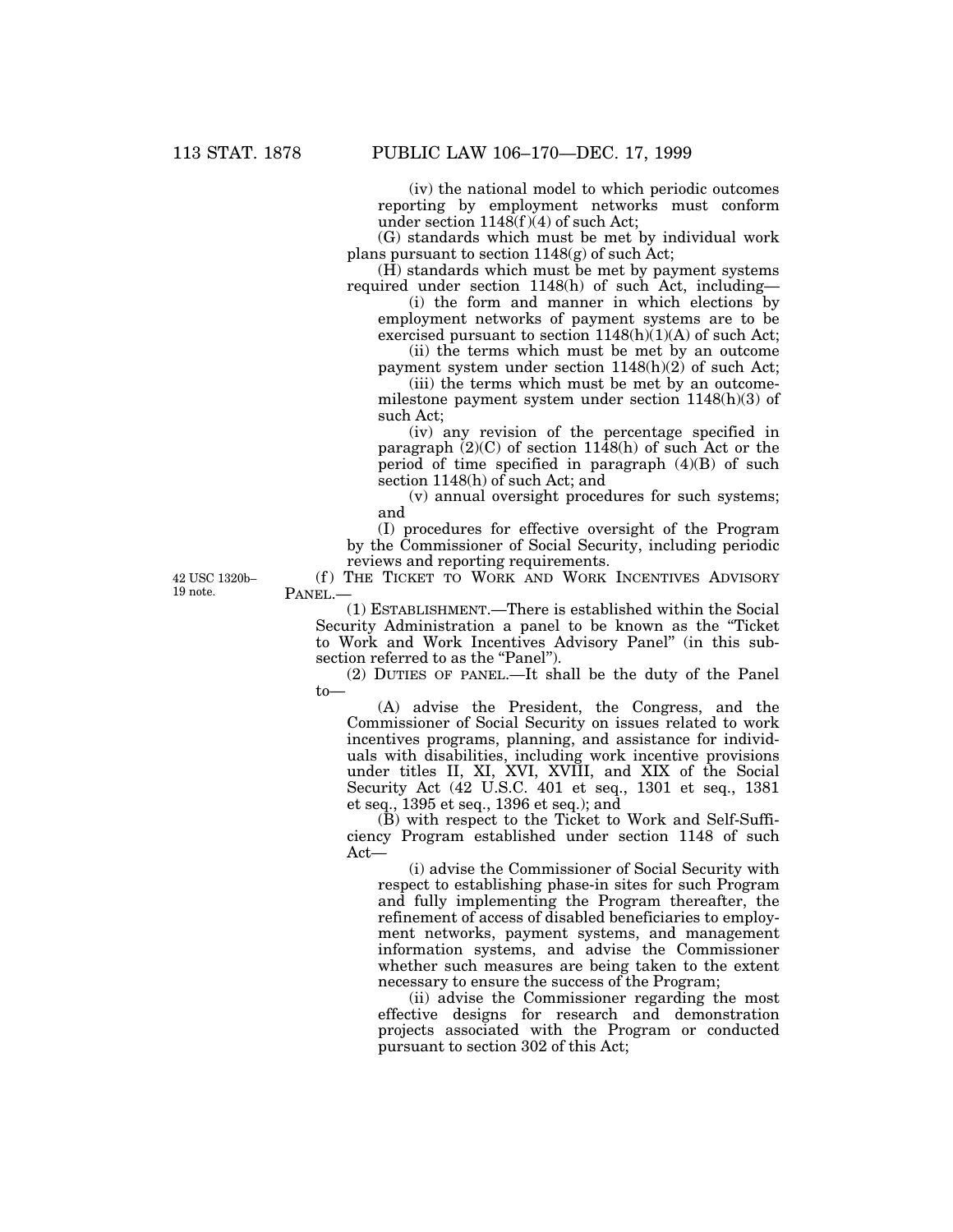(iii) advise the Commissioner on the development of performance measurements relating to quality assurance under section 1148(d)(6) of the Social Security Act; and

(iv) furnish progress reports on the Program to the Commissioner and each House of Congress. (3) MEMBERSHIP.—

(A) NUMBER AND APPOINTMENT.—The Panel shall be composed of 12 members as follows:

(i) four members appointed by the President, not more than two of whom may be of the same political party;

(ii) two members appointed by the Speaker of the House of Representatives, in consultation with the Chairman of the Committee on Ways and Means of the House of Representatives;

(iii) two members appointed by the minority leader of the House of Representatives, in consultation with the ranking member of the Committee on Ways and Means of the House of Representatives;

(iv) two members appointed by the majority leader of the Senate, in consultation with the Chairman of the Committee on Finance of the Senate; and

(v) two members appointed by the minority leader of the Senate, in consultation with the ranking member of the Committee on Finance of the Senate.

(B) REPRESENTATION.—

(i) IN GENERAL.—The members appointed under subparagraph (A) shall have experience or expert knowledge as a recipient, provider, employer, or employee in the fields of, or related to, employment services, vocational rehabilitation services, and other support services.

(ii) REQUIREMENT.—At least one-half of the members appointed under subparagraph (A) shall be individuals with disabilities, or representatives of individuals with disabilities, with consideration given to current or former title II disability beneficiaries or title XVI disability beneficiaries (as such terms are defined in section 1148(k) of the Social Security Act (as added by subsection (a)).

(C) TERMS.—

(i) IN GENERAL.—Each member shall be appointed for a term of 4 years (or, if less, for the remaining life of the Panel), except as provided in clauses (ii) and (iii). The initial members shall be appointed not later than 90 days after the date of the enactment of this Act.

(ii) TERMS OF INITIAL APPOINTEES.—Of the members first appointed under each clause of subparagraph (A), as designated by the appointing authority for each such clause—

(I) one-half of such members shall be appointed for a term of 2 years; and

(II) the remaining members shall be appointed for a term of 4 years.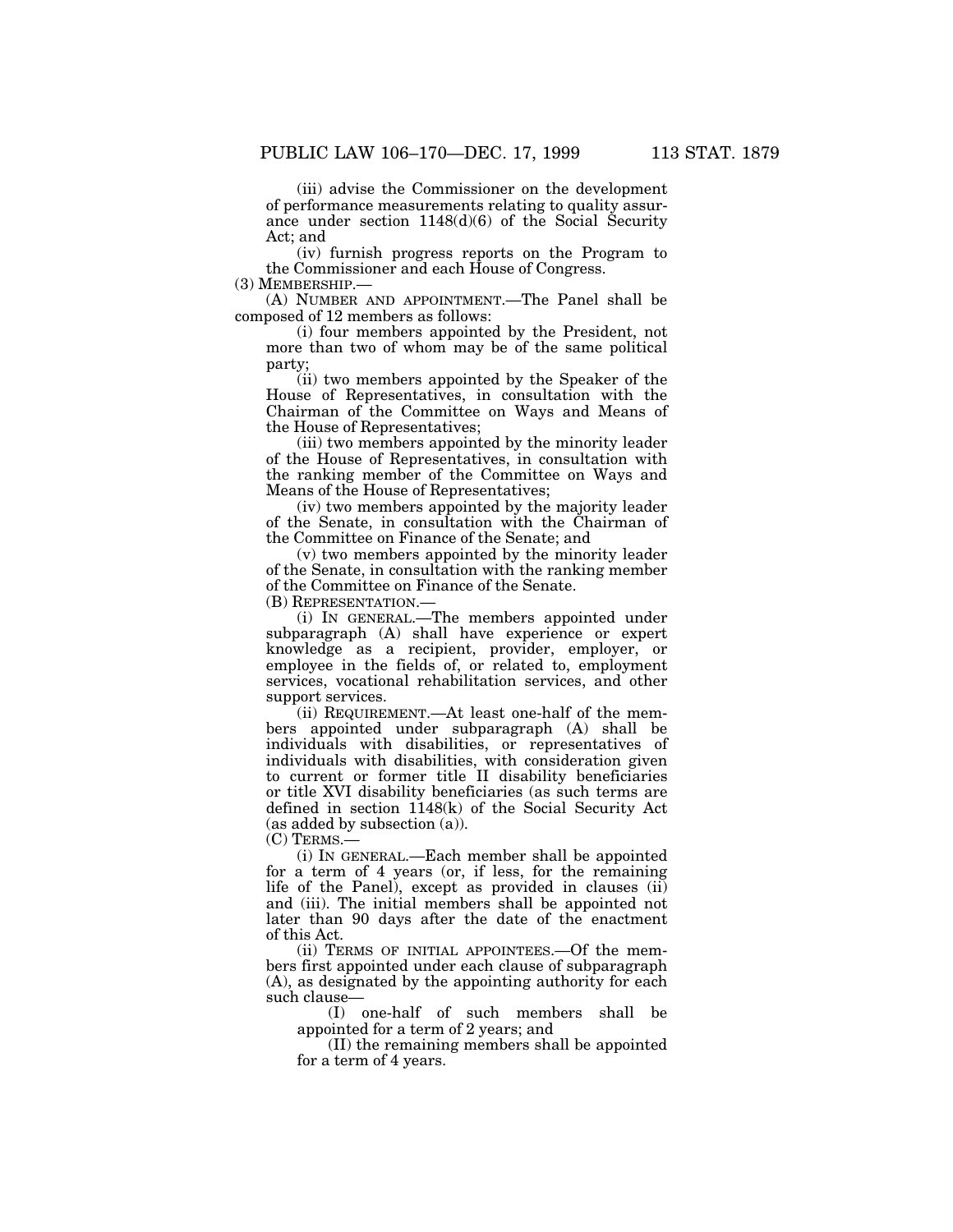(iii) VACANCIES.—Any member appointed to fill a vacancy occurring before the expiration of the term for which the member's predecessor was appointed shall be appointed only for the remainder of that term. A member may serve after the expiration of that member's term until a successor has taken office. A vacancy in the Panel shall be filled in the manner in which the original appointment was made.

(D) BASIC PAY.—Members shall each be paid at a rate, and in a manner, that is consistent with guidelines established under section 7 of the Federal Advisory Committee Act (5 U.S.C. App.).

(E) TRAVEL EXPENSES.—Each member shall receive travel expenses, including per diem in lieu of subsistence, in accordance with sections 5702 and 5703 of title 5, United States Code.

(F) QUORUM.—Eight members of the Panel shall constitute a quorum but a lesser number may hold hearings.

(G) CHAIRPERSON.—The Chairperson of the Panel shall be designated by the President. The term of office of the Chairperson shall be 4 years.

(H) MEETINGS.—The Panel shall meet at least quarterly and at other times at the call of the Chairperson or a majority of its members.

(4) DIRECTOR AND STAFF OF PANEL; EXPERTS AND CONSULT-ANTS.—

(A) DIRECTOR.—The Panel shall have a Director who shall be appointed by the Chairperson, and paid at a rate, and in a manner, that is consistent with guidelines established under section 7 of the Federal Advisory Committee Act (5 U.S.C. App.).

(B) STAFF.—Subject to rules prescribed by the Commissioner of Social Security, the Director may appoint and fix the pay of additional personnel as the Director considers appropriate.

 $(\tilde{C})$  EXPERTS AND CONSULTANTS.—Subject to rules prescribed by the Commissioner of Social Security, the Director may procure temporary and intermittent services under section 3109(b) of title 5, United States Code.

(D) STAFF OF FEDERAL AGENCIES.—Upon request of the Panel, the head of any Federal department or agency may detail, on a reimbursable basis, any of the personnel of that department or agency to the Panel to assist it in carrying out its duties under this Act.

(5) POWERS OF PANEL.—

(A) HEARINGS AND SESSIONS.—The Panel may, for the purpose of carrying out its duties under this subsection, hold such hearings, sit and act at such times and places, and take such testimony and evidence as the Panel considers appropriate.

(B) POWERS OF MEMBERS AND AGENTS.—Any member or agent of the Panel may, if authorized by the Panel, take any action which the Panel is authorized to take by this section.

(C) MAILS.—The Panel may use the United States mails in the same manner and under the same conditions as other departments and agencies of the United States.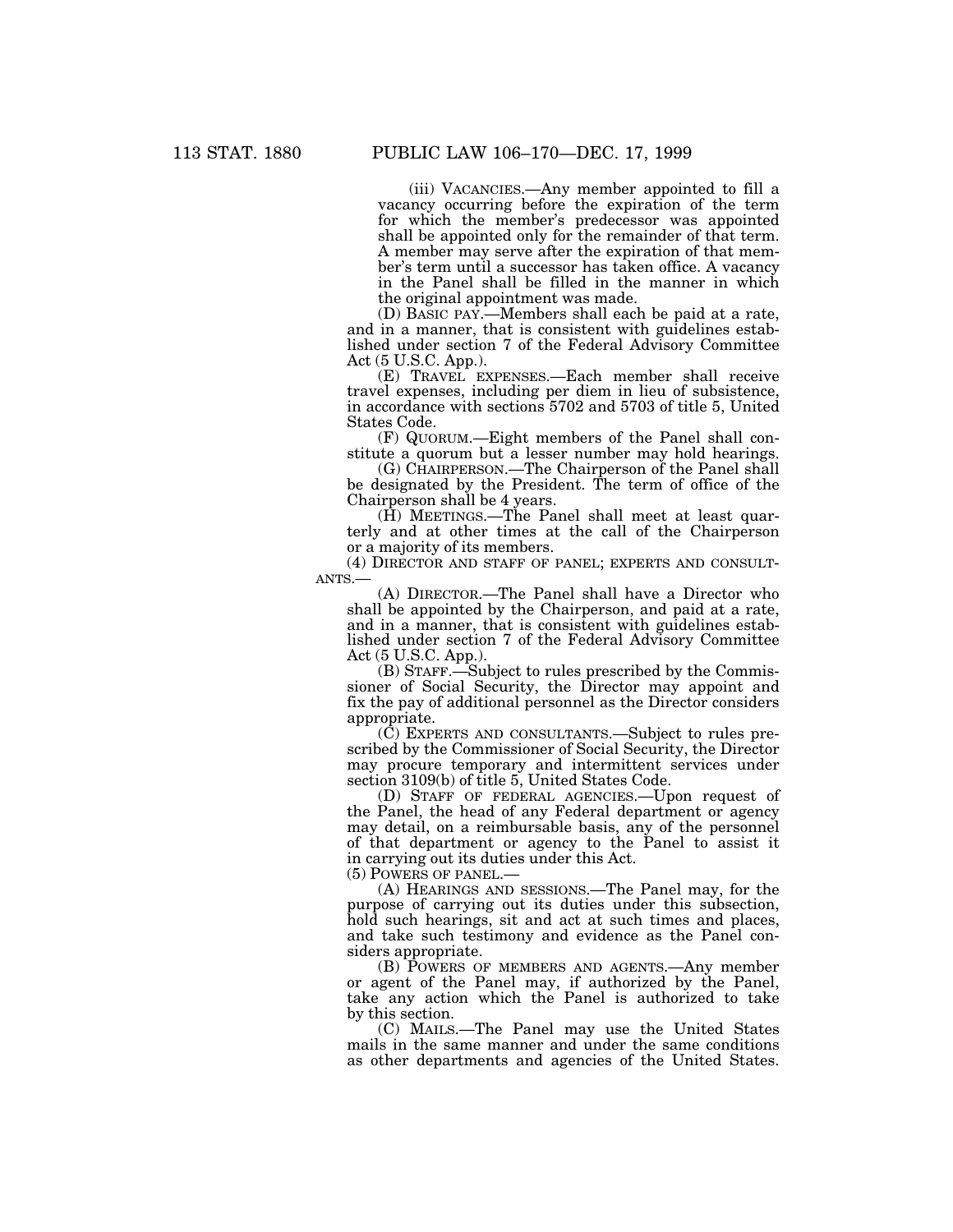(6) REPORTS.— (A) INTERIM REPORTS.—The Panel shall submit to the President and the Congress interim reports at least annually.

(B) FINAL REPORT.—The Panel shall transmit a final report to the President and the Congress not later than eight years after the date of the enactment of this Act. The final report shall contain a detailed statement of the findings and conclusions of the Panel, together with its recommendations for legislation and administrative actions which the Panel considers appropriate.

(7) TERMINATION.—The Panel shall terminate 30 days after the date of the submission of its final report under paragraph  $(6)(B)$ .

(8) AUTHORIZATION OF APPROPRIATIONS.—There are authorized to be appropriated from the Federal Old-Age and Survivors Insurance Trust Fund, the Federal Disability Insurance Trust Fund, and the general fund of the Treasury, as appropriate, such sums as are necessary to carry out this subsection.

# **Subtitle B—Elimination of Work Disincentives**

### **SEC. 111. WORK ACTIVITY STANDARD AS A BASIS FOR REVIEW OF AN INDIVIDUAL'S DISABLED STATUS.**

(a) IN GENERAL.—Section 221 of the Social Security Act (42 U.S.C. 421) is amended by adding at the end the following new subsection:

 $\rm{m}(1)$  In any case where an individual entitled to disability insurance benefits under section 223 or to monthly insurance benefits under section 202 based on such individual's disability (as defined in section 223(d)) has received such benefits for at least 24 months—

''(A) no continuing disability review conducted by the Commissioner may be scheduled for the individual solely as a result of the individual's work activity;

''(B) no work activity engaged in by the individual may be used as evidence that the individual is no longer disabled; and

''(C) no cessation of work activity by the individual may give rise to a presumption that the individual is unable to engage in work.

" $(2)$  An individual to which paragraph  $(1)$  applies shall continue to be subject to—

''(A) continuing disability reviews on a regularly scheduled basis that is not triggered by work; and

''(B) termination of benefits under this title in the event that the individual has earnings that exceed the level of earnings established by the Commissioner to represent substantial gainful activity.''.

(b) EFFECTIVE DATE.—The amendment made by subsection (a) 42 USC 421 note. shall take effect on January 1, 2002.

## **SEC. 112. EXPEDITED REINSTATEMENT OF DISABILITY BENEFITS.**

(a) OASDI BENEFITS.—Section 223 of the Social Security Act (42 U.S.C. 423) is amended—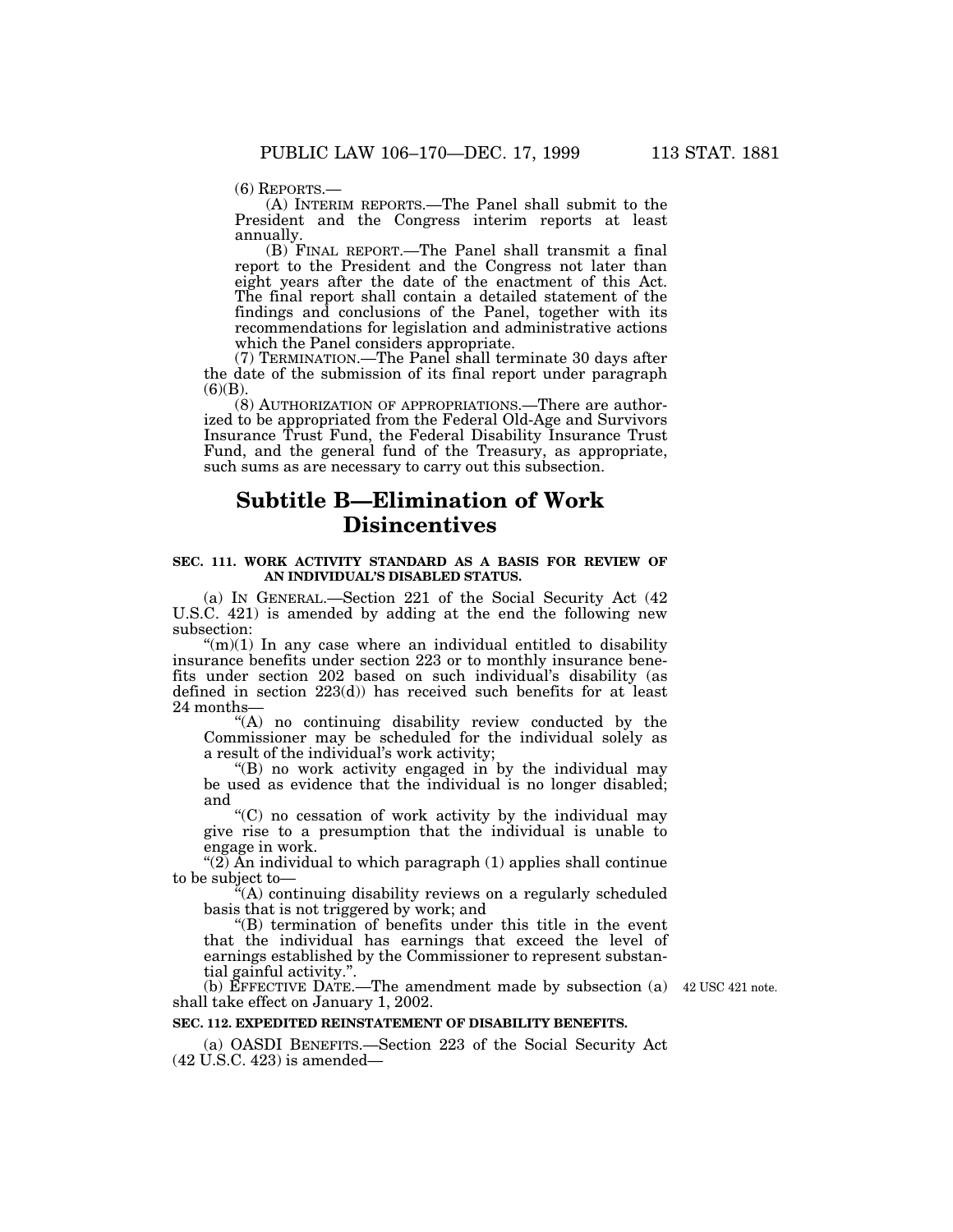$(1)$  by redesignating subsection  $(i)$  as subsection  $(j)$ ; and (2) by inserting after subsection (h) the following new subsection:

# ''Reinstatement of Entitlement

 $(ii)(1)(A)$  Entitlement to benefits described in subparagraph (B)(i)(I) shall be reinstated in any case where the Commissioner determines that an individual described in subparagraph (B) has filed a request for reinstatement meeting the requirements of paragraph (2)(A) during the period prescribed in subparagraph (C). Reinstatement of such entitlement shall be in accordance with the terms of this subsection.

''(B) An individual is described in this subparagraph if—

"(i) prior to the month in which the individual files a request for reinstatement—

''(I) the individual was entitled to benefits under this section or section 202 on the basis of disability pursuant to an application filed therefor; and

 $\sqrt{\text{III}}$  such entitlement terminated due to the performance of substantial gainful activity;

"(ii) the individual is under a disability and the physical or mental impairment that is the basis for the finding of disability is the same as (or related to) the physical or mental impairment that was the basis for the finding of disability that gave rise to the entitlement described in clause (i); and

"(iii) the individual's disability renders the individual unable to perform substantial gainful activity.

''(C)(i) Except as provided in clause (ii), the period prescribed in this subparagraph with respect to an individual is 60 consecutive months beginning with the month following the most recent month for which the individual was entitled to a benefit described in subparagraph (B)(i)(I) prior to the entitlement termination described in subparagraph  $(B)(i)(II)$ .

''(ii) In the case of an individual who fails to file a reinstatement request within the period prescribed in clause (i), the Commissioner may extend the period if the Commissioner determines that the individual had good cause for the failure to so file.

" $(2)(A)(i)$  A request for reinstatement shall be filed in such form, and containing such information, as the Commissioner may prescribe.

"(ii) A request for reinstatement shall include express declarations by the individual that the individual meets the requirements specified in clauses (ii) and (iii) of paragraph  $(1)(B)$ .

''(B) A request for reinstatement filed in accordance with subparagraph (A) may constitute an application for benefits in the case of any individual who the Commissioner determines is not entitled to reinstated benefits under this subsection.

" $(3)$  In determining whether an individual meets the requirements of paragraph  $(1)(B)(ii)$ , the provisions of subsection  $(f)$  shall apply.

 $*(4)(A)(i)$  Subject to clause (ii), entitlement to benefits reinstated under this subsection shall commence with the benefit payable for the month in which a request for reinstatement is filed.

''(ii) An individual whose entitlement to a benefit for any month would have been reinstated under this subsection had the individual filed a request for reinstatement before the end of such month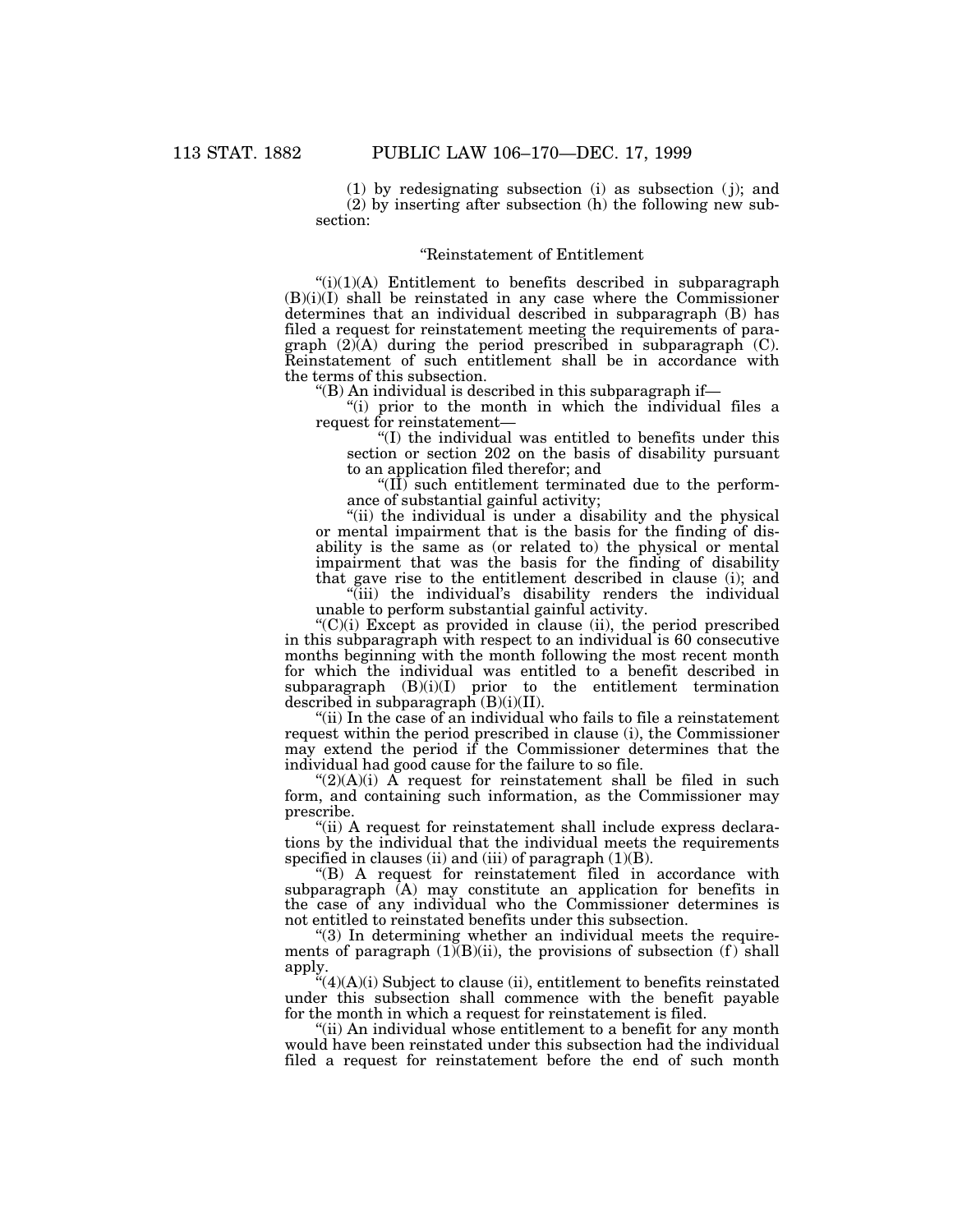shall be entitled to such benefit for such month if such request for reinstatement is filed before the end of the twelfth month immediately succeeding such month.

" $(B)(i)$  Subject to clauses (ii) and (iii), the amount of the benefit payable for any month pursuant to the reinstatement of entitlement under this subsection shall be determined in accordance with the provisions of this title.

"(ii) For purposes of computing the primary insurance amount of an individual whose entitlement to benefits under this section is reinstated under this subsection, the date of onset of the individual's disability shall be the date of onset used in determining the individual's most recent period of disability arising in connection with such benefits payable on the basis of an application.

"(iii) Benefits under this section or section 202 payable for any month pursuant to a request for reinstatement filed in accordance with paragraph (2) shall be reduced by the amount of any provisional benefit paid to such individual for such month under paragraph (7).

 $C<sup>n</sup>(C)$  No benefit shall be payable pursuant to an entitlement reinstated under this subsection to an individual for any month in which the individual engages in substantial gainful activity.

''(D) The entitlement of any individual that is reinstated under this subsection shall end with the benefits payable for the month preceding whichever of the following months is the earliest:

''(i) The month in which the individual dies.

"(ii) The month in which the individual attains retirement age.

"(iii) The third month following the month in which the individual's disability ceases.

''(5) Whenever an individual's entitlement to benefits under this section is reinstated under this subsection, entitlement to benefits payable on the basis of such individual's wages and self-employment income may be reinstated with respect to any person previously entitled to such benefits on the basis of an application if the Commissioner determines that such person satisfies all the requirements for entitlement to such benefits except requirements related to the filing of an application. The provisions of paragraph (4) shall apply to the reinstated entitlement of any such person to the same extent that they apply to the reinstated entitlement of such individual.

''(6) An individual to whom benefits are payable under this section or section 202 pursuant to a reinstatement of entitlement under this subsection for 24 months (whether or not consecutive) shall, with respect to benefits so payable after such twenty-fourth month, be deemed for purposes of paragraph  $(1)(B)(i)(I)$  and the determination, if appropriate, of the termination month in accordance with subsection  $(a)(1)$  of this section, or subsection  $(d)(1)$ ,  $(e)(1)$ , or  $(f)(1)$  of section 202, to be entitled to such benefits on the basis of an application filed therefor.

" $(7)(A)$  An individual described in paragraph  $(1)(B)$  who files a request for reinstatement in accordance with the provisions of paragraph  $(2)(A)$  shall be entitled to provisional benefits payable in accordance with this paragraph, unless the Commissioner determines that the individual does not meet the requirements of paragraph (1)(B)(i) or that the individual's declaration under paragraph  $(2)(A)(ii)$  is false. Any such determination by the Commissioner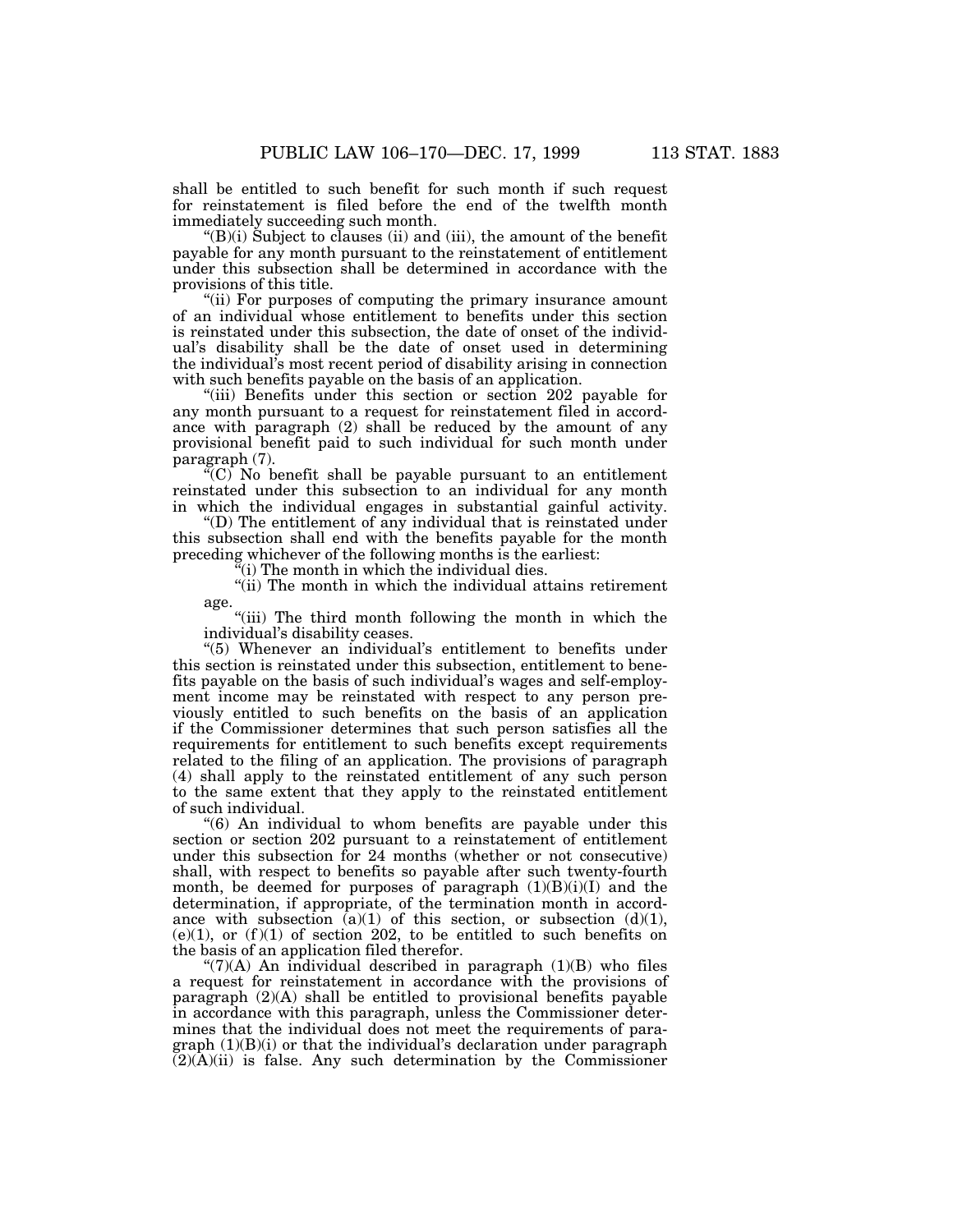shall be final and not subject to review under subsection (b) or  $(g)$  of section 205.

''(B) The amount of a provisional benefit for a month shall equal the amount of the last monthly benefit payable to the individual under this title on the basis of an application increased by an amount equal to the amount, if any, by which such last monthly benefit would have been increased as a result of the operation of section 215(i).

 $(C)(i)$  Provisional benefits shall begin with the month in which a request for reinstatement is filed in accordance with paragraph  $(2)(\overline{A}).$ 

''(ii) Provisional benefits shall end with the earliest of—

''(I) the month in which the Commissioner makes a determination regarding the individual's entitlement to reinstated benefits;

''(II) the fifth month following the month described in clause (i);

''(III) the month in which the individual performs substantial gainful activity; or

''(IV) the month in which the Commissioner determines that the individual does not meet the requirements of paragraph  $(1)(B)(i)$  or that the individual's declaration made in accordance with paragraph  $(2)(A)(ii)$  is false.

''(D) In any case in which the Commissioner determines that an individual is not entitled to reinstated benefits, any provisional benefits paid to the individual under this paragraph shall not be subject to recovery as an overpayment unless the Commissioner determines that the individual knew or should have known that the individual did not meet the requirements of paragraph  $(1)(B)$ .". (b) SSI BENEFITS.—

(1) IN GENERAL.—Section 1631 of the Social Security Act (42 U.S.C. 1383) is amended by adding at the end the following new subsection:

''Reinstatement of Eligibility on the Basis of Blindness or Disability

" $(p)(1)(A)$  Eligibility for benefits under this title shall be reinstated in any case where the Commissioner determines that an individual described in subparagraph (B) has filed a request for reinstatement meeting the requirements of paragraph  $(2)(A)$ during the period prescribed in subparagraph (C). Reinstatement of eligibility shall be in accordance with the terms of this subsection.

''(B) An individual is described in this subparagraph if—

''(i) prior to the month in which the individual files a request for reinstatement—

''(I) the individual was eligible for benefits under this title on the basis of blindness or disability pursuant to an application filed therefor; and

''(II) the individual thereafter was ineligible for such benefits due to earned income (or earned and unearned income) for a period of 12 or more consecutive months;

"(ii) the individual is blind or disabled and the physical or mental impairment that is the basis for the finding of blindness or disability is the same as (or related to) the physical or mental impairment that was the basis for the finding of blindness or disability that gave rise to the eligibility described in clause (i);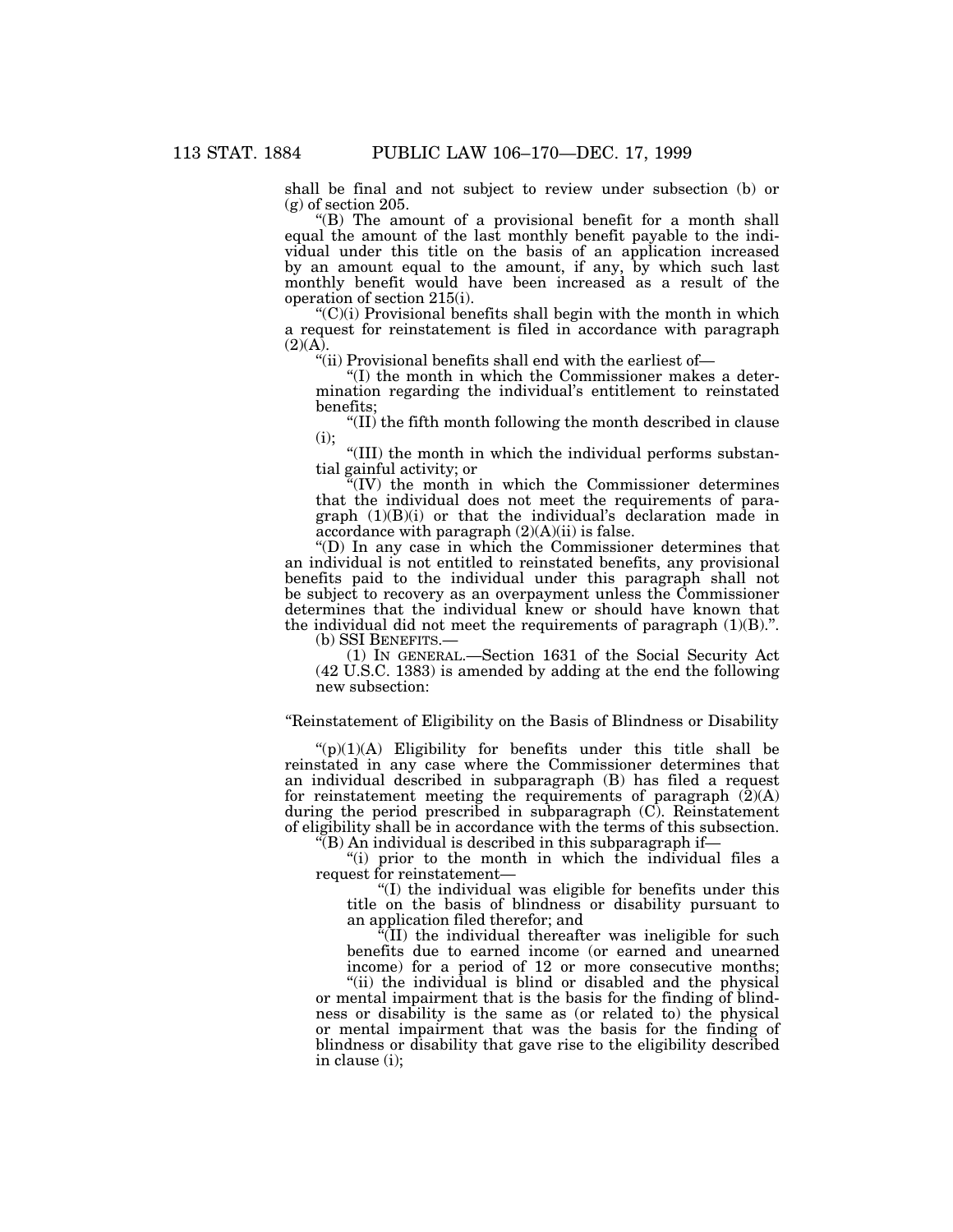"(iii) the individual's blindness or disability renders the individual unable to perform substantial gainful activity; and

"(iv) the individual satisfies the nonmedical requirements for eligibility for benefits under this title.

 $(C)(i)$  Except as provided in clause (ii), the period prescribed in this subparagraph with respect to an individual is 60 consecutive months beginning with the month following the most recent month for which the individual was eligible for a benefit under this title (including section 1619) prior to the period of ineligibility described in subparagraph (B)(i)(II).

''(ii) In the case of an individual who fails to file a reinstatement request within the period prescribed in clause (i), the Commissioner may extend the period if the Commissioner determines that the individual had good cause for the failure to so file.

" $(2)(A)(i)$  A request for reinstatement shall be filed in such form, and containing such information, as the Commissioner may prescribe.

"(ii) A request for reinstatement shall include express declarations by the individual that the individual meets the requirements specified in clauses (ii) through (iv) of paragraph (1)(B).

''(B) A request for reinstatement filed in accordance with subparagraph (A) may constitute an application for benefits in the case of any individual who the Commissioner determines is not eligible for reinstated benefits under this subsection.

 $\degree$ (3) In determining whether an individual meets the requirements of paragraph  $(1)(B)(ii)$ , the provisions of section  $1614(a)(4)$ shall apply.

"(4)(A) Eligibility for benefits reinstated under this subsection shall commence with the benefit payable for the month following the month in which a request for reinstatement is filed.

 $'(B)(i)$  Subject to clause (ii), the amount of the benefit payable for any month pursuant to the reinstatement of eligibility under this subsection shall be determined in accordance with the provisions of this title.

"(ii) The benefit under this title payable for any month pursuant to a request for reinstatement filed in accordance with paragraph (2) shall be reduced by the amount of any provisional benefit paid to such individual for such month under paragraph (7).

''(C) Except as otherwise provided in this subsection, eligibility for benefits under this title reinstated pursuant to a request filed under paragraph (2) shall be subject to the same terms and conditions as eligibility established pursuant to an application filed therefor.

''(5) Whenever an individual's eligibility for benefits under this title is reinstated under this subsection, eligibility for such benefits shall be reinstated with respect to the individual's spouse if such spouse was previously an eligible spouse of the individual under this title and the Commissioner determines that such spouse satisfies all the requirements for eligibility for such benefits except requirements related to the filing of an application. The provisions of paragraph (4) shall apply to the reinstated eligibility of the spouse to the same extent that they apply to the reinstated eligibility of such individual.

''(6) An individual to whom benefits are payable under this title pursuant to a reinstatement of eligibility under this subsection for twenty-four months (whether or not consecutive) shall, with respect to benefits so payable after such twenty-fourth month, be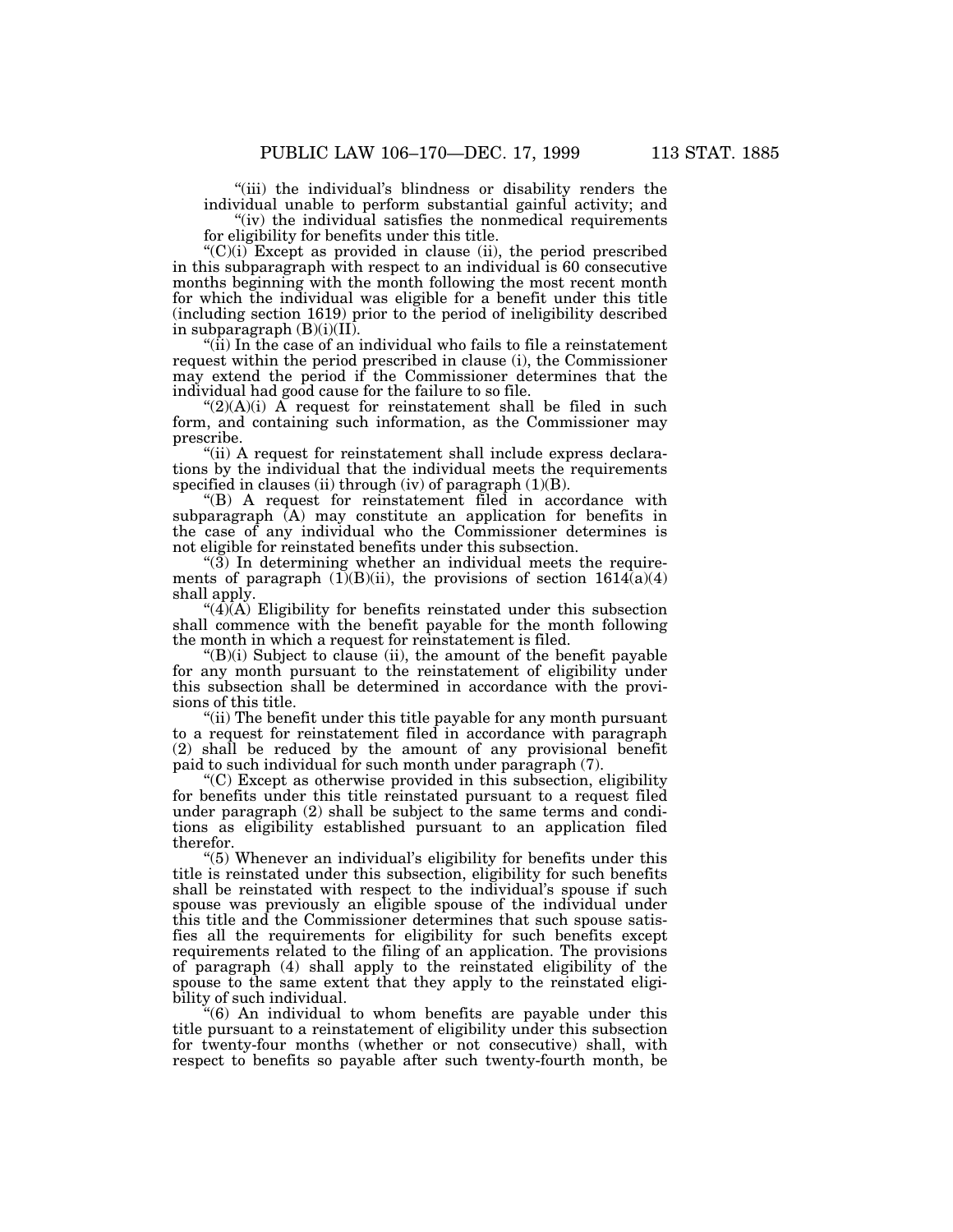deemed for purposes of paragraph  $(1)(B)(i)(I)$  to be eligible for such benefits on the basis of an application filed therefor.

" $(7)(A)$  An individual described in paragraph  $(1)(B)$  who files a request for reinstatement in accordance with the provisions of paragraph (2)(A) shall be eligible for provisional benefits payable in accordance with this paragraph, unless the Commissioner determines that the individual does not meet the requirements of paragraph (1)(B)(i) or that the individual's declaration under paragraph  $(2)(\overline{A})(ii)$  is false. Any such determination by the Commissioner shall be final and not subject to review under paragraph (1) or (3) of subsection (c).

''(B)(i) Except as otherwise provided in clause (ii), the amount of a provisional benefit for a month shall equal the amount of the monthly benefit that would be payable to an eligible individual under this title with the same kind and amount of income.

"(ii) If the individual has a spouse who was previously an eligible spouse of the individual under this title and the Commissioner determines that such spouse satisfies all the requirements of section 1614(b) except requirements related to the filing of an application, the amount of a provisional benefit for a month shall equal the amount of the monthly benefit that would be payable to an eligible individual and eligible spouse under this title with the same kind and amount of income.

''(C)(i) Provisional benefits shall begin with the month following the month in which a request for reinstatement is filed in accordance with paragraph  $(2)(A)$ .

''(ii) Provisional benefits shall end with the earliest of—

''(I) the month in which the Commissioner makes a determination regarding the individual's eligibility for reinstated benefits;

''(II) the fifth month following the month for which provisional benefits are first payable under clause (i); or

''(III) the month in which the Commissioner determines that the individual does not meet the requirements of paragraph  $(1)(B)(i)$  or that the individual's declaration made in accordance with paragraph  $(2)(A)(ii)$  is false.

''(D) In any case in which the Commissioner determines that an individual is not eligible for reinstated benefits, any provisional benefits paid to the individual under this paragraph shall not be subject to recovery as an overpayment unless the Commissioner determines that the individual knew or should have known that the individual did not meet the requirements of paragraph  $(1)(B)$ .

"(8) For purposes of this subsection other than paragraph  $(7)$ , the term 'benefits under this title' includes State supplementary payments made pursuant to an agreement under section 1616(a) of this Act or section 212(b) of Public Law 93–66.''.

(2) CONFORMING AMENDMENTS.—

(A) Section  $1631(j)(1)$  of such Act  $(42 \text{ U.S.C. } 1383(j)(1))$ is amended by striking the period and inserting '', or has filed a request for reinstatement of eligibility under subsection  $(p)(2)$  and been determined to be eligible for reinstatement.''.

(B) Section  $1631(j)(2)(A)(i)(I)$  of such Act (42 U.S.C.  $1383(j)(2)(A)(i)(I))$  is amended by inserting "(other than pursuant to a request for reinstatement under subsection  $(p)$ " after "eligible".

42 USC 423 note. (c) EFFECTIVE DATE.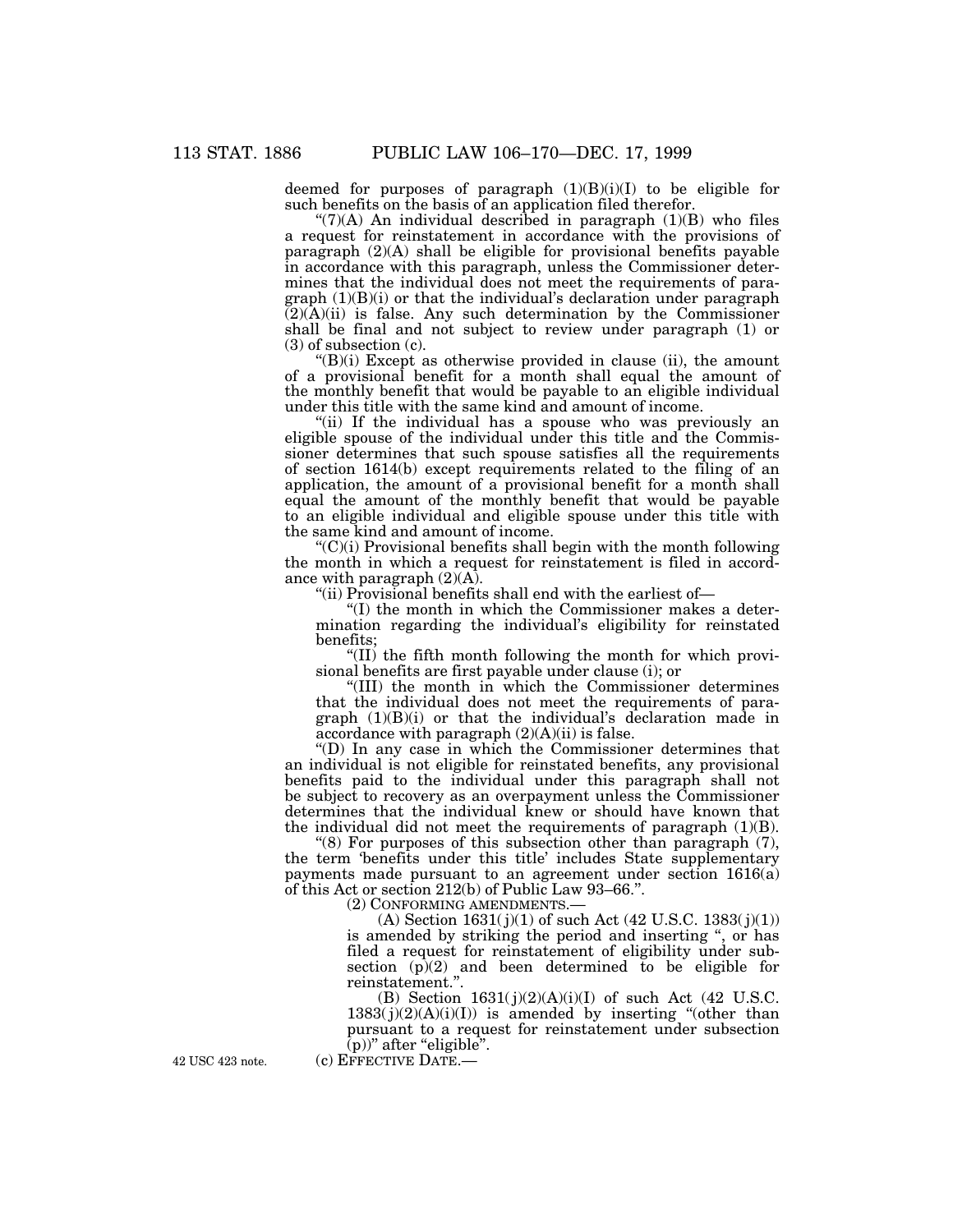(1) IN GENERAL.—The amendments made by this section shall take effect on the first day of the thirteenth month beginning after the date of the enactment of this Act.

(2) LIMITATION.—No benefit shall be payable under title II or XVI on the basis of a request for reinstatement filed under section 223(i) or 1631(p) of the Social Security Act (42 U.S.C. 423(i), 1383(p)) before the effective date described in paragraph (1).

# **Subtitle C—Work Incentives Planning, Assistance, and Outreach**

# **SEC. 121. WORK INCENTIVES OUTREACH PROGRAM.**

Part A of title XI of the Social Security Act (42 U.S.C. 1301 et seq.), as amended by section 101 of this Act, is amended by adding after section 1148 the following new section:

### ''WORK INCENTIVES OUTREACH PROGRAM

''SEC. 1149. (a) ESTABLISHMENT.—

''(1) IN GENERAL.—The Commissioner, in consultation with the Ticket to Work and Work Incentives Advisory Panel established under section  $101(f)$  of the Ticket to Work and Work Incentives Improvement Act of 1999, shall establish a community-based work incentives planning and assistance program for the purpose of disseminating accurate information to disabled beneficiaries on work incentives programs and issues related to such programs.

''(2) GRANTS, COOPERATIVE AGREEMENTS, CONTRACTS, AND OUTREACH.—Under the program established under this section, the Commissioner shall—

''(A) establish a competitive program of grants, cooperative agreements, or contracts to provide benefits planning and assistance, including information on the availability of protection and advocacy services, to disabled beneficiaries, including individuals participating in the Ticket to Work and Self-Sufficiency Program established under section 1148, the program established under section 1619, and other programs that are designed to encourage disabled beneficiaries to work;

''(B) conduct directly, or through grants, cooperative agreements, or contracts, ongoing outreach efforts to disabled beneficiaries (and to the families of such beneficiaries) who are potentially eligible to participate in Federal or State work incentive programs that are designed to assist disabled beneficiaries to work, including—

''(i) preparing and disseminating information explaining such programs; and

"(ii) working in cooperation with other Federal, State, and private agencies and nonprofit organizations that serve disabled beneficiaries, and with agencies and organizations that focus on vocational rehabilitation and work-related training and counseling;

''(C) establish a corps of trained, accessible, and responsive work incentives specialists within the Social Security

42 USC 1320b– 20.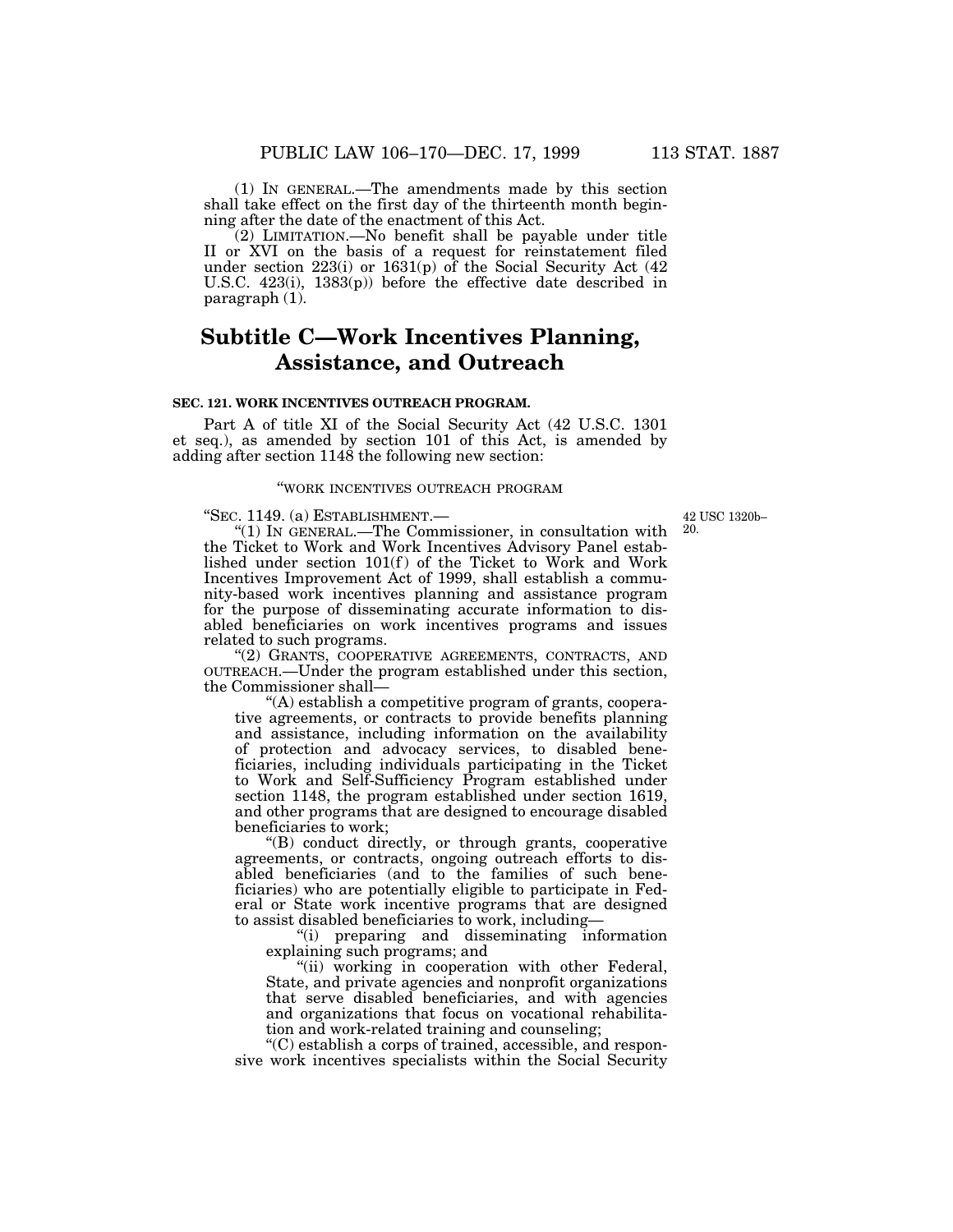Administration who will specialize in disability work incentives under titles II and XVI for the purpose of disseminating accurate information with respect to inquiries and issues relating to work incentives to—

''(i) disabled beneficiaries;

"(ii) benefit applicants under titles II and XVI; and

''(iii) individuals or entities awarded grants under subparagraphs (A) or (B); and

''(D) provide—

 $\ddot{a}$ (i) training for work incentives specialists and individuals providing planning assistance described in subparagraph (C); and

"(ii) technical assistance to organizations and entities that are designed to encourage disabled beneficiaries to return to work.

"(3) COORDINATION WITH OTHER PROGRAMS.—The responsibilities of the Commissioner established under this section shall be coordinated with other public and private programs that provide information and assistance regarding rehabilitation services and independent living supports and benefits planning for disabled beneficiaries including the program under section 1619, the plans for achieving self-support program (PASS), and any other Federal or State work incentives programs that are designed to assist disabled beneficiaries, including educational agencies that provide information and assistance regarding rehabilitation, school-to-work programs, transition services (as defined in, and provided in accordance with, the Individuals with Disabilities Education Act (20 U.S.C. 1400 et seq.)), a one-stop delivery system established under subtitle B of title I of the Workforce Investment Act of 1998 (29 U.S.C. 2811 et seq.), and other services.

''(b) CONDITIONS.—

''(1) SELECTION OF ENTITIES.—

''(A) APPLICATION.—An entity shall submit an application for a grant, cooperative agreement, or contract to provide benefits planning and assistance to the Commissioner at such time, in such manner, and containing such information as the Commissioner may determine is necessary to meet the requirements of this section.

''(B) STATEWIDENESS.—The Commissioner shall ensure that the planning, assistance, and information described in paragraph (2) shall be available on a statewide basis.

"(C) ELIGIBILITY OF STATES AND PRIVATE ORGANIZA-TIONS.—

''(i) IN GENERAL.—The Commissioner may award a grant, cooperative agreement, or contract under this section to a State or a private agency or organization (other than Social Security Administration Field Offices and the State agency administering the State medicaid program under title XIX, including any agency or entity described in clause (ii), that the Commissioner determines is qualified to provide the planning, assistance, and information described in paragraph (2)).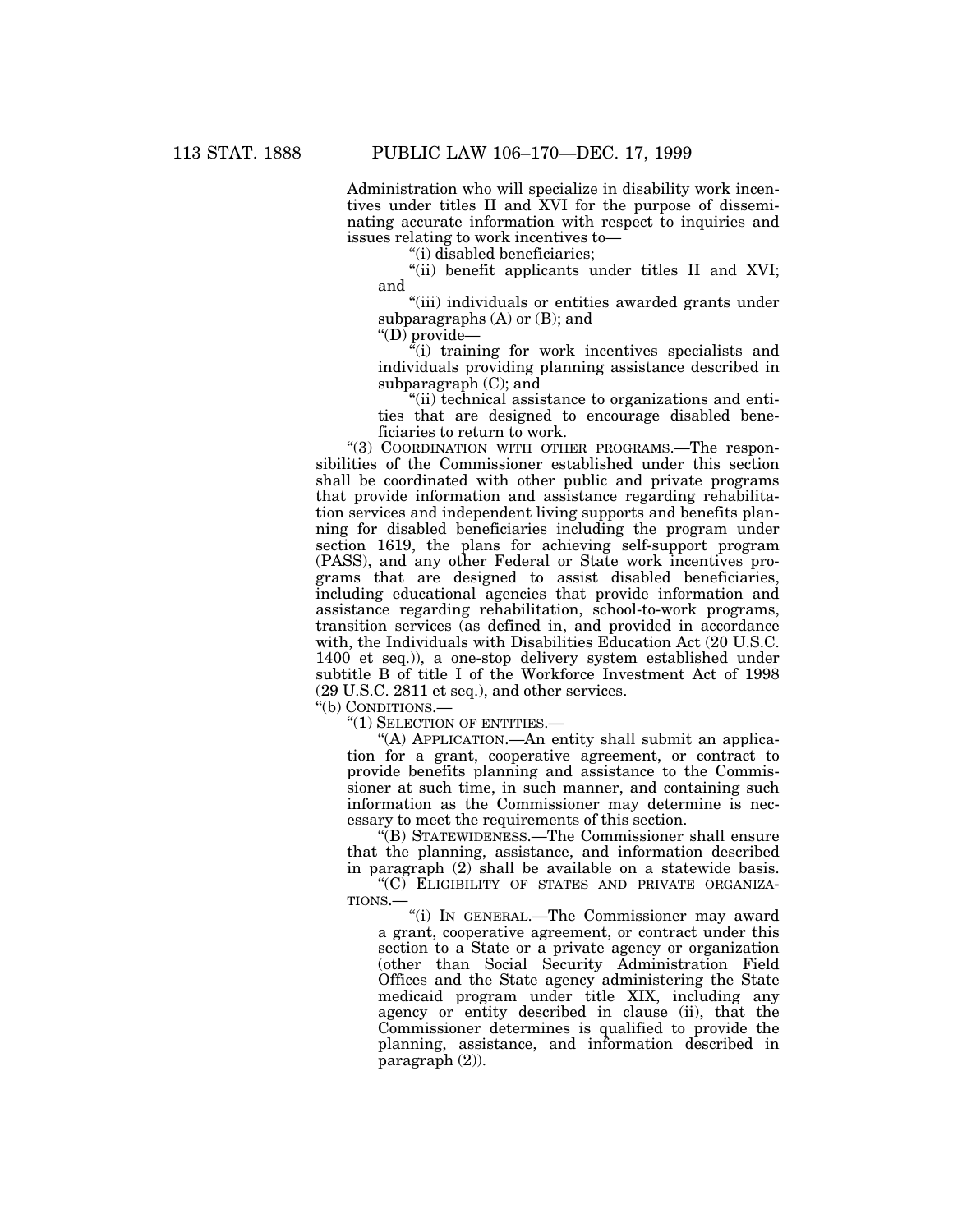''(ii) AGENCIES AND ENTITIES DESCRIBED.—The agencies and entities described in this clause are the following:

''(I) Any public or private agency or organization (including Centers for Independent Living established under title VII of the Rehabilitation Act of 1973 (29 U.S.C. 796 et seq.), protection and advocacy organizations, client assistance programs established in accordance with section 112 of the Rehabilitation Act of 1973 (29 U.S.C. 732), and State Developmental Disabilities Councils established in accordance with section 124 of the Developmental Disabilities Assistance and Bill of Rights Act (42 U.S.C. 6024)) that the Commissioner determines satisfies the requirements of this section.

''(II) The State agency administering the State program funded under part A of title IV.

''(D) EXCLUSION FOR CONFLICT OF INTEREST.—The Commissioner may not award a grant, cooperative agreement, or contract under this section to any entity that the Commissioner determines would have a conflict of interest if the entity were to receive a grant, cooperative agreement, or contract under this section.

"(2) SERVICES PROVIDED.—A recipient of a grant, cooperative agreement, or contract to provide benefits planning and assistance shall select individuals who will act as planners and provide information, guidance, and planning to disabled beneficiaries on the—

''(A) availability and interrelation of any Federal or State work incentives programs designed to assist disabled beneficiaries that the individual may be eligible to participate in;

" $(B)$  adequacy of any health benefits coverage that may be offered by an employer of the individual and the extent to which other health benefits coverage may be available to the individual; and

''(C) availability of protection and advocacy services for disabled beneficiaries and how to access such services. ''(3) AMOUNT OF GRANTS, COOPERATIVE AGREEMENTS, OR CONTRACTS.—

"(A) BASED ON POPULATION OF DISABLED BENE-FICIARIES.—Subject to subparagraph (B), the Commissioner shall award a grant, cooperative agreement, or contract under this section to an entity based on the percentage of the population of the State where the entity is located who are disabled beneficiaries.

''(B) LIMITATIONS.—

''(i) PER GRANT.—No entity shall receive a grant, cooperative agreement, or contract under this section for a fiscal year that is less than \$50,000 or more than \$300,000.

"(ii) TOTAL AMOUNT FOR ALL GRANTS, COOPERATIVE AGREEMENTS, AND CONTRACTS.—The total amount of all grants, cooperative agreements, and contracts awarded under this section for a fiscal year may not exceed \$23,000,000.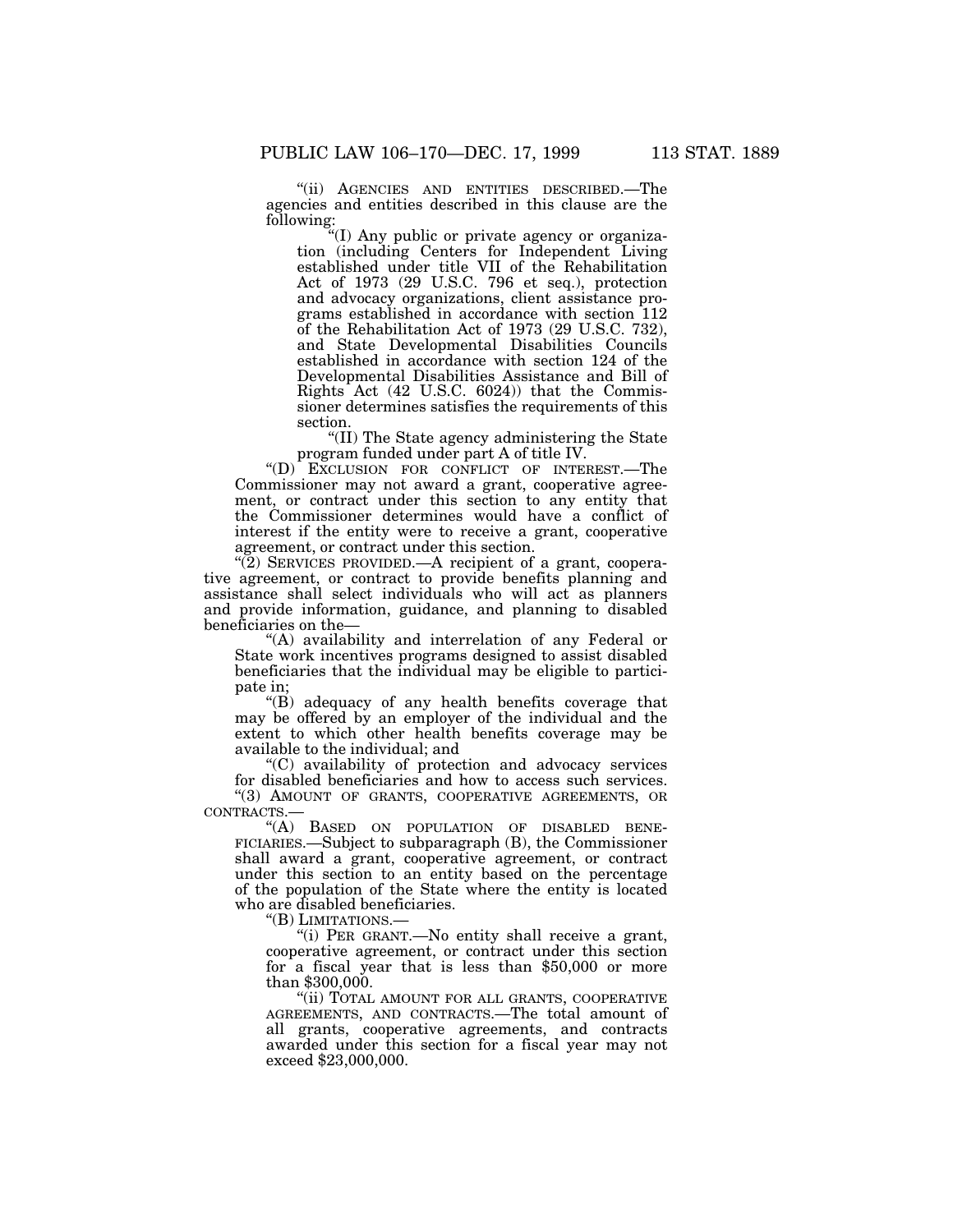"(4) ALLOCATION OF COSTS.—The costs of carrying out this section shall be paid from amounts made available for the administration of title II and amounts made available for the administration of title XVI, and shall be allocated among those amounts as appropriate.

''(c) DEFINITIONS.—In this section:

"(1) COMMISSIONER.—The term 'Commissioner' means the Commissioner of Social Security.

"(2) DISABLED BENEFICIARY.—The term 'disabled beneficiary' has the meaning given that term in section 1148(k)(2).

''(d) AUTHORIZATION OF APPROPRIATIONS.—There are authorized to be appropriated to carry out this section \$23,000,000 for each of the fiscal years 2000 through 2004.''.

## **SEC. 122. STATE GRANTS FOR WORK INCENTIVES ASSISTANCE TO DIS-ABLED BENEFICIARIES.**

Part A of title XI of the Social Security Act (42 U.S.C. 1301 et seq.), as amended by section 121 of this Act, is amended by adding after section 1149 the following new section:

## ''STATE GRANTS FOR WORK INCENTIVES ASSISTANCE TO DISABLED BENEFICIARIES

42 USC 1320b– 21.

''SEC. 1150. (a) IN GENERAL.—Subject to subsection (c), the Commissioner may make payments in each State to the protection and advocacy system established pursuant to part C of title I of the Developmental Disabilities Assistance and Bill of Rights Act (42 U.S.C. 6041 et seq.) for the purpose of providing services to disabled beneficiaries.

''(b) SERVICES PROVIDED.—Services provided to disabled beneficiaries pursuant to a payment made under this section may include—

"(1) information and advice about obtaining vocational rehabilitation and employment services; and

" $(2)$  advocacy or other services that a disabled beneficiary may need to secure or regain gainful employment.

"(c) APPLICATION.—In order to receive payments under this section, a protection and advocacy system shall submit an application to the Commissioner, at such time, in such form and manner, and accompanied by such information and assurances as the Commissioner may require.

''(d) AMOUNT OF PAYMENTS.—

''(1) IN GENERAL.—Subject to the amount appropriated for a fiscal year for making payments under this section, a protection and advocacy system shall not be paid an amount that is less than—

"(A) in the case of a protection and advocacy system located in a State (including the District of Columbia and Puerto Rico) other than Guam, American Samoa, the United States Virgin Islands, and the Commonwealth of the Northern Mariana Islands, the greater of—

''(i) \$100,000; or

"(ii)  $\frac{1}{3}$  of 1 percent of the amount available for payments under this section; and

 $\sqrt{f(B)}$  in the case of a protection and advocacy system located in Guam, American Samoa, the United States Virgin Islands, and the Commonwealth of the Northern Mariana Islands, \$50,000.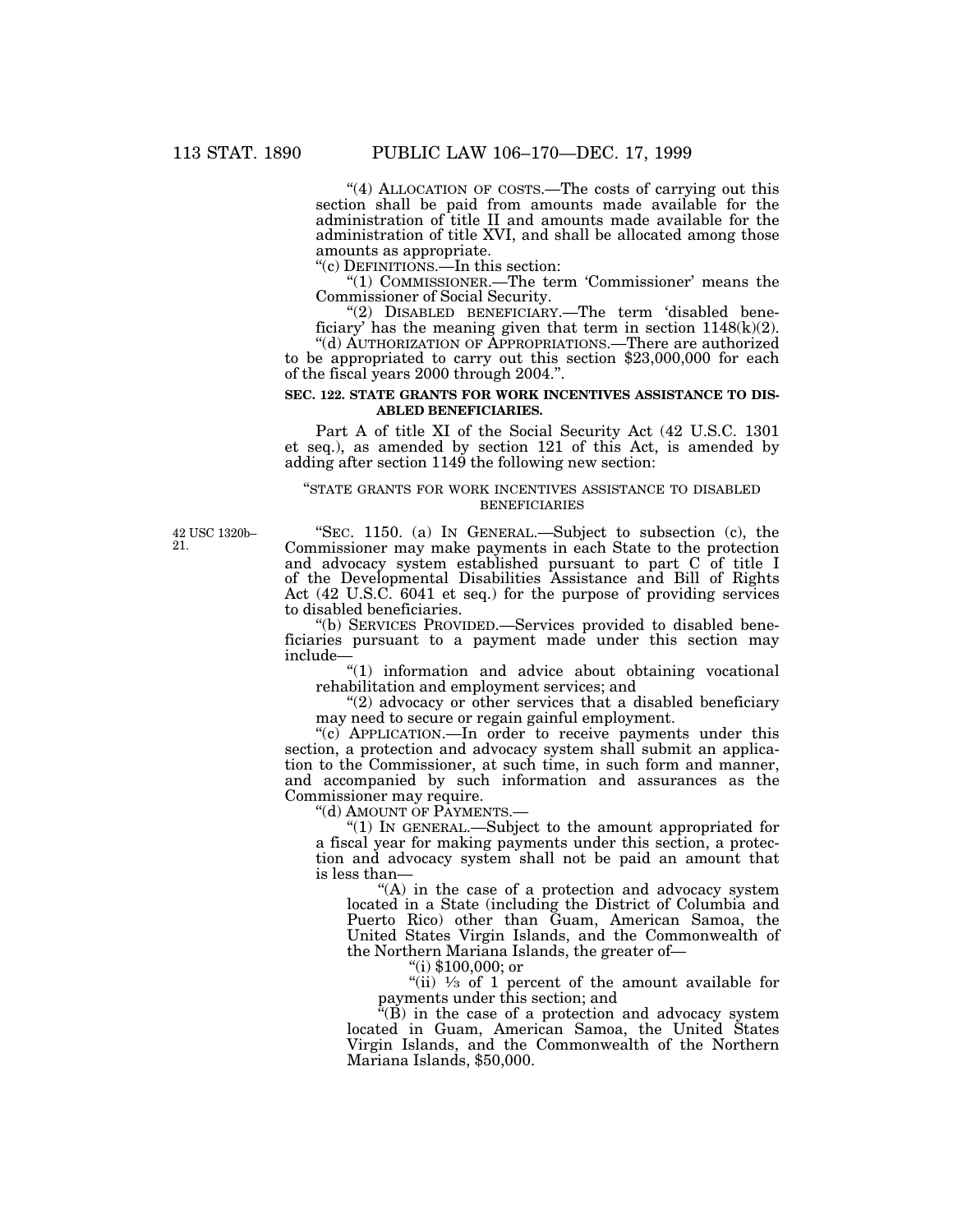"(2) INFLATION ADJUSTMENT.—For each fiscal year in which the total amount appropriated to carry out this section exceeds the total amount appropriated to carry out this section in the preceding fiscal year, the Commissioner shall increase each minimum payment under subparagraphs (A) and (B) of paragraph (1) by a percentage equal to the percentage increase in the total amount so appropriated to carry out this section.

''(e) ANNUAL REPORT.—Each protection and advocacy system that receives a payment under this section shall submit an annual report to the Commissioner and the Ticket to Work and Work Incentives Advisory Panel established under section  $101(f)$  of the Ticket to Work and Work Incentives Improvement Act of 1999 on the services provided to individuals by the system.

"(f) FUNDING.—<br>"(1) ALLOCATION OF PAYMENTS.—Payments under this section shall be made from amounts made available for the administration of title II and amounts made available for the administration of title XVI, and shall be allocated among those amounts as appropriate.

''(2) CARRYOVER.—Any amounts allotted for payment to a protection and advocacy system under this section for a fiscal year shall remain available for payment to or on behalf of the protection and advocacy system until the end of the succeeding fiscal year.

''(g) DEFINITIONS.—In this section:

"(1) COMMISSIONER.—The term 'Commissioner' means the Commissioner of Social Security.

"(2) DISABLED BENEFICIARY.—The term 'disabled beneficiary' has the meaning given that term in section  $1148(k)(2)$ .

"(3) PROTECTION AND ADVOCACY SYSTEM.—The term 'protection and advocacy system' means a protection and advocacy system established pursuant to part C of title I of the Developmental Disabilities Assistance and Bill of Rights Act (42 U.S.C. 6041 et seq.).

''(h) AUTHORIZATION OF APPROPRIATIONS.—There are authorized to be appropriated to carry out this section \$7,000,000 for each of the fiscal years 2000 through 2004.''.

# **TITLE II—EXPANDED AVAILABILITY OF HEALTH CARE SERVICES**

## **SEC. 201. EXPANDING STATE OPTIONS UNDER THE MEDICAID PRO-GRAM FOR WORKERS WITH DISABILITIES.**

(a) IN GENERAL.— (1) STATE OPTION TO ELIMINATE INCOME, ASSETS, AND RESOURCE LIMITATIONS FOR WORKERS WITH DISABILITIES BUYING INTO MEDICAID.—Section  $1902(a)(10)(A)(ii)$  of the Social Security Act (42 U.S.C. 1396a(a)(10)(A)(ii)) is amended—

(A) in subclause (XIII), by striking "or" at the end; (B) in subclause (XIV), by adding "or" at the end; and

(C) by adding at the end the following new subclause: " $(XV)$  who, but for earnings in excess of the

limit established under section 1905(q)(2)(B), would be considered to be receiving supplemental security income, who is at least 16, but less than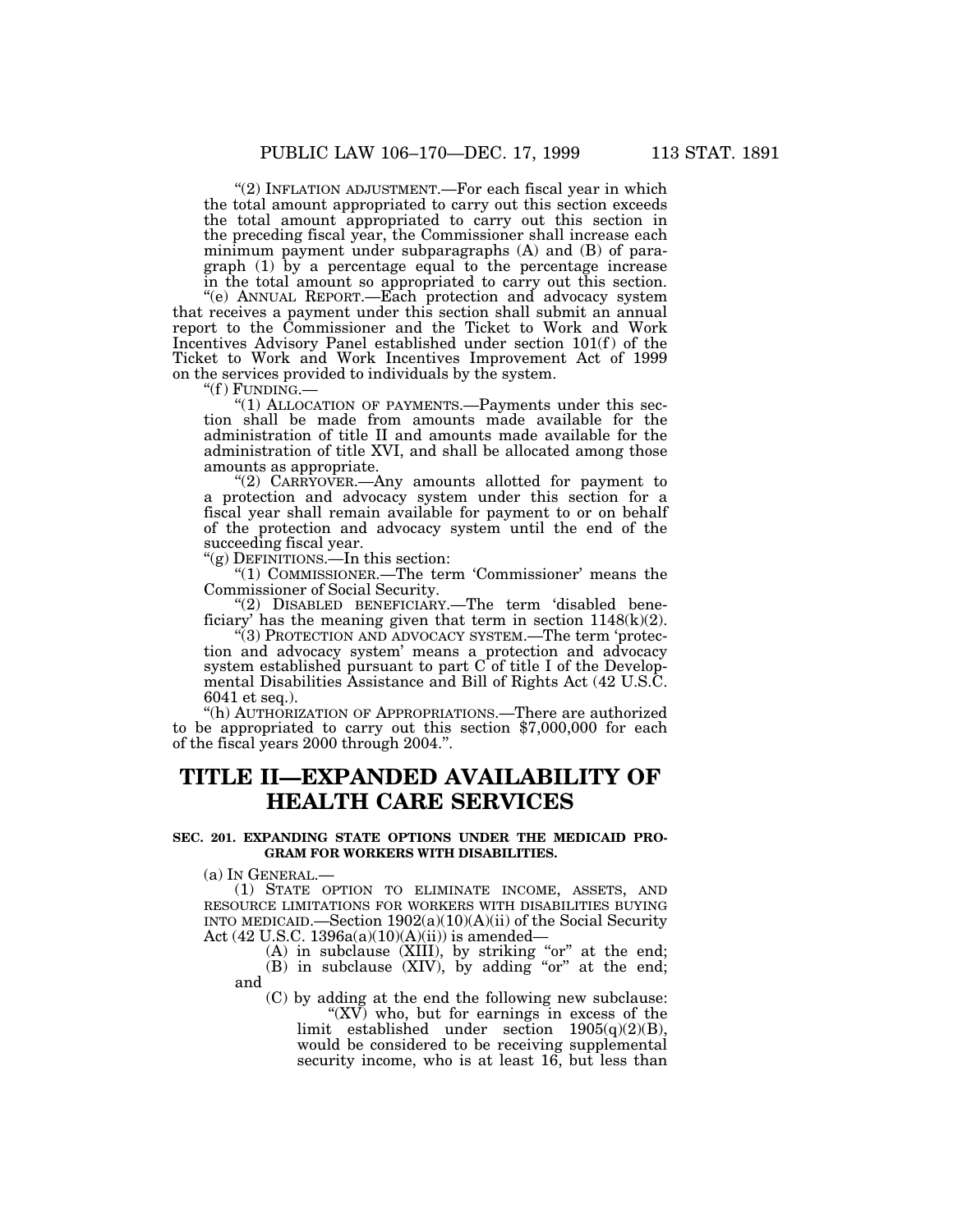65, years of age, and whose assets, resources, and earned or unearned income (or both) do not exceed such limitations (if any) as the State may establish;"

(2) STATE OPTION TO PROVIDE OPPORTUNITY FOR EMPLOYED INDIVIDUALS WITH A MEDICALLY IMPROVED DISABILITY TO BUY INTO MEDICAID.—

(A) ELIGIBILITY.—Section  $1902(a)(10)$  (A)(ii) of the Social Security Act  $(42 \text{ U.S.C. } 1396a(a)(10)(A)(ii))$ , as amended by paragraph (1), is amended—

(i) in subclause  $(XIV)$ , by striking "or" at the end;

(ii) in subclause  $(XV)$ , by adding "or" at the end; and

(iii) by adding at the end the following new subclause:

"(XVI) who are employed individuals with a medically improved disability described in section  $1905(v)(1)$  and whose assets, resources, and earned or unearned income (or both) do not exceed such limitations (if any) as the State may establish, but only if the State provides medical assistance to individuals described in subclause (XV);''.

(B) DEFINITION OF EMPLOYED INDIVIDUALS WITH A MEDI-CALLY IMPROVED DISABILITY.—Section 1905 of the Social Security Act (42 U.S.C. 1396d) is amended by adding at the end the following new subsection:

 $\mathcal{L}(v)(1)$  The term 'employed individual with a medically improved disability' means an individual who—

 $(A)$  is at least 16, but less than 65, years of age;

" $(B)$  is employed (as defined in paragraph  $(2)$ );

''(C) ceases to be eligible for medical assistance under section  $1902(a)(10)(A)(ii)(X\bar{V})$  because the individual, by reason of medical improvement, is determined at the time of a regularly scheduled continuing disability review to no longer be eligible for benefits under section  $223(d)$  or  $1614(a)(3)$ ; and

''(D) continues to have a severe medically determinable impairment, as determined under regulations of the Secretary. " $(2)$  For purposes of paragraph  $(1)$ , an individual is considered

to be 'employed' if the individual—  $\sqrt[a]{(A)}$  is earning at least the applicable minimum wage requirement under section 6 of the Fair Labor Standards Act  $(29 \text{ U.S.C. } 206)$  and working at least 40 hours per month;

or

''(B) is engaged in a work effort that meets substantial and reasonable threshold criteria for hours of work, wages, or other measures, as defined by the State and approved by the Secretary.''.

(C) CONFORMING AMENDMENT.—Section 1905(a) of such Act (42 U.S.C. 1396d(a)) is amended in the matter preceding paragraph (1)—

 $(i)$  in clause  $(x)$ , by striking "or" at the end;

(ii) in clause  $(x_i)$ , by adding "or" at the end; and (iii) by inserting after clause (xi), the following new clause:

"(xii) employed individuals with a medically improved disability (as defined in subsection  $(v)$ ),".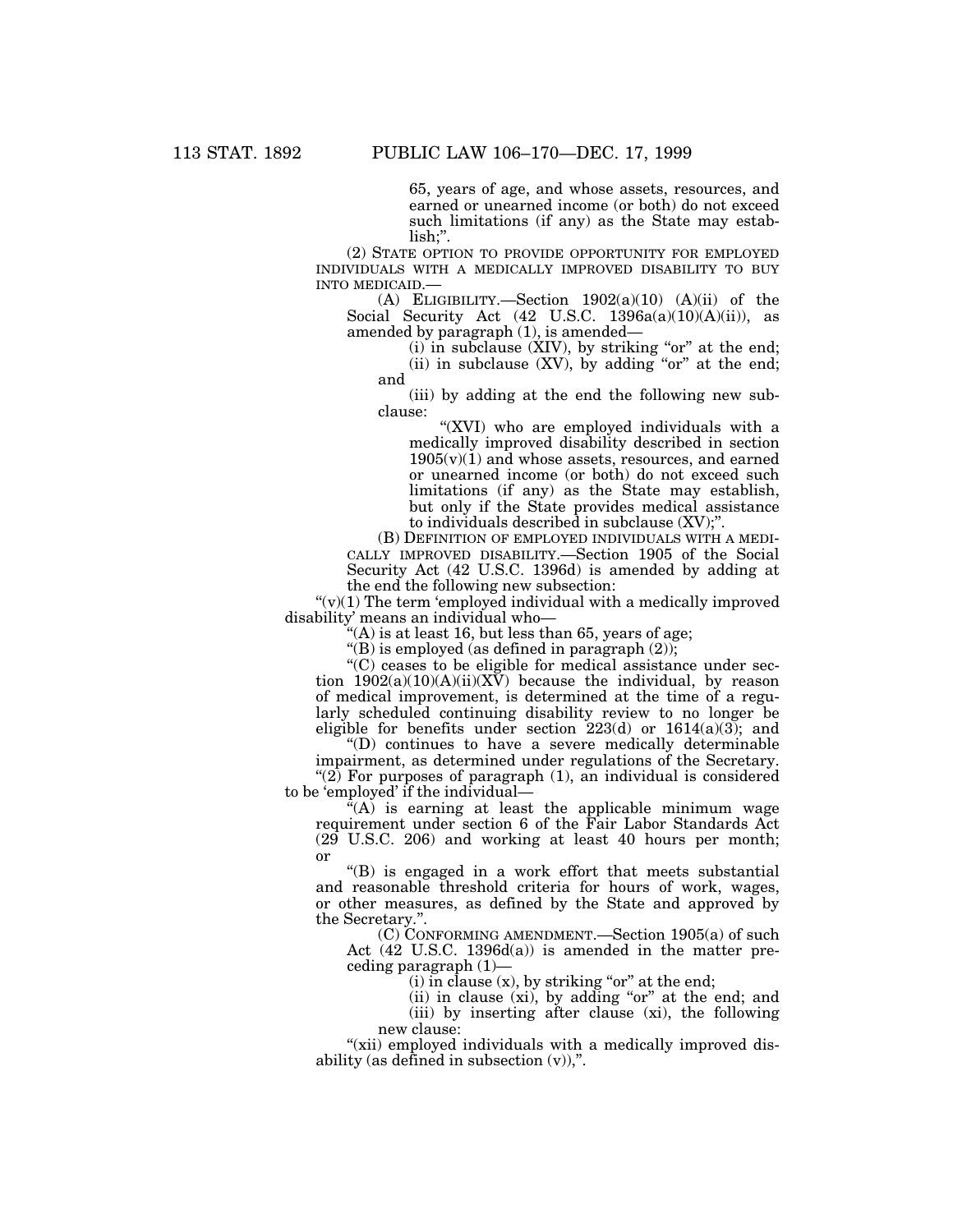(3) STATE AUTHORITY TO IMPOSE INCOME-RELATED PREMIUMS AND COST-SHARING.—Section 1916 of such Act (42 U.S.C. 1396o) is amended—

(A) in subsection (a), by striking ''The State plan'' and inserting "Subject to subsection  $\tilde{g}$ ), the State plan"; and

(B) by adding at the end the following new subsection: " $(g)$  With respect to individuals provided medical assistance only under subclause (XV) or (XVI) of section 1902(a)(10)(A)(ii)—

" $(1)$  a State may  $(in a uniform manner for individuals)$ described in either such subclause)—

''(A) require such individuals to pay premiums or other cost-sharing charges set on a sliding scale based on income that the State may determine; and

''(B) require payment of 100 percent of such premiums for such year in the case of such an individual who has income for a year that exceeds 250 percent of the income official poverty line (referred to in subsection  $(c)(1)$ ) applicable to a family of the size involved, except that in the case of such an individual who has income for a year that does not exceed 450 percent of such poverty line, such requirement may only apply to the extent such premiums do not exceed 7.5 percent of such income; and

 $\sqrt[4]{(2)}$  such State shall require payment of 100 percent of such premiums for a year by such an individual whose adjusted gross income (as defined in section 62 of the Internal Revenue Code of 1986) for such year exceeds \$75,000, except that a State may choose to subsidize such premiums by using State

funds which may not be federally matched under this title. In the case of any calendar year beginning after 2000, the dollar amount specified in paragraph (2) shall be increased in accordance with the provisions of section  $215(i)(2)(A)(ii)$ ."

(4) PROHIBITION AGAINST SUPPLANTATION OF STATE FUNDS AND STATE FAILURE TO MAINTAIN EFFORT.—Section 1903(i) of such Act (42 U.S.C. 1396b(i)) is amended-

(A) by striking the period at the end of paragraph (19) and inserting ''; or''; and

(B) by inserting after such paragraph the following new paragraph:

 $''(20)$  with respect to amounts expended for medical assistance provided to an individual described in subclause (XV) or  $(X\hat{V}I)$  of section  $1902(a)(10)(A)(ii)$  for a fiscal year unless the State demonstrates to the satisfaction of the Secretary that the level of State funds expended for such fiscal year for programs to enable working individuals with disabilities to work (other than for such medical assistance) is not less than the level expended for such programs during the most recent State fiscal year ending before the date of the enactment of this paragraph.''.

(b) CONFORMING AMENDMENTS.—Section 1903(f )(4) of the Social Security Act (42 U.S.C. 1396b(f)(4) is amended in the matter preceding subparagraph (A) by inserting "1902(a)(10)(A)(ii)(XV),  $1902(a)(10)(A)(ii)(XVI),'$  before " $1905(p)(1)$ ".

(c) GAO REPORT.—Not later than 3 years after the date of the enactment of this Act, the Comptroller General of the United States shall submit a report to the Congress regarding the amendments made by this section that examines—

Deadline. 42 USC 1396a note.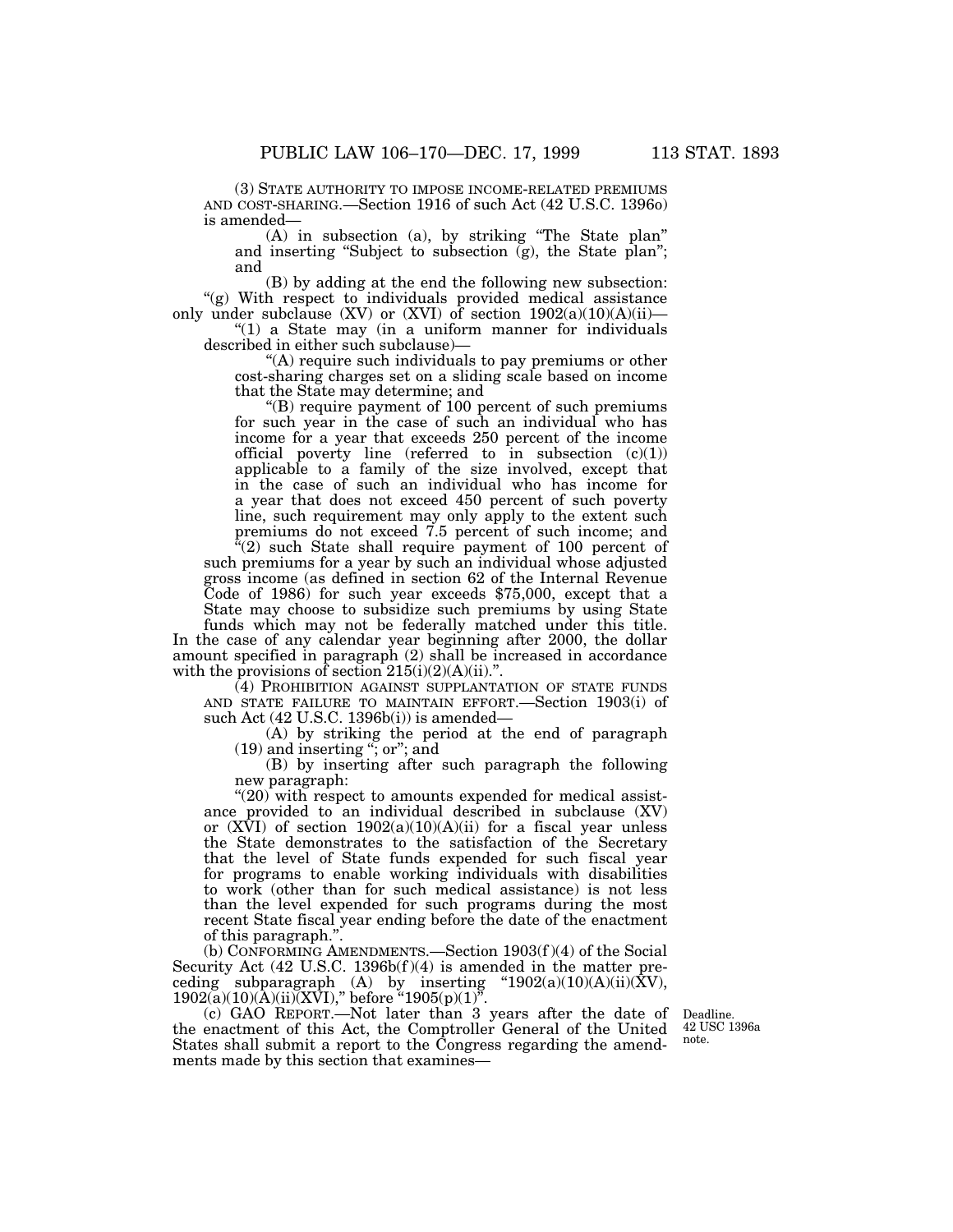(1) the extent to which higher health care costs for individuals with disabilities at higher income levels deter employment or progress in employment;

 $(2)$  whether such individuals have health insurance coverage or could benefit from the State option established under such amendments to provide a medicaid buy-in; and

(3) how the States are exercising such option, including— (A) how such States are exercising the flexibility afforded them with regard to income disregards;

(B) what income and premium levels have been set;

(C) the degree to which States are subsidizing premiums above the dollar amount specified in section 1916(g)(2) of the Social Security Act  $(42^{\circ}$ U.S.C. 1396 $o(g)(2)$ ); and

(D) the extent to which there exists any crowd-out effect.

(d) EFFECTIVE DATE.—The amendments made by this section apply to medical assistance for items and services furnished on or after October 1, 2000.

## **SEC. 202. EXTENDING MEDICARE COVERAGE FOR OASDI DISABILITY BENEFIT RECIPIENTS.**

(a) IN GENERAL.—The next to last sentence of section 226(b) of the Social Security Act (42 U.S.C. 426) is amended by striking " $24$ " and inserting " $78$ ".

(b) EFFECTIVE DATE.—The amendment made by subsection (a) shall be effective on and after October 1, 2000.

(c) GAO REPORT.—Not later than 5 years after the date of the enactment of this Act, the Comptroller General of the United States shall submit a report to the Congress that—

(1) examines the effectiveness and cost of the amendment made by subsection (a);

(2) examines the necessity and effectiveness of providing continuation of medicare coverage under section 226(b) of the Social Security Act (42 U.S.C. 426(b)) to individuals whose annual income exceeds the contribution and benefit base (as determined under section 230 of such Act (42 U.S.C. 430));

(3) examines the viability of providing the continuation of medicare coverage under such section 226(b) based on a sliding scale premium for individuals whose annual income exceeds such contribution and benefit base;

(4) examines the viability of providing the continuation of medicare coverage under such section 226(b) based on a premium buy-in by the beneficiary's employer in lieu of coverage under private health insurance;

(5) examines the interrelation between the use of the continuation of medicare coverage under such section 226(b) and the use of private health insurance coverage by individuals during the extended period; and

 $(6)$  recommends such legislative or administrative changes relating to the continuation of medicare coverage for recipients of social security disability benefits as the Comptroller General determines are appropriate.

42 USC 1320b– 22.

## **SEC. 203. GRANTS TO DEVELOP AND ESTABLISH STATE INFRASTRUC-TURES TO SUPPORT WORKING INDIVIDUALS WITH DISABILITIES.**

(a) ESTABLISHMENT.—

42 USC 1396a note.

42 USC 426 note.

42 USC 426 note.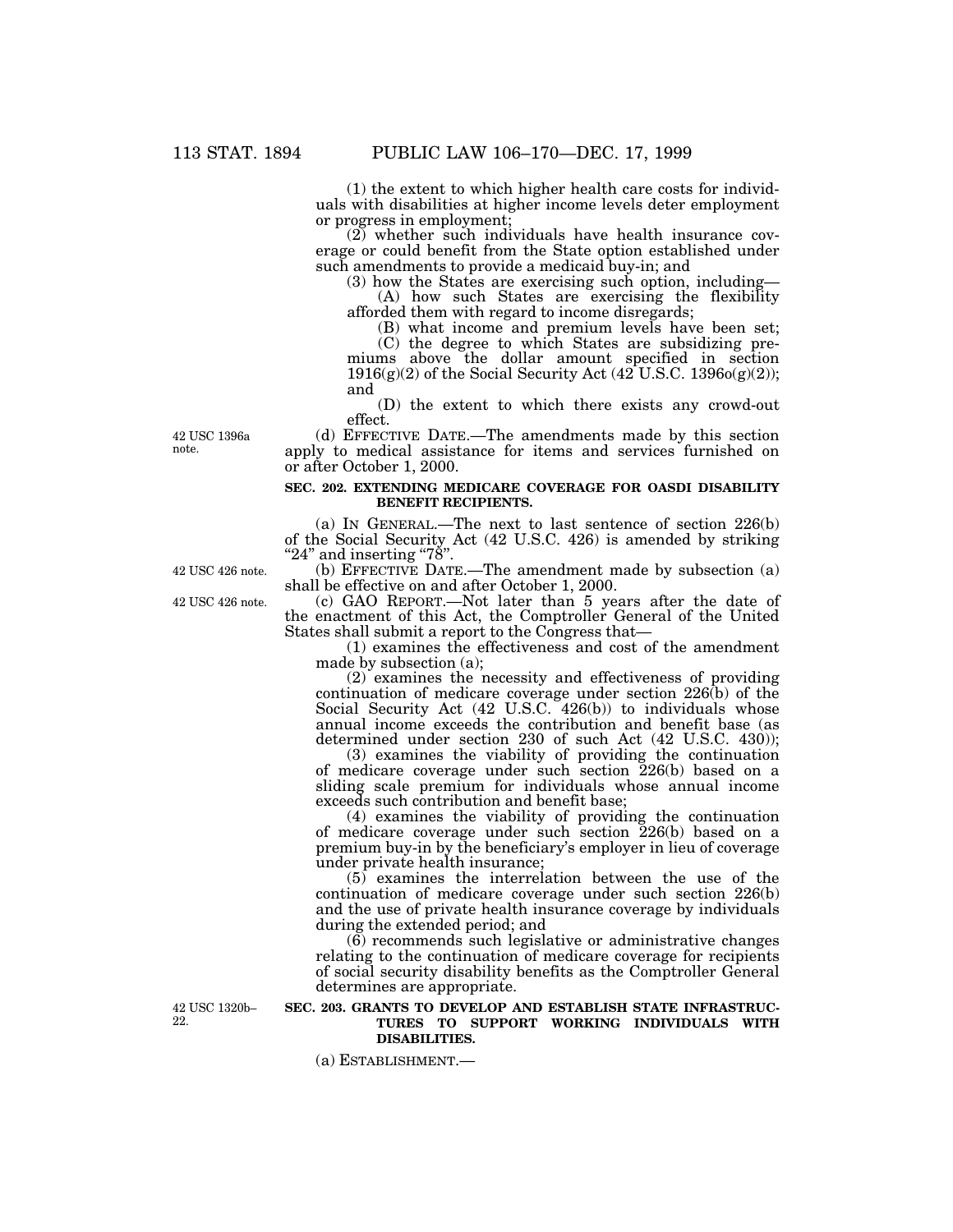(1) IN GENERAL.—The Secretary of Health and Human Services (in this section referred to as the "Secretary") shall award grants described in subsection (b) to States to support the design, establishment, and operation of State infrastructures that provide items and services to support working individuals with disabilities.

(2) APPLICATION.—In order to be eligible for an award of a grant under this section, a State shall submit an application to the Secretary at such time, in such manner, and containing such information as the Secretary shall require.

(3) DEFINITION OF STATE.—In this section, the term ''State'' means each of the 50 States, the District of Columbia, Puerto Rico, Guam, the United States Virgin Islands, American Samoa, and the Commonwealth of the Northern Mariana Islands.

(b) GRANTS FOR INFRASTRUCTURE AND OUTREACH.—

(1) IN GENERAL.—Out of the funds appropriated under subsection (e), the Secretary shall award grants to States to—

(A) support the establishment, implementation, and operation of the State infrastructures described in subsection (a); and

(B) conduct outreach campaigns regarding the existence of such infrastructures.

(2) ELIGIBILITY FOR GRANTS.—

(A) IN GENERAL.—No State may receive a grant under this subsection unless the State demonstrates to the satisfaction of the Secretary that the State makes personal assistance services available under the State plan under title XIX of the Social Security Act (42 U.S.C. 1396 et seq.) to the extent necessary to enable individuals with disabilities to remain employed, including individuals described in section  $1902(a)(10)(A)(ii)(XIII)$  of such Act (42) U.S.C. 1396a(a)(10)(A)(ii)(XIII)) if the State has elected to provide medical assistance under such plan to such individuals.

(B) DEFINITIONS.—In this section:

(i) EMPLOYED.—The term ''employed'' means—

(I) earning at least the applicable minimum wage requirement under section 6 of the Fair Labor Standards Act (29 U.S.C. 206) and working at least 40 hours per month; or

(II) being engaged in a work effort that meets substantial and reasonable threshold criteria for hours of work, wages, or other measures, as defined and approved by the Secretary.

(ii) PERSONAL ASSISTANCE SERVICES.—The term "personal assistance services" means a range of services, provided by 1 or more persons, designed to assist an individual with a disability to perform daily activities on and off the job that the individual would typically perform if the individual did not have a disability. Such services shall be designed to increase the individual's control in life and ability to perform everyday activities on or off the job.

(3) DETERMINATION OF AWARDS.—

(A) IN GENERAL.—Subject to subparagraph (B), the Secretary shall develop a methodology for awarding grants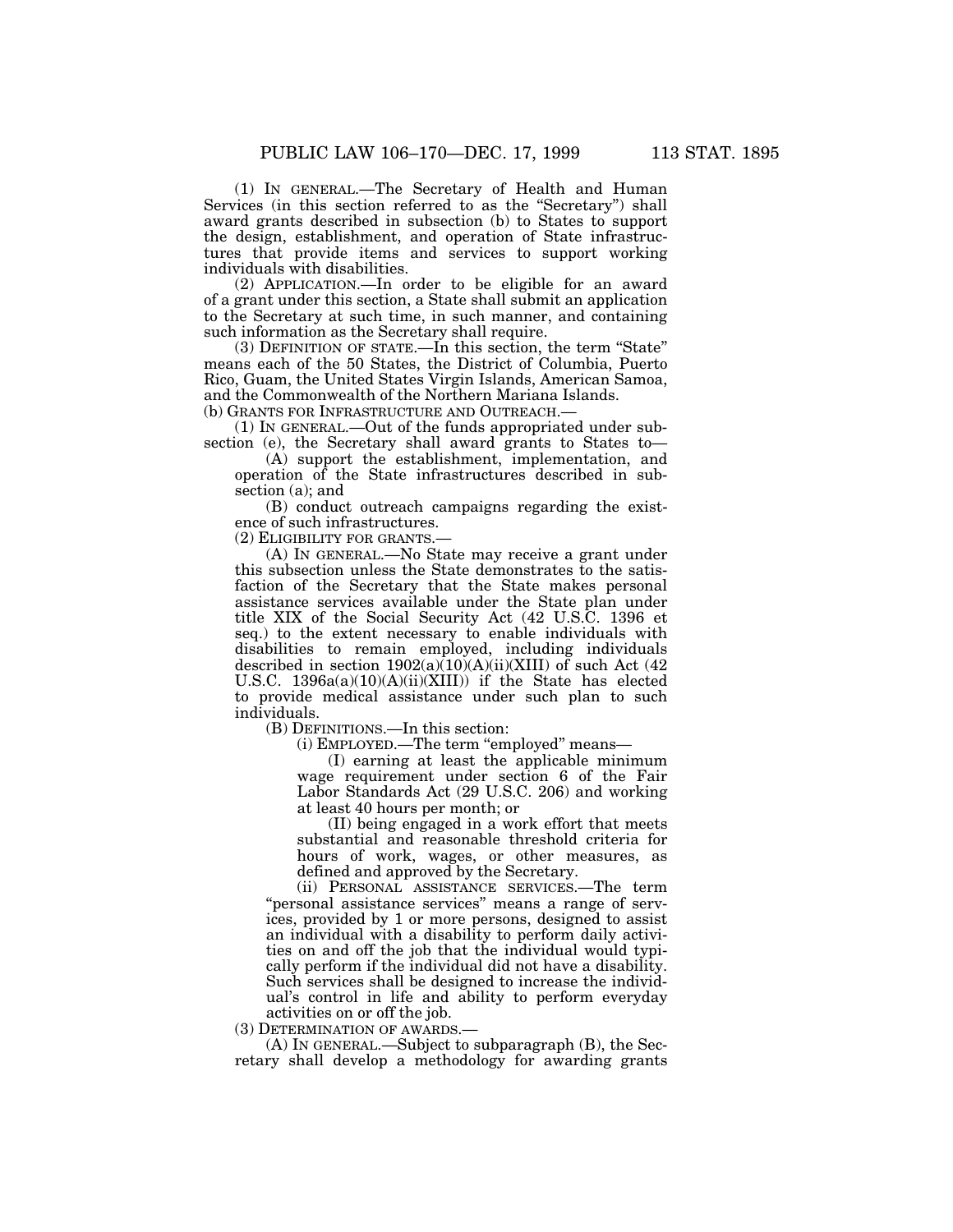to States under this section for a fiscal year in a manner that—

(i) rewards States for their efforts in encouraging individuals described in paragraph (2)(A) to be employed; and

(ii) does not provide a State that has not elected to provide medical assistance under title XIX of the Social Security Act to individuals described in section  $1902(a)(10)(A)(ii)(XIII)$  of that Act (42 U.S.C. 1396a(a)(10)(A)(ii)(XIII)) with proportionally more funds for a fiscal year than a State that has exercised such election.

(B) AWARD LIMITS.—

(i) MINIMUM AWARDS.—

(I) IN GENERAL.—Subject to subclause (II), no State with an approved application under this section shall receive a grant for a fiscal year that is less than \$500,000.

(II) PRO RATA REDUCTIONS.—If the funds appropriated under subsection (e) for a fiscal year are not sufficient to pay each State with an application approved under this section the minimum amount described in subclause (I), the Secretary shall pay each such State an amount equal to the pro rata share of the amount made available. (ii) MAXIMUM AWARDS.—

(I) STATES THAT ELECTED OPTIONAL MEDICAID ELIGIBILITY.—No State that has an application that has been approved under this section and that has elected to provide medical assistance under title XIX of the Social Security Act to individuals described in section  $1902(a)(10)(A)(ii)(XIII)$  of such Act (42 U.S.C. 1396a(a)(10)(A)(ii)(XIII)) shall receive a grant for a fiscal year that exceeds 10 percent of the total expenditures by the State (including the reimbursed Federal share of such expenditures) for medical assistance provided under such title for such individuals, as estimated by the State and approved by the Secretary.

(II) OTHER STATES.—The Secretary shall determine, consistent with the limit described in subclause (I), a maximum award limit for a grant for a fiscal year for a State that has an application that has been approved under this section but that has not elected to provide medical assistance under title XIX of the Social Security Act to individuals described in section  $1902(a)(10)(A)(ii)(XIII)$  of that Act (42 U.S.C.  $1396a(a)(10)(A)(ii)(XIII)$ .

(c) AVAILABILITY OF FUNDS.—

(1) FUNDS AWARDED TO STATES.—Funds awarded to a State under a grant made under this section for a fiscal year shall remain available until expended.

(2) FUNDS NOT AWARDED TO STATES.—Funds not awarded to States in the fiscal year for which they are appropriated shall remain available in succeeding fiscal years for awarding by the Secretary.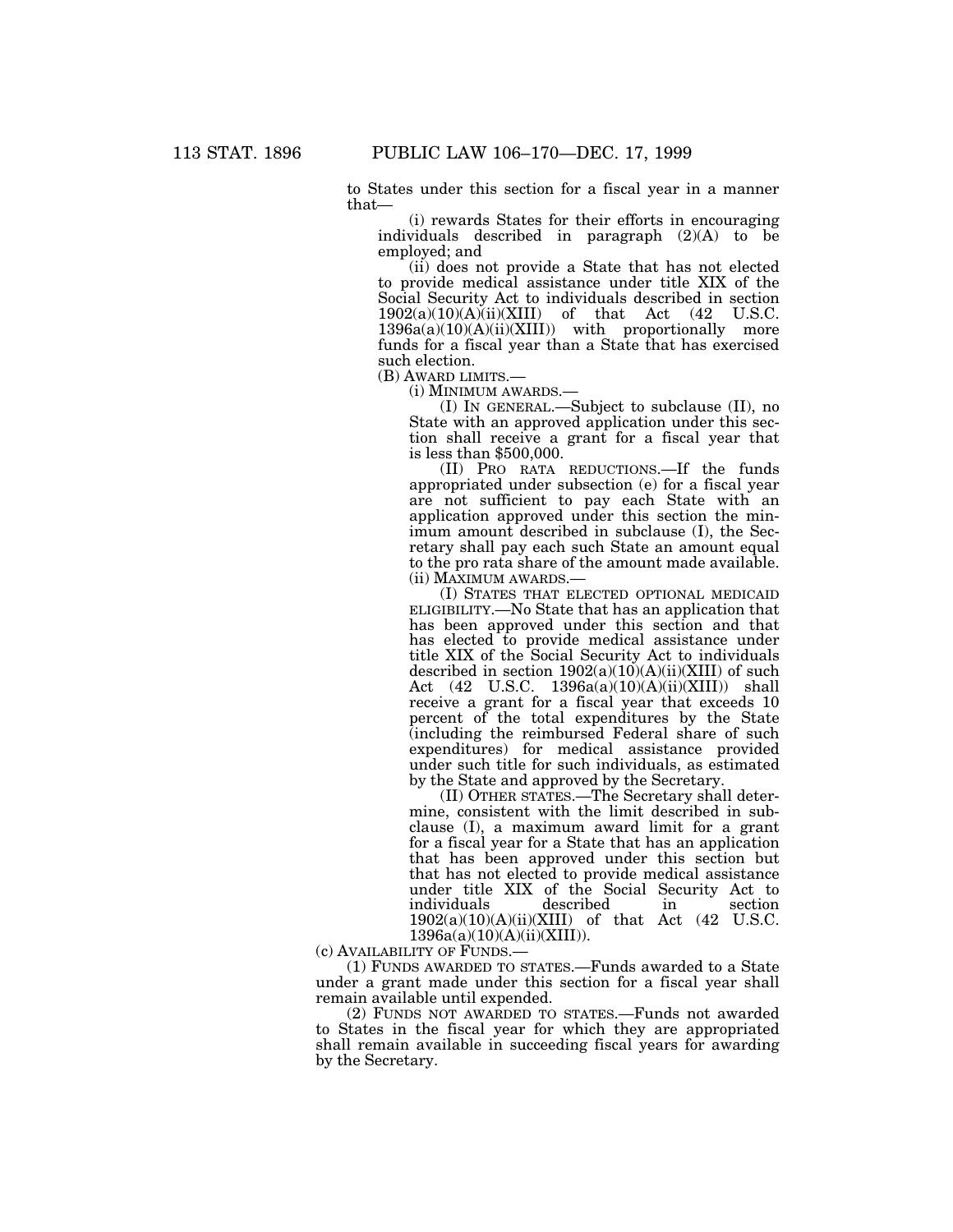(d) ANNUAL REPORT.—A State that is awarded a grant under this section shall submit an annual report to the Secretary on the use of funds provided under the grant. Each report shall include the percentage increase in the number of title II disability beneficiaries, as defined in section  $1148(k)(3)$  of the Social Security Act (as added by section 101(a) of this Act) in the State, and title XVI disability beneficiaries, as defined in section  $1148(k)(4)$ of the Social Security Act (as so added) in the State who return to work.

(e) APPROPRIATION.—

(1) IN GENERAL.—Out of any funds in the Treasury not otherwise appropriated, there is appropriated to make grants under this section—

(A) for fiscal year 2001, \$20,000,000;

(B) for fiscal year 2002, \$25,000,000;

(C) for fiscal year 2003, \$30,000,000;

(D) for fiscal year 2004, \$35,000,000;

(E) for fiscal year 2005, \$40,000,000; and

(F) for each of fiscal years 2006 through 2011, the amount appropriated for the preceding fiscal year increased by the percentage increase (if any) in the Consumer Price Index for All Urban Consumers (United States city average) for the preceding fiscal year.

(2) BUDGET AUTHORITY.—This subsection constitutes budget authority in advance of appropriations Acts and represents the obligation of the Federal Government to provide for the payment of the amounts appropriated under paragraph (1).

 $(f)$  RECOMMENDATION.—Not later than October 1, 2010, the Deadline. Secretary, in consultation with the Ticket to Work and Work Incentives Advisory Panel established by section 101(f) of this Act, shall submit a recommendation to the Committee on Commerce of the House of Representatives and the Committee on Finance of the Senate regarding whether the grant program established under this section should be continued after fiscal year 2011.

## **SEC. 204. DEMONSTRATION OF COVERAGE UNDER THE MEDICAID PRO-GRAM OF WORKERS WITH POTENTIALLY SEVERE DISABILITIES.**

(a) STATE APPLICATION.—A State may apply to the Secretary of Health and Human Services (in this section referred to as the ''Secretary'') for approval of a demonstration project (in this section referred to as a "demonstration project") under which up to a specified maximum number of individuals who are workers with a potentially severe disability (as defined in subsection  $(b)(1)$ ) are provided medical assistance equal to—

(1) that provided under section 1905(a) of the Social Security Act (42 U.S.C. 1396d(a)) to individuals described in section  $1902(a)(10)(A)(ii)(XIII)$  of that Act  $(42 \text{ U.S.C.})$  $1396a(a)(10)(A)(ii)(XIII)$ ; or

(2) in the case of a State that has not elected to provide medical assistance under that section to such individuals, such medical assistance as the Secretary determines is an appropriate equivalent to the medical assistance described in para $graph (1)$ .

(b) WORKER WITH A POTENTIALLY SEVERE DISABILITY DEFINED.—For purposes of this section—

42 USC 1396a note.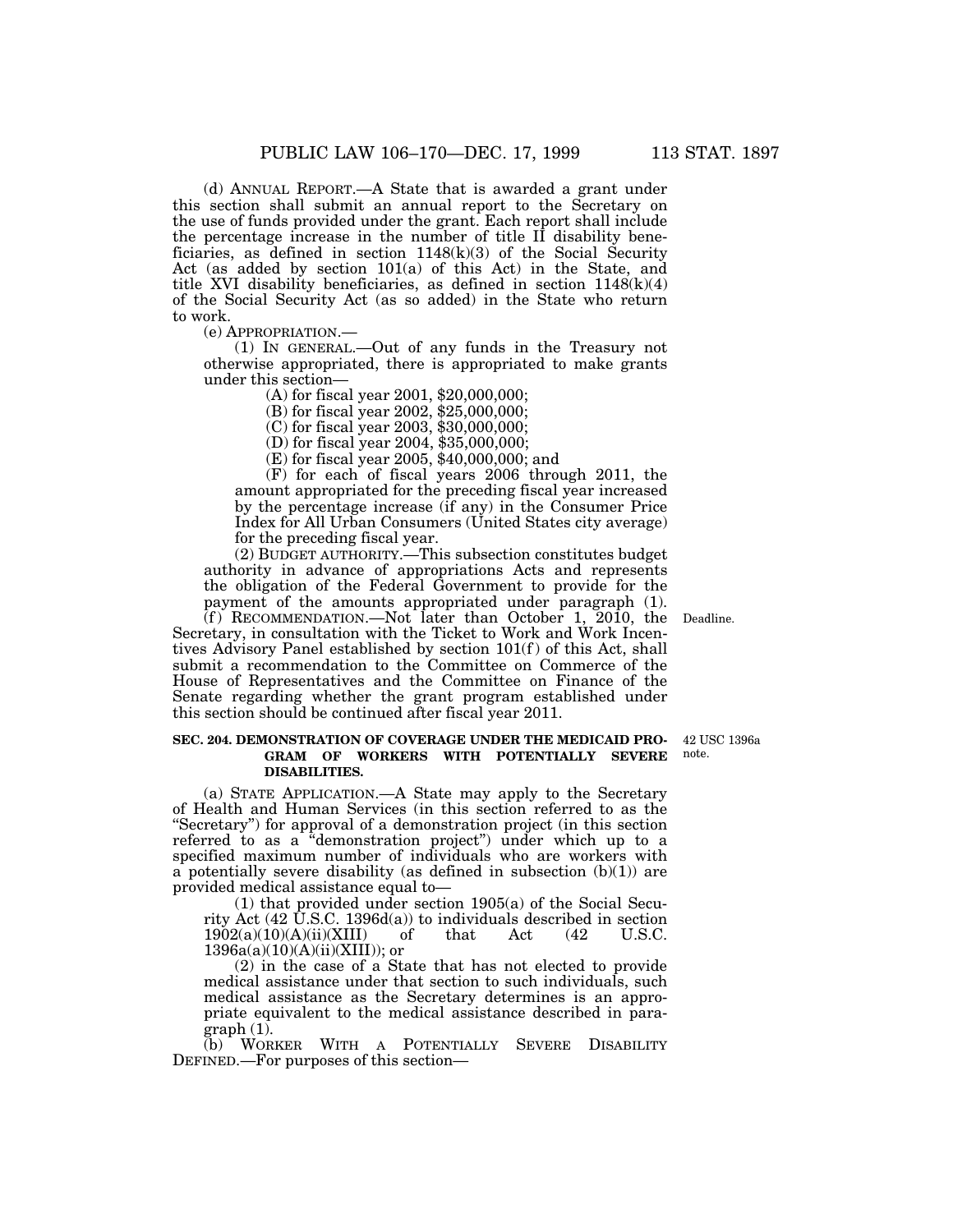(1) IN GENERAL.—The term ''worker with a potentially severe disability'' means, with respect to a demonstration project, an individual who—

(A) is at least 16, but less than 65, years of age; (B) has a specific physical or mental impairment that,

as defined by the State under the demonstration project, is reasonably expected, but for the receipt of items and services described in section 1905(a) of the Social Security Act (42 U.S.C. 1396d(a)), to become blind or disabled (as defined under section 1614(a) of the Social Security Act (42 U.S.C. 1382c(a))); and

(C) is employed (as defined in paragraph (2)).

(2) DEFINITION OF EMPLOYED.—An individual is considered to be "employed" if the individual-

(A) is earning at least the applicable minimum wage requirement under section 6 of the Fair Labor Standards Act (29 U.S.C. 206) and working at least 40 hours per month; or

(B) is engaged in a work effort that meets substantial and reasonable threshold criteria for hours of work, wages, or other measures, as defined under the demonstration project and approved by the Secretary.

(c) APPROVAL OF DEMONSTRATION PROJECTS.—

(1) IN GENERAL.—Subject to paragraph (3), the Secretary shall approve applications under subsection (a) that meet the requirements of paragraph (2) and such additional terms and conditions as the Secretary may require. The Secretary may waive the requirement of section 1902(a)(1) of the Social Security Act  $(42 \text{ U.S.C. } 1396a(a)(1))$  to allow for sub-State demonstrations.

(2) TERMS AND CONDITIONS OF DEMONSTRATION PROJECTS.— The Secretary may not approve a demonstration project under this section unless the State provides assurances satisfactory to the Secretary that the following conditions are or will be met:

(A) MAINTENANCE OF STATE EFFORT.—Federal funds paid to a State pursuant to this section must be used to supplement, but not supplant, the level of State funds expended for workers with potentially severe disabilities under programs in effect for such individuals at the time the demonstration project is approved under this section.

(B) INDEPENDENT EVALUATION.—The State provides for an independent evaluation of the project.

(3) LIMITATIONS ON FEDERAL FUNDING.—

(A) APPROPRIATION.—

(i) IN GENERAL.—Out of any funds in the Treasury not otherwise appropriated, there is appropriated to carry out this section—

(I) \$42,000,000 for each of fiscal years 2001 through 2004; and

 $(\tilde{II})$  \$41,000,000 for each of fiscal years 2005 and 2006.

(ii) BUDGET AUTHORITY.—Clause (i) constitutes budget authority in advance of appropriations Acts and represents the obligation of the Federal Government to provide for the payment of the amounts appropriated under clause (i).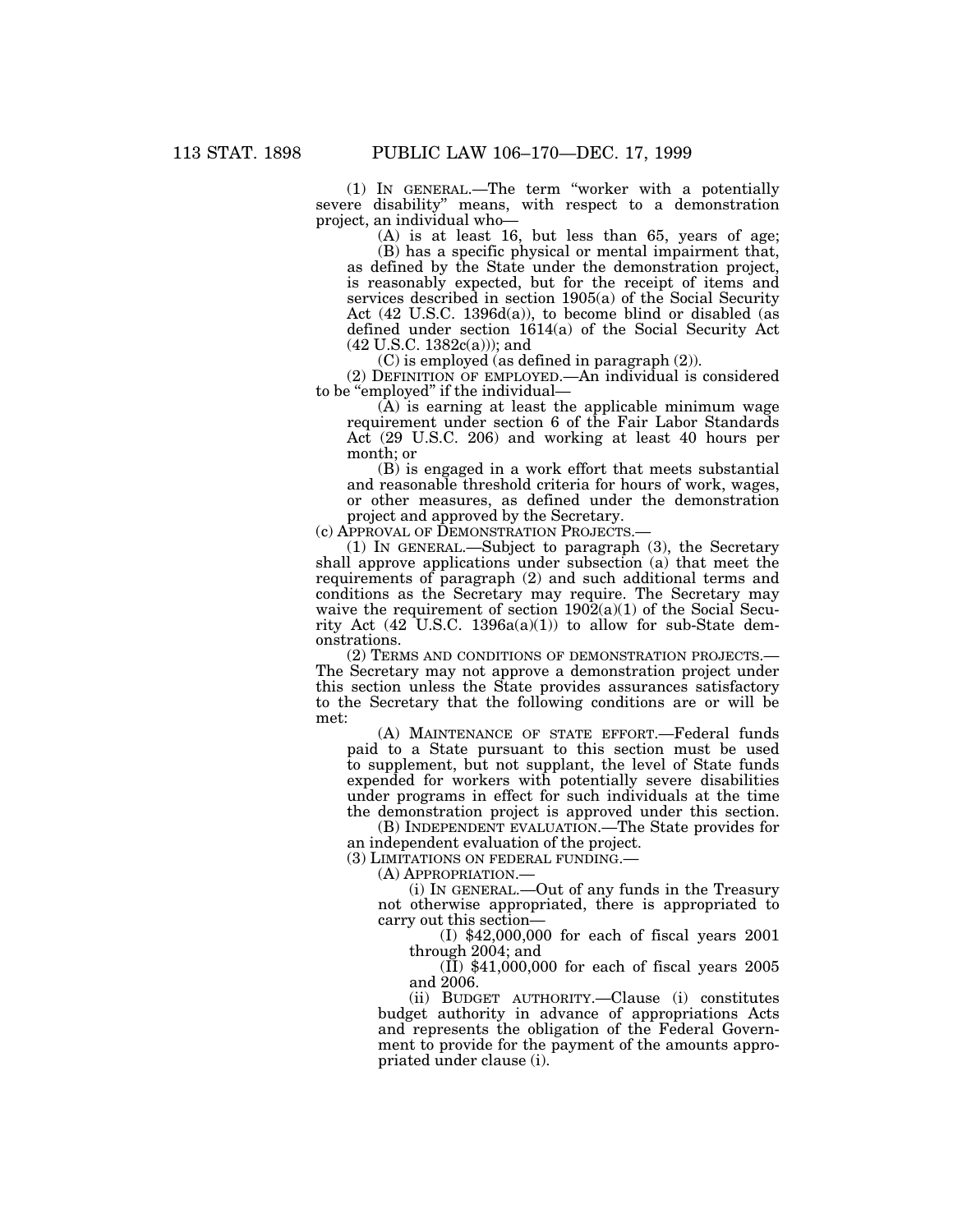(B) LIMITATION ON PAYMENTS.—In no case may—

(i) the aggregate amount of payments made by the Secretary to States under this section exceed \$250,000,000;

(ii) the aggregate amount of payments made by the Secretary to States for administrative expenses relating to annual reports required under subsection (d) exceed \$2,000,000 of such \$250,000,000; or

(iii) payments be provided by the Secretary for a fiscal year after fiscal year 2009.

(C) FUNDS ALLOCATED TO STATES.—The Secretary shall allocate funds to States based on their applications and the availability of funds. Funds allocated to a State under a grant made under this section for a fiscal year shall remain available until expended.

(D) FUNDS NOT ALLOCATED TO STATES.—Funds not allocated to States in the fiscal year for which they are appropriated shall remain available in succeeding fiscal years for allocation by the Secretary using the allocation formula established under this section.

(E) PAYMENTS TO STATES.—The Secretary shall pay to each State with a demonstration project approved under this section, from its allocation under subparagraph (C), an amount for each quarter equal to the Federal medical assistance percentage (as defined in section 1905(b) of the Social Security Act (42 U.S.C. 1395d(b)) of expenditures in the quarter for medical assistance provided to workers with a potentially severe disability.

(d) ANNUAL REPORT.—A State with a demonstration project approved under this section shall submit an annual report to the Secretary on the use of funds provided under the grant. Each report shall include enrollment and financial statistics on—

(1) the total population of workers with potentially severe disabilities served by the demonstration project; and

(2) each population of such workers with a specific physical or mental impairment described in subsection  $(b)(1)(B)$  served by such project.

(e) RECOMMENDATION.—Not later than October 1, 2004, the Deadline. Secretary shall submit a recommendation to the Committee on Commerce of the House of Representatives and the Committee on Finance of the Senate regarding whether the demonstration project established under this section should be continued after fiscal year 2006.

 $(f)$  STATE DEFINED.—In this section, the term "State" has the meaning given such term for purposes of title XIX of the Social Security Act (42 U.S.C. 1396 et seq.).

## **SEC. 205. ELECTION BY DISABLED BENEFICIARIES TO SUSPEND MEDIGAP INSURANCE WHEN COVERED UNDER A GROUP HEALTH PLAN.**

(a) IN GENERAL.—Section 1882(q) of the Social Security Act (42 U.S.C. 1395ss(q)) is amended—

(1) in paragraph  $(5)(C)$ , by inserting "or paragraph  $(6)$ " after ''this paragraph''; and

(2) by adding at the end the following new paragraph: ''(6) Each medicare supplemental policy shall provide that benefits and premiums under the policy shall be suspended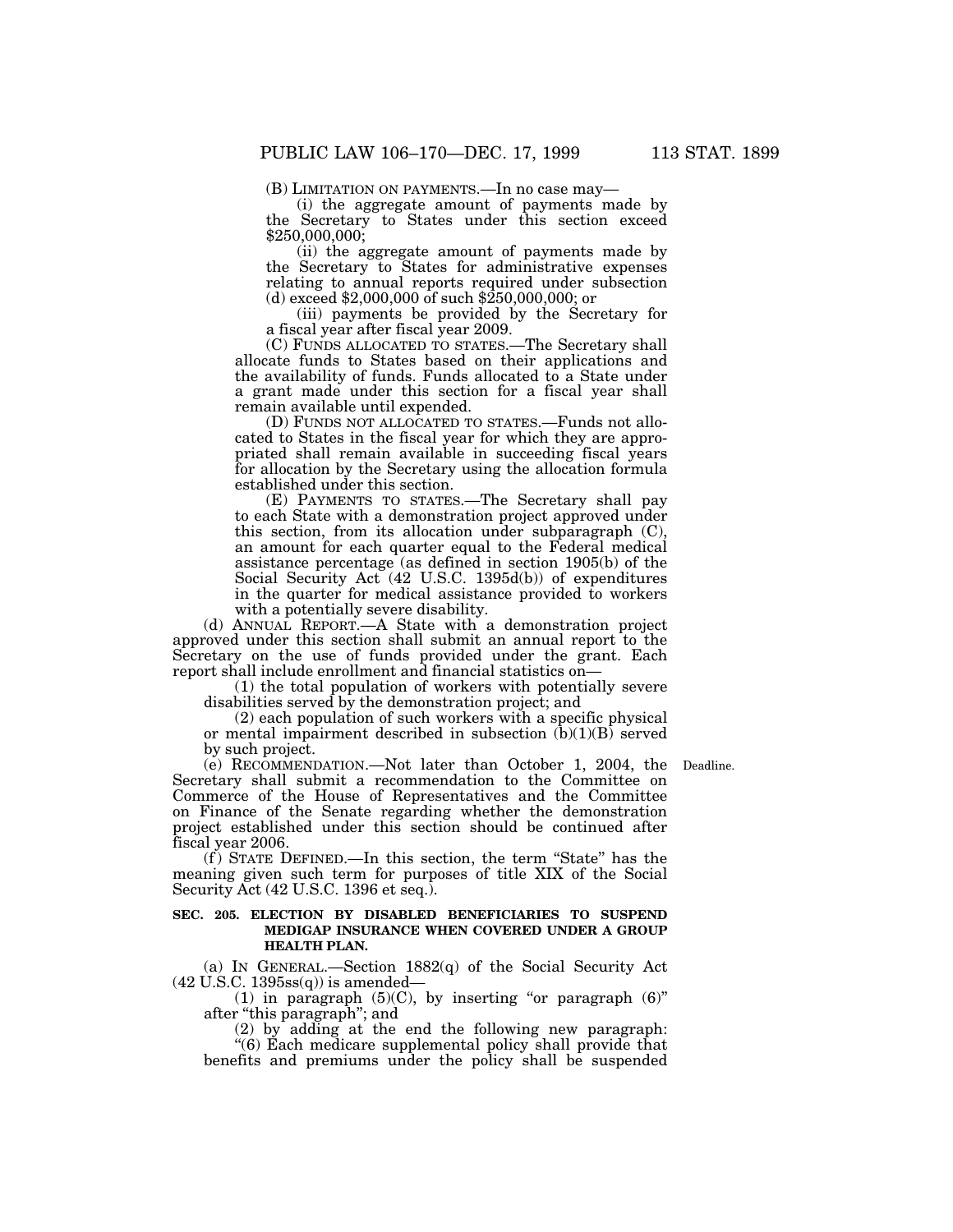at the request of the policyholder if the policyholder is entitled to benefits under section 226(b) and is covered under a group health plan (as defined in section  $1862(b)(1)(A)(v)$ ). If such suspension occurs and if the policyholder or certificate holder loses coverage under the group health plan, such policy shall be automatically reinstituted (effective as of the date of such loss of coverage) under terms described in subsection  $(n)(6)(A)(ii)$  as of the loss of such coverage if the policyholder provides notice of loss of such coverage within 90 days after the date of such loss.''.

42 USC 1395ss note.

(b) EFFECTIVE DATE.—The amendments made by subsection (a) apply with respect to requests made after the date of the enactment of this Act.

# **TITLE III—DEMONSTRATION PROJECTS AND STUDIES**

## **SEC. 301. EXTENSION OF DISABILITY INSURANCE PROGRAM DEM-ONSTRATION PROJECT AUTHORITY.**

(a) EXTENSION OF AUTHORITY.—Title II of the Social Security Act (42 U.S.C. 401 et seq.) is amended by adding at the end the following new section:

## ''DEMONSTRATION PROJECT AUTHORITY

42 USC 434.

''SEC. 234. (a) AUTHORITY.—

''(1) IN GENERAL.—The Commissioner of Social Security (in this section referred to as the 'Commissioner') shall develop and carry out experiments and demonstration projects designed to determine the relative advantages and disadvantages of—

"(A) various alternative methods of treating the work activity of individuals entitled to disability insurance benefits under section 223 or to monthly insurance benefits under section 202 based on such individual's disability (as defined in section 223(d)), including such methods as a reduction in benefits based on earnings, designed to encourage the return to work of such individuals;

''(B) altering other limitations and conditions applicable to such individuals (including lengthening the trial work period (as defined in section 222(c)), altering the 24-month waiting period for hospital insurance benefits under section 226, altering the manner in which the program under this title is administered, earlier referral of such individuals for rehabilitation, and greater use of employers and others to develop, perform, and otherwise stimulate new forms of rehabilitation); and

''(C) implementing sliding scale benefit offsets using variations in—

 $\dddot{ }$ (i) the amount of the offset as a proportion of earned income;

''(ii) the duration of the offset period; and

''(iii) the method of determining the amount of income earned by such individuals,

to the end that savings will accrue to the Trust Funds, or to otherwise promote the objectives or facilitate the administration of this title.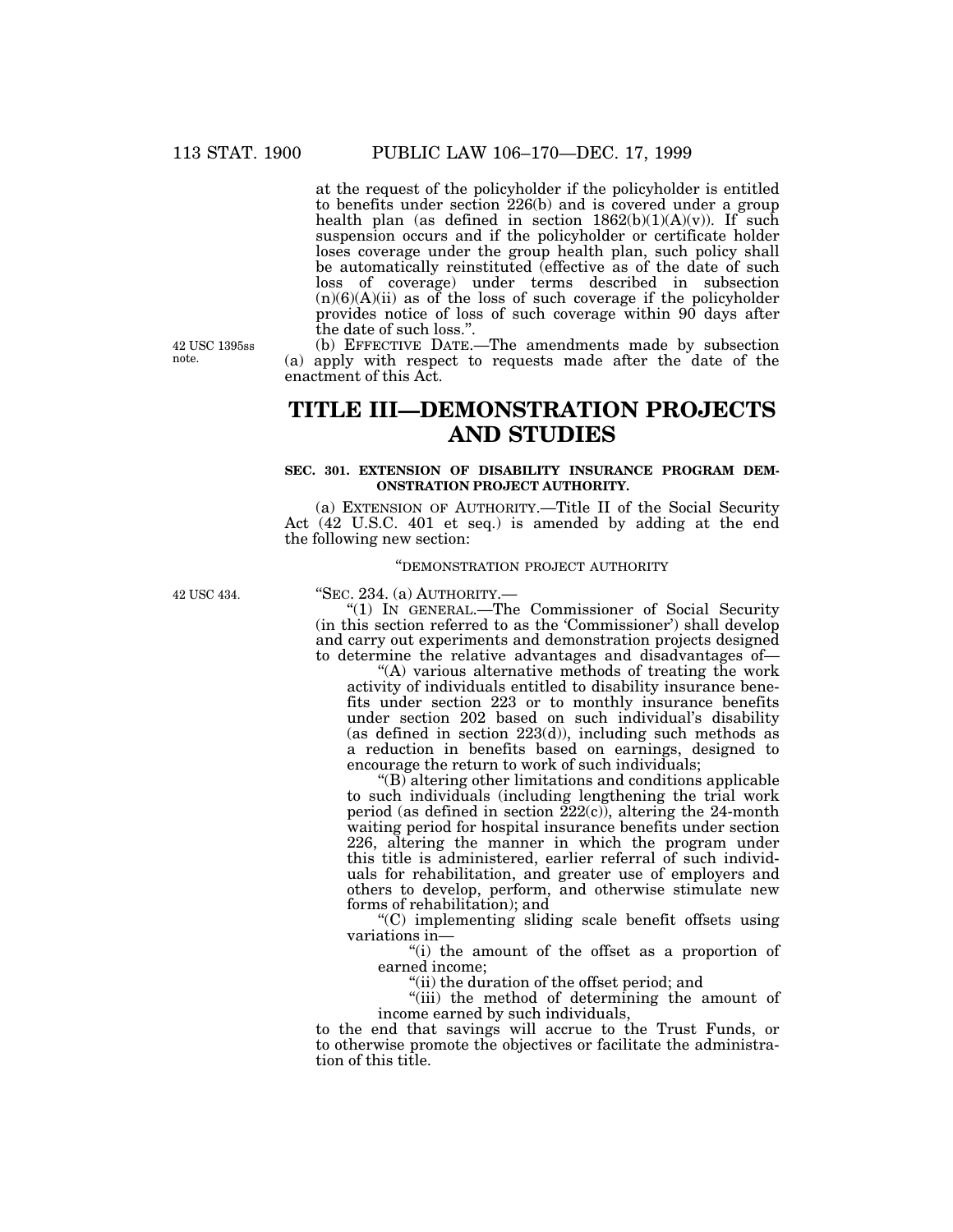"(2) AUTHORITY FOR EXPANSION OF SCOPE.—The Commissioner may expand the scope of any such experiment or demonstration project to include any group of applicants for benefits under the program established under this title with impairments that reasonably may be presumed to be disabling for purposes of such demonstration project, and may limit any such demonstration project to any such group of applicants, subject to the terms of such demonstration project which shall define the extent of any such presumption.

''(b) REQUIREMENTS.—The experiments and demonstration projects developed under subsection (a) shall be of sufficient scope and shall be carried out on a wide enough scale to permit a thorough evaluation of the alternative methods under consideration while giving assurance that the results derived from the experiments and projects will obtain generally in the operation of the disability insurance program under this title without committing such program to the adoption of any particular system either locally or nationally.

"(c) AUTHORITY TO WAIVE COMPLIANCE WITH BENEFITS REQUIREMENTS.—In the case of any experiment or demonstration project conducted under subsection (a), the Commissioner may waive compliance with the benefit requirements of this title and the requirements of section 1148 as they relate to the program established under this title, and the Secretary may (upon the request of the Commissioner) waive compliance with the benefits requirements of title XVIII, insofar as is necessary for a thorough evaluation of the alternative methods under consideration. No such experiment or project shall be actually placed in operation unless at least 90 days prior thereto a written report, prepared for purposes of notification and information only and containing a full and complete description thereof, has been transmitted by the Commissioner to the Committee on Ways and Means of the House of Representatives and to the Committee on Finance of the Senate. Periodic reports on the progress of such experiments and demonstration projects shall be submitted by the Commissioner to such committees. When appropriate, such reports shall include detailed recommendations for changes in administration or law, or both, to carry out the objectives stated in subsection (a).

''(d) REPORTS.—

(1) INTERIM REPORTS.—On or before June 9 of each year, the Commissioner shall submit to the Committee on Ways and Means of the House of Representatives and to the Committee on Finance of the Senate an annual interim report on the progress of the experiments and demonstration projects carried out under this subsection together with any related data and materials that the Commissioner may consider appropriate.

"(2) TERMINATION AND FINAL REPORT.—The authority under the preceding provisions of this section (including any waiver granted pursuant to subsection (c)) shall terminate 5 years after the date of the enactment of this Act. Not later than 90 days after the termination of any experiment or demonstration project carried out under this section, the Commissioner shall submit to the Committee on Ways and Means of the House of Representatives and to the Committee on Finance of the Senate a final report with respect to that experiment or demonstration project.".

Deadline.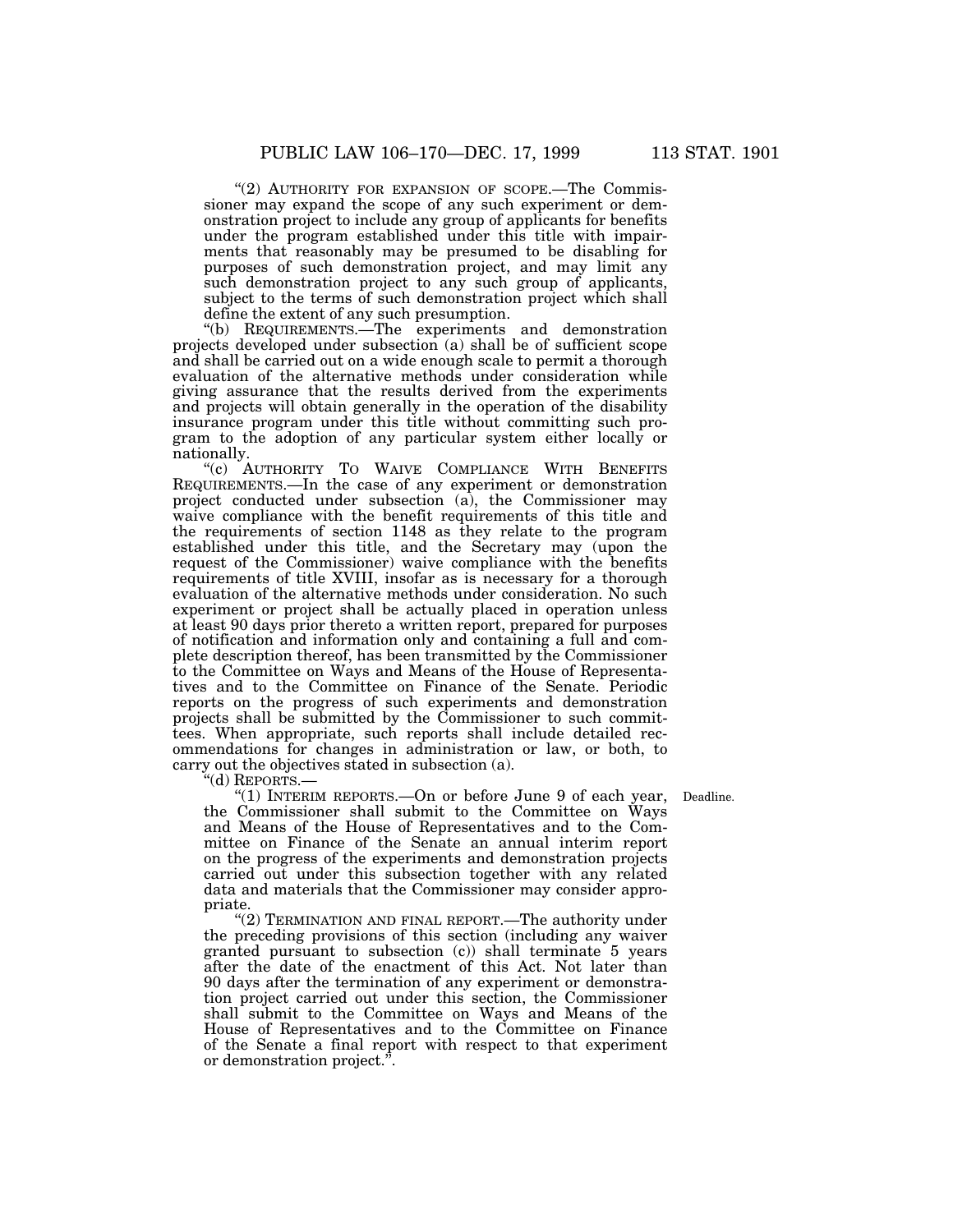(b) CONFORMING AMENDMENTS; TRANSFER OF PRIOR AUTHORITY.—

(1) CONFORMING AMENDMENTS.—

(A) REPEAL OF PRIOR AUTHORITY.—Paragraphs (1) through  $(4)$  of subsection  $(a)$  and subsection  $(c)$  of section 505 of the Social Security Disability Amendments of 1980 (42 U.S.C. 1310 note) are repealed.

(B) CONFORMING AMENDMENT REGARDING FUNDING.— Section 201(k) of the Social Security Act (42 U.S.C. 401(k)) is amended by striking ''section 505(a) of the Social Security Disability Amendments of 1980" and inserting "section 234''.

(2) TRANSFER OF PRIOR AUTHORITY.—With respect to any experiment or demonstration project being conducted under section 505(a) of the Social Security Disability Amendments of 1980 (42 U.S.C. 1310 note) as of the date of the enactment of this Act, the authority to conduct such experiment or demonstration project (including the terms and conditions applicable to the experiment or demonstration project) shall be treated as if that authority (and such terms and conditions) had been established under section 234 of the Social Security Act, as added by subsection (a).

## **SEC. 302. DEMONSTRATION PROJECTS PROVIDING FOR REDUCTIONS IN DISABILITY INSURANCE BENEFITS BASED ON EARNINGS.**

(a) AUTHORITY.—The Commissioner of Social Security shall conduct demonstration projects for the purpose of evaluating, through the collection of data, a program for title II disability beneficiaries (as defined in section  $1148(k)(3)$  of the Social Security Act) under which benefits payable under section 223 of such Act, or under section 202 of such Act based on the beneficiary's disability, are reduced by \$1 for each \$2 of the beneficiary's earnings that is above a level to be determined by the Commissioner. Such projects shall be conducted at a number of localities which the Commissioner shall determine is sufficient to adequately evaluate the appropriateness of national implementation of such a program. Such projects shall identify reductions in Federal expenditures that may result from the permanent implementation of such a program.

(b) SCOPE AND SCALE AND MATTERS TO BE DETERMINED.—

(1) IN GENERAL.—The demonstration projects developed under subsection (a) shall be of sufficient duration, shall be of sufficient scope, and shall be carried out on a wide enough scale to permit a thorough evaluation of the project to determine—

(A) the effects, if any, of induced entry into the project and reduced exit from the project;

(B) the extent, if any, to which the project being tested is affected by whether it is in operation in a locality within an area under the administration of the Ticket to Work and Self-Sufficiency Program established under section 1148 of the Social Security Act; and

(C) the savings that accrue to the Federal Old-Age and Survivors Insurance Trust Fund, the Federal Disability Insurance Trust Fund, and other Federal programs under the project being tested.

42 USC 1310 note.

42 USC 434 note.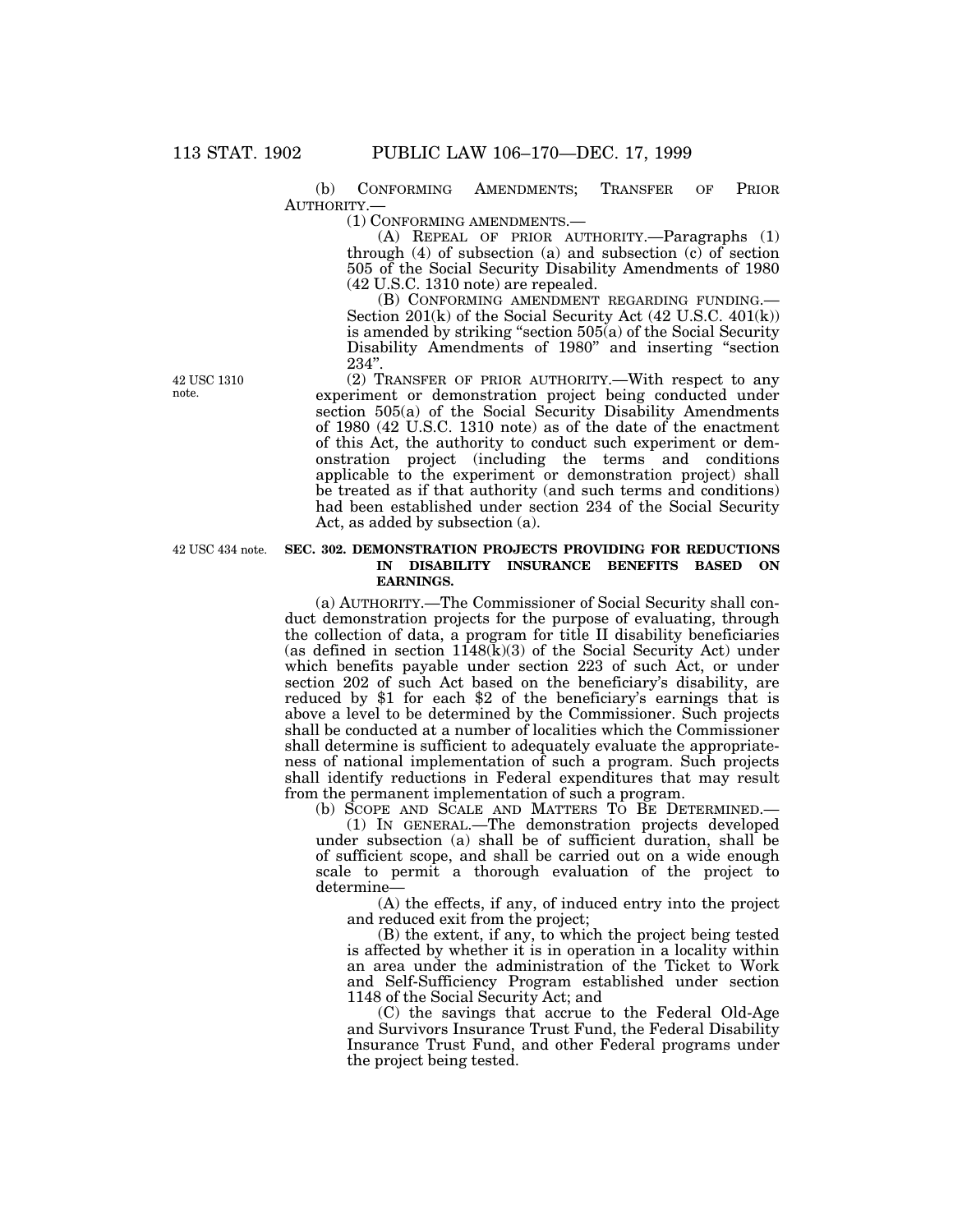The Commissioner shall take into account advice provided by the Ticket to Work and Work Incentives Advisory Panel pursuant to section  $101(f)(2)(B)(ii)$  of this Act.

(2) ADDITIONAL MATTERS.—The Commissioner shall also determine with respect to each project—

(A) the annual cost (including net cost) of the project and the annual cost (including net cost) that would have been incurred in the absence of the project;

(B) the determinants of return to work, including the characteristics of the beneficiaries who participate in the project; and

(C) the employment outcomes, including wages, occupations, benefits, and hours worked, of beneficiaries who

return to work as a result of participation in the project. The Commissioner may include within the matters evaluated under the project the merits of trial work periods and periods of extended eligibility.

(c) WAIVERS.—The Commissioner may waive compliance with the benefit provisions of title II of the Social Security Act (42 U.S.C. 401 et seq.), and the Secretary of Health and Human Services may waive compliance with the benefit requirements of title XVIII of such Act (42 U.S.C. 1395 et seq.), insofar as is necessary for a thorough evaluation of the alternative methods under consideration. No such project shall be actually placed in operation unless at least 90 days prior thereto a written report, prepared for purposes of notification and information only and containing a full and complete description thereof, has been transmitted by the Commissioner to the Committee on Ways and Means of the House of Representatives and to the Committee on Finance of the Senate. Periodic reports on the progress of such projects shall be submitted by the Commissioner to such committees. When appropriate, such reports shall include detailed recommendations for changes in administration or law, or both, to carry out the objectives stated in subsection (a).

(d) INTERIM REPORTS.—Not later than 2 years after the date of the enactment of this Act, and annually thereafter, the Commissioner of Social Security shall submit to the Congress an interim report on the progress of the demonstration projects carried out under this subsection together with any related data and materials that the Commissioner of Social Security may consider appropriate.

(e) FINAL REPORT.—The Commissioner of Social Security shall submit to the Congress a final report with respect to all demonstration projects carried out under this section not later than 1 year after their completion.

(f ) EXPENDITURES.—Expenditures made for demonstration projects under this section shall be made from the Federal Disability Insurance Trust Fund and the Federal Old-Age and Survivors Insurance Trust Fund, as determined appropriate by the Commissioner of Social Security, and from the Federal Hospital Insurance Trust Fund and the Federal Supplementary Medical Insurance Trust Fund, as determined appropriate by the Secretary of Health and Human Services, to the extent provided in advance in appropriation Acts.

#### **SEC. 303. STUDIES AND REPORTS.**

(a) STUDY BY GENERAL ACCOUNTING OFFICE OF EXISTING DISABILITY-RELATED EMPLOYMENT INCENTIVES.—

42 USC 1201 note.

Deadline.

Deadline.

Reports.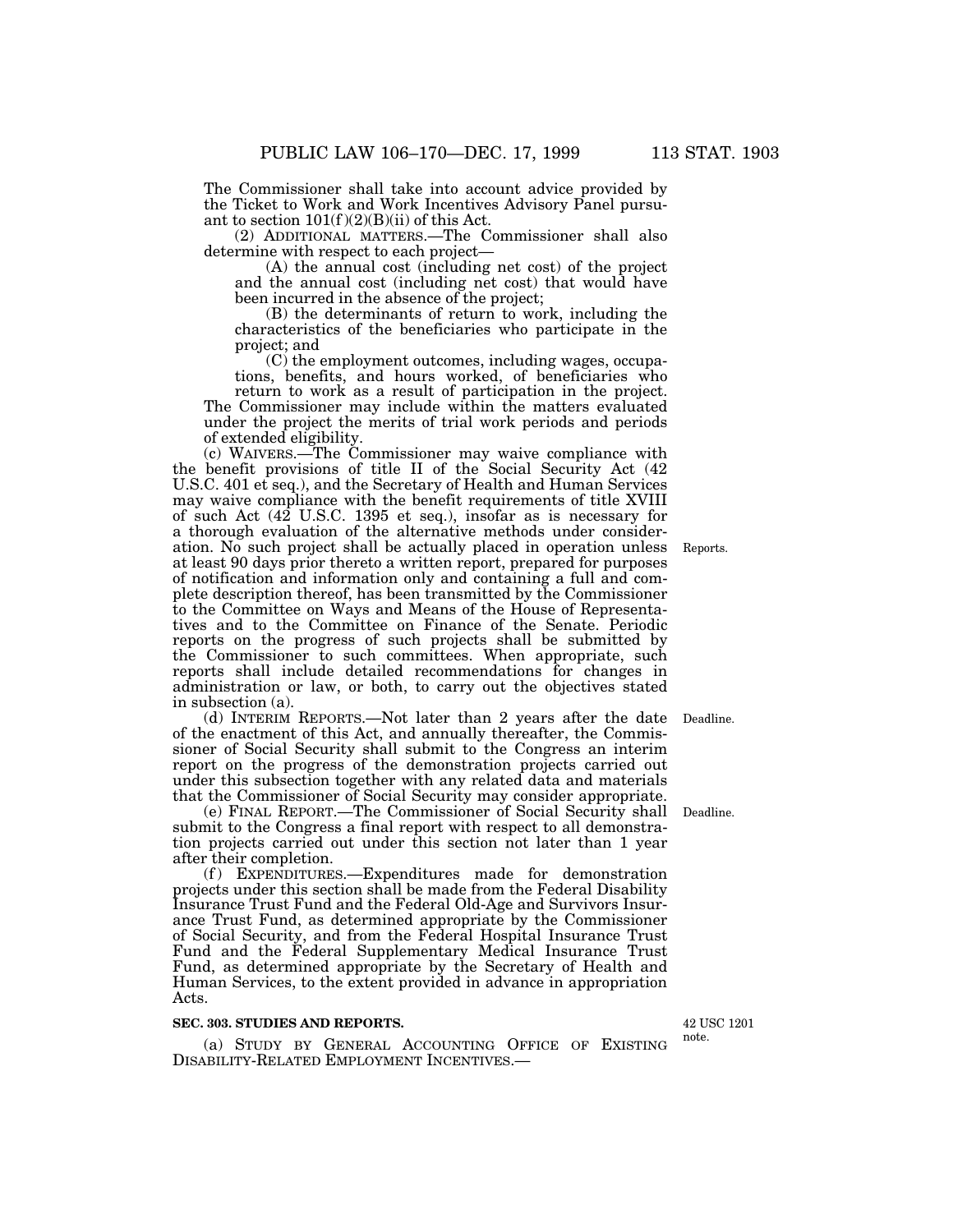(1) STUDY.—As soon as practicable after the date of the enactment of this Act, the Comptroller General of the United States shall undertake a study to assess existing tax credits and other disability-related employment incentives under the Americans with Disabilities Act of 1990 (42 U.S.C. 12101 et seq.) and other Federal laws. In such study, the Comptroller General shall specifically address the extent to which such credits and other incentives would encourage employers to hire and retain individuals with disabilities.

(2) REPORT.—Not later than 3 years after the date of the enactment of this Act, the Comptroller General shall transmit to the Committee on Ways and Means of the House of Representatives and the Committee on Finance of the Senate a written report presenting the results of the Comptroller General's study conducted pursuant to this subsection, together with such recommendations for legislative or administrative changes as the Comptroller General determines are appropriate.

(b) STUDY BY GENERAL ACCOUNTING OFFICE OF EXISTING COORDINATION OF THE DI AND SSI PROGRAMS AS THEY RELATE TO INDIVIDUALS ENTERING OR LEAVING CONCURRENT ENTITLE-MENT.—

(1) STUDY.—As soon as practicable after the date of the enactment of this Act, the Comptroller General of the United States shall undertake a study to evaluate the coordination under current law of the disability insurance program under title II of the Social Security Act (42 U.S.C. 401 et seq.) and the supplemental security income program under title XVI of such Act (42 U.S.C. 1381 et seq.), as such programs relate to individuals entering or leaving concurrent entitlement under such programs. In such study, the Comptroller General shall specifically address the effectiveness of work incentives under such programs with respect to such individuals and the effectiveness of coverage of such individuals under titles XVIII and XIX of such Act (42 U.S.C. 1395 et seq., 1396 et seq.).

(2) REPORT.—Not later than 3 years after the date of the enactment of this Act, the Comptroller General shall transmit to the Committee on Ways and Means of the House of Representatives and the Committee on Finance of the Senate a written report presenting the results of the Comptroller General's study conducted pursuant to this subsection, together with such recommendations for legislative or administrative changes as the Comptroller General determines are appropriate.

(c) STUDY BY GENERAL ACCOUNTING OFFICE OF THE IMPACT OF THE SUBSTANTIAL GAINFUL ACTIVITY LIMIT ON RETURN TO WORK.—

(1) STUDY.—As soon as practicable after the date of the enactment of this Act, the Comptroller General of the United States shall undertake a study of the substantial gainful activity level applicable as of that date to recipients of benefits under section 223 of the Social Security Act (42 U.S.C. 423) and under section 202 of such Act (42 U.S.C. 402) on the basis of a recipient having a disability, and the effect of such level as a disincentive for those recipients to return to work. In the study, the Comptroller General also shall address the merits of increasing the substantial gainful activity level

Deadline.

42 USC 401 note.

42 USC 434 note.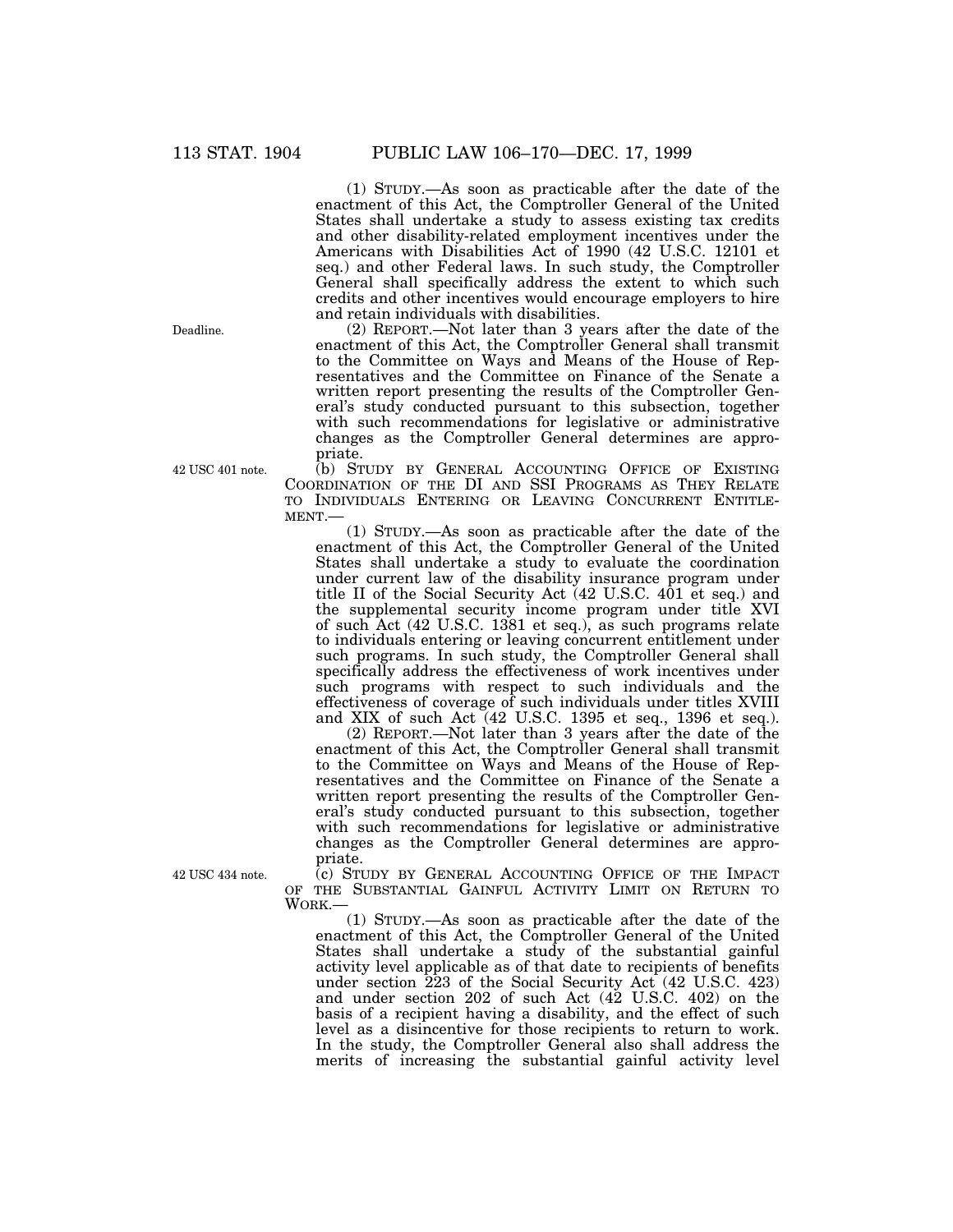applicable to such recipients of benefits and the rationale for not yearly indexing that level to inflation.

(2) REPORT.—Not later than 2 years after the date of the enactment of this Act, the Comptroller General shall transmit to the Committee on Ways and Means of the House of Representatives and the Committee on Finance of the Senate a written report presenting the results of the Comptroller General's study conducted pursuant to this subsection, together with such recommendations for legislative or administrative changes as the Comptroller General determines are appropriate.

(d) REPORT ON DISREGARDS UNDER THE DI AND SSI PRO-GRAMS.—Not later than 90 days after the date of the enactment Deadline. of this Act, the Commissioner of Social Security shall submit to the Committee on Ways and Means of the House of Representatives and the Committee on Finance of the Senate a report that—

(1) identifies all income, assets, and resource disregards (imposed under statutory or regulatory authority) that are applicable to individuals receiving benefits under title II or  $XVI$  of the Social Security Act ( $42$  U.S.C. 401 et seq., 1381 et seq.);

 $(2)$  with respect to each such disregard—

(A) specifies the most recent statutory or regulatory modification of the disregard; and

(B) recommends whether further statutory or regulatory modification of the disregard would be appropriate; and

(3) with respect to the disregard described in section 1612(b)(7) of such Act (42 U.S.C. 1382a(b)(7)) (relating to grants, scholarships, or fellowships received for use in paying the cost of tuition and fees at any educational (including technical or vocational education) institution)—

(A) identifies the number of individuals receiving benefits under title XVI of such Act (42 U.S.C. 1381 et seq.) who have attained age 22 and have not had any portion of any grant, scholarship, or fellowship received for use in paying the cost of tuition and fees at any educational (including technical or vocational education) institution excluded from their income in accordance with that section;

(B) recommends whether the age at which such grants, scholarships, or fellowships are excluded from income for purposes of determining eligibility under title XVI of such Act (42 U.S.C. 1381 et seq.) should be increased to age 25; and

(C) recommends whether such disregard should be expanded to include any such grant, scholarship, or fellowship received for use in paying the cost of room and board at any such institution.

(e) STUDY BY THE GENERAL ACCOUNTING OFFICE OF SOCIAL 42 USC 434 note. SECURITY ADMINISTRATION'S DISABILITY INSURANCE PROGRAM DEM-ONSTRATION AUTHORITY.—

(1) STUDY.—As soon as practicable after the date of the enactment of this Act, the Comptroller General of the United States shall undertake a study to assess the results of the Social Security Administration's efforts to conduct disability demonstrations authorized under prior law as well as under

Deadline.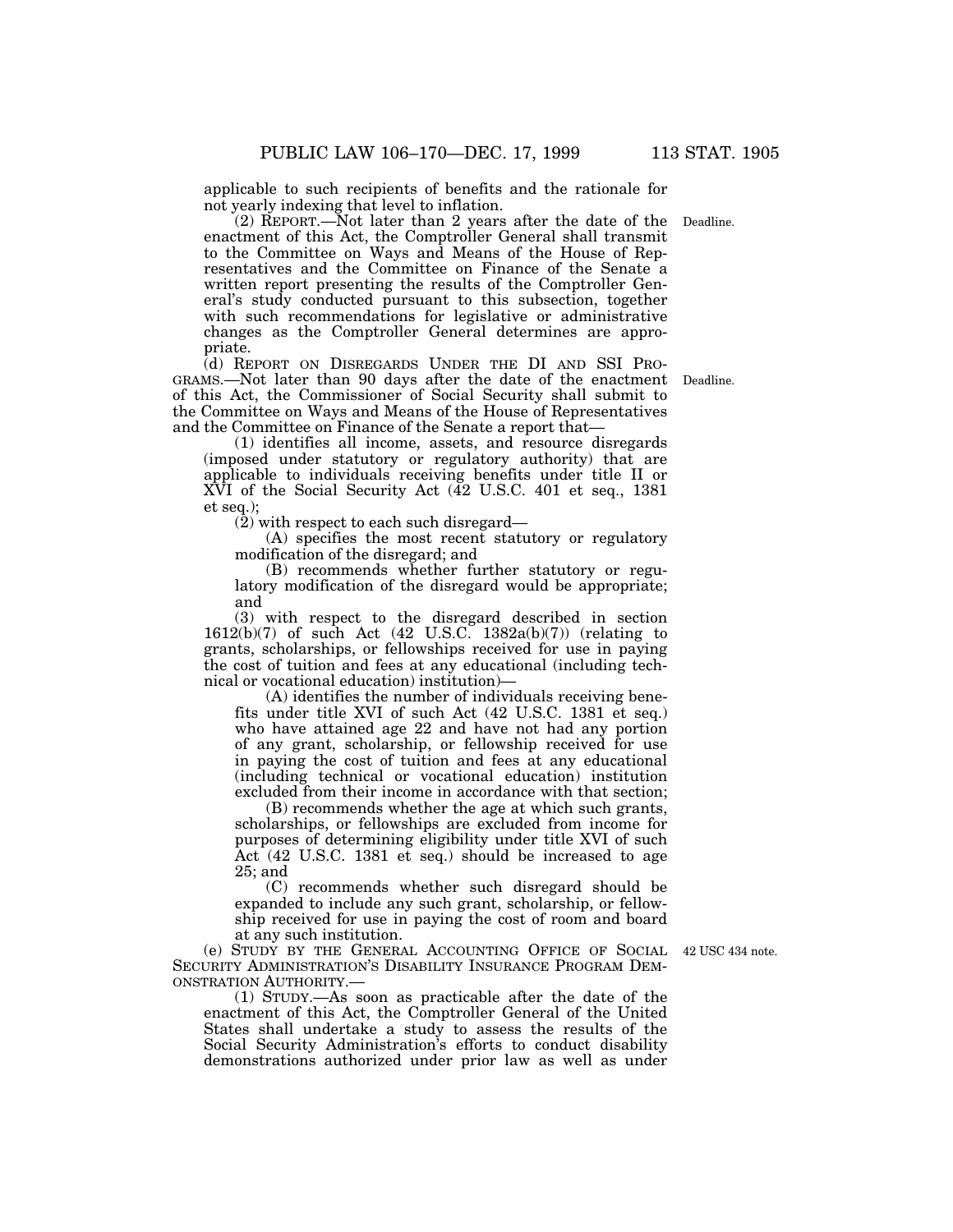section 234 of the Social Security Act (as added by section 301 of this Act).

(2) REPORT.—Not later than 5 years after the date of the enactment of this Act, the Comptroller General shall transmit to the Committee on Ways and Means of the House of Representatives and the Committee on Finance of the Senate a written report presenting the results of the Comptroller General's study conducted pursuant to this section, together with a recommendation as to whether the demonstration authority authorized under section 234 of the Social Security Act (as added by section 301 of this Act) should be made permanent.

## **TITLE IV—MISCELLANEOUS AND TECHNICAL AMENDMENTS**

## **SEC. 401. TECHNICAL AMENDMENTS RELATING TO DRUG ADDICTS AND ALCOHOLICS.**

(a) CLARIFICATION RELATING TO THE EFFECTIVE DATE OF THE DENIAL OF SOCIAL SECURITY DISABILITY BENEFITS TO DRUG ADDICTS AND ALCOHOLICS.—Section 105(a)(5) of the Contract with America Advancement Act of 1996 (42 U.S.C. 405 note) is amended—

(1) in subparagraph (A), by striking ''by the Commissioner of Social Security'' and ''by the Commissioner''; and

(2) by adding at the end the following new subparagraph: ''(D) For purposes of this paragraph, an individual's claim, with respect to benefits under title II based on disability, which has been denied in whole before the date of the enactment of this Act, may not be considered to be finally adjudicated before such date if, on or after such date—

"(i) there is pending a request for either administrative or judicial review with respect to such claim; or

"(ii) there is pending, with respect to such claim, a readjudication by the Commissioner of Social Security pursuant to relief in a class action or implementation by the Commissioner of a court remand order.

''(E) Notwithstanding the provisions of this paragraph, with respect to any individual for whom the Commissioner of Social Security does not perform the entitlement redetermination before the date prescribed in subparagraph (C), the Commissioner shall perform such entitlement redetermination in lieu of a continuing disability review whenever the Commissioner determines that the individual's entitlement is subject to redetermination based on the preceding provisions of this paragraph, and the provisions of section  $223(f)$  shall not apply to such redetermination.".

(b) CORRECTION TO EFFECTIVE DATE OF PROVISIONS CON- CERNING REPRESENTATIVE PAYEES AND TREATMENT REFERRALS OF SOCIAL SECURITY BENEFICIARIES WHO ARE DRUG ADDICTS AND ALCOHOLICS.—Section 105(a)(5)(B) of the Contract with America Advancement Act of 1996 (42 U.S.C. 405 note) is amended to read as follows:

''(B) The amendments made by paragraphs (2) and (3) shall take effect on July 1, 1996, with respect to any individual—

Deadline.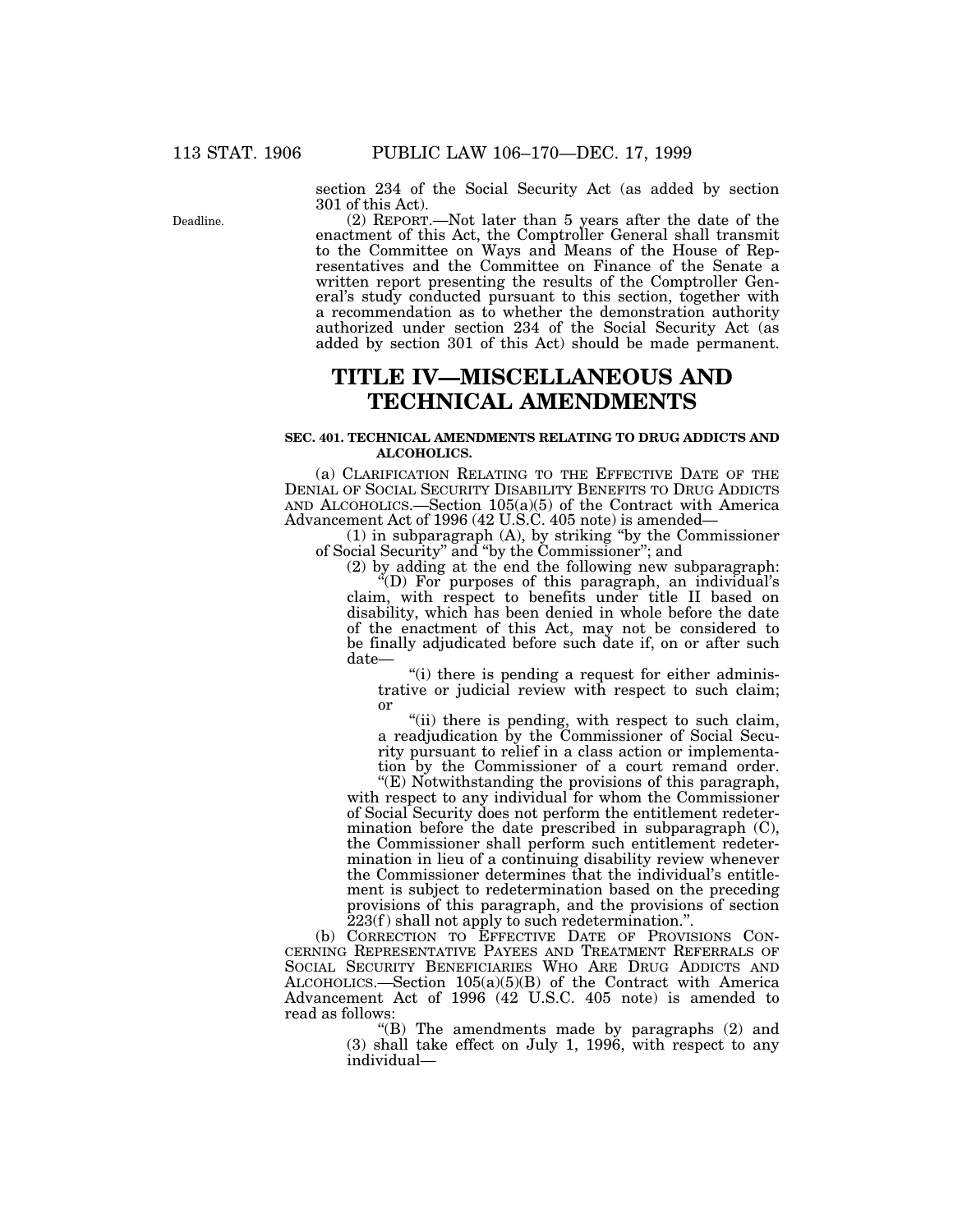''(i) whose claim for benefits is finally adjudicated on or after the date of the enactment of this Act; or

''(ii) whose entitlement to benefits is based upon an entitlement redetermination made pursuant to subparagraph (C).''.

(c) EFFECTIVE DATES.—The amendments made by this section 42 USC 405 note. shall take effect as if included in the enactment of section 105 of the Contract with America Advancement Act of 1996 (Public Law 104–121; 110 Stat. 852 et seq.).

#### **SEC. 402. TREATMENT OF PRISONERS.**

(a) IMPLEMENTATION OF PROHIBITION AGAINST PAYMENT OF TITLE II BENEFITS TO PRISONERS.—

(1) IN GENERAL.—Section  $202(x)(3)$  of the Social Security Act (42 U.S.C. 402(x)(3)) is amended—

(A) by inserting " $(A)$ " after " $(3)$ "; and

(B) by adding at the end the following new subparagraph:

" $(B)$ (i) The Commissioner shall enter into an agreement under this subparagraph with any interested State or local institution comprising a jail, prison, penal institution, or correctional facility, or comprising any other institution a purpose of which is to confine individuals as described in paragraph (1)(A)(ii). Under such agreement—

''(I) the institution shall provide to the Commissioner, on a monthly basis and in a manner specified by the Commissioner, the names, Social Security account numbers, dates of birth, confinement commencement dates, and, to the extent available to the institution, such other identifying information concerning the individuals confined in the institution as the Commissioner may require for the purpose of carrying out paragraph (1) and other provisions of this title; and

''(II) the Commissioner shall pay to the institution, with respect to information described in subclause (I) concerning each individual who is confined therein as described in paragraph (1)(A), who receives a benefit under this title for the month preceding the first month of such confinement, and whose benefit under this title is determined by the Commissioner to be not payable by reason of confinement based on the information provided by the institution, \$400 (subject to reduction under clause (ii)) if the institution furnishes the information to the Commissioner within 30 days after the date such individual's confinement in such institution begins, or \$200 (subject to reduction under clause (ii)) if the institution furnishes the information after 30 days after such date but within 90 days after such date.

"(ii) The dollar amounts specified in clause (i)(II) shall be reduced by 50 percent if the Commissioner is also required to make a payment to the institution with respect to the same individual under an agreement entered into under section  $1611(e)(1)(I)$ .

''(iii) There are authorized to be transferred from the Federal Old-Age and Survivors Insurance Trust Fund and the Federal Disability Insurance Trust Fund, as appropriate, such sums as may be necessary to enable the Commissioner to make payments to institutions required by clause (i)(II).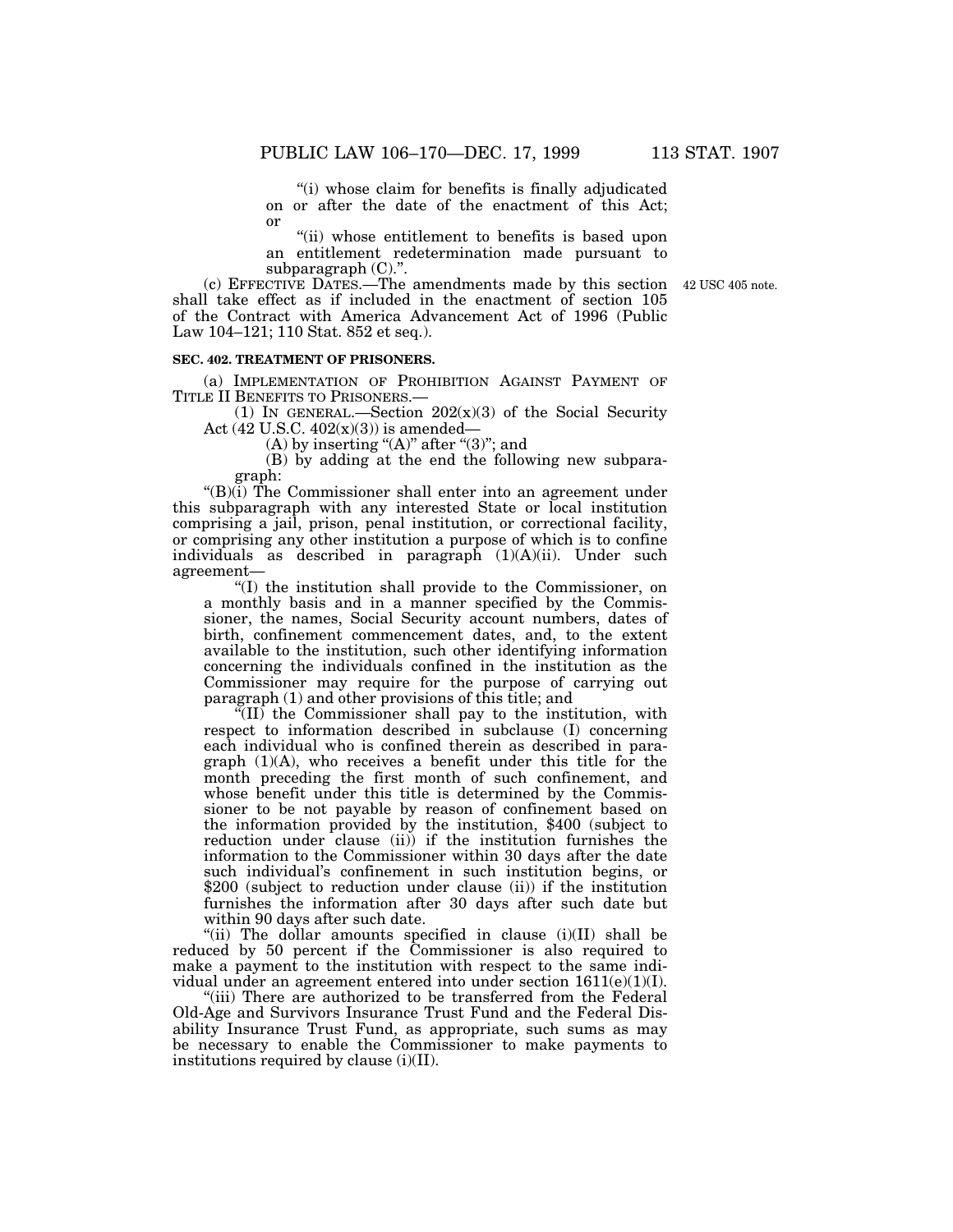"(iv) The Commissioner shall maintain, and shall provide on a reimbursable basis, information obtained pursuant to agreements entered into under this paragraph to any agency administering a Federal or federally-assisted cash, food, or medical assistance program for eligibility and other administrative purposes under such program.''.

(2) CONFORMING AMENDMENTS TO THE PRIVACY ACT.— Section 552a(a)(8)(B) of title 5, United States Code, is amended—

 $(A)$  in clause (vi), by striking "or" at the end;

(B) in clause (vii), by adding "or" at the end; and (C) by adding at the end the following new clause: ''(viii) matches performed pursuant to section  $202(x)(3)$  or  $1611(e)(1)$  of the Social Security Act (42) U.S.C.  $402(x)(3)$ ,  $1382(e)(1)$ ;".

(3) CONFORMING AMENDMENTS TO TITLE XVI.—

(A) Section 1611(e)(1)(I)(i)(I) of the Social Security Act  $(42 \text{ U.S.C. } 1382(e)(1)(I)(I)(I))$  is amended by striking "; and" and inserting "and the other provisions of this title; and".

(B) Section  $1611(e)(1)(1)(ii)(II)$  of such Act (42 U.S.C.  $1382(e)(1)(I)(ii)(II))$  is amended by striking "is authorized to provide, on a reimbursable basis,'' and inserting ''shall maintain, and shall provide on a reimbursable basis,

42 USC 402 note.

(4) EFFECTIVE DATE.—The amendments made by this subsection shall apply to individuals whose period of confinement in an institution commences on or after the first day of the fourth month beginning after the month in which this Act is enacted.

(b) ELIMINATION OF TITLE II REQUIREMENT THAT CONFINEMENT STEM FROM CRIME PUNISHABLE BY IMPRISONMENT FOR MORE THAN 1 YEAR.—

(1) IN GENERAL.—Section  $202(x)(1)(A)$  of the Social Security Act (42 U.S.C.  $402(x)(1)(A)$ ) is amended—

(A) in the matter preceding clause (i), by striking "during which" and inserting "ending with or during or beginning with or during a period of more than 30 days throughout all of which'';

 $(B)$  in clause (i), by striking "an offense punishable by imprisonment for more than 1 year (regardless of the actual sentence imposed)'' and inserting ''a criminal offense''; and

 $(C)$  in clause (ii)(I), by striking "an offense punishable by imprisonment for more than 1 year" and inserting "a criminal offense''.

42 USC 402 note.

(2) EFFECTIVE DATE.—The amendments made by this subsection shall apply to individuals whose period of confinement in an institution commences on or after the first day of the fourth month beginning after the month in which this Act is enacted.

(c) CONFORMING TITLE XVI AMENDMENTS.—

(1) FIFTY PERCENT REDUCTION IN TITLE XVI PAYMENT IN CASE INVOLVING COMPARABLE TITLE II PAYMENT.—Section 1611(e)(1)(I) of the Social Security Act  $(42 \text{ U.S.C. } 1382(\text{e})(1)(\text{I}))$ is amended—

 $(A)$  in clause  $(i)(II)$ , by inserting "(subject to reduction under clause (ii))'' after ''\$400'' and after ''\$200'';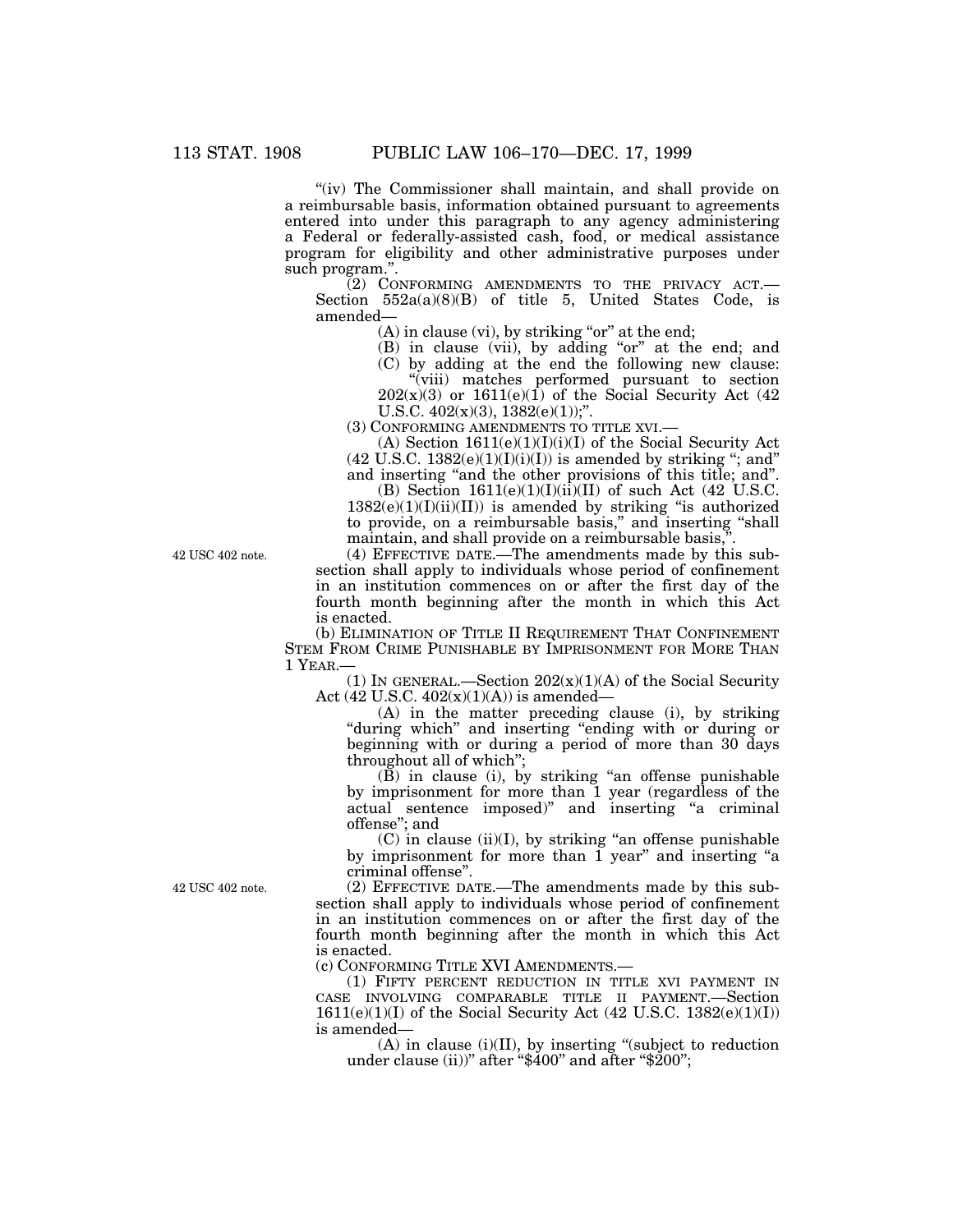(B) by redesignating clauses (ii) and (iii) as clauses (iii) and (iv) respectively; and

(C) by inserting after clause (i) the following new clause:

"(ii) The dollar amounts specified in clause  $(i)(II)$  shall be reduced by 50 percent if the Commissioner is also required to make a payment to the institution with respect to the same individual under an agreement entered into under section  $202(x)(3)(B)$ .".

(2) EXPANSION OF CATEGORIES OF INSTITUTIONS ELIGIBLE TO ENTER INTO AGREEMENTS WITH THE COMMISSIONER.—Section  $1611(e)(1)(I)(i)$  of such Act (42 U.S.C. 1382(e)(1)(I)(i)) is amended in the matter preceding subclause (I) by striking ''institution'' and all that follows through "section  $202(x)(1)(A)$ ," and inserting ''institution comprising a jail, prison, penal institution, or correctional facility, or with any other interested State or local institution a purpose of which is to confine individuals as described in section  $202(x)(1)(A)(ii)$ ,".

(3) ELIMINATION OF OVERLY BROAD EXEMPTION.—Section 1611(e)(1)(I)(iii) of such Act (42 U.S.C. 1382(e)(1)(I)(iii)) (as redesignated by paragraph  $(1)(B)$  is amended further—

(A) by striking ''(I) The provisions'' and all that follows through " $(II)$ "; and

(B) by striking ''eligibility purposes'' and inserting "eligibility and other administrative purposes under such program''.

(4) EFFECTIVE DATE.—The amendments made by this sub-42 USC 1382 section shall take effect as if included in the enactment of note. section 203(a) of the Personal Responsibility and Work Opportunity Reconciliation Act of 1996 (Public Law 104–193; 110 Stat. 2186). The reference to section  $202(x)(1)(A)(ii)$  of the Social Security Act in section 1611(e)(1)(I)(i) of the Social Security Act, as amended by paragraph (2) of this subsection, shall be deemed a reference to such section  $202(x)(1)(A)(ii)$  of such Act as amended by subsection  $(b)(1)(C)$  of this section.

(d) CONTINUED DENIAL OF BENEFITS TO SEX OFFENDERS REMAINING CONFINED TO PUBLIC INSTITUTIONS UPON COMPLETION OF PRISON TERM.—

(1) IN GENERAL.—Section  $202(x)(1)(A)$  of the Social Security Act  $(42 \text{ U.S.C. } 402(x)(1)(A))$  is amended–

 $(A)$  in clause (i), by striking "or" at the end;

(B) in clause (ii)(IV), by striking the period and inserting ", or"; and

(C) by adding at the end the following new clause: "(iii) immediately upon completion of confinement as described in clause (i) pursuant to conviction of a criminal offense an element of which is sexual activity, is confined by court order in an institution at public expense pursuant to a finding that the individual is a sexually dangerous person or a sexual predator or a similar finding.''.

(2) CONFORMING AMENDMENT.—Section  $202(x)(1)(B)(ii)$  of such Act (42 U.S.C.  $402(x)(1)(B)(ii)$ ) is amended by striking "clause (ii)" and inserting "clauses (ii) and (iii)".

(3) EFFECTIVE DATE.—The amendments made by this sub-42 USC 402 note. section shall apply with respect to benefits for months ending after the date of the enactment of this Act.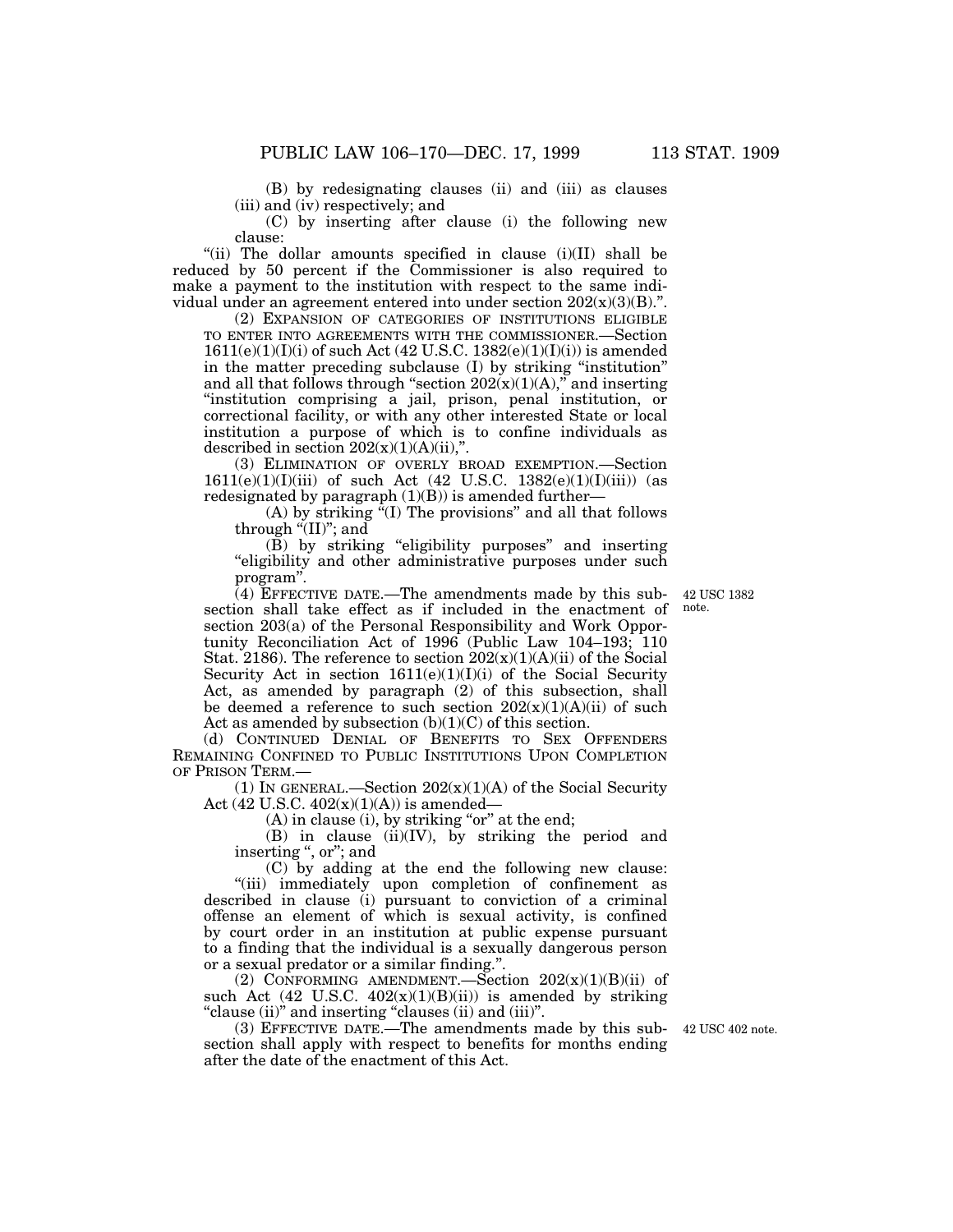26 USC 1402 note.

## **SEC. 403. REVOCATION BY MEMBERS OF THE CLERGY OF EXEMPTION FROM SOCIAL SECURITY COVERAGE.**

(a) IN GENERAL.—Notwithstanding section  $1402(e)(4)$  of the Internal Revenue Code of 1986, any exemption which has been received under section 1402(e)(1) of such Code by a duly ordained, commissioned, or licensed minister of a church, a member of a religious order, or a Christian Science practitioner, and which is effective for the taxable year in which this Act is enacted, may be revoked by filing an application therefor (in such form and manner, and with such official, as may be prescribed by the Commissioner of Internal Revenue), if such application is filed no later than the due date of the Federal income tax return (including any extension thereof ) for the applicant's second taxable year beginning after December 31, 1999. Any such revocation shall be effective (for purposes of chapter 2 of the Internal Revenue Code of 1986 and title II of the Social Security Act (42 U.S.C. 401 et seq.)), as specified in the application, either with respect to the applicant's first taxable year beginning after December 31, 1999, or with respect to the applicant's second taxable year beginning after such date, and for all succeeding taxable years; and the applicant for any such revocation may not thereafter again file application for an exemption under such section  $1402(e)(1)$ . If the application is filed after the due date of the applicant's Federal income tax return for a taxable year and is effective with respect to that taxable year, it shall include or be accompanied by payment in full of an amount equal to the total of the taxes that would have been imposed by section 1401 of the Internal Revenue Code of 1986 with respect to all of the applicant's income derived in that taxable year which would have constituted net earnings from self-employment for purposes of chapter 2 of such Code (notwithstanding paragraphs  $(4)$  and  $(5)$  of section  $1402(c)$ ) except for the exemption under section 1402(e)(1) of such Code.

(b) EFFECTIVE DATE.—Subsection (a) shall apply with respect to service performed (to the extent specified in such subsection) in taxable years beginning after December 31, 1999, and with respect to monthly insurance benefits payable under title II on the basis of the wages and self-employment income of any individual for months in or after the calendar year in which such individual's application for revocation (as described in such subsection) is effective (and lump-sum death payments payable under such title on the basis of such wages and self-employment income in the case of deaths occurring in or after such calendar year).

## **SEC. 404. ADDITIONAL TECHNICAL AMENDMENT RELATING TO COOPERATIVE RESEARCH OR DEMONSTRATION PROJECTS UNDER TITLES II AND XVI.**

(a) IN GENERAL.—Section 1110(a)(3) of the Social Security Act  $(42 \text{ U.S.C. } 1310(a)(3))$  is amended by striking "title XVI" and inserting "title II or XVI".

(b) EFFECTIVE DATE.—The amendment made by subsection (a) shall take effect as if included in the enactment of the Social Security Independence and Program Improvements Act of 1994 (Public Law 103–296; 108 Stat. 1464).

42 USC 1310 note.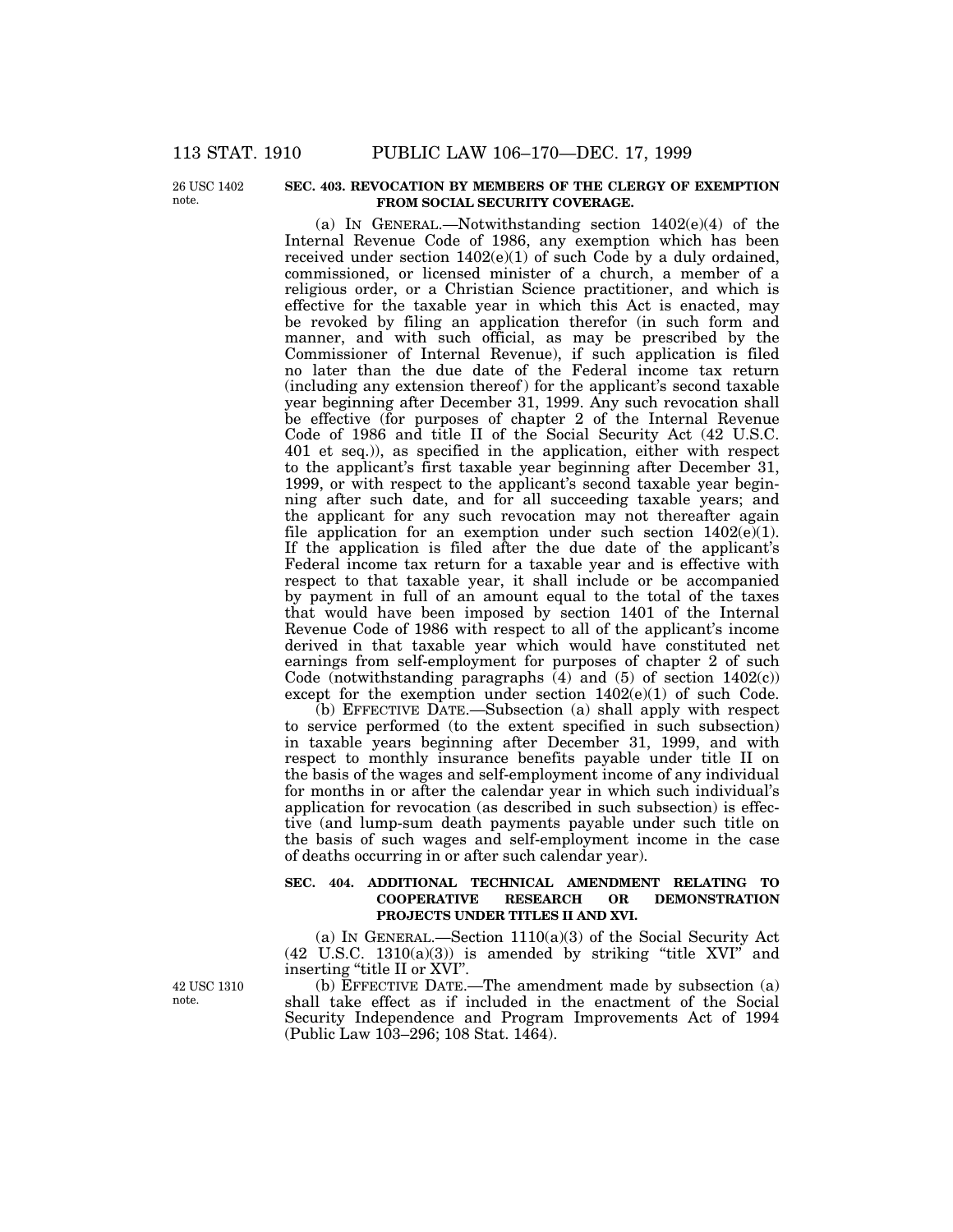## **SEC. 405. AUTHORIZATION FOR STATE TO PERMIT ANNUAL WAGE REPORTS.**

(a) IN GENERAL.—Section 1137(a)(3) of the Social Security Act  $(42 \text{ U.S.C. } 1320b - 7(a)(3))$  is amended by inserting before the semicolon the following: '', and except that in the case of wage reports with respect to domestic service employment, a State may permit employers (as so defined) that make returns with respect to such employment on a calendar year basis pursuant to section 3510 of the Internal Revenue Code of 1986 to make such reports on an annual basis''.

(b) TECHNICAL AMENDMENTS.—Section  $1137(a)(3)$  of the Social Security Act  $(42 \text{ U.S.C. } 1320b - 7(a)(3))$  is amended—

(1) by striking "(as defined in section  $453A(a)(2)(B(iii))$ "; and

(2) by inserting "(as defined in section  $453A(a)(2)(B)$ " after "employers".

(c) EFFECTIVE DATE.—The amendments made by this section 42 USC 1320b–7 shall apply to wage reports required to be submitted on and after note. the date of the enactment of this Act.

## **SEC. 406. ASSESSMENT ON ATTORNEYS WHO RECEIVE THEIR FEES VIA THE SOCIAL SECURITY ADMINISTRATION.**

(a) ASSESSMENT ON ATTORNEYS.—

(1) IN GENERAL.—Section 206 of the Social Security Act (42 U.S.C. 406) is amended by adding at the end the following new subsection:

''(d) ASSESSMENT ON ATTORNEYS.—

" $(1)$  In GENERAL.—Whenever a fee for services is required to be certified for payment to an attorney from a claimant's past-due benefits pursuant to subsection (a)(4) or (b)(1), the Commissioner shall impose on the attorney an assessment calculated in accordance with paragraph (2).

''(2) AMOUNT.—

''(A) The amount of an assessment under paragraph (1) shall be equal to the product obtained by multiplying the amount of the representative's fee that would be required to be so certified by subsection  $(a)(4)$  or  $(b)(1)$ before the application of this subsection, by the percentage specified in subparagraph (B).

''(B) The percentage specified in this subparagraph is—

"(i) for calendar years before  $2001, 6.3$  percent, and

"(ii) for calendar years after 2000, such percentage rate as the Commissioner determines is necessary in order to achieve full recovery of the costs of determining and certifying fees to attorneys from the pastdue benefits of claimants, but not in excess of 6.3 percent.

''(3) COLLECTION.—The Commissioner may collect the assessment imposed on an attorney under paragraph (1) by offset from the amount of the fee otherwise required by subsection (a)(4) or (b)(1) to be certified for payment to the attorney from a claimant's past-due benefits.

''(4) PROHIBITION ON CLAIMANT REIMBURSEMENT.—An attorney subject to an assessment under paragraph (1) may not, directly or indirectly, request or otherwise obtain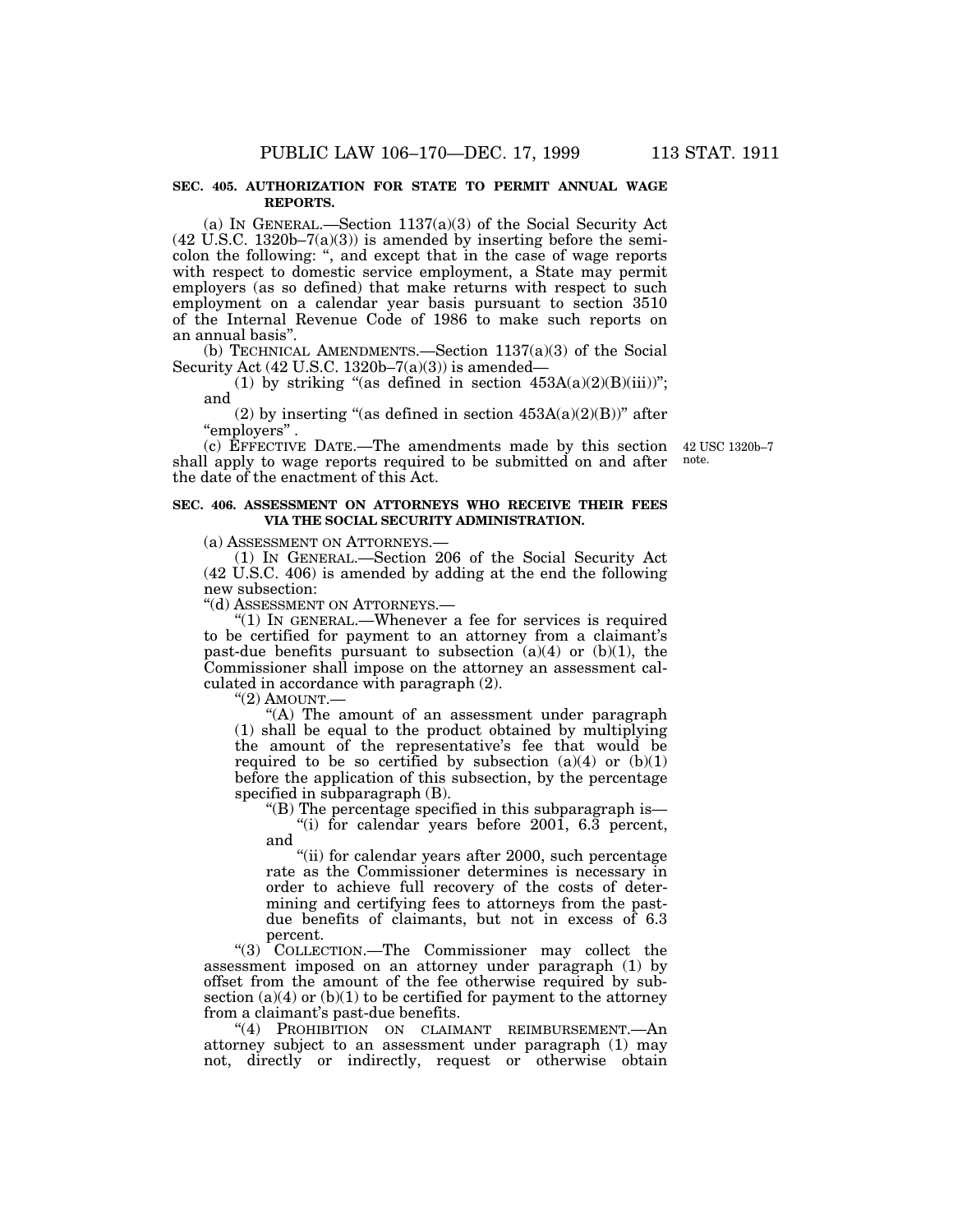reimbursement for such assessment from the claimant whose claim gave rise to the assessment.

" $(5)$  DISPOSITION OF ASSESSMENTS.—Assessments on attorneys collected under this subsection shall be credited to the Federal Old-Age and Survivors Insurance Trust Fund and the Federal Disability Insurance Trust Fund, as appropriate.

''(6) AUTHORIZATION OF APPROPRIATIONS.—The assessments authorized under this section shall be collected and available for obligation only to the extent and in the amount provided in advance in appropriations Acts. Amounts so appropriated are authorized to remain available until expended, for administrative expenses in carrying out this title and related laws.''.

(2) CONFORMING AMENDMENTS.—

(A) Section 206(a)(4)(A) of such Act (42 U.S.C.  $406(a)(4)(A)$  is amended by inserting "and subsection (d)" after ''subparagraph (B)''.

 $(B)$  Section  $206(b)(1)(A)$  of such Act (42 U.S.C.  $406(b)(1)(A)$  is amended by inserting ", but subject to subsection (d) of this section" after "section 205(i)".

(b) ELIMINATION OF 15-DAY WAITING PERIOD FOR PAYMENT OF FEES.—Section  $206(a)(4)$  of such Act  $(42 \text{ U.S.C. } 406(a)(4))$ , as amended by subsection (a)(2)(A) of this section, is amended—

(1) by striking " $(4)(A)$ " and inserting " $(4)$ ";

(2) by striking ''subparagraph (B) and''; and

(3) by striking subparagraph (B). (c) GAO STUDY AND REPORT.—

42 USC 406 note.

(1) STUDY.—The Comptroller General of the United States shall conduct a study that—

(A) examines the costs incurred by the Social Security Administration in administering the provisions of subsection (a)(4) and (b)(1) of section 206 of the Social Security Act (42 U.S.C. 406) and itemizes the components of such costs, including the costs of determining fees to attorneys from the past-due benefits of claimants before the Commissioner of Social Security and of certifying such fees;

(B) identifies efficiencies that the Social Security Administration could implement to reduce such costs;

(C) examines the feasibility and advisability of linking the payment of, or the amount of, the assessment under section 206(d) of the Social Security Act (42 U.S.C. 406(d)) to the timeliness of the payment of the fee to the attorney as certified by the Commissioner of Social Security pursuant to subsection  $(a)(4)$  or  $(b)(1)$  of section 206 of such Act (42 U.S.C. 406);

(D) determines whether the provisions of subsection  $(a)(4)$  and  $(b)(1)$  of section 206 of such Act  $(42 \text{ U.S.C.})$ 406) should be applied to claimants under title XVI of such Act (42 U.S.C 1381 et seq.);

(E) determines the feasibility and advisability of stating fees under section 206(d) of such Act (42 U.S.C. 406(d)) in terms of a fixed dollar amount as opposed to a percentage;

(F) determines whether the dollar limit specified in section  $206(a)(2)(A)(ii)(II)$  of such Act (42 U.S.C.  $406(a)(2)(A)(ii)(II)$  should be raised; and

(G) determines whether the assessment on attorneys required under section 206(d) of such Act (42 U.S.C. 406(d))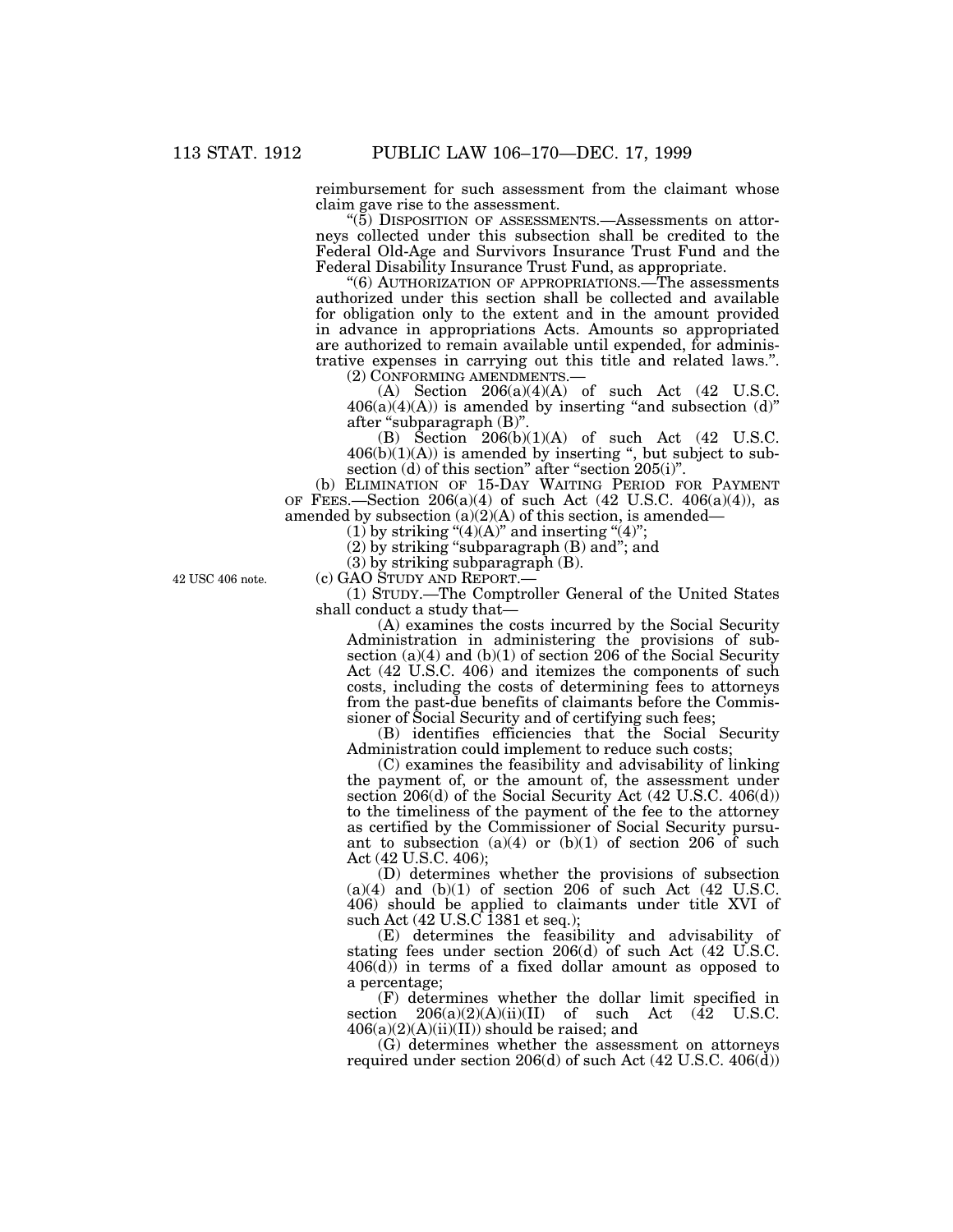(as added by subsection  $(a)(1)$  of this section) impairs access to legal representation for claimants.

(2) REPORT.—Not later than 1 year after the date of the enactment of this Act, the Comptroller General of the United States shall submit a report to the Committee on Ways and Means of the House of Representatives and the Committee on Finance of the Senate on the study conducted under paragraph (1), together with any recommendations for legislation that the Comptroller General determines to be appropriate as a result of such study. Deadline.

(d) EFFECTIVE DATE.—The amendments made by this section 42 USC 406 note. shall apply in the case of any attorney with respect to whom a fee for services is required to be certified for payment from a claimant's past-due benefits pursuant to subsection  $(a)(4)$  or  $(b)(1)$ of section 206 of the Social Security Act after the later of—

(1) December 31, 1999, or

(2) the last day of the first month beginning after the month in which this Act is enacted.

#### **SEC. 407. EXTENSION OF AUTHORITY OF STATE MEDICAID FRAUD CON-TROL UNITS.**

(a) EXTENSION OF AUTHORITY TO INVESTIGATE AND PROSECUTE FRAUD IN OTHER FEDERAL HEALTH CARE PROGRAMS.—Section 1903 $(q)(3)$  of the Social Security Act (42 U.S.C. 1396 $b(q)(3)$ ) is amended—

 $(1)$  by inserting " $(A)$ " after "in connection with"; and

 $(2)$  by striking "title." and inserting "title; and  $(B)$  upon the approval of the Inspector General of the relevant Federal agency, any aspect of the provision of health care services and activities of providers of such services under any Federal health care program (as defined in section  $1128B(f)(1)$ ), if the suspected fraud or violation of law in such case or investigation is primarily related to the State plan under this title.''.

(b) RECOUPMENT OF FUNDS.—Section  $1903(q)(5)$  of such Act  $(42$  U.S.C.  $1396b(q)(5)$ ) is amended—

(1) by inserting ''or under any Federal health care program (as so defined)'' after ''plan''; and

(2) by adding at the end the following: ''All funds collected in accordance with this paragraph shall be credited exclusively to, and available for expenditure under, the Federal health care program (including the State plan under this title) that was subject to the activity that was the basis for the collection.''.

(c) EXTENSION OF AUTHORITY TO INVESTIGATE AND PROSECUTE RESIDENT ABUSE IN NON-MEDICAID BOARD AND CARE FACILITIES.— Section  $1903(q)(4)$  of such Act (42 U.S.C. 1396b(q)(4)) is amended to read as follows:

" $(4)$ (A) The entity has—

''(i) procedures for reviewing complaints of abuse or neglect of patients in health care facilities which receive payments under the State plan under this title;

"(ii) at the option of the entity, procedures for reviewing complaints of abuse or neglect of patients residing in board and care facilities; and

''(iii) procedures for acting upon such complaints under the criminal laws of the State or for referring such complaints to other State agencies for action.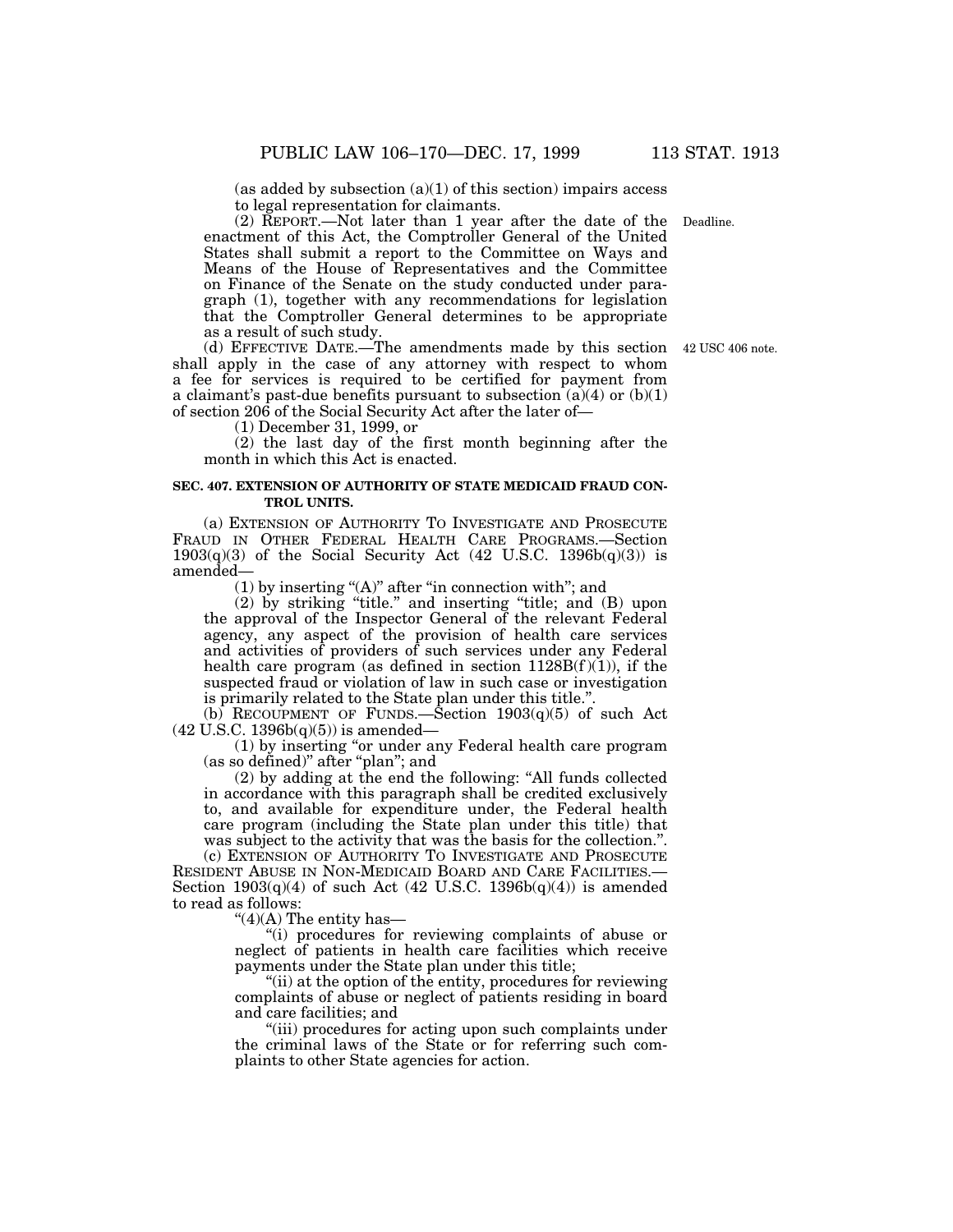''(B) For purposes of this paragraph, the term 'board and care facility' means a residential setting which receives payment (regardless of whether such payment is made under the State plan under this title) from or on behalf of two or more unrelated adults who reside in such facility, and for whom one or both of the following is provided:

''(i) Nursing care services provided by, or under the supervision of, a registered nurse, licensed practical nurse, or licensed nursing assistant.

''(ii) A substantial amount of personal care services that assist residents with the activities of daily living, including personal hygiene, dressing, bathing, eating, toileting, ambulation, transfer, positioning, self-medication, body care, travel to medical services, essential shopping, meal preparation, laundry, and housework.''.

(d) EFFECTIVE DATE.—The amendments made by this section take effect on the date of the enactment of this Act.

## **SEC. 408. CLIMATE DATABASE MODERNIZATION.**

Notwithstanding any other provision of law, the National Oceanic and Atmospheric Administration shall initiate a new competitive contract procurement for its multi-year program for key entry of valuable climate records, archive services, and database development in accordance with existing Federal procurement laws and regulations.

## **SEC. 409. SPECIAL ALLOWANCE ADJUSTMENT FOR STUDENT LOANS.**

(a) AMENDMENT.—Section 438(b)(2) of the Higher Education Act of 1965 (20 U.S.C. 1087–1(b)(2)) is amended—

(1) in subparagraph  $(A)$ , by striking " $(G)$ , and  $(H)$ " and inserting " $(G)$ ,  $(H)$ , and  $(I)$ ";

(2) in subparagraph  $(B)(iv)$ , by striking " $(G)$ , or  $(H)$ " and  $\text{inserting} \,\, \text{``G)}, \,\text{(H)}, \,\text{or} \,\, \text{(I)}\text{''};$ 

(3) in subparagraph  $(C)(ii)$ , by striking " $(G)$  and  $(H)$ " and inserting "(G),  $(H)$ , and  $(I)$ ";

(4) in the heading of subparagraph (H), by striking ''JULY 1, 2003'' and inserting ''JANUARY 1, 2000'';

(5) in subparagraph (H), by striking ''July 1, 2003,'' each place it appears and inserting "January 1, 2000,"; and

(6) by inserting after subparagraph (H) the following new subparagraph:

''(I) LOANS DISBURSED ON OR AFTER JANUARY 1, 2000, AND BEFORE JULY 1, 2003.—

''(i) IN GENERAL.—Notwithstanding subparagraphs (G) and (H), but subject to paragraph (4) and clauses (ii), (iii), and (iv) of this subparagraph, and except as provided in subparagraph (B), the special allowance paid pursuant to this subsection on loans for which the first disbursement is made on or after January 1, 2000, and before July 1, 2003, shall be computed—

''(I) by determining the average of the bond equivalent rates of the quotes of the 3-month commercial paper (financial) rates in effect for each of the days in such quarter as reported by the Federal Reserve in Publication H–15 (or its successor) for such 3-month period;

42 USC 1396b note.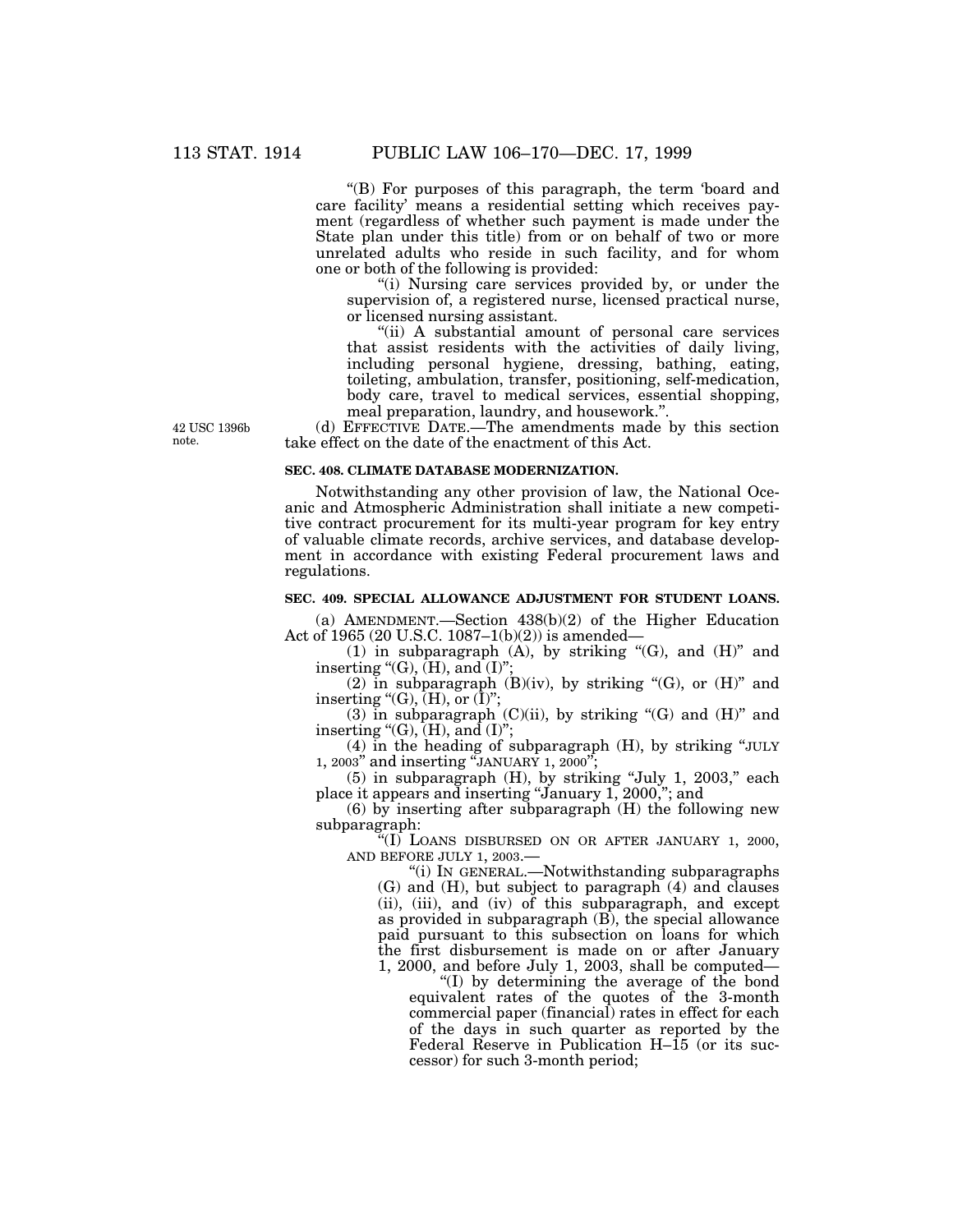''(II) by subtracting the applicable interest rates on such loans from such average bond equivalent rate;

''(III) by adding 2.34 percent to the resultant percent; and

"(IV) by dividing the resultant percent by 4. ''(ii) IN SCHOOL AND GRACE PERIOD.—In the case of any loan for which the first disbursement is made on or after January 1, 2000, and before July 1, 2003, and for which the applicable rate of interest is described in section 427A(k)(2), clause (i)(III) of this subparagraph shall be applied by substituting '1.74 percent' for '2.34 percent'.

"(iii) PLUS LOANS.—In the case of any loan for which the first disbursement is made on or after January 1, 2000, and before July 1, 2003, and for which the applicable rate of interest is described in section  $427\text{\AA}(\text{k})(3)$ , clause (i)(III) of this subparagraph shall be applied by substituting '2.64 percent' for '2.34 percent', subject to clause (v) of this subparagraph.

"(iv) CONSOLIDATION LOANS.—In the case of any consolidation loan for which the application is received by an eligible lender on or after January 1, 2000, and before July 1, 2003, and for which the applicable interest rate is determined under section  $427A(k)(4)$ , clause (i)(III) of this subparagraph shall be applied by substituting '2.64 percent' for '2.34 percent', subject to clause (vi) of this subparagraph.

''(v) LIMITATION ON SPECIAL ALLOWANCES FOR PLUS LOANS.—In the case of PLUS loans made under section 428B and first disbursed on or after January 1, 2000, and before July 1, 2003, for which the interest rate is determined under section 427A(k)(3), a special allowance shall not be paid for such loan during any 12 month period beginning on July 1 and ending on June 30 unless, on the June 1 preceding such July 1—

''(I) the bond equivalent rate of 91-day Treasury bills auctioned at the final auction held prior to such June 1 (as determined by the Secretary for purposes of such section); plus

 $\sqrt[\mu]{(II)}$  3.1 percent,

exceeds 9.0 percent.

"(vi) LIMITATION ON SPECIAL ALLOWANCES FOR CONSOLIDATION LOANS.—In the case of consolidation loans made under section 428C and for which the application is received on or after January 1, 2000, and before July 1, 2003, for which the interest rate is determined under section  $427A(k)(4)$ , a special allowance shall not be paid for such loan during any 3 month period ending March 31, June 30, September 30, or December 31 unless—

''(I) the average of the bond equivalent rates of the quotes of the 3-month commercial paper (financial) rates in effect for each of the days in such quarter as reported by the Federal Reserve in Publication H–15 (or its successor) for such 3-month period; plus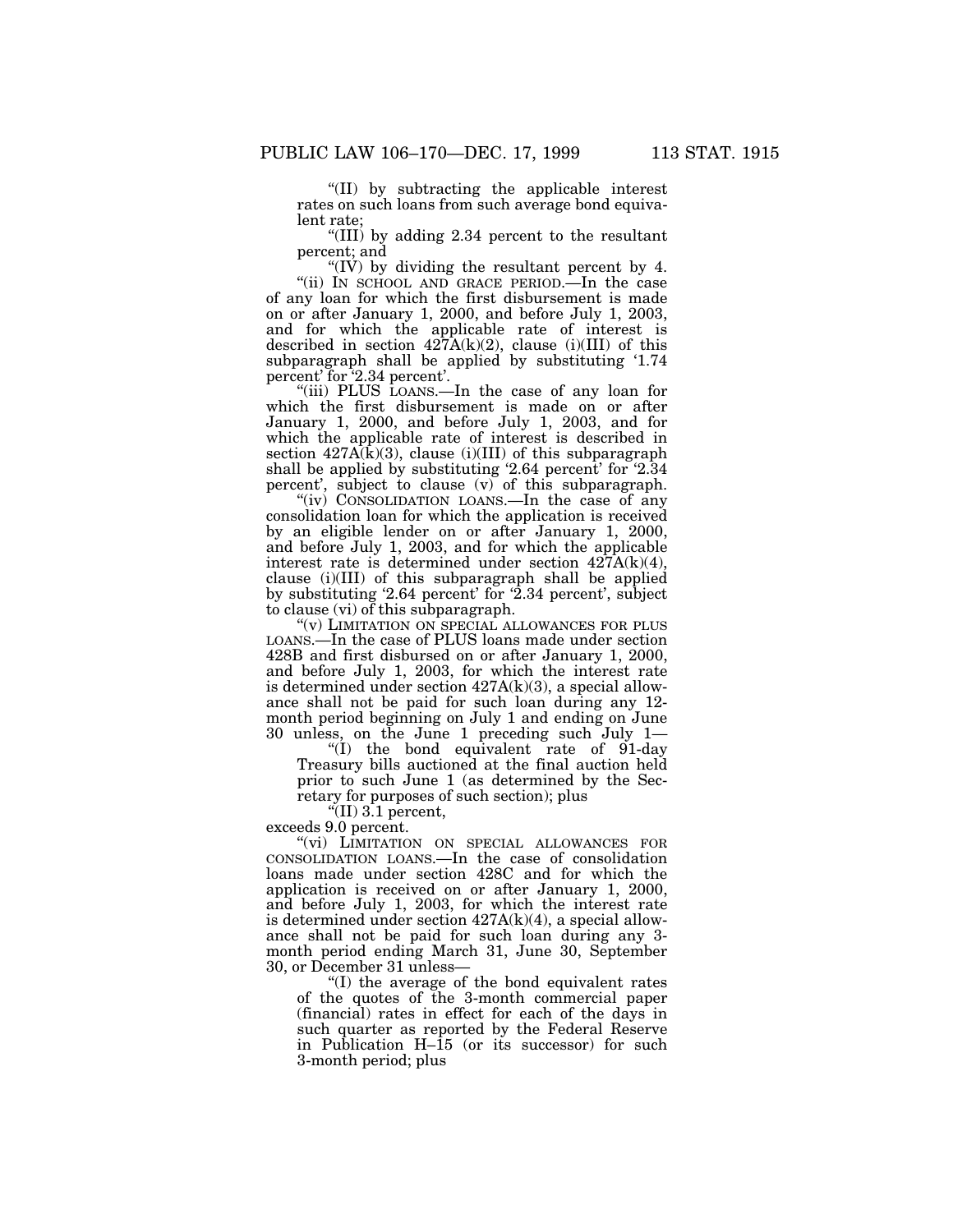"(II)  $2.64$  percent,

Applicability. 20 USC 1087–1 note.

exceeds the rate determined under section  $427A(k)(4)$ ." (b) EFFECTIVE DATE.—Subparagraph (I) of section  $438(b)(2)$  of the Higher Education Act of 1965 (20 U.S.C. 1087–1(b)(2)) as added by subsection (a) of this section shall apply with respect to any payment pursuant to such section with respect to any 3-month period beginning on or after January 1, 2000, for loans for which the first disbursement is made after such date.

## **SEC. 410. SCHEDULE FOR PAYMENTS UNDER SSI STATE SUPPLEMEN-TATION AGREEMENTS.**

(a) SCHEDULE FOR SSI SUPPLEMENTATION PAYMENTS.—

(1) IN GENERAL.—Section 1616(d) of the Social Security Act (42 U.S.C. 1382e(d)) is amended—

(A) in paragraph (1), by striking ''at such times and in such installments as may be agreed upon between the Commissioner of Social Security and such State'' and inserting "in accordance with paragraph (5)"; and

(B) by adding at the end the following new paragraph:  $<sup>(5)</sup>(A)(i)$  Any State which has entered into an agreement with</sup> the Commissioner of Social Security under this section shall remit the payments and fees required under this subsection with respect to monthly benefits paid to individuals under this title no later than—

''(I) the business day preceding the date that the Commissioner pays such monthly benefits; or

''(II) with respect to such monthly benefits paid for the month that is the last month of the State's fiscal year, the fifth business day following such date.

"(ii) The Commissioner may charge States a penalty in an amount equal to 5 percent of the payment and the fees due if the remittance is received after the date required by clause (i).

''(B) The Cash Management Improvement Act of 1990 shall not apply to any payments or fees required under this subsection that are paid by a State before the date required by subparagraph  $(A)(i)$ .

" $(C)$  Notwithstanding subparagraph  $(A)(i)$ , the Commissioner may make supplementary payments on behalf of a State with funds appropriated for payment of benefits under this title, and subsequently to be reimbursed for such payments by the State at such times as the Commissioner and State may agree. Such authority may be exercised only if extraordinary circumstances affecting a State's ability to make payment when required by subparagraph  $(A)(i)$  are determined by the Commissioner to exist.".

(2) AMENDMENT TO SECTION 212.—Section 212 of Public Law 93–66 (42 U.S.C. 1382 note) is amended—

 $(A)$  in subsection  $(b)(3)(A)$ , by striking "at such times and in such installments as may be agreed upon between the Secretary and the State'' and inserting ''in accordance with subparagraph  $(E)$ 

 $(B)$  by adding at the end of subsection  $(b)(3)$  the following new subparagraph:

 $E(E)(i)$  Any State which has entered into an agreement with the Commissioner of Social Security under this section shall remit the payments and fees required under this paragraph with respect to monthly benefits paid to individuals under title XVI of the Social Security Act no later than—

Deadlines.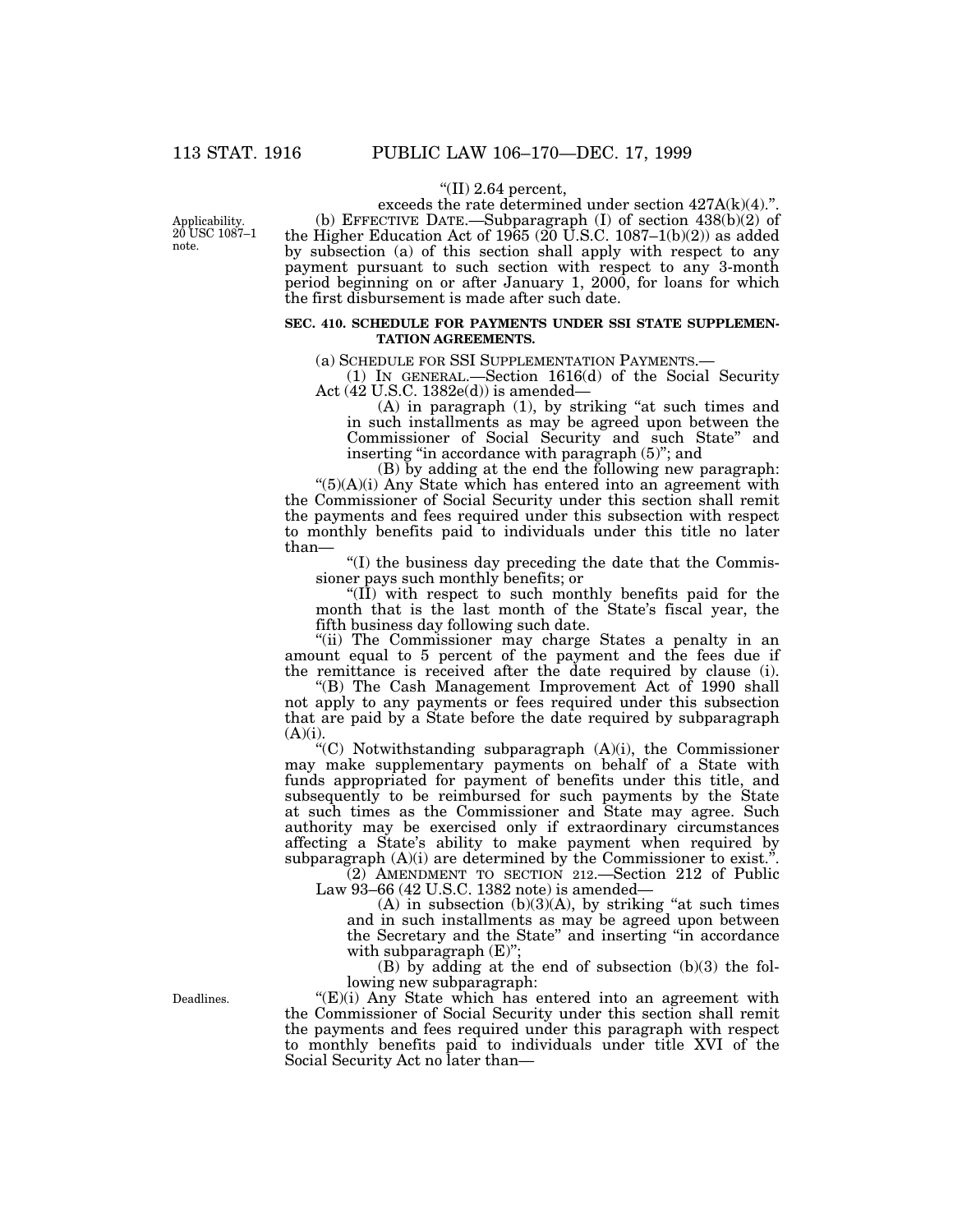''(I) the business day preceding the date that the Commissioner pays such monthly benefits; or

" $(II)$  with respect to such monthly benefits paid for the month that is the last month of the State's fiscal year, the fifth business day following such date.

"(ii) The Cash Management Improvement Act of 1990 shall not apply to any payments or fees required under this paragraph that are paid by a State before the date required by clause (i).

''(iii) Notwithstanding clause (i), the Commissioner may make supplementary payments on behalf of a State with funds appropriated for payment of supplemental security income benefits under title XVI of the Social Security Act, and subsequently to be reimbursed for such payments by the State at such times as the Commissioner and State may agree. Such authority may be exercised only if extraordinary circumstances affecting a State's ability to make payment when required by clause (i) are determined by the Commissioner to exist.''; and

(C) by striking ''Secretary of Health, Education, and Welfare'' and ''Secretary'' each place such term appear and inserting ''Commissioner of Social Security''.

(b) EFFECTIVE DATE.—The amendments made by subsection (a) shall apply to payments and fees arising under an agreement between a State and the Commissioner of Social Security under section 1616 of the Social Security Act (42 U.S.C. 1382e) or under section 212 of Public Law 93-66 (42 U.S.C. 1382 note) with respect to monthly benefits paid to individuals under title XVI of the Social Security Act for months after September 2009 (October 2009 in the case of a State with a fiscal year that coincides with the Federal fiscal year), without regard to whether the agreement has been modified to reflect such amendments or the Commissioner has promulgated regulations implementing such amendments.

## **SEC. 411. BONUS COMMODITIES.**

Section  $6(e)(1)$  of the Richard B. Russell National School Lunch Act (42 U.S.C. 1755(e)(1)) is amended—

(1) by striking ''in the form of commodity assistance'' and inserting ''in the form of—

"(A) commodity assistance";

 $(2)$  by striking the period at the end and inserting "; or"; and

(3) by adding at the end the following:

''(B) during the period beginning October 1, 2000, and ending September 30, 2009, commodities provided by the Secretary under any provision of law.''.

## **SEC. 412. SIMPLIFICATION OF DEFINITION OF FOSTER CHILD UNDER EIC.**

(a) IN GENERAL.—Section  $32(c)(3)(B)(iii)$  of the Internal Revenue Code of 1986 (defining eligible foster child) is amended by redesignating subclauses (I) and (II) as subclauses (II) and (III), respectively, and by inserting before subclause (II), as so redesignated, the following:

 $f(I)$  is a brother, sister, stepbrother, or stepsister of the taxpayer (or a descendant of any such relative) or is placed with the taxpayer by an authorized placement agency,''.

(b) EFFECTIVE DATE.—The amendments made by this section Applicability. shall apply to taxable years beginning after December 31, 1999.

26 USC 32 note.

26 USC 32.

Applicability. 42 USC 1382e note.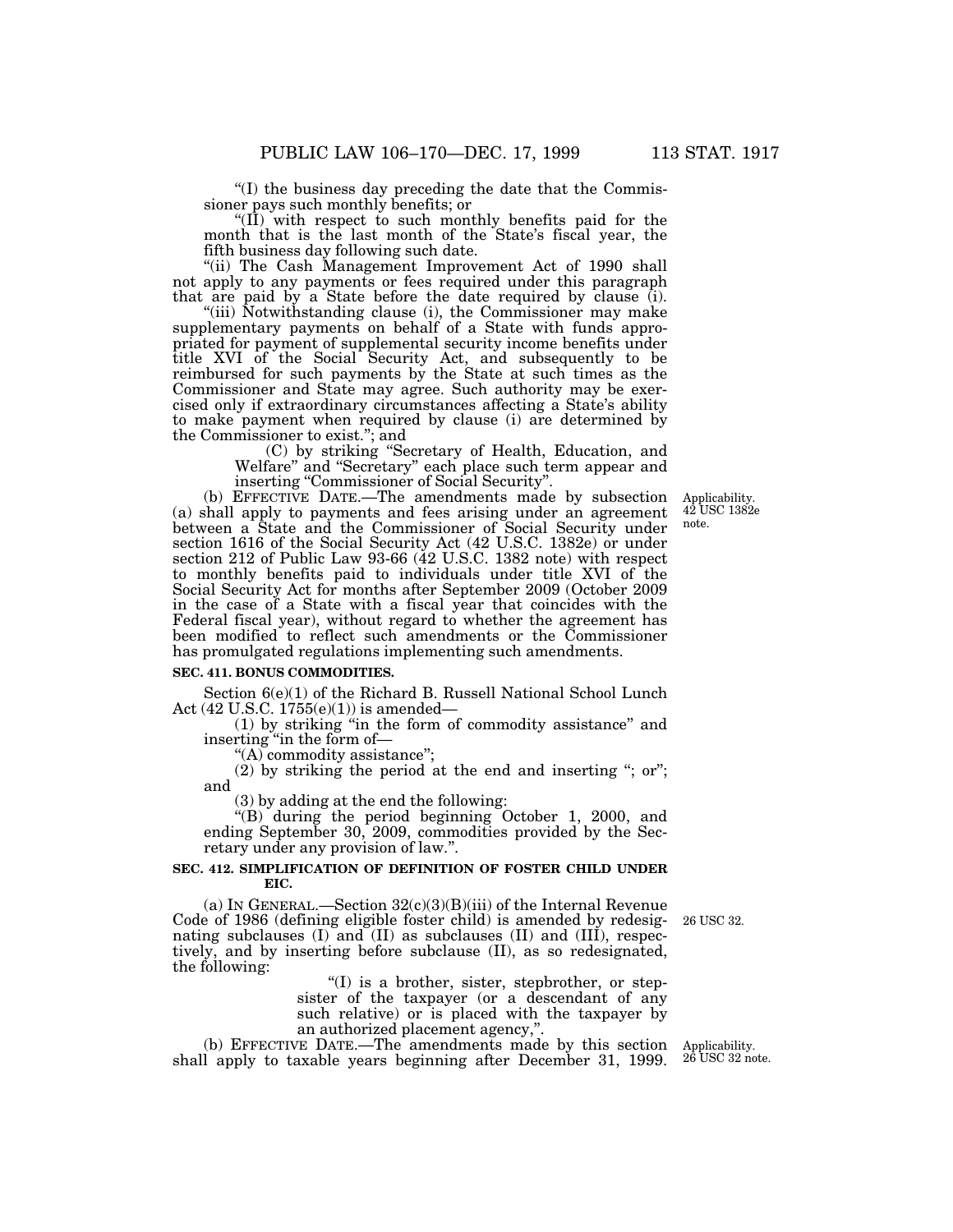### **SEC. 413. DELAY OF EFFECTIVE DATE OF ORGAN PROCUREMENT AND TRANSPLANTATION NETWORK FINAL RULE.**

(a) IN GENERAL.—The final rule entitled ''Organ Procurement and Transplantation Network'', promulgated by the Secretary of Health and Human Services on April 2, 1998 (63 Fed. Reg. 16295 et seq.) (relating to part 121 of title 42, Code of Federal Regulations), together with the amendments to such rules promulgated on October 20, 1999 (64 Fed. Reg. 56649 et seq.) shall not become effective before the expiration of the 90-day period beginning on the date of the enactment of this Act.

(b) NOTICE AND REVIEW.—For purposes of subsection (a):

(1) Not later than 3 days after the date of the enactment of this Act, the Secretary of Health and Human Services (referred to in this subsection as the ''Secretary'') shall publish in the Federal Register a notice providing that the period within which comments on the final rule may be submitted to the Secretary is 60 days after the date of such publication of the notice.

(2) Not later than 21 days after the expiration of such 60-day period, the Secretary shall complete the review of the comments submitted pursuant to paragraph (1) and shall amend the final rule with any revisions appropriate according to the review by the Secretary of such comments. The final rule may be in the form of amendments to the rule referred to in subsection (a) that was promulgated on April 2, 1998, and in the form of amendments to the rule referred to in such subsection that was promulgated on October 20, 1999.

## **TITLE V—TAX RELIEF EXTENSION ACT OF 1999**

## **SEC. 500. SHORT TITLE OF TITLE.**

This title may be cited as the ''Tax Relief Extension Act of 1999''.

## **Subtitle A—Extensions**

## **SEC. 501. ALLOWANCE OF NONREFUNDABLE PERSONAL CREDITS AGAINST REGULAR AND MINIMUM TAX LIABILITY.**

(a) IN GENERAL.—Subsection (a) of section 26 of the Internal Revenue Code of 1986 (relating to limitation based on amount of tax) is amended to read as follows:

''(a) LIMITATION BASED ON AMOUNT OF TAX.—

''(1) IN GENERAL.—The aggregate amount of credits allowed by this subpart for the taxable year shall not exceed the excess (if any) of—

"(A) the taxpayer's regular tax liability for the taxable year, over

''(B) the tentative minimum tax for the taxable year (determined without regard to the alternative minimum tax foreign tax credit).

For purposes of subparagraph (B), the taxpayer's tentative minimum tax for any taxable year beginning during 1999 shall be treated as being zero.''.

Tax Relief Extension Act of 1999.

Deadline.

Deadline.

26 USC 1 note.

26 USC 26.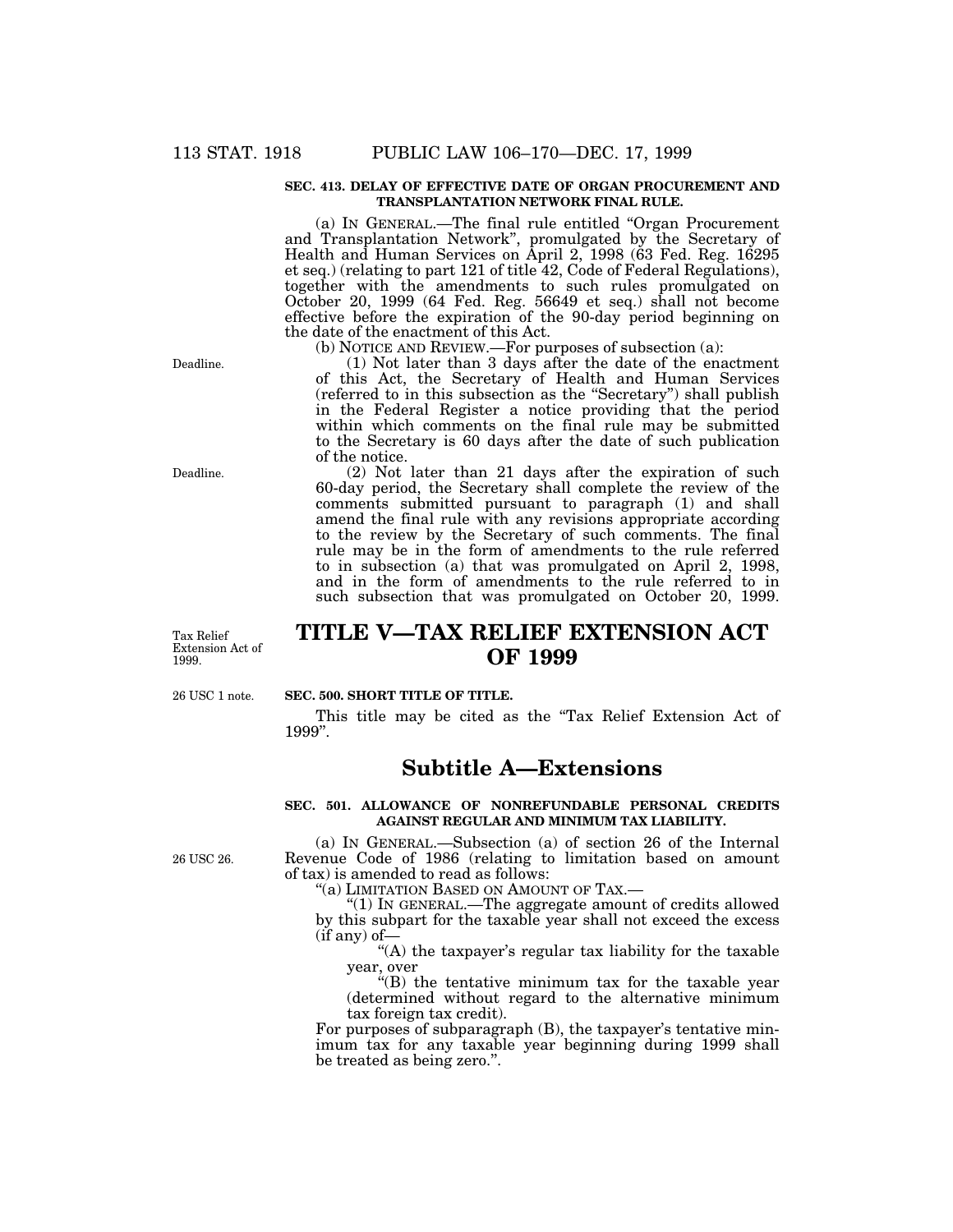"(2) SPECIAL RULE FOR 2000 AND 2001.—For purposes of any taxable year beginning during 2000 or 2001, the aggregate amount of credits allowed by this subpart for the taxable year shall not exceed the sum of—

"(A) the taxpayer's regular tax liability for the taxable year reduced by the foreign tax credit allowable under section 27(a), and

"(B) the tax imposed by section  $55(a)$  for the taxable year.''.

(b) CONFORMING AMENDMENTS.—

(1) Section 24(d)(2) of such Code is amended by striking 26 USC 24. "1998" and inserting "2001".

(2) Section  $904(h)$  of such Code is amended by adding at the end the following: ''This subsection shall not apply to taxable years beginning during 2000 or 2001.''.

(c) EFFECTIVE DATE.—The amendments made by this section shall apply to taxable years beginning after December 31, 1998.

#### **SEC. 502. RESEARCH CREDIT.**

(a) EXTENSION.—

(1) IN GENERAL.—Paragraph (1) of section 41(h) of the Internal Revenue Code of 1986 (relating to termination) is 26 USC 41. amended—

(A) by striking ''June 30, 1999'' and inserting ''June 30, 2004''; and

(B) by striking the material following subparagraph (B).

(2) TECHNICAL AMENDMENT.—Subparagraph (D) of section  $45C(b)(1)$  of such Code is amended by striking "June 30, 1999" and inserting ''June 30, 2004''.

(3) EFFECTIVE DATE.—The amendments made by this subsection shall apply to amounts paid or incurred after June 30, 1999.

(b) INCREASE IN PERCENTAGES UNDER ALTERNATIVE INCRE-MENTAL CREDIT.—

(1) IN GENERAL.—Subparagraph (A) of section  $41(c)(4)$  of such Code is amended—

(A) by striking  $4.65$  percent" and inserting  $42.65$  percent"

 $(B)$  by striking "2.2 percent" and inserting "3.2 percent''; and

 $(C)$  by striking "2.75 percent" and inserting "3.75 percent''.

(2) EFFECTIVE DATE.—The amendments made by this subsection shall apply to taxable years beginning after June 30, 1999.

(c) EXTENSION OF RESEARCH CREDIT TO RESEARCH IN PUERTO RICO AND THE POSSESSIONS OF THE UNITED STATES.—

(1) IN GENERAL.—Subsections  $(c)(6)$  and  $(d)(4)(F)$  of section 41 of such Code (relating to foreign research) are each amended by inserting '', the Commonwealth of Puerto Rico, or any possession of the United States'' after ''United States''.

(2) DENIAL OF DOUBLE BENEFIT. Section  $280C(c)(1)$  of such 26 USC 280C. Code is amended by inserting "or credit" after "deduction" each place it appears.

Applicability. 26 USC 41 note.

26 USC 45C.

Applicability. 26 USC 41 note.

26 USC 904.

Applicability. 26 USC 24 note.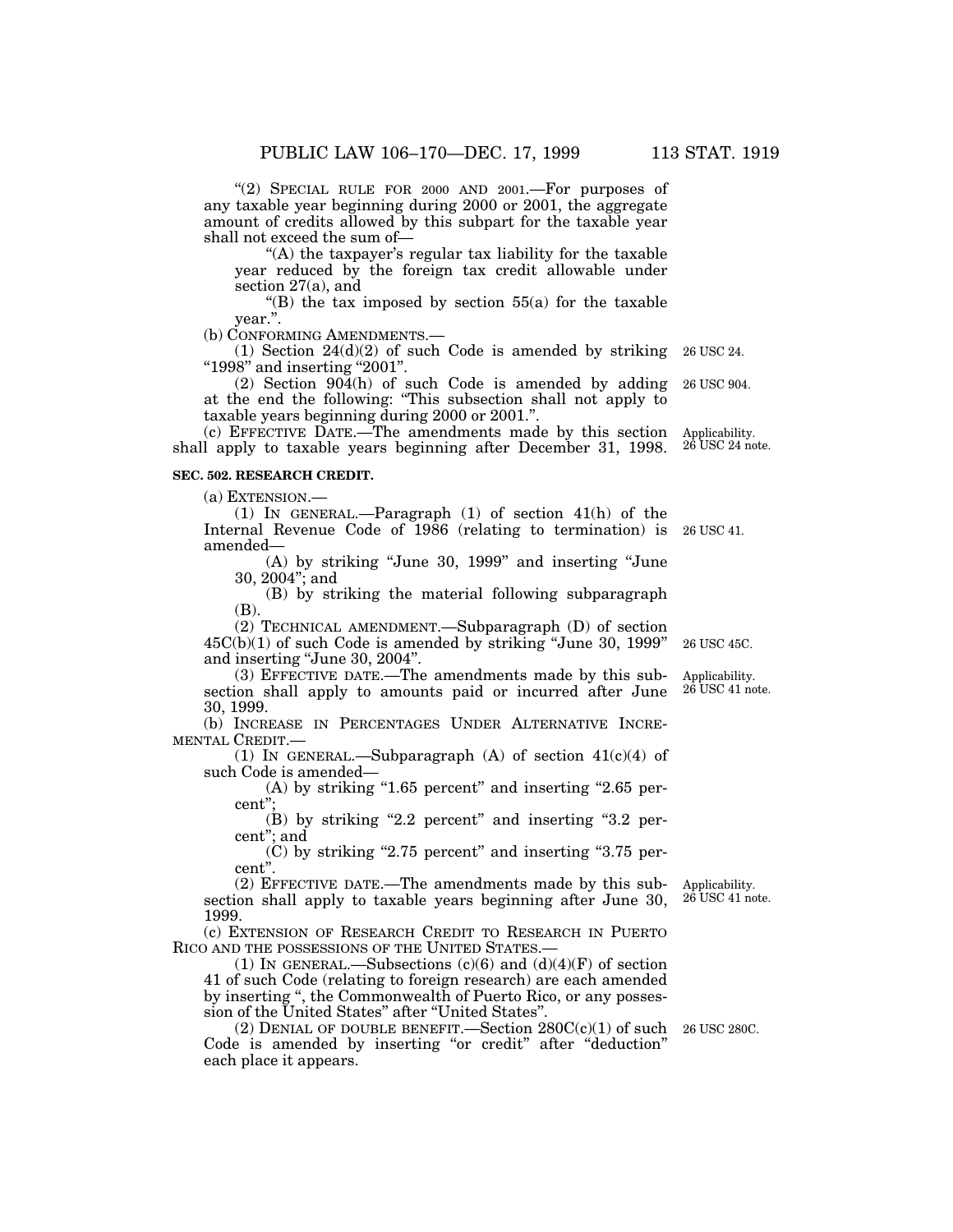Applicability. 26 USC 41 note.

26 USC 41 note.

(3) EFFECTIVE DATE.—The amendments made by this subsection shall apply to amounts paid or incurred after June 30, 1999.

(d) SPECIAL RULE.—

(1) IN GENERAL.—For purposes of the Internal Revenue Code of 1986, the credit determined under section 41 of such Code which is otherwise allowable under such Code—

(A) shall not be taken into account prior to October 1, 2000, to the extent such credit is attributable to the first suspension period; and

(B) shall not be taken into account prior to October 1, 2001, to the extent such credit is attributable to the second suspension period.

On or after the earliest date that an amount of credit may be taken into account, such amount may be taken into account through the filing of an amended return, an application for expedited refund, an adjustment of estimated taxes, or other means allowed by such Code.

(2) SUSPENSION PERIODS.—For purposes of this subsection—

(A) the first suspension period is the period beginning on July 1, 1999, and ending on September 30, 2000; and

(B) the second suspension period is the period beginning on October 1, 2000, and ending on September 30, 2001.

(3) EXPEDITED REFUNDS.—

(A) IN GENERAL.—If there is an overpayment of tax with respect to a taxable year by reason of paragraph (1), the taxpayer may file an application for a tentative refund of such overpayment. Such application shall be in such manner and form, and contain such information, as the Secretary may prescribe.

(B) DEADLINE FOR APPLICATIONS.—Subparagraph (A) shall apply only to an application filed before the date which is 1 year after the close of the suspension period to which the application relates.

(C) ALLOWANCE OF ADJUSTMENTS.—Not later than 90 days after the date on which an application is filed under this paragraph, the Secretary shall—

(i) review the application;

(ii) determine the amount of the overpayment; and

(iii) apply, credit, or refund such overpayment, in a manner similar to the manner provided in section 6411(b) of such Code.

(D) CONSOLIDATED RETURNS.—The provisions of section 6411(c) of such Code shall apply to an adjustment under this paragraph in such manner as the Secretary may provide.

(4) CREDIT ATTRIBUTABLE TO SUSPENSION PERIOD.—

(A) IN GENERAL.—For purposes of this subsection, in the case of a taxable year which includes a portion of the suspension period, the amount of credit determined under section 41 of such Code for such taxable year which is attributable to such period is the amount which bears the same ratio to the amount of credit determined under such section 41 for such taxable year as the number of months in the suspension period which are during such

Deadline.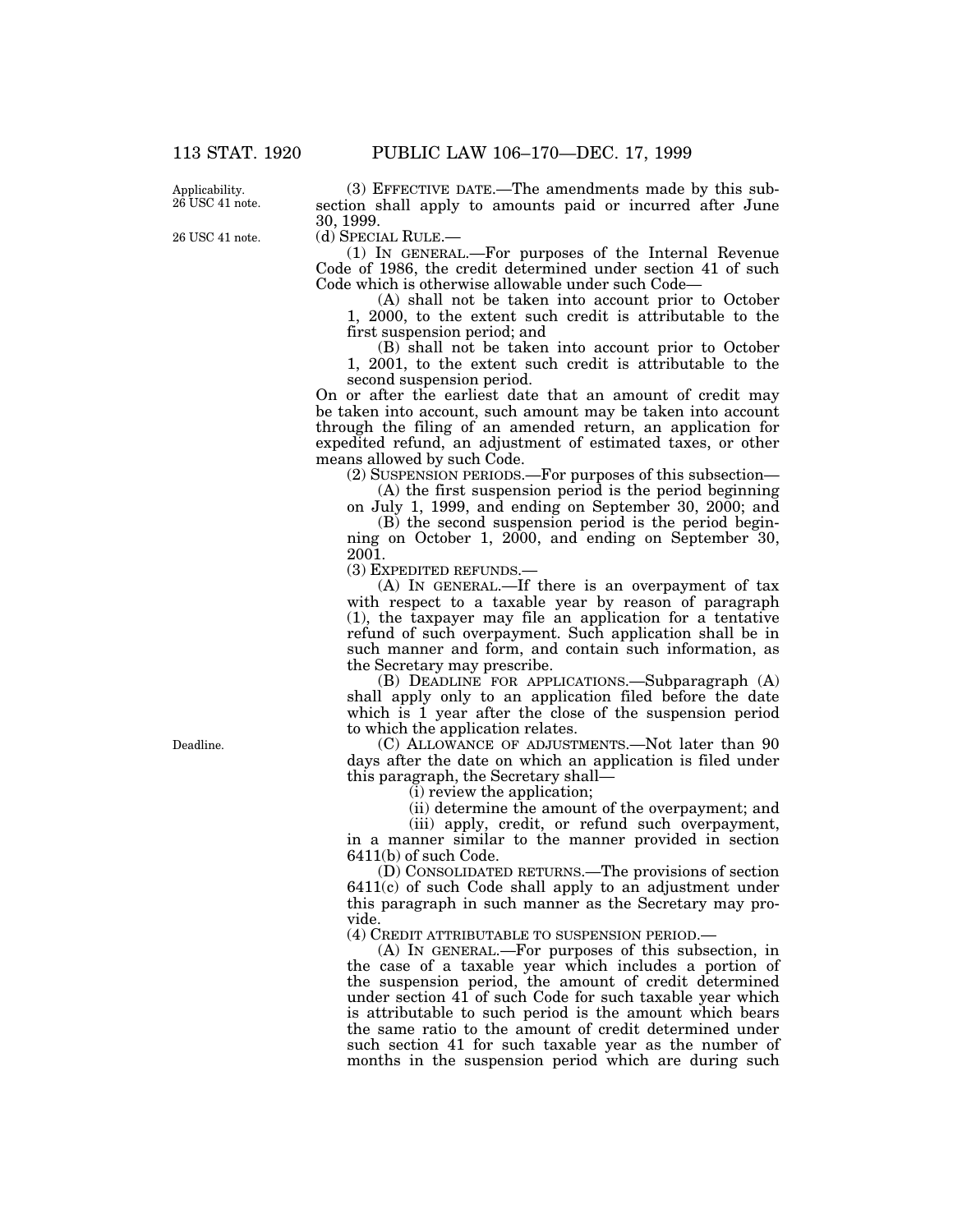taxable year bears to the number of months in such taxable year.

(B) WAIVER OF ESTIMATED TAX PENALTIES.—No addition to tax shall be made under section 6654 or 6655 of such Code for any period before July 1, 1999, with respect to any underpayment of tax imposed by such Code to the extent such underpayment was created or increased by reason of subparagraph (A).

(5) SECRETARY.—For purposes of this subsection, the term "Secretary" means the Secretary of the Treasury (or such Secretary's delegate).

## **SEC. 503. SUBPART F EXEMPTION FOR ACTIVE FINANCING INCOME.**

(a) IN GENERAL.—Sections  $953(e)(10)$  and  $954(h)(9)$  of the Internal Revenue Code of 1986 (relating to application) are each 26 USC 953, 954. amended—

(1) by striking ''the first taxable year'' and inserting ''taxable years'';

 $(2)$  by striking "January 1, 2000" and inserting "January" 1, 2002''; and

(3) by striking ''within which such'' and inserting ''within which any such''.

(b) TECHNICAL AMENDMENT.—Paragraph (10) of section 953(e) of such Code is amended by adding at the end the following new sentence: "If this subsection does not apply to a taxable year of a foreign corporation beginning after December 31, 2001 (and taxable years of United States shareholders ending with or within such taxable year), then, notwithstanding the preceding sentence, subsection (a) shall be applied to such taxable years in the same manner as it would if the taxable year of the foreign corporation began in 1998.''.

(c) EFFECTIVE DATE.—The amendments made by this section Applicability. shall apply to taxable years beginning after December 31, 1999.

#### **SEC. 504. TAXABLE INCOME LIMIT ON PERCENTAGE DEPLETION FOR MARGINAL PRODUCTION.**

(a) IN GENERAL.—Subparagraph  $(H)$  of section  $613A(c)(6)$  of the Internal Revenue Code of 1986 (relating to temporary suspension of taxable limit with respect to marginal production) is amended by striking ''January 1, 2000'' and inserting ''January 1, 2002''.

(b) EFFECTIVE DATE.—The amendment made by this section shall apply to taxable years beginning after December 31, 1999.

## **SEC. 505. WORK OPPORTUNITY CREDIT AND WELFARE-TO-WORK CREDIT.**

(a) TEMPORARY EXTENSION.—Sections  $51(c)(4)(B)$  and  $51A(f)$ of the Internal Revenue Code of 1986 (relating to termination) are each amended by striking ''June 30, 1999'' and inserting ''December 31, 2001''.

(b) CLARIFICATION OF FIRST YEAR OF EMPLOYMENT.—Paragraph  $(2)$  of section 51(i) of such Code is amended by striking "during" which he was not a member of a targeted group".

(c) EFFECTIVE DATE.—The amendments made by this section shall apply to individuals who begin work for the employer after June 30, 1999.

26 USC 953 note.

26 USC 613A.

26 USC 613A note.

26 USC 51, 51A.

Applicability. 26 USC 51 note.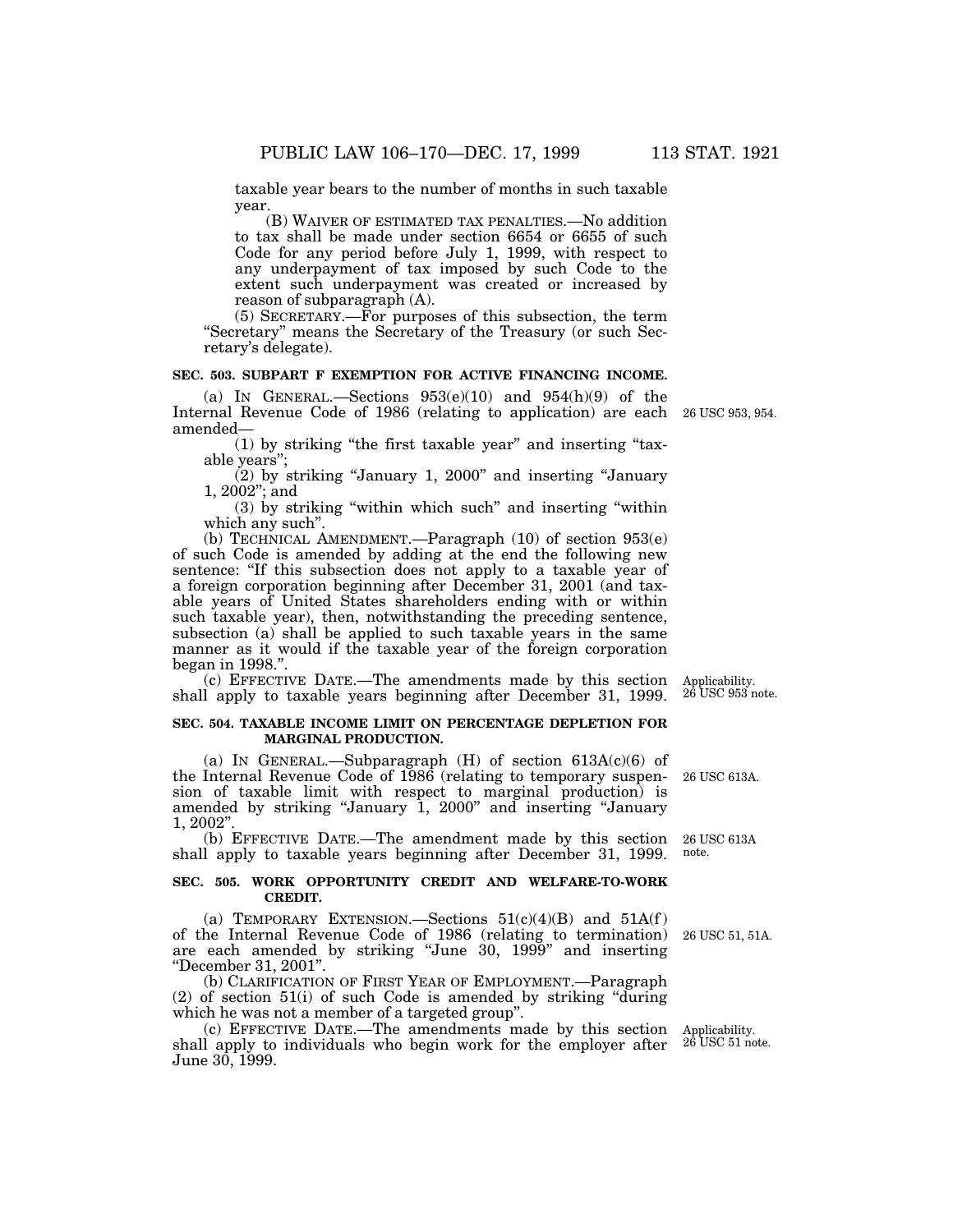## **SEC. 506. EMPLOYER-PROVIDED EDUCATIONAL ASSISTANCE.**

(a) IN GENERAL.—Subsection (d) of section 127 of the Internal Revenue Code of 1986 (relating to termination) is amended by striking ''May 31, 2000'' and inserting ''December 31, 2001''.

(b) EFFECTIVE DATE.—The amendment made by subsection (a) shall apply to courses beginning after May 31, 2000. 26 USC 127 note.

## **SEC. 507. EXTENSION AND MODIFICATION OF CREDIT FOR PRODUCING ELECTRICITY FROM CERTAIN RENEWABLE RESOURCES.**

(a) EXTENSION AND MODIFICATION OF PLACED-IN-SERVICE RULES.—Paragraph (3) of section 45(c) of the Internal Revenue Code of 1986 is amended to read as follows:

26 USC 45.

Applicability.

26 USC 127.

''(3) QUALIFIED FACILITY.—

"(A) WIND FACILITY.—In the case of a facility using wind to produce electricity, the term 'qualified facility' means any facility owned by the taxpayer which is originally placed in service after December 31, 1993, and before January 1, 2002.

''(B) CLOSED-LOOP BIOMASS FACILITY.—In the case of a facility using closed-loop biomass to produce electricity, the term 'qualified facility' means any facility owned by the taxpayer which is originally placed in service after December 31, 1992, and before January 1, 2002.

''(C) POULTRY WASTE FACILITY.—In the case of a facility using poultry waste to produce electricity, the term 'qualified facility' means any facility of the taxpayer which is originally placed in service after December 31, 1999, and before January 1, 2002.''.

(b) EXPANSION OF QUALIFIED ENERGY RESOURCES.—

(1) IN GENERAL.—Section  $45(c)(1)$  of such Code (defining qualified energy resources) is amended by striking "and" at the end of subparagraph (A), by striking the period at the end of subparagraph (B) and inserting ", and", and by adding at the end the following new subparagraph:

''(C) poultry waste.''.

(2) DEFINITION.—Section 45(c) of such Code is amended by adding at the end the following new paragraph:

"(4) POULTRY WASTE.—The term 'poultry waste' means poultry manure and litter, including wood shavings, straw, rice hulls, and other bedding material for the disposition of manure.''.

(c) SPECIAL RULES.—Section 45(d) of such Code (relating to definitions and special rules) is amended by adding at the end the following new paragraphs:

"(6) CREDIT ELIGIBILITY IN THE CASE OF GOVERNMENT-OWNED FACILITIES USING POULTRY WASTE.—In the case of a facility using poultry waste to produce electricity and owned by a governmental unit, the person eligible for the credit under subsection (a) is the lessee or the operator of such facility.

"(7) CREDIT NOT TO APPLY TO ELECTRICITY SOLD TO UTILITIES UNDER CERTAIN CONTRACTS.—

''(A) IN GENERAL.—The credit determined under subsection (a) shall not apply to electricity—

''(i) produced at a qualified facility described in paragraph (3)(A) which is placed in service by the taxpayer after June 30, 1999, and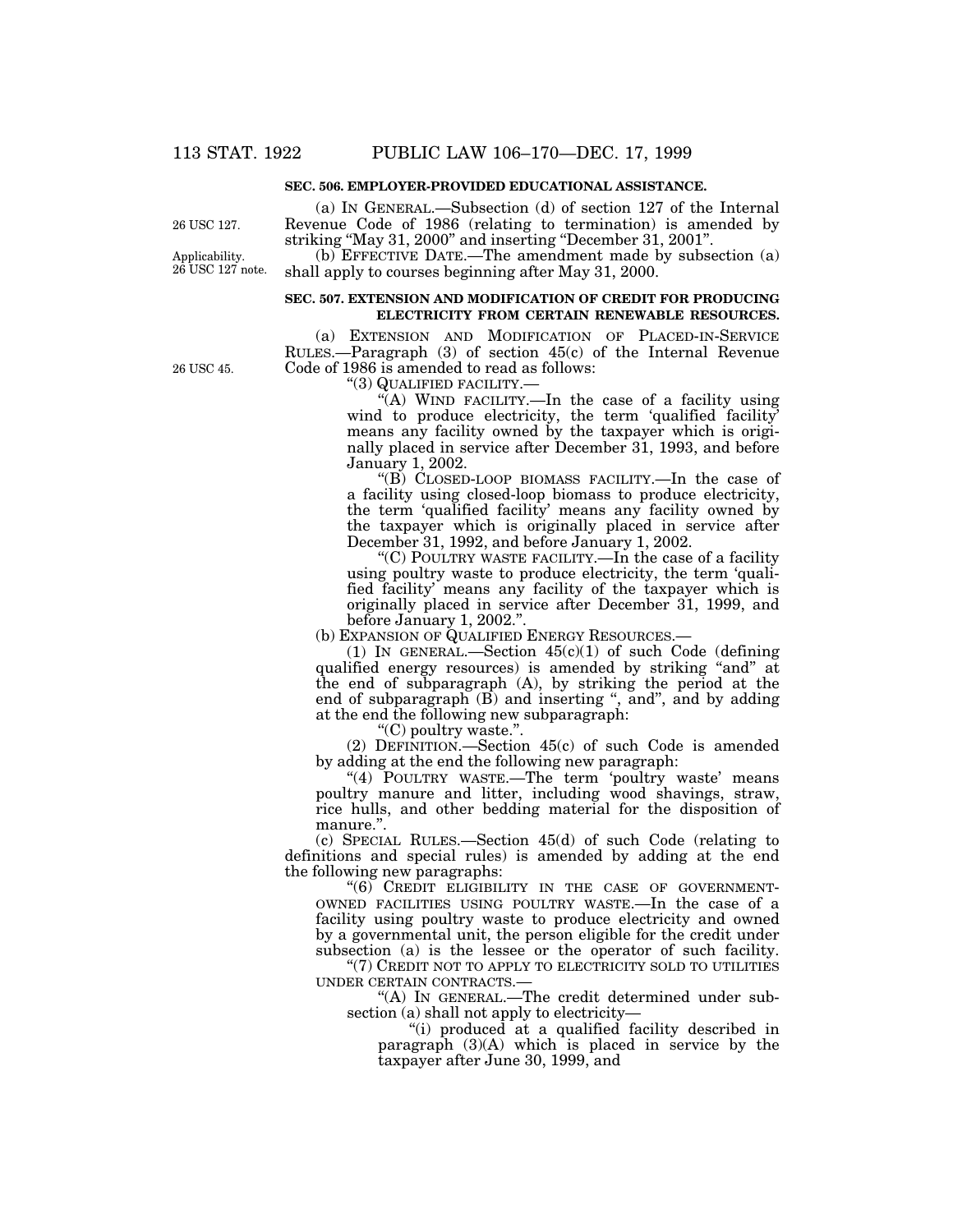"(ii) sold to a utility pursuant to a contract originally entered into before January 1, 1987 (whether or not amended or restated after that date).

''(B) EXCEPTION.—Subparagraph (A) shall not apply if—

"(i) the prices for energy and capacity from such facility are established pursuant to an amendment to the contract referred to in subparagraph (A)(ii),

"(ii) such amendment provides that the prices set forth in the contract which exceed avoided cost prices determined at the time of delivery shall apply only to annual quantities of electricity (prorated for partial years) which do not exceed the greater of—

''(I) the average annual quantity of electricity sold to the utility under the contract during calendar years 1994, 1995, 1996, 1997, and 1998, or

''(II) the estimate of the annual electricity production set forth in the contract, or, if there is no such estimate, the greatest annual quantity of electricity sold to the utility under the contract in any of the calendar years 1996, 1997, or 1998, and

"(iii) such amendment provides that energy and capacity in excess of the limitation in clause (ii) may be—

''(I) sold to the utility only at prices that do not exceed avoided cost prices determined at the time of delivery, or

''(II) sold to a third party subject to a mutually agreed upon advance notice to the utility.

For purposes of this subparagraph, avoided cost prices shall be determined as provided for in 18 CFR 292.304(d)(1) or any successor regulation.''.

(d) EFFECTIVE DATE.—The amendments made by this section 26 USC 45 note. shall take effect on the date of the enactment of this Act.

## **SEC. 508. EXTENSION OF DUTY-FREE TREATMENT UNDER GENERAL-IZED SYSTEM OF PREFERENCES.**

(a) IN GENERAL.—Section 505 of the Trade Act of 1974 (19 U.S.C. 2465) is amended by striking ''June 30, 1999'' and inserting ''September 30, 2001''.

(b) EFFECTIVE DATE.—

(1) IN GENERAL.—The amendment made by this section applies to articles entered on or after the date of the enactment of this Act.

(2) RETROACTIVE APPLICATION FOR CERTAIN LIQUIDATIONS AND RELIQUIDATIONS.—

(A) GENERAL RULE.—Notwithstanding section 514 of the Tariff Act of 1930 or any other provision of law, and subject to paragraph (3), any entry—

(i) of an article to which duty-free treatment under title V of the Trade Act of 1974 would have applied if such entry had been made on July 1, 1999, and such title had been in effect on July 1, 1999; and (ii) that was made—

(I) after June 30, 1999; and

19 USC 2465 note.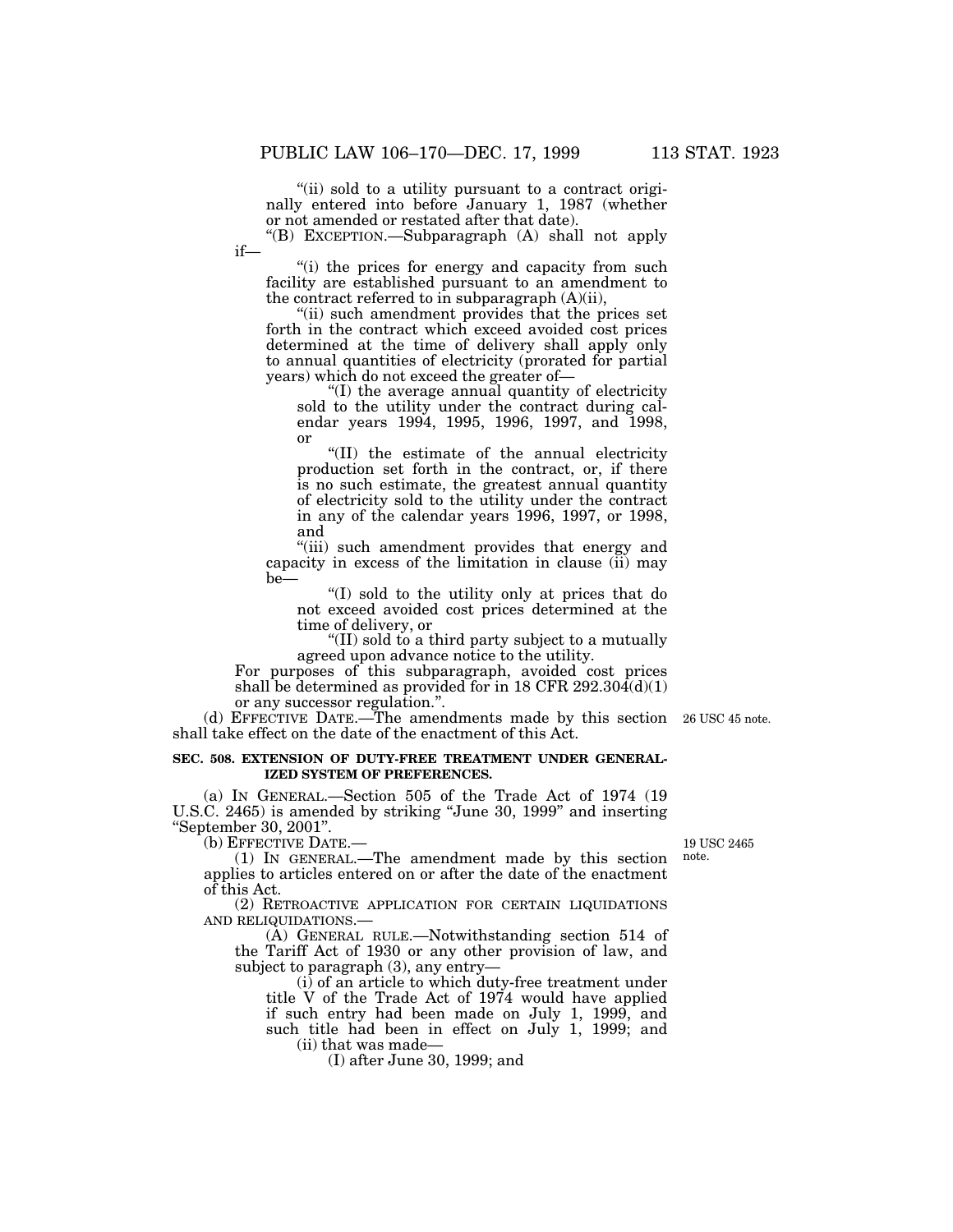(II) before the date of the enactment of this

Act, shall be liquidated or reliquidated as free of duty, and the Secretary of the Treasury shall refund any duty paid with respect to such entry.

(B) ENTRY.—As used in this paragraph, the term "entry" includes a withdrawal from warehouse for consumption.

(3) REQUESTS.—Liquidation or reliquidation may be made under paragraph (2) with respect to an entry only if a request therefore is filed with the Customs Service, within 180 days after the date of the enactment of this Act, that contains sufficient information to enable the Customs Service—

(A) to locate the entry; or

(B) to reconstruct the entry if it cannot be located.

#### **SEC. 509. EXTENSION OF CREDIT FOR HOLDERS OF QUALIFIED ZONE ACADEMY BONDS.**

(a) IN GENERAL.—Section 1397E(e)(1) of the Internal Revenue Code of 1986 (relating to national limitation) is amended by striking ''and 1999'' and inserting '', 1999, 2000, and 2001''.

(b) LIMITATION ON CARRYOVER PERIODS.—Paragraph (4) of section 1397E(e) of such Code is amended by adding at the end the following flush sentences:

"Any carryforward of a limitation amount may be carried only to the first 2 years (3 years for carryforwards from 1998 or 1999) following the unused limitation year. For purposes of the preceding sentence, a limitation amount shall be treated as used on a first-in first-out basis.''.

## **SEC. 510. EXTENSION OF FIRST-TIME HOMEBUYER CREDIT FOR DIS-TRICT OF COLUMBIA.**

Section 1400C(i) of the Internal Revenue Code of 1986 is amended by striking ''2001'' and inserting ''2002''. 26 USC 1400C.

### **SEC. 511. EXTENSION OF EXPENSING OF ENVIRONMENTAL REMEDI-ATION COSTS.**

Section 198(h) of the Internal Revenue Code of 1986 is amended by striking "2000" and inserting "2001".

## **SEC. 512. TEMPORARY INCREASE IN AMOUNT OF RUM EXCISE TAX COVERED OVER TO PUERTO RICO AND VIRGIN ISLANDS.**

(a) IN GENERAL.—Section  $7652(f)(1)$  of the Internal Revenue Code of 1986 (relating to limitation on cover over of tax on distilled spirits) is amended to read as follows:

" $(1)$  \$10.50 (\$13.25 in the case of distilled spirits brought into the United States after June 30, 1999, and before January 1, 2002), or''.

(b) SPECIAL COVER OVER TRANSFER RULES.—Notwithstanding section 7652 of the Internal Revenue Code of 1986, the following rules shall apply with respect to any transfer before October 1, 2000, of amounts relating to the increase in the cover over of taxes by reason of the amendment made by subsection (a):

(1) INITIAL TRANSFER OF INCREMENTAL INCREASE IN COVER OVER.—The Secretary of the Treasury shall, within 15 days after the date of the enactment of this Act, transfer an amount equal to the lesser of—

26 USC 1397E.

26 USC 198.

26 USC 7652.

Applicability. 26 USC 7652 note.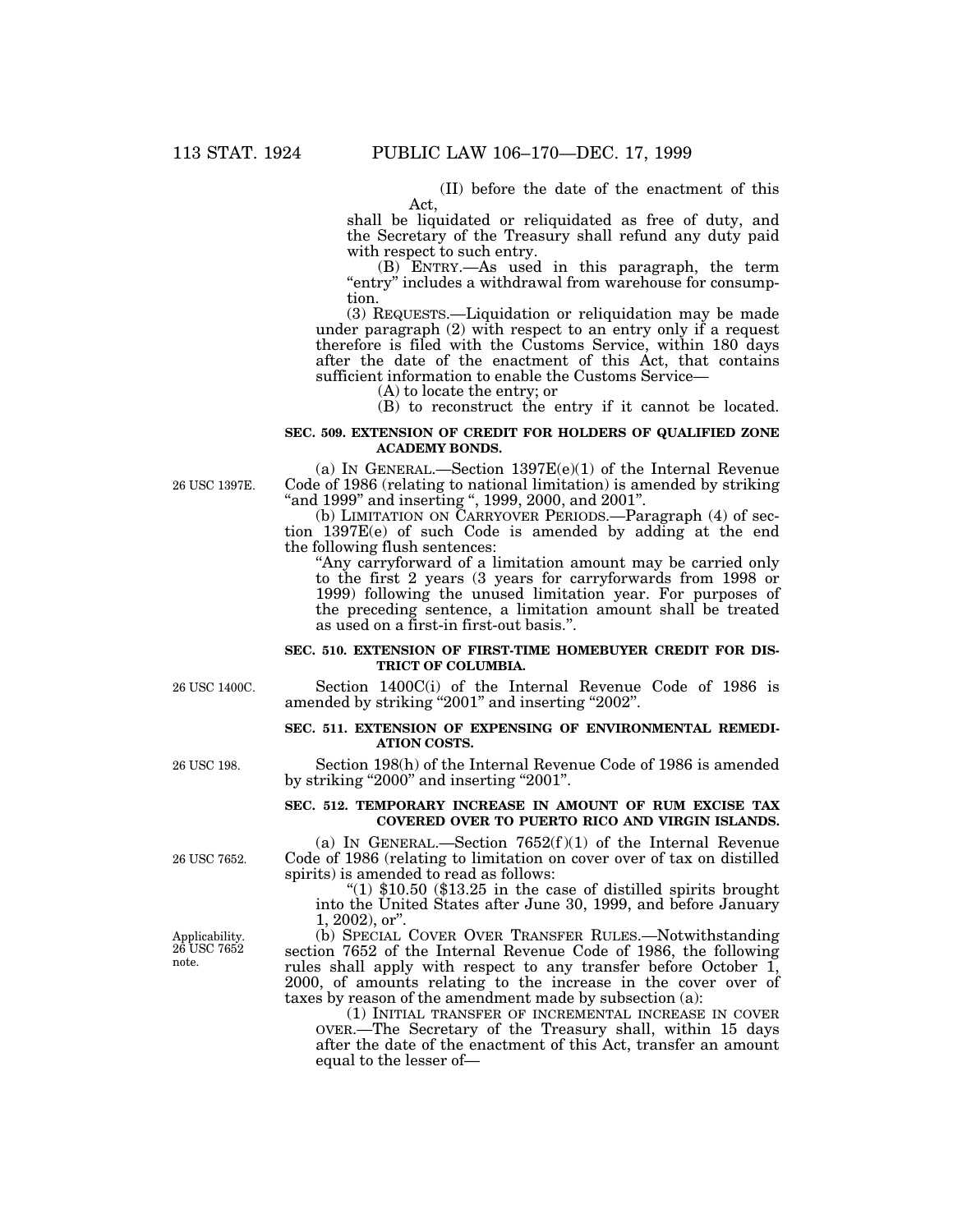(A) the amount of such increase otherwise required to be covered over after June 30, 1999, and before the date of the enactment of this Act; or (B) \$20,000,000.

(2) TRANSFER OF INCREMENTAL INCREASE FOR FISCAL YEAR 2001.—The Secretary of the Treasury shall on October 1, 2000, transfer an amount equal to the excess of—

(A) the amount of such increase otherwise required to be covered over after June 30, 1999, and before October 1, 2000, over

(B) the amount of the transfer described in paragraph (1).

(c) EFFECTIVE DATE.—The amendment made by subsection (a) shall take effect on July 1, 1999.

# **Subtitle B—Other Time-Sensitive Provisions**

#### **SEC. 521. ADVANCE PRICING AGREEMENTS TREATED AS CONFIDEN-TIAL TAXPAYER INFORMATION.**

(a) IN GENERAL.— (1) TREATMENT AS RETURN INFORMATION.—Paragraph (2) of section 6103(b) of the Internal Revenue Code of 1986 (defining return information) is amended by striking ''and'' at the end of subparagraph (A), by inserting ''and'' at the end of subparagraph (B), and by inserting after subparagraph (B) the following new subparagraph:

''(C) any advance pricing agreement entered into by a taxpayer and the Secretary and any background information related to such agreement or any application for an advance pricing agreement,''.

(2) EXCEPTION FROM PUBLIC INSPECTION AS WRITTEN DETER- MINATION.—Paragraph (1) of section 6110(b) of such Code (defining written determination) is amended by adding at the end the following new sentence: ''Such term shall not include any advance pricing agreement entered into by a taxpayer and the Secretary and any background information related to such agreement or any application for an advance pricing agreement.''.

(3) EFFECTIVE DATE.—The amendments made by this subsection shall take effect on the date of the enactment of this Act.

(b) ANNUAL REPORT REGARDING ADVANCE PRICING AGREE- MENTS.—

(1) IN GENERAL.—Not later than 90 days after the end Deadline. of each calendar year, the Secretary of the Treasury shall prepare and publish a report regarding advance pricing agreements.

(2) CONTENTS OF REPORT.—The report shall include the following for the calendar year to which such report relates:

(A) Information about the structure, composition, and operation of the advance pricing agreement program office.

(B) A copy of each model advance pricing agreement. (C) The number of—

(i) applications filed during such calendar year for advance pricing agreements;

26 USC 6110.

26 USC 6103 note.

26 USC 6103.

26 USC 7652 note.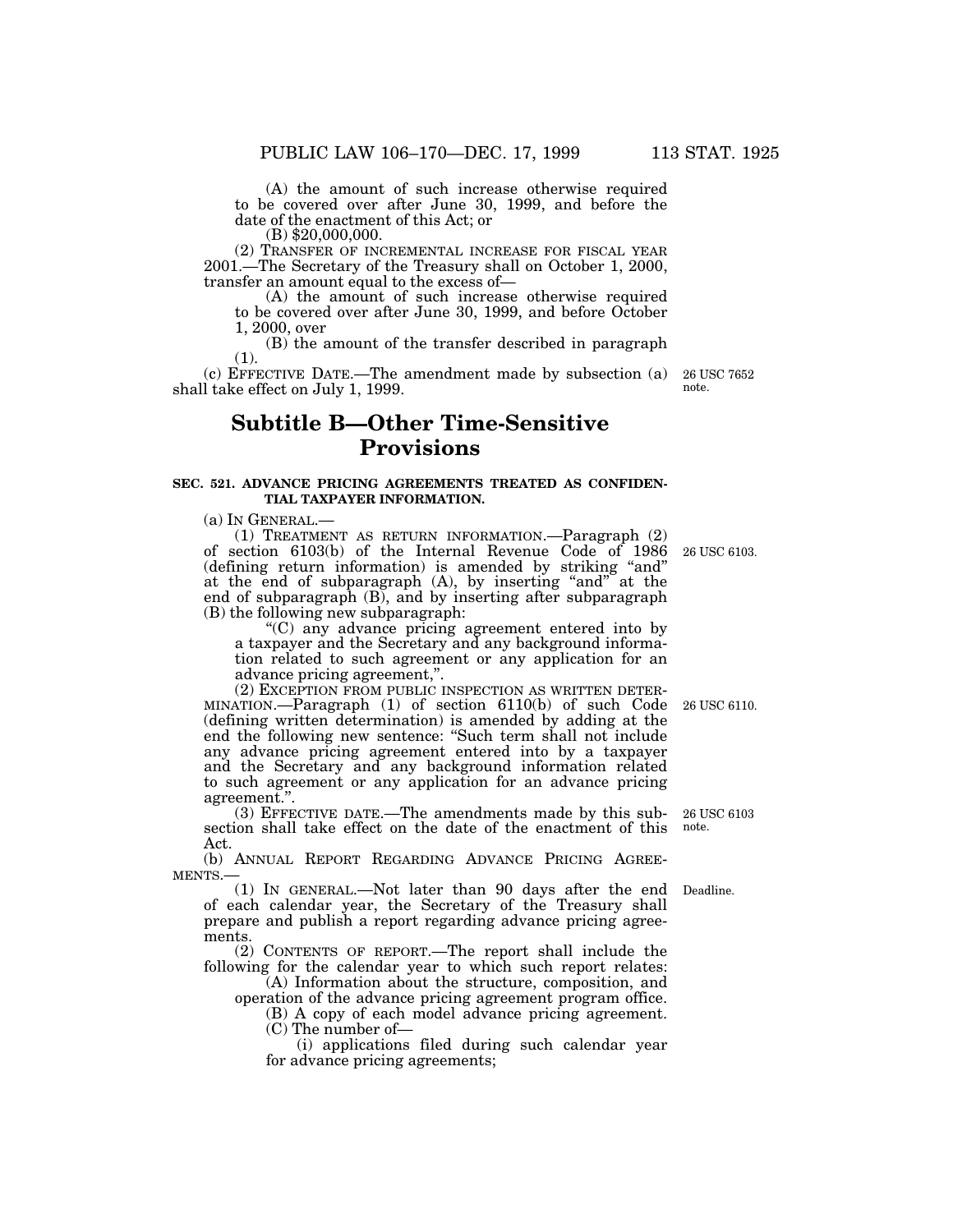(ii) advance pricing agreements executed cumulatively to date and during such calendar year;

(iii) renewals of advance pricing agreements issued;

(iv) pending requests for advance pricing agreements;

(v) pending renewals of advance pricing agreements;

(vi) for each of the items in clauses (ii) through (v), the number that are unilateral, bilateral, and multilateral, respectively;

(vii) advance pricing agreements revoked or canceled, and the number of withdrawals from the advance pricing agreement program; and

(viii) advance pricing agreements finalized or renewed by industry.

(D) General descriptions of—

(i) the nature of the relationships between the related organizations, trades, or businesses covered by advance pricing agreements;

(ii) the covered transactions and the business functions performed and risks assumed by such organizations, trades, or businesses;

(iii) the related organizations, trades, or businesses whose prices or results are tested to determine compliance with transfer pricing methodologies prescribed in advance pricing agreements;

(iv) methodologies used to evaluate tested parties and transactions and the circumstances leading to the use of those methodologies;

(v) critical assumptions made and sources of comparables used;

(vi) comparable selection criteria and the rationale used in determining such criteria;

(vii) the nature of adjustments to comparables or tested parties;

(viii) the nature of any ranges agreed to, including information regarding when no range was used and why, when interquartile ranges were used, and when there was a statistical narrowing of the comparables;

(ix) adjustment mechanisms provided to rectify results that fall outside of the agreed upon advance pricing agreement range;

(x) the various term lengths for advance pricing agreements, including rollback years, and the number of advance pricing agreements with each such term length;

(xi) the nature of documentation required; and

(xii) approaches for sharing of currency or other risks.

(E) Statistics regarding the amount of time taken to complete new and renewal advance pricing agreements.

(F) A detailed description of the Secretary of the Treasury's efforts to ensure compliance with existing advance pricing agreements.

(3) CONFIDENTIALITY.—The reports required by this subsection shall be treated as authorized by the Internal Revenue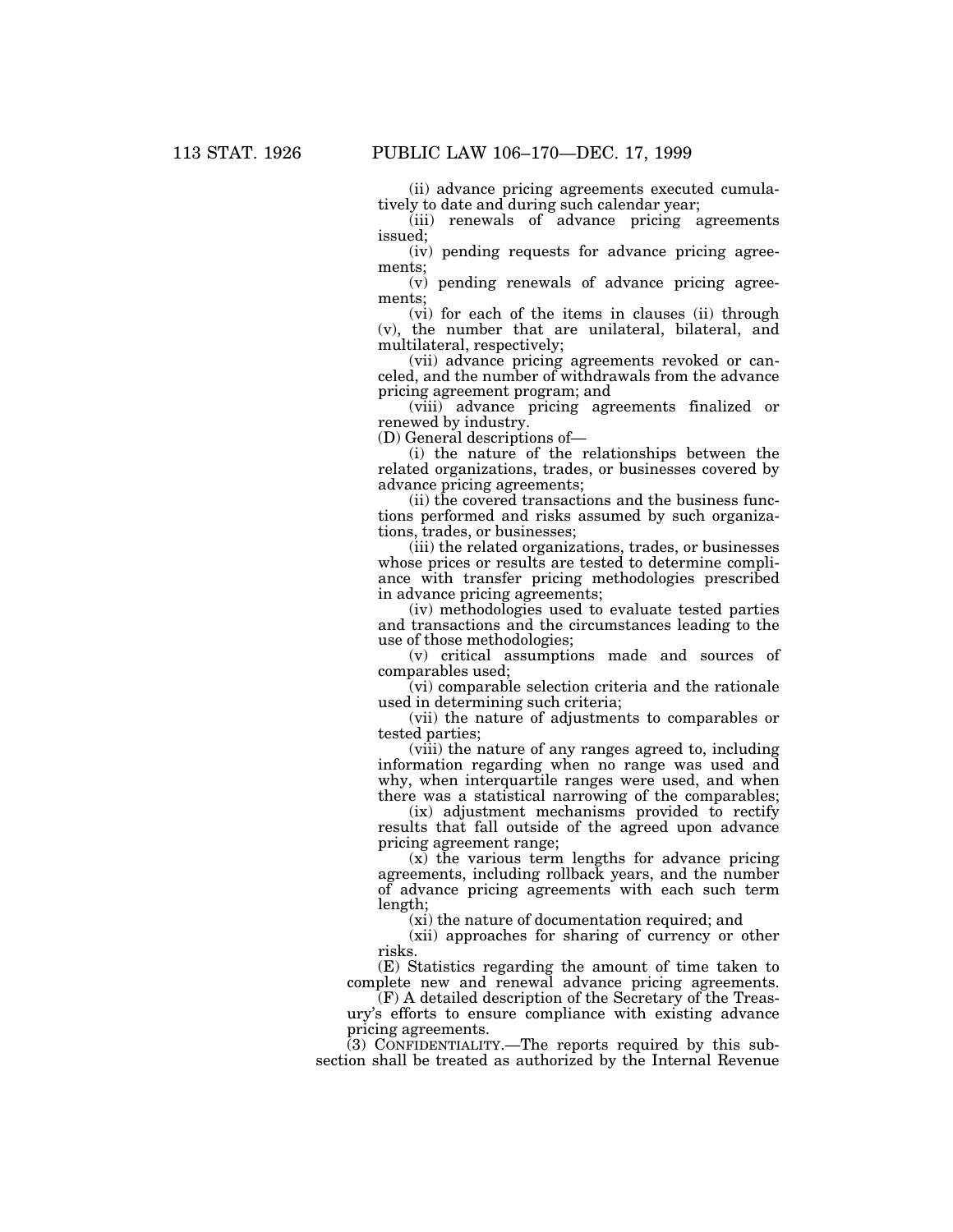Code of 1986 for purposes of section 6103 of such Code, but the reports shall not include information—

(A) which would not be permitted to be disclosed under section  $6110(c)$  of such Code if such report were a written determination as defined in section 6110 of such Code; or

(B) which can be associated with, or otherwise identify, directly or indirectly, a particular taxpayer.

(4) FIRST REPORT.—The report for calendar year 1999 shall include prior calendar years after 1990.

(c) REGULATIONS.—The Secretary of the Treasury or the Secretary's delegate shall prescribe such regulations as may be necessary or appropriate to carry out the purposes of section  $6103(b)(2)(C)$ , and the last sentence of section  $6110(b)(1)$ , of the Internal Revenue Code of 1986, as added by this section.

## **SEC. 522. AUTHORITY TO POSTPONE CERTAIN TAX-RELATED DEAD-LINES BY REASON OF Y2K FAILURES.**

(a) IN GENERAL.—In the case of a taxpayer determined by the Secretary of the Treasury (or the Secretary's delegate) to be affected by a Y2K failure, the Secretary may disregard a period of up to 90 days in determining, under the internal revenue laws, in respect of any tax liability (including any interest, penalty, additional amount, or addition to the tax) of such taxpayer-

(1) whether any of the acts described in paragraph (1) of section 7508(a) of the Internal Revenue Code of 1986 (without regard to the exceptions in parentheses in subparagraphs (A) and (B)) were performed within the time prescribed therefor; and

(2) the amount of any credit or refund.

(b) APPLICABILITY OF CERTAIN RULES.—For purposes of this section, rules similar to the rules of subsections  $(b)$  and  $(e)$  of section 7508 of the Internal Revenue Code of 1986 shall apply. **SEC. 523. INCLUSION OF CERTAIN VACCINES AGAINST STREPTO-**

## **COCCUS PNEUMONIAE TO LIST OF TAXABLE VACCINES.**

(a) INCLUSION OF VACCINES.—<br>(1) IN GENERAL.—Section  $4132(a)(1)$  of the Internal Revenue Code of 1986 (defining taxable vaccine) is amended by adding at the end the following new subparagraph:

''(L) Any conjugate vaccine against streptococcus pneumoniae.".<br>(2) EFFECTIVE DATE.-

(A) SALES.—The amendment made by this subsection shall apply to vaccine sales after the date of the enactment of this Act, but shall not take effect if subsection (b) does not take effect.

(B) DELIVERIES.—For purposes of subparagraph (A), in the case of sales on or before the date described in such subparagraph for which delivery is made after such date, the delivery date shall be considered the sale date.

(b) VACCINE TAX AND TRUST FUND AMENDMENTS.

(1) Sections 1503 and 1504 of the Vaccine Injury Compensation Program Modification Act (and the amendments made by such sections) are hereby repealed.

(2) Subparagraph (A) of section  $9510(c)(1)$  of such Code is amended by striking ''August 5, 1997'' and inserting ''December 31, 1999''.

26 USC 9510. 26 USC 4132 and note, 9510 and note.

26 USC 4132

26 USC 4132.

note.

26 USC 7508A note.

26 USC 6103.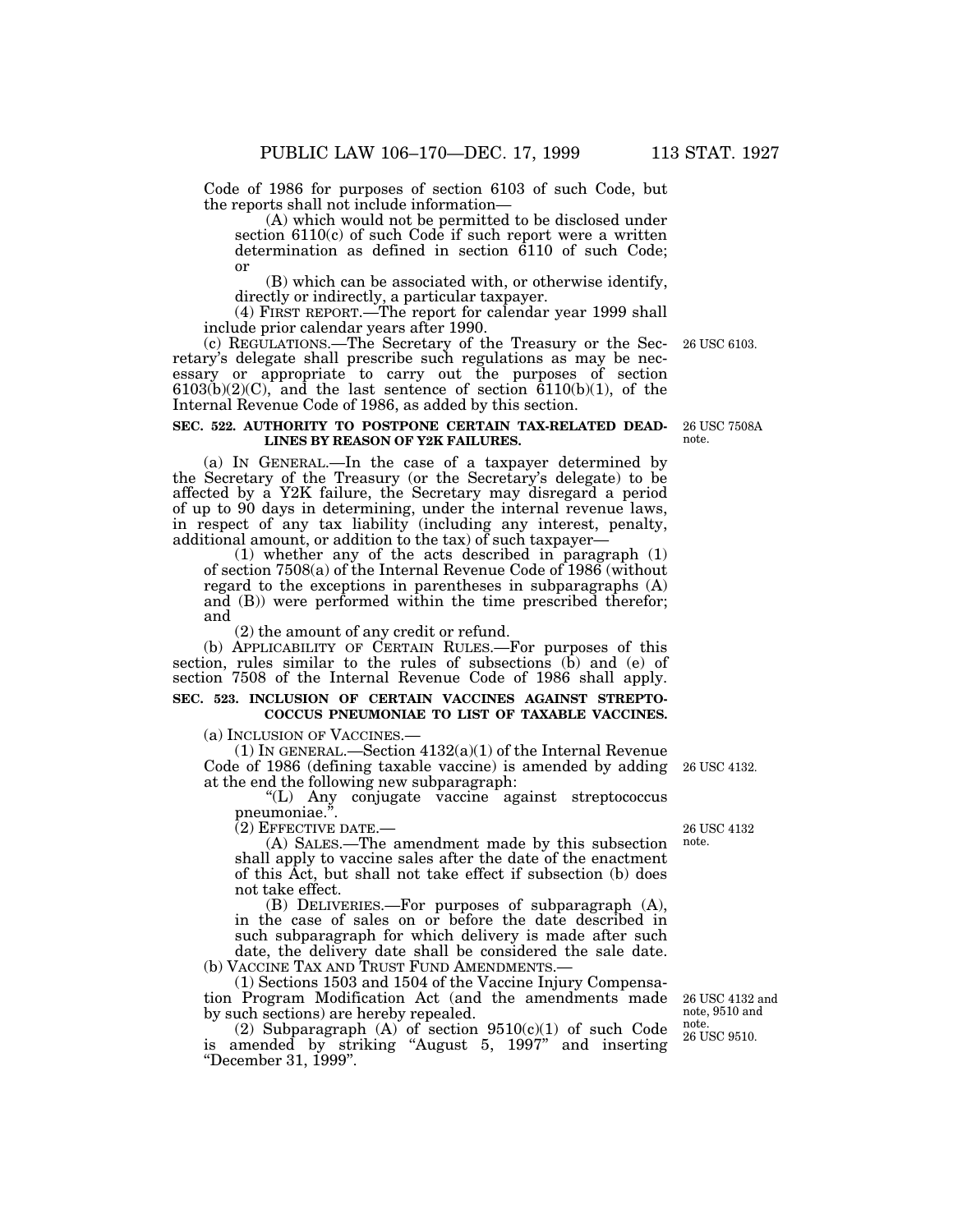26 USC 4132 note.

(3) The amendments made by this subsection shall take effect as if included in the provisions of the Omnibus Consolidated and Emergency Supplemental Appropriations Act, 1999 to which they relate.

(c) REPORT.—Not later than January 31, 2000, the Comptroller General of the United States shall prepare and submit a report to the Committee on Ways and Means of the House of Representatives and the Committee on Finance of the Senate on the operation of the Vaccine Injury Compensation Trust Fund and on the adequacy of such Fund to meet future claims made under the Vaccine Injury Compensation Program.

### **SEC. 524. DELAY IN EFFECTIVE DATE OF REQUIREMENT FOR APPROVED DIESEL OR KEROSENE TERMINALS.**

Paragraph  $(2)$  of section  $1032(f)$  of the Taxpayer Relief Act of 1997 is amended by striking ''July 1, 2000'' and inserting ''January 1, 2002''.

## **SEC. 525. PRODUCTION FLEXIBILITY CONTRACT PAYMENTS.**

Any option to accelerate the receipt of any payment under a production flexibility contract which is payable under the Federal Agriculture Improvement and Reform Act of 1996 (7 U.S.C. 7200 et seq.), as in effect on the date of the enactment of this Act, shall be disregarded in determining the taxable year for which such payment is properly includible in gross income for purposes of the Internal Revenue Code of 1986.

## **Subtitle C—Revenue Offsets**

## **PART I—GENERAL PROVISIONS**

## **SEC. 531. MODIFICATION OF ESTIMATED TAX SAFE HARBOR.**

26 USC 6654.

(a) IN GENERAL.—The table contained in clause (i) of section 6654(d)(1)(C) of the Internal Revenue Code of 1986 (relating to limitation on use of preceding year's tax) is amended by striking the items relating to 1999 and 2000 and inserting the following new items:

''1999 .................................................................................................. 108.6 2000 ................................................................................................. 110''.

(b) EFFECTIVE DATE.—The amendment made by this section shall apply with respect to any installment payment for taxable years beginning after December 31, 1999. Applicability. 26 USC 6654.

## **SEC. 532. CLARIFICATION OF TAX TREATMENT OF INCOME AND LOSS ON DERIVATIVES.**

(a) IN GENERAL.—Section 1221 of the Internal Revenue Code of 1986 (defining capital assets) is amended—

(1) by striking ''For purposes'' and inserting the following: ''(a) IN GENERAL.—For purposes'';

(2) by striking the period at the end of paragraph (5) and inserting a semicolon; and

(3) by adding at the end the following:

''(6) any commodities derivative financial instrument held by a commodities derivatives dealer, unless—

''(A) it is established to the satisfaction of the Secretary that such instrument has no connection to the activities of such dealer as a dealer, and

26 USC 1221.

Deadline.

7 USC 7212 note.

26 USC 4041 note.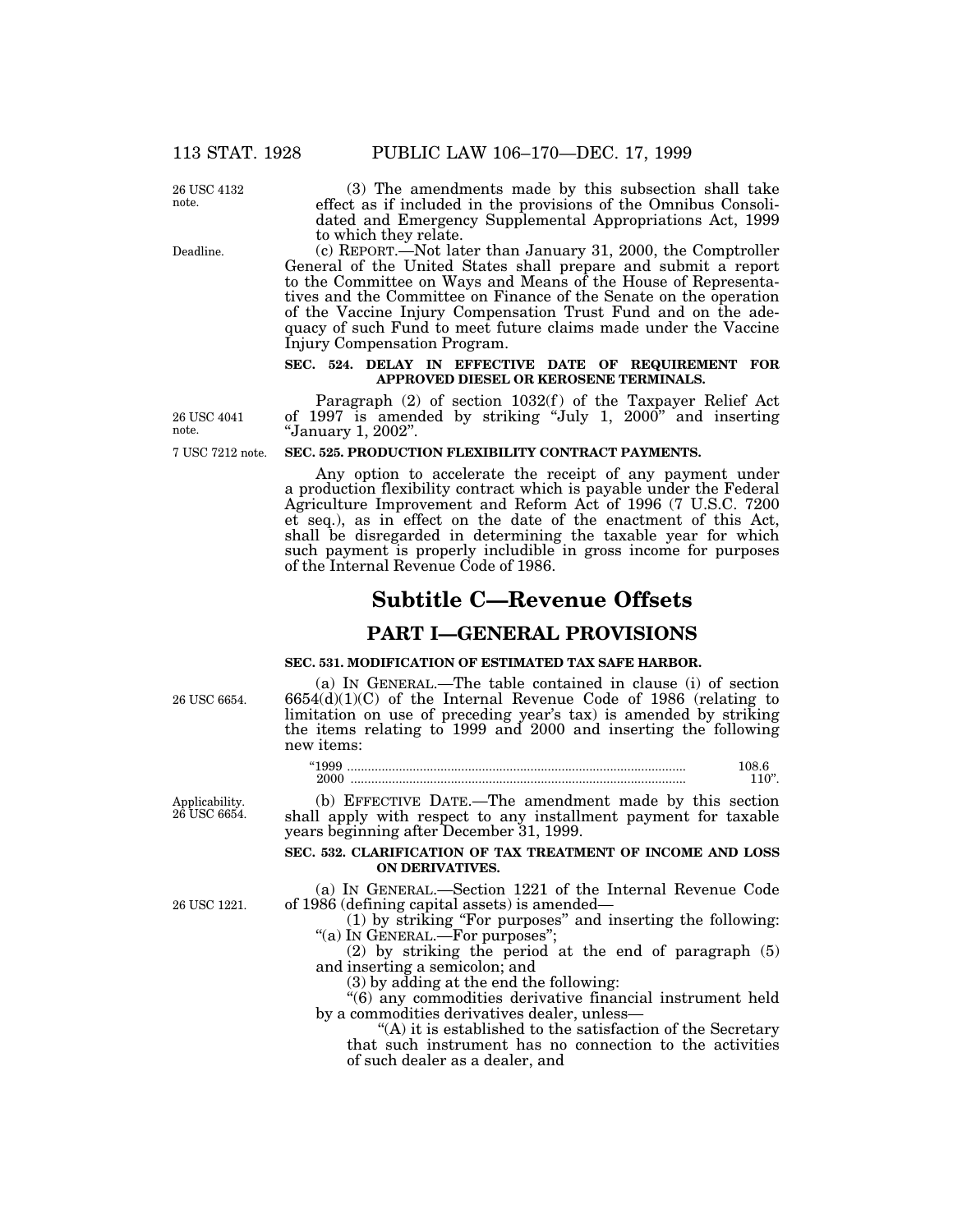''(B) such instrument is clearly identified in such dealer's records as being described in subparagraph (A) before the close of the day on which it was acquired, originated, or entered into (or such other time as the Secretary may by regulations prescribe);

 $''(7)$  any hedging transaction which is clearly identified as such before the close of the day on which it was acquired, originated, or entered into (or such other time as the Secretary may by regulations prescribe); or

"(8) supplies of a type regularly used or consumed by the taxpayer in the ordinary course of a trade or business of the taxpayer.

''(b) DEFINITIONS AND SPECIAL RULES.—

''(1) COMMODITIES DERIVATIVE FINANCIAL INSTRUMENTS.— For purposes of subsection  $(a)(6)$ —

''(A) COMMODITIES DERIVATIVES DEALER.—The term 'commodities derivatives dealer' means a person which regularly offers to enter into, assume, offset, assign, or terminate positions in commodities derivative financial instruments with customers in the ordinary course of a trade or business.

''(B) COMMODITIES DERIVATIVE FINANCIAL INSTRUMENT.—

''(i) IN GENERAL.—The term 'commodities derivative financial instrument' means any contract or financial instrument with respect to commodities (other than a share of stock in a corporation, a beneficial interest in a partnership or trust, a note, bond, debenture, or other evidence of indebtedness, or a section 1256 contract (as defined in section 1256(b)), the value or settlement price of which is calculated by or determined by reference to a specified index.

''(ii) SPECIFIED INDEX.—The term 'specified index' means any one or more or any combination of—

''(I) a fixed rate, price, or amount, or

''(II) a variable rate, price, or amount,

which is based on any current, objectively determinable financial or economic information with respect to commodities which is not within the control of any of the parties to the contract or instrument and is not unique to any of the parties' circumstances.

''(2) HEDGING TRANSACTION.—

''(A) IN GENERAL.—For purposes of this section, the term 'hedging transaction' means any transaction entered into by the taxpayer in the normal course of the taxpayer's trade or business primarily—

''(i) to manage risk of price changes or currency fluctuations with respect to ordinary property which is held or to be held by the taxpayer,

''(ii) to manage risk of interest rate or price changes or currency fluctuations with respect to borrowings made or to be made, or ordinary obligations incurred or to be incurred, by the taxpayer, or

"(iii) to manage such other risks as the Secretary may prescribe in regulations.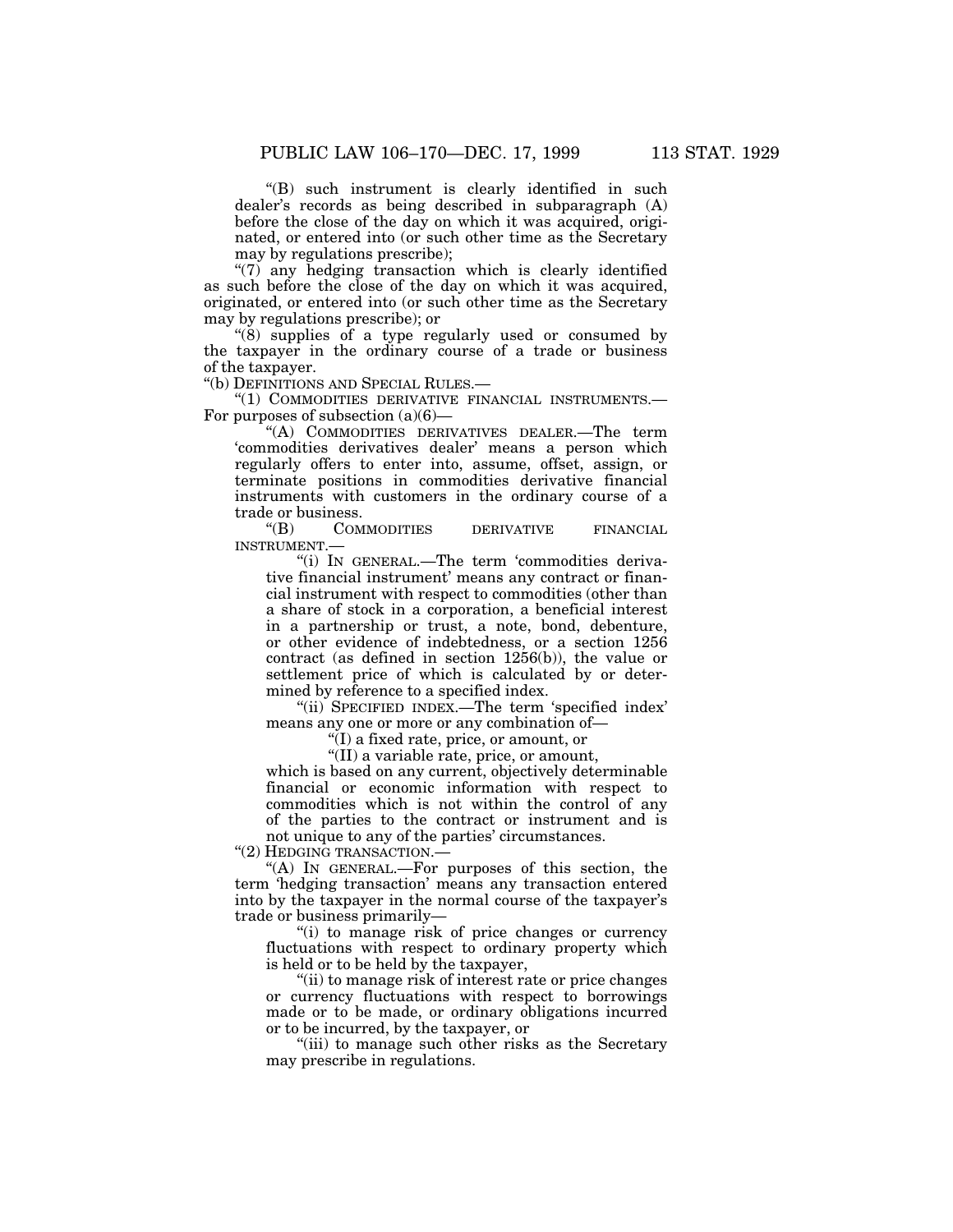''(B) TREATMENT OF NONIDENTIFICATION OR IMPROPER IDENTIFICATION OF HEDGING TRANSACTIONS.—Notwithstanding subsection (a)(7), the Secretary shall prescribe regulations to properly characterize any income, gain, expense, or loss arising from a transaction—

''(i) which is a hedging transaction but which was not identified as such in accordance with subsection  $(a)(7)$ , or

"(ii) which was so identified but is not a hedging transaction.

''(3) REGULATIONS.—The Secretary shall prescribe such regulations as are appropriate to carry out the purposes of paragraph (6) and (7) of subsection (a) in the case of transactions involving related parties.''.

(b) MANAGEMENT OF RISK.—

(1) Section  $475(c)(3)$  of such Code is amended by striking ''reduces'' and inserting ''manages''.

(2) Section  $871(h)(4)(C)(iv)$  of such Code is amended by striking "to reduce" and inserting "to manage".

(3) Clauses (i) and (ii) of section  $988(d)(2)(A)$  of such Code are each amended by striking ''to reduce'' and inserting ''to manage'

(4) Paragraph (2) of section 1256(e) of such Code is amended to read as follows:

"(2) DEFINITION OF HEDGING TRANSACTION.—For purposes of this subsection, the term 'hedging transaction' means any hedging transaction (as defined in section  $1221(b)(2)(A)$ ) if, before the close of the day on which such transaction was entered into (or such earlier time as the Secretary may prescribe by regulations), the taxpayer clearly identifies such transaction as being a hedging transaction.''.

(c) CONFORMING AMENDMENTS.—

(1) Each of the following sections of such Code are amended by striking "section  $1221$ " and inserting "section  $1221(a)$ ":

| $(A)$ Section 170 $(e)(3)(A)$ .                                         |
|-------------------------------------------------------------------------|
| $(B)$ Section 170(e)(4)(B).                                             |
| $(C)$ Section 367(a)(3)(B)(i).                                          |
| (D) Section $818(c)(3)$ .                                               |
| $(E)$ Section 865 $(i)(1)$ .                                            |
| $(F)$ Section 1092(a)(3)(B)(ii)(II).                                    |
| (G) Subparagraphs (C) and (D) of section $1231(b)(1)$ .                 |
| (H) Section $1234(a)(3)(A)$ .                                           |
| (2) Each of the following sections of such Code are amended             |
| by striking "section $1221(1)$ " and inserting "section $1221(a)(1)$ ": |
| (A) Section $198(c)(1)(A)(i)$ .                                         |
| $(B)$ Section 263A $(b)(2)(A)$ .                                        |
| (C) Clauses (i) and (iii) of section $267(f)(3)(B)$ .                   |
| (D) Section $341(d)(3)$ .                                               |
| (E) Section $543(a)(1)(D)(i)$ .                                         |
| $(F)$ Section 751 $(d)(1)$ .                                            |
| $(G)$ Section 775 $(c)$ .                                               |
| (H) Section $856(c)(2)(D)$ .                                            |
| (I) Section $856(c)(3)(C)$ .                                            |
| $(J)$ Section 856 $(e)(1)$ .                                            |
| $(K)$ Section 856 $(j)(2)(B)$ .                                         |
| (L) Section $857(b)(4)(B)(i)$ .                                         |
| $(M)$ Section 857(b)(6)(B)(iii).                                        |

Regulations.

26 USC 871.

26 USC 475.

26 USC 988.

26 USC 1256.

26 USC 170.

| 26 USC 367.  |
|--------------|
| 26 USC 818.  |
| 26 USC 865.  |
| 26 USC 1092. |
| 26 USC 1231. |
| 26 USC 1234. |
|              |
|              |
| 26 USC 198.  |

26 USC 856. 26 USC 775. 26 USC 751. 26 USC 543. 26 USC 341. 26 USC 267. 26 USC 263.

26 USC 857.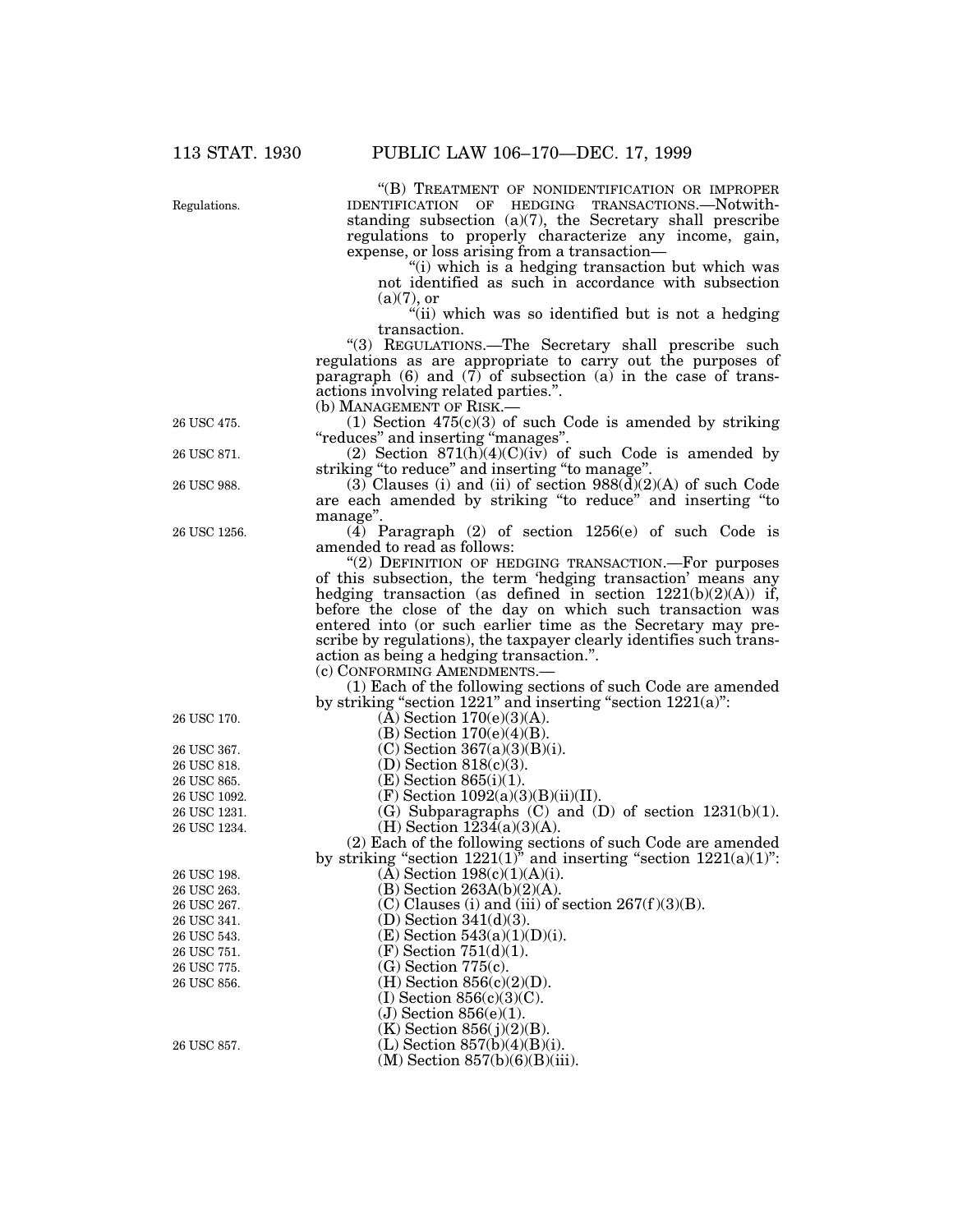PUBLIC LAW 106-170-DEC. 17, 1999 113 STAT. 1931

 $(N)$  Section 864 $(c)(4)(B)(iii)$ .

(O) Section 864(d)(3)(A).

(P) Section 864(d)(6)(A).

(Q) Section 954(c)(1)(B)(iii).

 $(R)$  Section 995 $(b)(1)(C)$ .

 $(S)$  Section 1017(b)(3)(E)(i). (T) Section 1362(d)(3)(C)(ii).

(U) Section 4662(c)(2)(C).

(V) Section 7704(c)(3).

 $(W)$  Section 7704 $(d)(1)(D)$ .

 $(X)$  Section 7704 $(d)(1)(G)$ .

(Y) Section 7704(d)(5).

(3) Section 818(b)(2) of such Code is amended by striking "section  $1221(2)$ " and inserting "section  $1221(a)(2)$ ". 26 USC 818.

(4) Section 1397B(e)(2) of such Code is amended by striking "section  $1221(4)$ " and inserting "section  $1221(a)(4)$ ".

(d) EFFECTIVE DATE.—The amendments made by this section shall apply to any instrument held, acquired, or entered into, any transaction entered into, and supplies held or acquired on or after the date of the enactment of this Act.

### **SEC. 533. EXPANSION OF REPORTING OF CANCELLATION OF INDEBT-EDNESS INCOME.**

(a) IN GENERAL.—Paragraph  $(2)$  of section 6050P $(c)$  of the Internal Revenue Code of 1986 (relating to definitions and special rules) is amended by striking ''and'' at the end of subparagraph (B), by striking the period at the end of subparagraph (C) and inserting ", and", and by inserting after subparagraph (C) the following new subparagraph:

''(D) any organization a significant trade or business of which is the lending of money.''.

(b) EFFECTIVE DATE.—The amendment made by subsection (a) shall apply to discharges of indebtedness after December 31, 1999.

### **SEC. 534. LIMITATION ON CONVERSION OF CHARACTER OF INCOME FROM CONSTRUCTIVE OWNERSHIP TRANSACTIONS.**

(a) IN GENERAL.—Part IV of subchapter P of chapter 1 of the Internal Revenue Code of 1986 (relating to special rules for determining capital gains and losses) is amended by inserting after section 1259 the following new section:

#### **''SEC. 1260. GAINS FROM CONSTRUCTIVE OWNERSHIP TRANSACTIONS.** 26 USC 1260.

"(a) In GENERAL.—If the taxpayer has gain from a constructive ownership transaction with respect to any financial asset and such gain would (without regard to this section) be treated as a longterm capital gain—

''(1) such gain shall be treated as ordinary income to the extent that such gain exceeds the net underlying long-term capital gain, and

" $(2)$  to the extent such gain is treated as a long-term capital gain after the application of paragraph (1), the determination of the capital gain rate (or rates) applicable to such gain under section  $1(h)$  shall be determined on the basis of the respective rate (or rates) that would have been applicable to the net underlying long-term capital gain.

''(b) INTEREST CHARGE ON DEFERRAL OF GAIN RECOGNITION.— ''(1) IN GENERAL.—If any gain is treated as ordinary income for any taxable year by reason of subsection  $(a)(1)$ , the tax

26 USC 6050P

note.

26 USC 6050P.

26 USC 170 note.

26 USC 1397B note.

26 USC 7704. 26 USC 4662. 26 USC 1362. 26 USC 1017. 26 USC 995. 26 USC 954.

26 USC 864.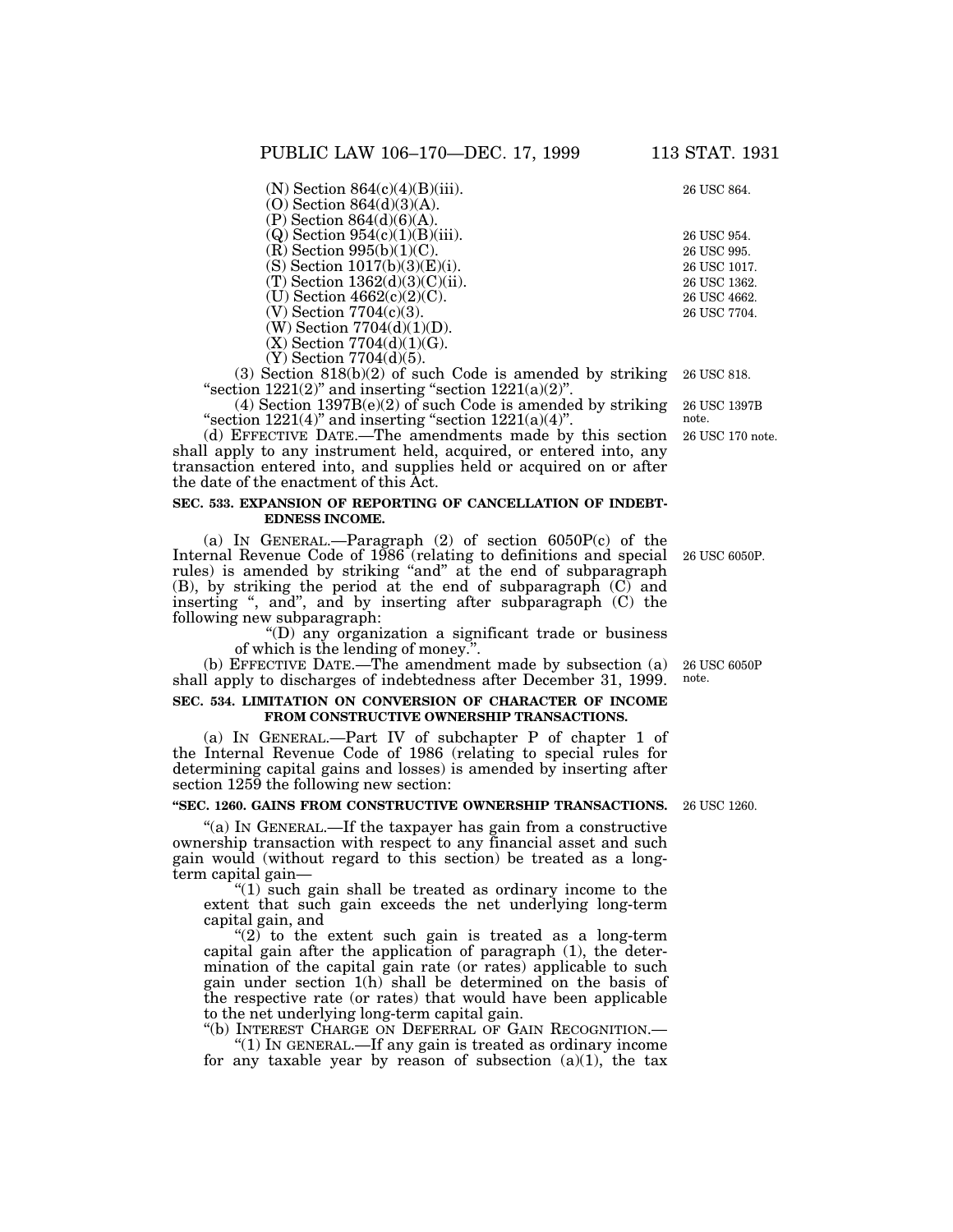imposed by this chapter for such taxable year shall be increased by the amount of interest determined under paragraph (2) with respect to each prior taxable year during any portion of which the constructive ownership transaction was open. Any amount payable under this paragraph shall be taken into account in computing the amount of any deduction allowable to the taxpayer for interest paid or accrued during such taxable year.

"(2) AMOUNT OF INTEREST.—The amount of interest determined under this paragraph with respect to a prior taxable year is the amount of interest which would have been imposed under section 6601 on the underpayment of tax for such year which would have resulted if the gain (which is treated as ordinary income by reason of subsection  $(a)(1)$  had been included in gross income in the taxable years in which it accrued (determined by treating the income as accruing at a constant rate equal to the applicable Federal rate as in effect on the day the transaction closed). The period during which such interest shall accrue shall end on the due date (without extensions) for the return of tax imposed by this chapter for the taxable year in which such transaction closed.

''(3) APPLICABLE FEDERAL RATE.—For purposes of paragraph (2), the applicable Federal rate is the applicable Federal rate determined under section 1274(d) (compounded semiannually) which would apply to a debt instrument with a term equal to the period the transaction was open.

" $(4)$  No CREDITS AGAINST INCREASE IN TAX.—Any increase in tax under paragraph (1) shall not be treated as tax imposed by this chapter for purposes of determining—

" $(\overline{A})$  the amount of any credit allowable under this chapter, or

''(B) the amount of the tax imposed by section 55. ''(c) FINANCIAL ASSET.—For purposes of this section—

''(1) IN GENERAL.—The term 'financial asset' means—

''(A) any equity interest in any pass-thru entity, and

''(B) to the extent provided in regulations— ''(i) any debt instrument, and

"(ii) any stock in a corporation which is not a pass-thru entity.

"(2) PASS-THRU ENTITY.-For purposes of paragraph (1), the term 'pass-thru entity' means—

 $\sqrt{\ }$ (A) a regulated investment company,

''(B) a real estate investment trust,

''(C) an S corporation,

''(D) a partnership,

" $(E)$  a trust,

''(F) a common trust fund,

''(G) a passive foreign investment company (as defined in section 1297 without regard to subsection (e) thereof ),

''(H) a foreign personal holding company,

''(I) a foreign investment company (as defined in section 1246(b)), and

''(J) a REMIC.

''(d) CONSTRUCTIVE OWNERSHIP TRANSACTION.—For purposes of this section—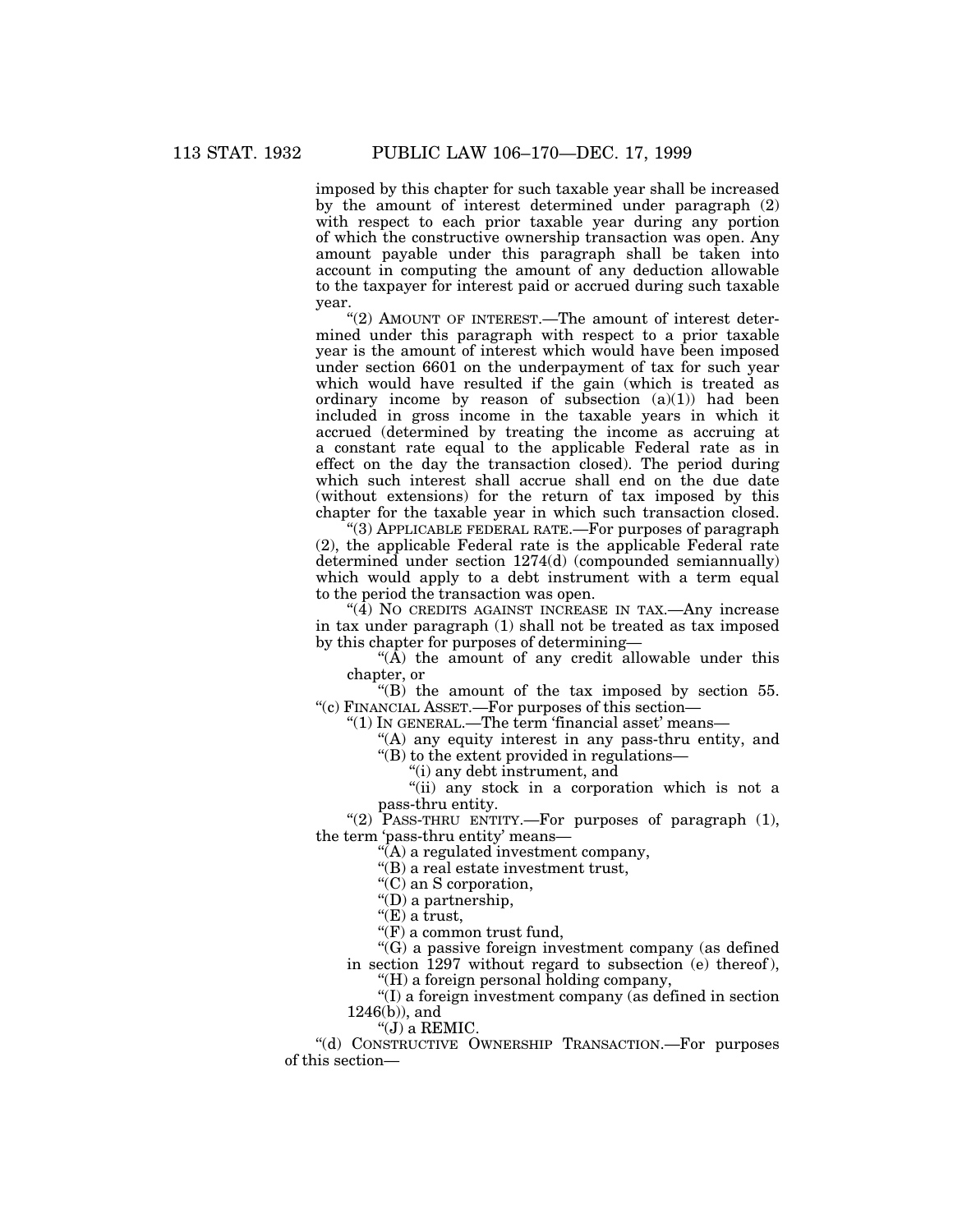''(1) IN GENERAL.—The taxpayer shall be treated as having entered into a constructive ownership transaction with respect to any financial asset if the taxpayer—

''(A) holds a long position under a notional principal contract with respect to the financial asset,

''(B) enters into a forward or futures contract to acquire the financial asset,

 $(C)$  is the holder of a call option, and is the grantor of a put option, with respect to the financial asset and such options have substantially equal strike prices and substantially contemporaneous maturity dates, or

''(D) to the extent provided in regulations prescribed by the Secretary, enters into one or more other transactions (or acquires one or more positions) that have substantially the same effect as a transaction described in any of the preceding subparagraphs.

"(2) EXCEPTION FOR POSITIONS WHICH ARE MARKED TO MARKET.—This section shall not apply to any constructive ownership transaction if all of the positions which are part of such transaction are marked to market under any provision of this title or the regulations thereunder.

''(3) LONG POSITION UNDER NOTIONAL PRINCIPAL CON-TRACT.—A person shall be treated as holding a long position under a notional principal contract with respect to any financial asset if such person—

"(A) has the right to be paid (or receive credit for) all or substantially all of the investment yield (including appreciation) on such financial asset for a specified period, and

''(B) is obligated to reimburse (or provide credit for) all or substantially all of any decline in the value of such financial asset.

''(4) FORWARD CONTRACT.—The term 'forward contract' means any contract to acquire in the future (or provide or receive credit for the future value of ) any financial asset.

''(e) NET UNDERLYING LONG-TERM CAPITAL GAIN.—For purposes of this section, in the case of any constructive ownership transaction with respect to any financial asset, the term 'net underlying longterm capital gain' means the aggregate net capital gain that the taxpayer would have had if—

''(1) the financial asset had been acquired for fair market value on the date such transaction was opened and sold for fair market value on the date such transaction was closed, and

 $''(2)$  only gains and losses that would have resulted from the deemed ownership under paragraph (1) were taken into account.

The amount of the net underlying long-term capital gain with respect to any financial asset shall be treated as zero unless the amount thereof is established by clear and convincing evidence.

''(f ) SPECIAL RULE WHERE TAXPAYER TAKES DELIVERY.—Except as provided in regulations prescribed by the Secretary, if a constructive ownership transaction is closed by reason of taking delivery, this section shall be applied as if the taxpayer had sold all the contracts, options, or other positions which are part of such transaction for fair market value on the closing date. The amount of gain recognized under the preceding sentence shall not exceed the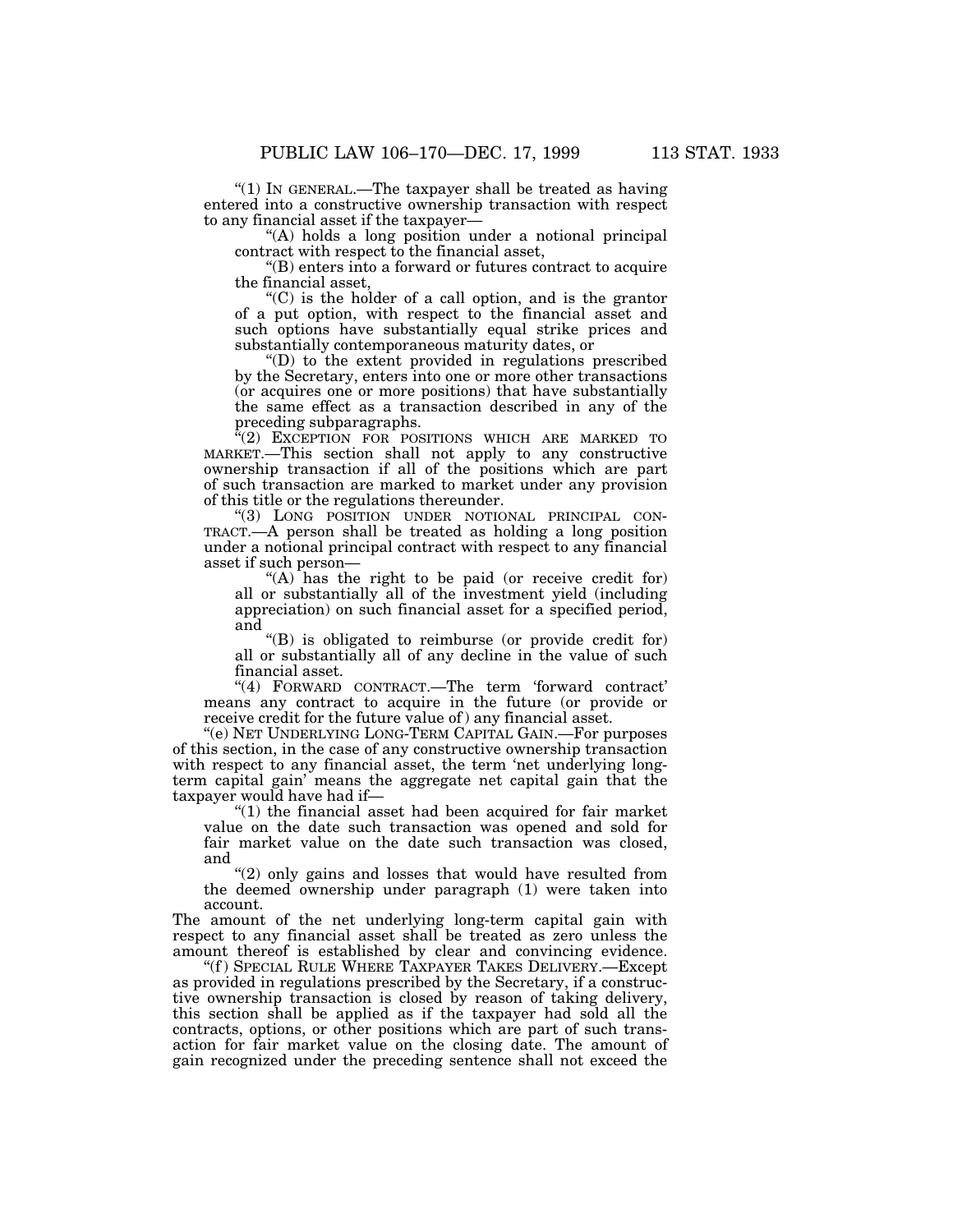amount of gain treated as ordinary income under subsection (a). Proper adjustments shall be made in the amount of any gain or loss subsequently realized for gain recognized and treated as ordinary income under this subsection.

"(g) REGULATIONS.—The Secretary shall prescribe such regulations as may be necessary or appropriate to carry out the purposes of this section, including regulations—

" $(1)$  to permit taxpayers to mark to market constructive ownership transactions in lieu of applying this section, and

"(2) to exclude certain forward contracts which do not convey substantially all of the economic return with respect to a financial asset.''.

(b) CLERICAL AMENDMENT.—The table of sections for part IV of subchapter P of chapter 1 of such Code is amended by adding at the end the following new item:

''Sec. 1260. Gains from constructive ownership transactions.''.

26 USC 1260 note.

(c) EFFECTIVE DATE.—The amendments made by this section shall apply to transactions entered into after July 11, 1999.

### **SEC. 535. TREATMENT OF EXCESS PENSION ASSETS USED FOR RETIREE HEALTH BENEFITS.**

(a) EXTENSION.—

(1) IN GENERAL.—Paragraph (5) of section 420(b) of the Internal Revenue Code of 1986 (relating to expiration) is amended by striking ''in any taxable year beginning after December 31, 2000" and inserting "made after December 31, 2005''.

(2) CONFORMING AMENDMENTS.—

(A) Section 101(e)(3) of the Employee Retirement Income Security Act of  $1974$  (29 U.S.C.  $1021(e)(3)$ ) is amended by striking "January 1, 1995" and inserting "the date of the enactment of the Tax Relief Extension Act of 1999''.

(B) Section  $403(c)(1)$  of such Act (29 U.S.C.  $1103(c)(1)$ ) is amended by striking ''January 1, 1995'' and inserting ''the date of the enactment of the Tax Relief Extension Act of 1999''.

 $(C)$  Paragraph  $(13)$  of section  $408(b)$  of such Act  $(29)$ U.S.C.  $1108(b)(13)$  is amended–

(i) by striking ''in a taxable year beginning before January 1, 2001" and inserting "made before January 1, 2006''; and

(ii) by striking ''January 1, 1995'' and inserting ''the date of the enactment of the Tax Relief Extension Act of 1999''.

(b) APPLICATION OF MINIMUM COST REQUIREMENTS.—

(1) IN GENERAL.—Paragraph (3) of section 420(c) of the Internal Revenue Code of 1986 is amended to read as follows: ''(3) MINIMUM COST REQUIREMENTS.—

"(A) IN GENERAL.—The requirements of this paragraph are met if each group health plan or arrangement under which applicable health benefits are provided provides that the applicable employer cost for each taxable year during the cost maintenance period shall not be less than the higher of the applicable employer costs for each of the

26 USC 420.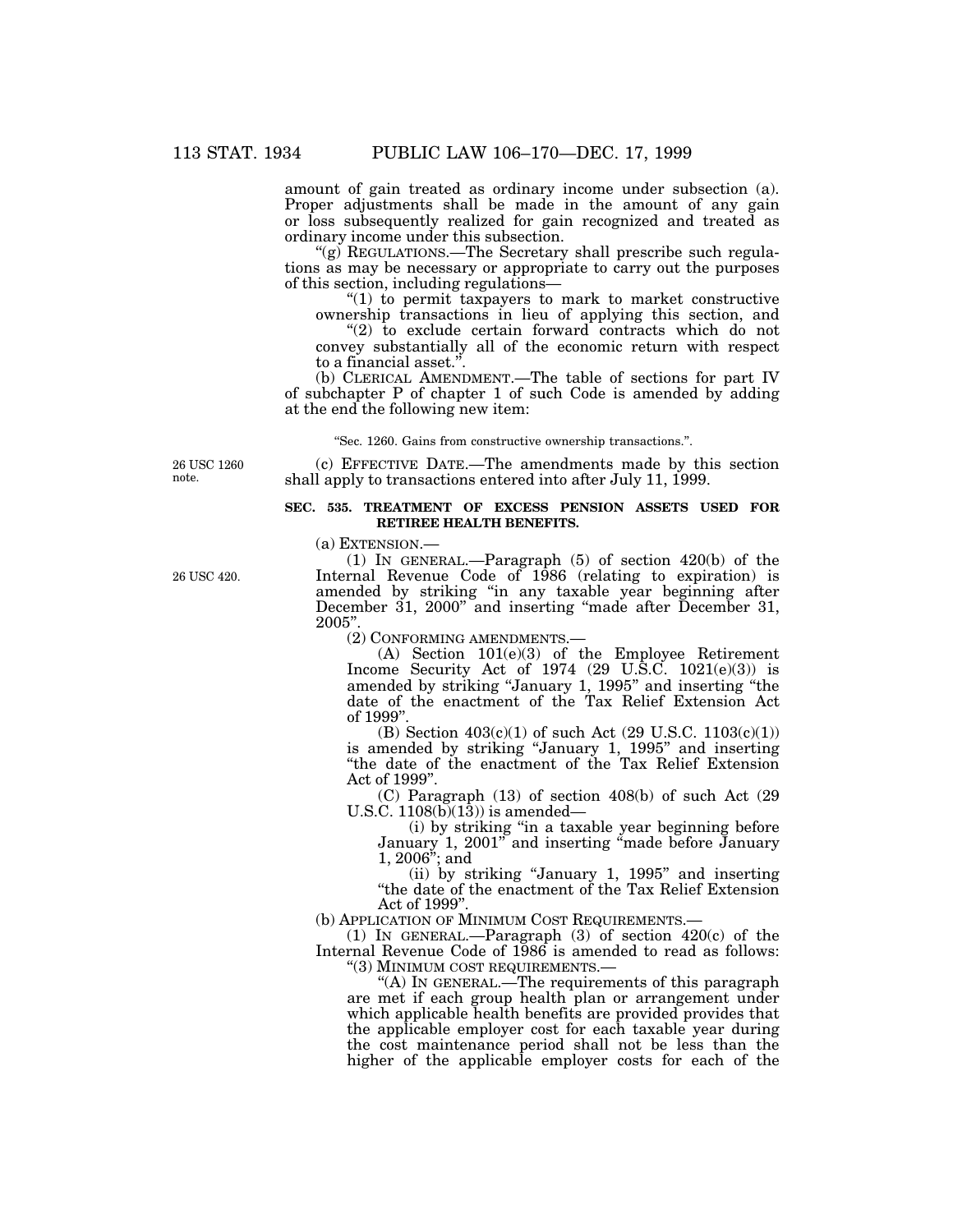2 taxable years immediately preceding the taxable year of the qualified transfer.

" $(B)$  APPLICABLE EMPLOYER COST.—For purposes of this paragraph, the term 'applicable employer cost' means, with respect to any taxable year, the amount determined by dividing—

"(i) the qualified current retiree health liabilities of the employer for such taxable year determined—

''(I) without regard to any reduction under subsection (e)(1)(B), and

''(II) in the case of a taxable year in which there was no qualified transfer, in the same manner as if there had been such a transfer at the end of the taxable year, by

"(ii) the number of individuals to whom coverage for applicable health benefits was provided during such taxable year.

''(C) ELECTION TO COMPUTE COST SEPARATELY.—An employer may elect to have this paragraph applied separately with respect to individuals eligible for benefits under title XVIII of the Social Security Act at any time during the taxable year and with respect to individuals not so eligible.

"(D) COST MAINTENANCE PERIOD.—For purposes of this paragraph, the term 'cost maintenance period' means the period of 5 taxable years beginning with the taxable year in which the qualified transfer occurs. If a taxable year is in two or more overlapping cost maintenance periods, this paragraph shall be applied by taking into account the highest applicable employer cost required to be provided under subparagraph (A) for such taxable year.

''(E) REGULATIONS.—The Secretary shall prescribe such regulations as may be necessary to prevent an employer who significantly reduces retiree health coverage during the cost maintenance period from being treated as satisfying the minimum cost requirement of this subsection.''. (2) CONFORMING AMENDMENTS.—

(A) Clause (iii) of section  $420(b)(1)(C)$  of such Code is amended by striking ''benefits'' and inserting ''cost''.

(B) Subparagraph (D) of section 420(e)(1) of such Code is amended by striking "and shall not be subject to the minimum benefit requirements of subsection  $(c)(3)$ " and inserting "or in calculating applicable employer cost under subsection  $(c)(3)(B)$ ".

(c) EFFECTIVE DATES.—

(1) IN GENERAL.—The amendments made by this section shall apply to qualified transfers occurring after the date of the enactment of this Act.

(2) TRANSITION RULE.—If the cost maintenance period for any qualified transfer after the date of the enactment of this Act includes any portion of a benefit maintenance period for any qualified transfer on or before such date, the amendments made by subsection (b) shall not apply to such portion of the cost maintenance period (and such portion shall be treated as a benefit maintenance period).

26 USC 420.

26 USC 420 note.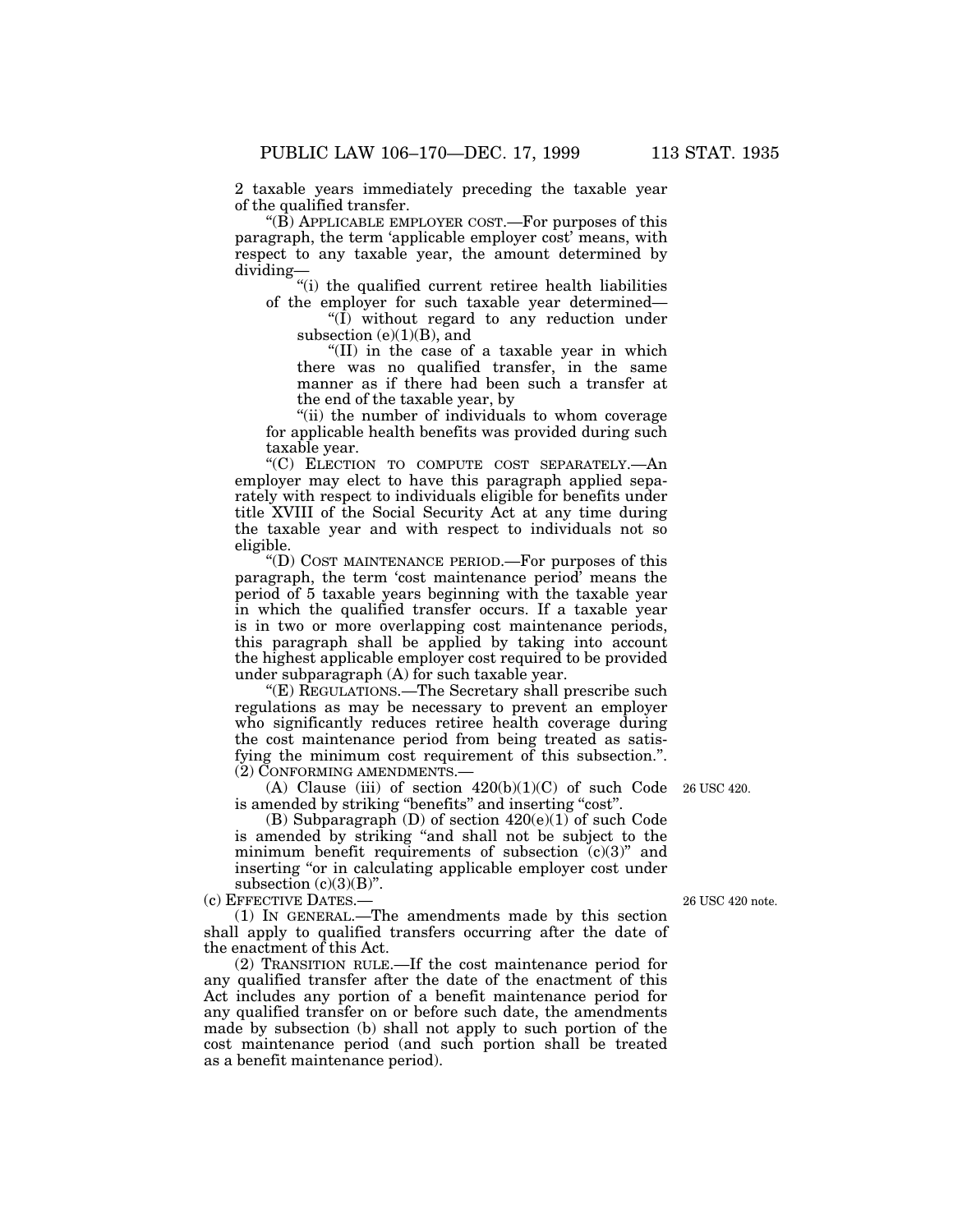#### **SEC. 536. MODIFICATION OF INSTALLMENT METHOD AND REPEAL OF INSTALLMENT METHOD FOR ACCRUAL METHOD TAX-PAYERS.**

(a) REPEAL OF INSTALLMENT METHOD FOR ACCRUAL BASIS TAX-PAYERS.—

26 USC 453.

(1) IN GENERAL.—Subsection (a) of section 453 of the Internal Revenue Code of 1986 (relating to installment method) is amended to read as follows:

''(a) USE OF INSTALLMENT METHOD.—

" $(1)$  IN GENERAL.—Except as otherwise provided in this section, income from an installment sale shall be taken into account for purposes of this title under the installment method.

"(2) ACCRUAL METHOD TAXPAYER.—The installment method shall not apply to income from an installment sale if such income would be reported under an accrual method of accounting without regard to this section. The preceding sentence shall not apply to a disposition described in subparagraph (A) or (B) of subsection  $(l)(2)$ .<br>(2) CONFORMING AM

AMENDMENTS.—Sections  $453(d)(1)$ ,  $453(i)(1)$ , and  $453(k)$  of such Code are each amended by striking "(a)" each place it appears and inserting " $(a)(1)$ ".

(b) MODIFICATION OF PLEDGE RULES.—Paragraph (4) of section 453A(d) of such Code (relating to pledges, etc., of installment obligations) is amended by adding at the end the following: ''A payment shall be treated as directly secured by an interest in an installment obligation to the extent an arrangement allows the taxpayer to satisfy all or a portion of the indebtedness with the installment obligation.''.

(c) EFFECTIVE DATE.—The amendments made by this section shall apply to sales or other dispositions occurring on or after the date of the enactment of this Act.

#### **SEC. 537. DENIAL OF CHARITABLE CONTRIBUTION DEDUCTION FOR TRANSFERS ASSOCIATED WITH SPLIT-DOLLAR INSUR-ANCE ARRANGEMENTS.**

(a) IN GENERAL.—Subsection  $(f)$  of section 170 of the Internal Revenue Code of 1986 (relating to disallowance of deduction in certain cases and special rules) is amended by adding at the end the following new paragraph:

"(10) SPLIT-DOLLAR LIFE INSURANCE, ANNUITY, AND ENDOW-MENT CONTRACTS.—

''(A) IN GENERAL.—Nothing in this section or in section  $545(b)(2)$ ,  $556(b)(2)$ ,  $642(c)$ ,  $2055$ ,  $2106(a)(2)$ , or  $2522$  shall be construed to allow a deduction, and no deduction shall be allowed, for any transfer to or for the use of an organization described in subsection (c) if in connection with such transfer—

"(i) the organization directly or indirectly pays, or has previously paid, any premium on any personal benefit contract with respect to the transferor, or

"(ii) there is an understanding or expectation that any person will directly or indirectly pay any premium on any personal benefit contract with respect to the transferor.

''(B) PERSONAL BENEFIT CONTRACT.—For purposes of subparagraph (A), the term 'personal benefit contract' means, with respect to the transferor, any life insurance,

26 USC 170.

26 USC 453A.

26 USC 453 note.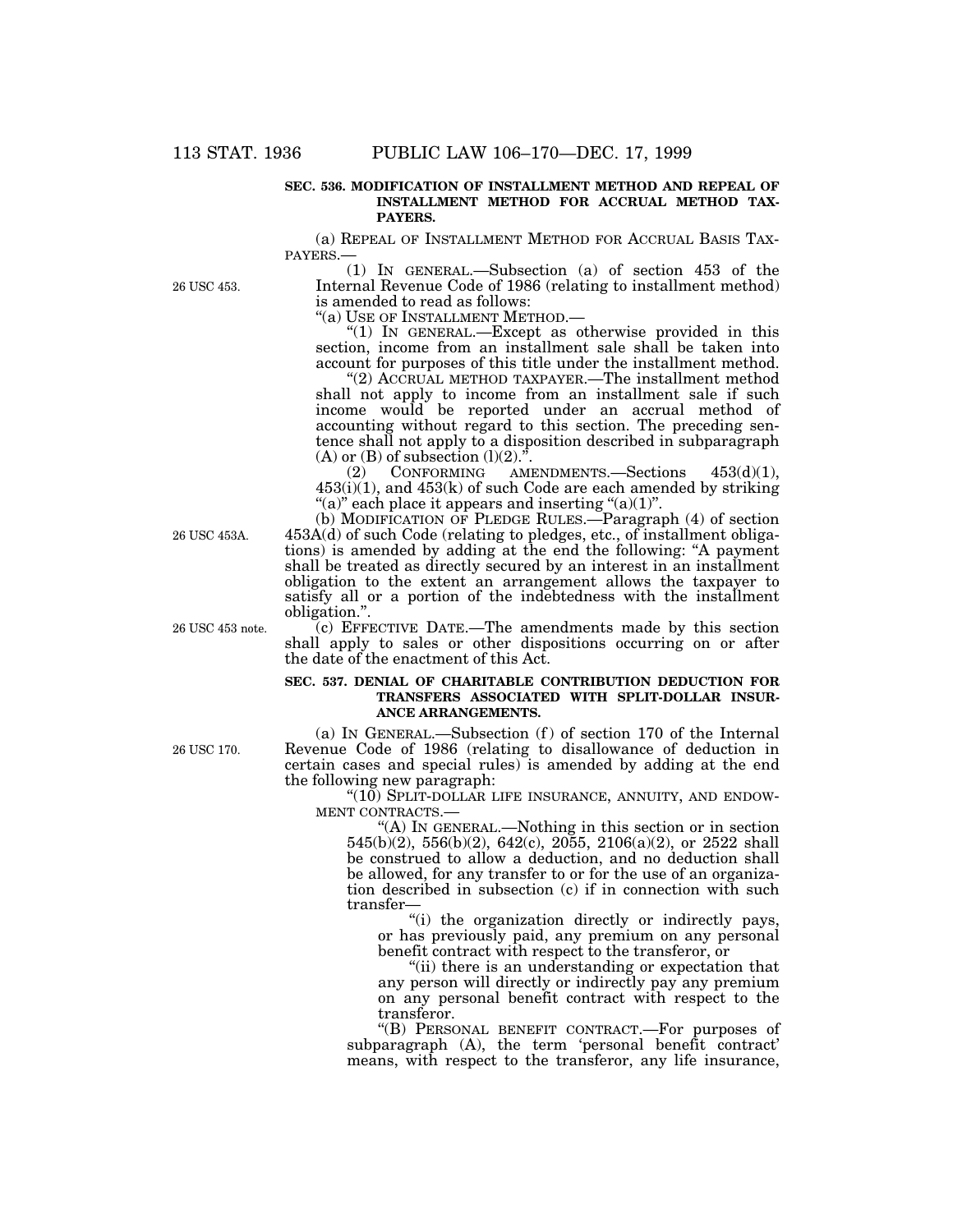annuity, or endowment contract if any direct or indirect beneficiary under such contract is the transferor, any member of the transferor's family, or any other person (other than an organization described in subsection (c)) designated by the transferor.

''(C) APPLICATION TO CHARITABLE REMAINDER TRUSTS.— In the case of a transfer to a trust referred to in subparagraph (E), references in subparagraphs (A) and (F) to an organization described in subsection (c) shall be treated as a reference to such trust.

''(D) EXCEPTION FOR CERTAIN ANNUITY CONTRACTS.— If, in connection with a transfer to or for the use of an organization described in subsection (c), such organization incurs an obligation to pay a charitable gift annuity (as defined in section  $501(m)$  and such organization purchases any annuity contract to fund such obligation, persons receiving payments under the charitable gift annuity shall not be treated for purposes of subparagraph (B) as indirect beneficiaries under such contract if—

''(i) such organization possesses all of the incidents of ownership under such contract,

''(ii) such organization is entitled to all the payments under such contract, and

''(iii) the timing and amount of payments under such contract are substantially the same as the timing and amount of payments to each such person under such obligation (as such obligation is in effect at the time of such transfer).

''(E) EXCEPTION FOR CERTAIN CONTRACTS HELD BY CHARITABLE REMAINDER TRUSTS.—A person shall not be treated for purposes of subparagraph (B) as an indirect beneficiary under any life insurance, annuity, or endowment contract held by a charitable remainder annuity trust or a charitable remainder unitrust (as defined in section 664(d)) solely by reason of being entitled to any payment referred to in paragraph  $(1)(A)$  or  $(2)(A)$  of section 664 $(d)$ if—

"(i) such trust possesses all of the incidents of ownership under such contract, and

"(ii) such trust is entitled to all the payments under such contract.

''(F) EXCISE TAX ON PREMIUMS PAID.—

''(i) IN GENERAL.—There is hereby imposed on any organization described in subsection (c) an excise tax equal to the premiums paid by such organization on any life insurance, annuity, or endowment contract if the payment of premiums on such contract is in connection with a transfer for which a deduction is not allowable under subparagraph (A), determined without regard to when such transfer is made.

''(ii) PAYMENTS BY OTHER PERSONS.—For purposes of clause (i), payments made by any other person pursuant to an understanding or expectation referred to in subparagraph (A) shall be treated as made by the organization.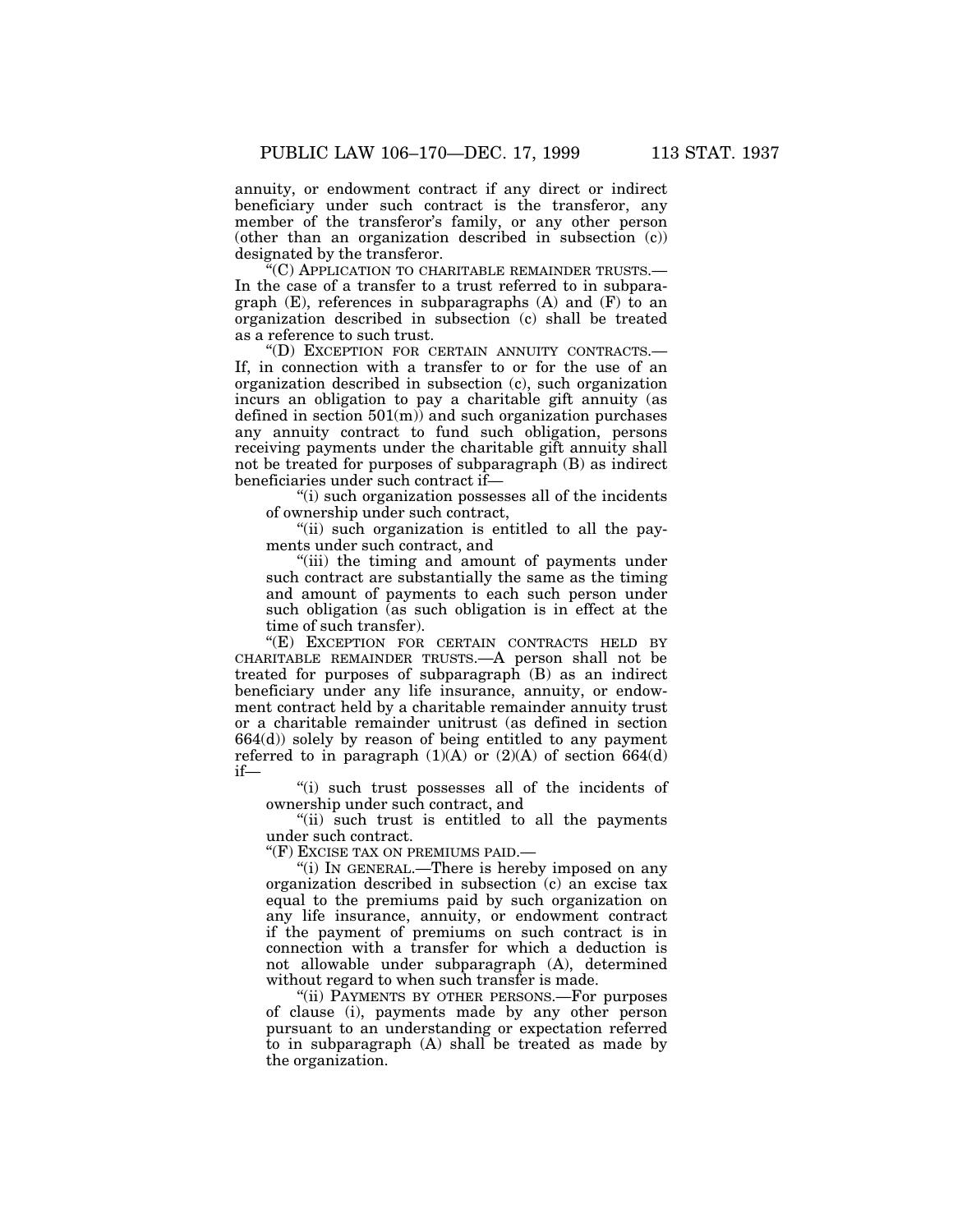''(iii) REPORTING.—Any organization on which tax is imposed by clause (i) with respect to any premium shall file an annual return which includes—

''(I) the amount of such premiums paid during the year and the name and TIN of each beneficiary under the contract to which the premium relates, and

''(II) such other information as the Secretary may require.

The penalties applicable to returns required under section 6033 shall apply to returns required under this clause. Returns required under this clause shall be furnished at such time and in such manner as the Secretary shall by forms or regulations require.

"(iv) CERTAIN RULES TO APPLY.—The tax imposed by this subparagraph shall be treated as imposed by chapter 42 for purposes of this title other than subchapter B of chapter 42.

"(G) SPECIAL RULE WHERE STATE REQUIRES SPECIFICA-TION OF CHARITABLE GIFT ANNUITANT IN CONTRACT.—In the case of an obligation to pay a charitable gift annuity referred to in subparagraph (D) which is entered into under the laws of a State which requires, in order for the charitable gift annuity to be exempt from insurance regulation by such State, that each beneficiary under the charitable gift annuity be named as a beneficiary under an annuity contract issued by an insurance company authorized to transact business in such State, the requirements of clauses (i) and (ii) of subparagraph (D) shall be treated as met if—

"(i) such State law requirement was in effect on February 8, 1999,

"(ii) each such beneficiary under the charitable gift annuity is a bona fide resident of such State at the time the obligation to pay a charitable gift annuity is entered into, and

''(iii) the only persons entitled to payments under such contract are persons entitled to payments as beneficiaries under such obligation on the date such obligation is entered into.

"(H) MEMBER OF FAMILY.—For purposes of this paragraph, an individual's family consists of the individual's grandparents, the grandparents of such individual's spouse, the lineal descendants of such grandparents, and any spouse of such a lineal descendant.

''(I) REGULATIONS.—The Secretary shall prescribe such regulations as may be necessary or appropriate to carry out the purposes of this paragraph, including regulations to prevent the avoidance of such purposes.''.

(b) EFFECTIVE DATES.—

(1) IN GENERAL.—Except as otherwise provided in this section, the amendment made by this section shall apply to transfers made after February 8, 1999.

(2) EXCISE TAX.—Except as provided in paragraph (3) of this subsection, section  $170(f)(10)(F)$  of the Internal Revenue Code of 1986 (as added by this section) shall apply to premiums paid after the date of the enactment of this Act.

26 USC 170 note.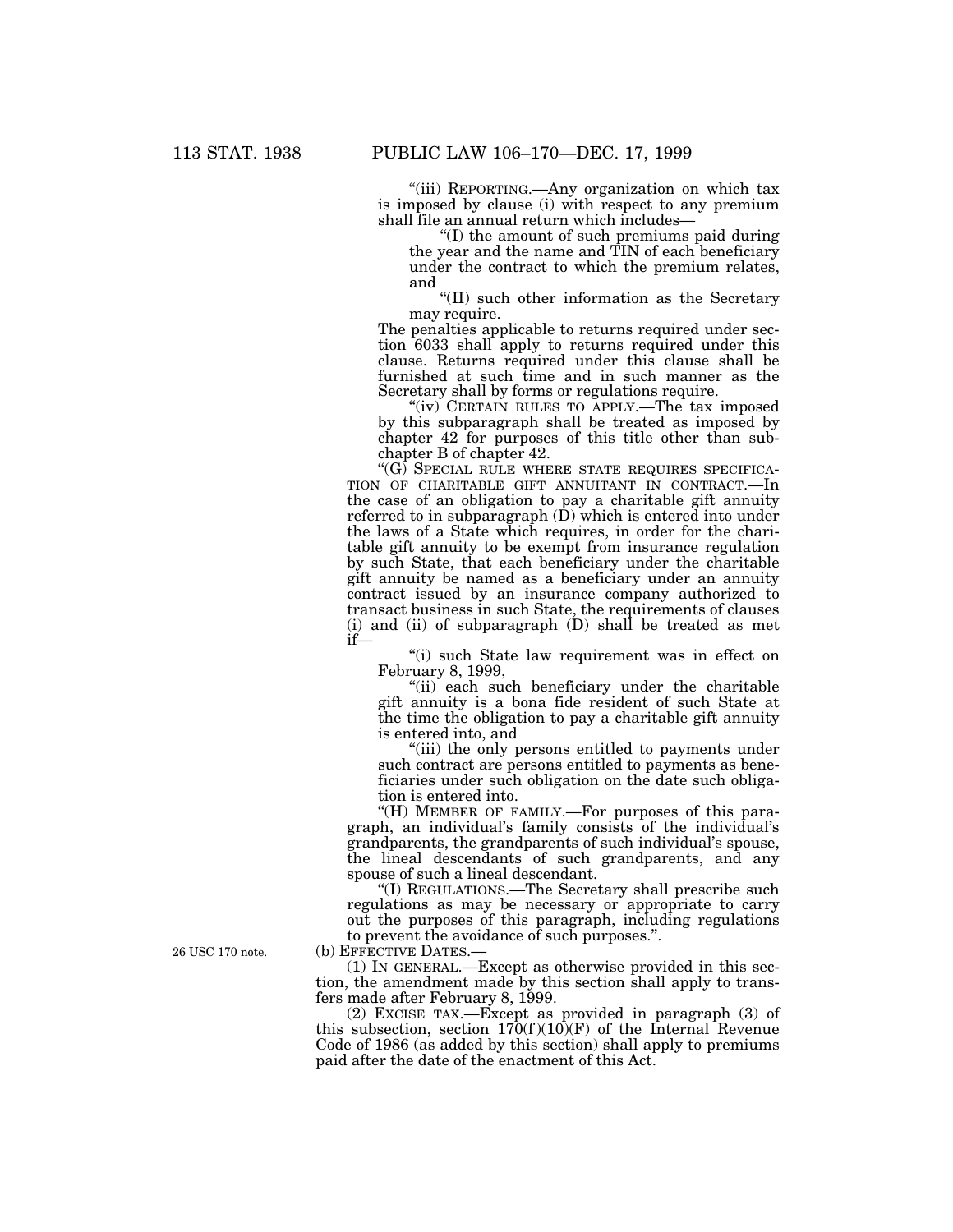(3) REPORTING.—Clause (iii) of such section  $170(f)(10)(F)$ shall apply to premiums paid after February 8, 1999 (determined as if the tax imposed by such section applies to premiums paid after such date).

#### **SEC. 538. DISTRIBUTIONS BY A PARTNERSHIP TO A CORPORATE PARTNER OF STOCK IN ANOTHER CORPORATION.**

(a) IN GENERAL.—Section 732 of the Internal Revenue Code of 1986 (relating to basis of distributed property other than money) is amended by adding at the end the following new subsection:

26 USC 732.

"(f) CORRESPONDING ADJUSTMENT TO BASIS OF ASSETS OF A DISTRIBUTED CORPORATION CONTROLLED BY A CORPORATE PARTNER.

 $"$ (1) In GENERAL.—If—

 $<sup>4</sup>(A)$  a corporation (hereafter in this subsection referred</sup> to as the 'corporate partner') receives a distribution from a partnership of stock in another corporation (hereafter in this subsection referred to as the 'distributed corporation'),

''(B) the corporate partner has control of the distributed corporation immediately after the distribution or at any time thereafter, and

 $(C)$  the partnership's adjusted basis in such stock immediately before the distribution exceeded the corporate partner's adjusted basis in such stock immediately after the distribution,

then an amount equal to such excess shall be applied to reduce (in accordance with subsection (c)) the basis of property held by the distributed corporation at such time (or, if the corporate partner does not control the distributed corporation at such time, at the time the corporate partner first has such control).

"(2) EXCEPTION FOR CERTAIN DISTRIBUTIONS BEFORE CON-TROL ACQUIRED.—Paragraph (1) shall not apply to any distribution of stock in the distributed corporation if—

"(A) the corporate partner does not have control of such corporation immediately after such distribution, and

" $(B)$  the corporate partner establishes to the satisfaction of the Secretary that such distribution was not part of a plan or arrangement to acquire control of the distributed corporation.

''(3) LIMITATIONS ON BASIS REDUCTION.—

''(A) IN GENERAL.—The amount of the reduction under paragraph (1) shall not exceed the amount by which the sum of the aggregate adjusted bases of the property and the amount of money of the distributed corporation exceeds the corporate partner's adjusted basis in the stock of the distributed corporation.

''(B) REDUCTION NOT TO EXCEED ADJUSTED BASIS OF PROPERTY.—No reduction under paragraph (1) in the basis of any property shall exceed the adjusted basis of such property (determined without regard to such reduction).

 $^{t}(4)$  GAIN RECOGNITION WHERE REDUCTION LIMITED.—If the amount of any reduction under paragraph (1) (determined after the application of paragraph  $(3)(A)$  exceeds the aggregate adjusted bases of the property of the distributed corporation—

''(A) such excess shall be recognized by the corporate partner as long-term capital gain, and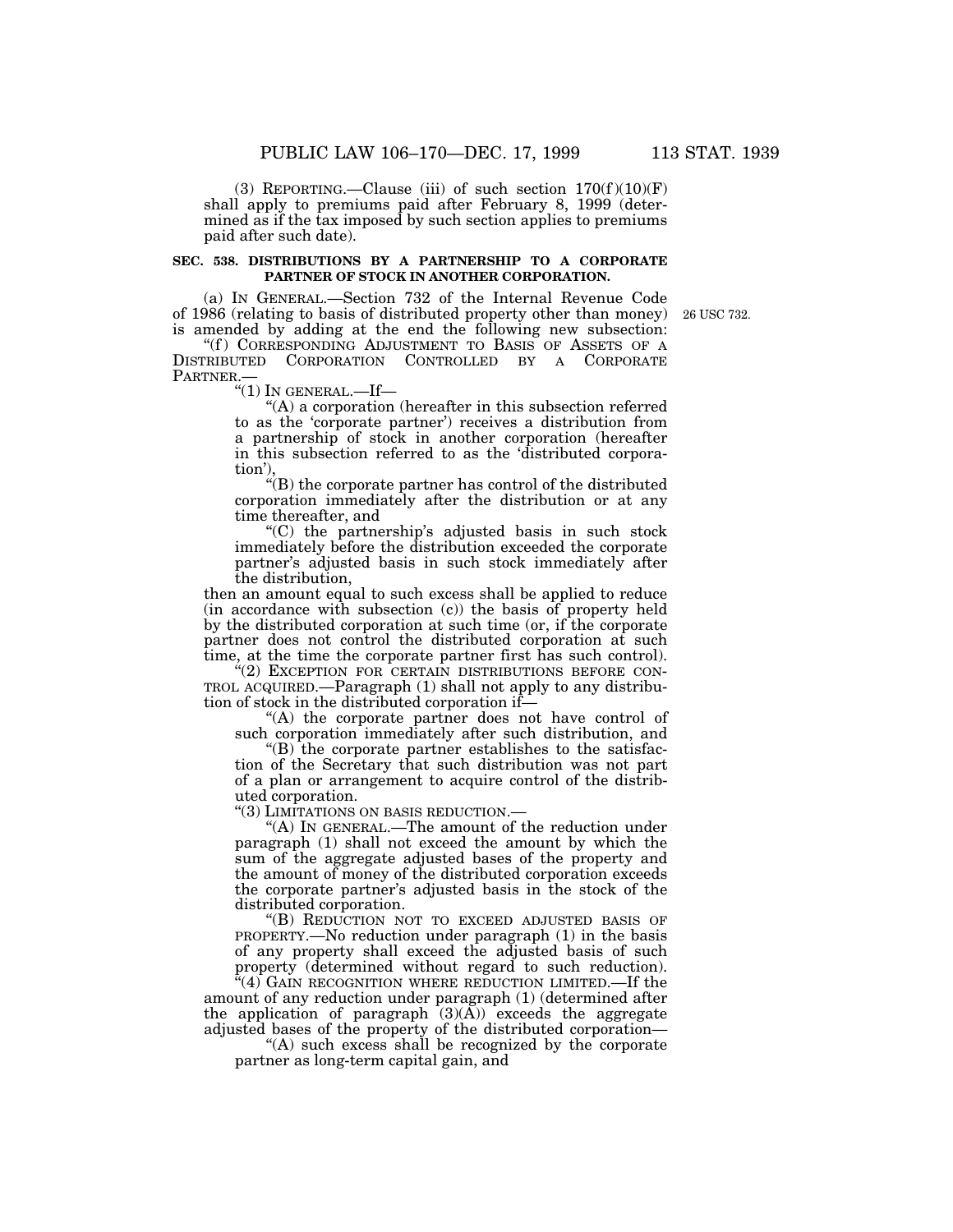''(B) the corporate partner's adjusted basis in the stock of the distributed corporation shall be increased by such excess.

''(5) CONTROL.—For purposes of this subsection, the term 'control' means ownership of stock meeting the requirements of section 1504(a)(2).

''(6) INDIRECT DISTRIBUTIONS.—For purposes of paragraph (1), if a corporation acquires (other than in a distribution from a partnership) stock the basis of which is determined (by reason of being distributed from a partnership) in whole or in part by reference to subsection  $(a)(2)$  or  $(b)$ , the corporation shall be treated as receiving a distribution of such stock from a partnership.

"(7) SPECIAL RULE FOR STOCK IN CONTROLLED CORPORA-TION.—If the property held by a distributed corporation is stock in a corporation which the distributed corporation controls, this subsection shall be applied to reduce the basis of the property of such controlled corporation. This subsection shall be reapplied to any property of any controlled corporation which is stock in a corporation which it controls.

"(8) REGULATIONS.—The Secretary shall prescribe such regulations as may be necessary to carry out the purposes of this subsection, including regulations to avoid double counting and to prevent the abuse of such purposes.''.

(b) EFFECTIVE DATES.—

(1) IN GENERAL.—Except as provided in paragraph (2), the amendment made by this section shall apply to distributions made after July 14, 1999.

(2) PARTNERSHIPS IN EXISTENCE ON JULY 14, 1999.—In the case of a corporation which is a partner in a partnership as of July 14, 1999, the amendment made by this section shall apply to any distribution made (or treated as made) to such partner from such partnership after June 30, 2001, except that this paragraph shall not apply to any distribution after the date of the enactment of this Act unless the partner makes an election to have this paragraph apply to such distribution on the partner's return of Federal income tax for the taxable year in which such distribution occurs.

# **PART II—PROVISIONS RELATING TO REAL ESTATE INVESTMENT TRUSTS**

# **Subpart A—Treatment of Income and Services Provided by Taxable REIT Subsidiaries**

# **SEC. 541. MODIFICATIONS TO ASSET DIVERSIFICATION TEST.**

(a) IN GENERAL.—Subparagraph  $(B)$  of section 856 $(c)(4)$  of the Internal Revenue Code of 1986 is amended to read as follows:

" $(B)(i)$  not more than 25 percent of the value of its total assets is represented by securities (other than those includible under subparagraph (A)),

"(ii) not more than 20 percent of the value of its total assets is represented by securities of one or more taxable REIT subsidiaries, and

"(iii) except with respect to a taxable REIT subsidiary and securities includible under subparagraph (A)—

26 USC 732 note.

26 USC 856.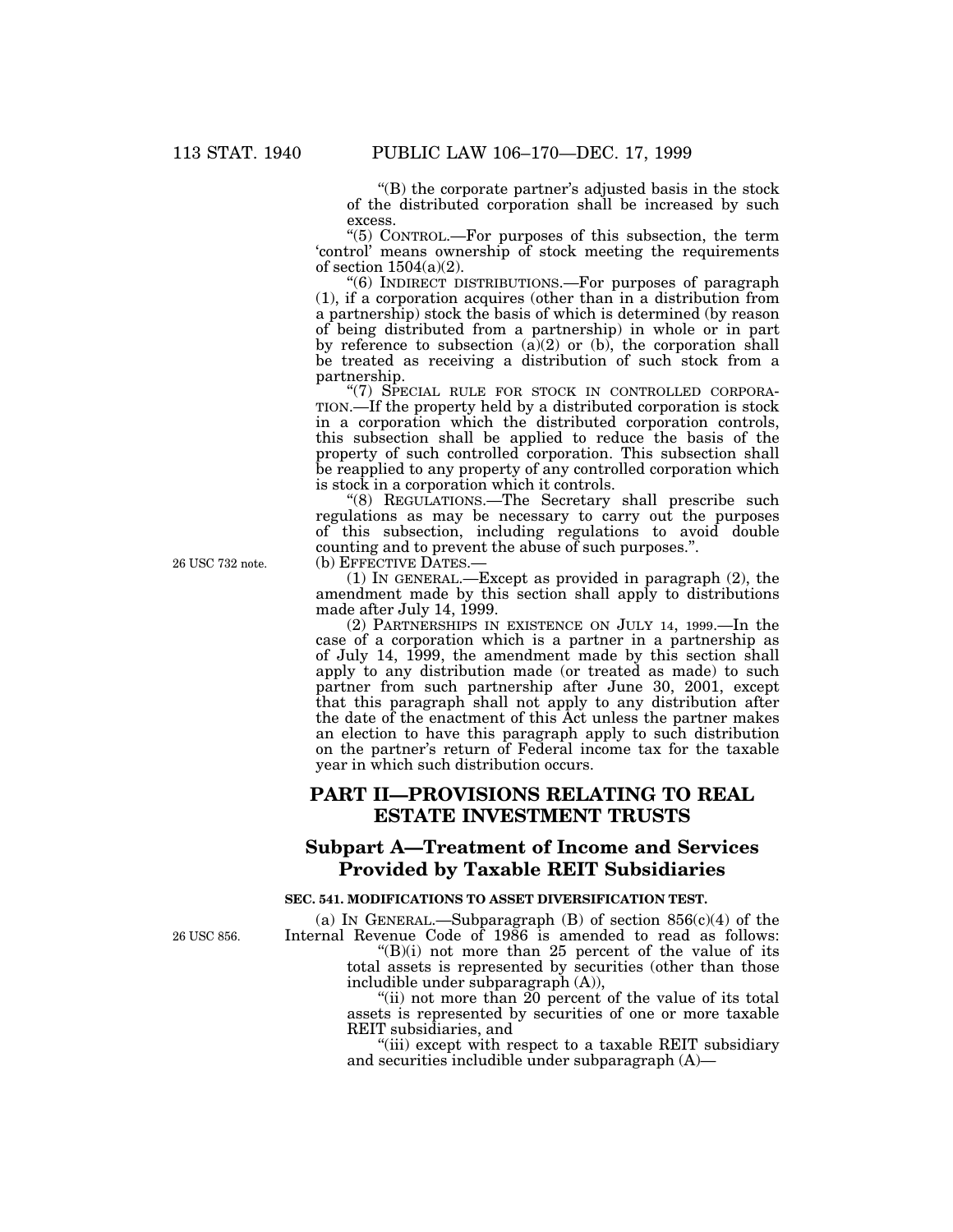''(I) not more than 5 percent of the value of its total assets is represented by securities of any one issuer,

''(II) the trust does not hold securities possessing more than 10 percent of the total voting power of the outstanding securities of any one issuer, and

''(III) the trust does not hold securities having a value of more than 10 percent of the total value of the outstanding securities of any one issuer.''.

(b) EXCEPTION FOR STRAIGHT DEBT SECURITIES.—Subsection (c) of section 856 of such Code is amended by adding at the end the following new paragraph:

"(7) STRAIGHT DEBT SAFE HARBOR IN APPLYING PARAGRAPH (4).—Securities of an issuer which are straight debt (as defined in section  $1361(c)(5)$  without regard to subparagraph  $(B)(iii)$ thereof) shall not be taken into account in applying paragraph  $(4)(B)(ii)(III)$  if-

''(A) the issuer is an individual, or

''(B) the only securities of such issuer which are held by the trust or a taxable REIT subsidiary of the trust are straight debt (as so defined), or

''(C) the issuer is a partnership and the trust holds at least a 20 percent profits interest in the partnership.''.

# **SEC. 542. TREATMENT OF INCOME AND SERVICES PROVIDED BY TAX-ABLE REIT SUBSIDIARIES.**

(a) INCOME FROM TAXABLE REIT SUBSIDIARIES NOT TREATED AS IMPERMISSIBLE TENANT SERVICE INCOME.—Clause (i) of section 856(d)(7)(C) of the Internal Revenue Code of 1986 (relating to exceptions to impermissible tenant service income) is amended by inserting "or through a taxable REIT subsidiary of such trust" after "income"

(b) CERTAIN INCOME FROM TAXABLE REIT SUBSIDIARIES NOT EXCLUDED FROM RENTS FROM REAL PROPERTY.—

(1) IN GENERAL.—Subsection (d) of section 856 of such Code (relating to rents from real property defined) is amended by adding at the end the following new paragraphs:

''(8) SPECIAL RULE FOR TAXABLE REIT SUBSIDIARIES.—For purposes of this subsection, amounts paid to a real estate investment trust by a taxable REIT subsidiary of such trust shall not be excluded from rents from real property by reason of paragraph  $(2)(B)$  if the requirements of either of the following subparagraphs are met:

''(A) LIMITED RENTAL EXCEPTION.—The requirements of this subparagraph are met with respect to any property if at least 90 percent of the leased space of the property is rented to persons other than taxable REIT subsidiaries of such trust and other than persons described in section  $856(d)(2)(B)$ . The preceding sentence shall apply only to the extent that the amounts paid to the trust as rents from real property (as defined in paragraph (1) without regard to paragraph  $(2)(B)$  from such property are substantially comparable to such rents made by the other tenants of the trust's property for comparable space.

''(B) EXCEPTION FOR CERTAIN LODGING FACILITIES.— The requirements of this subparagraph are met with respect to an interest in real property which is a qualified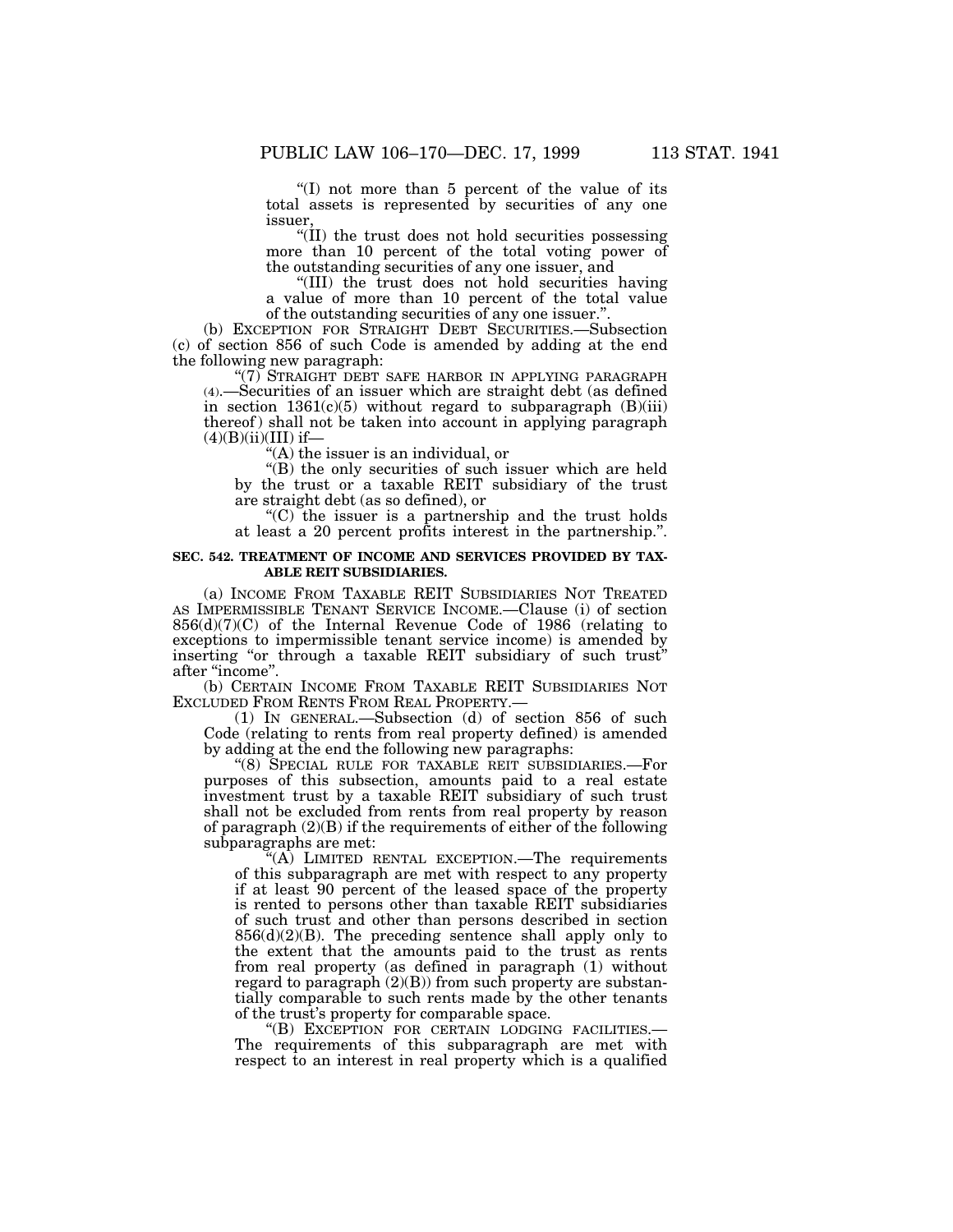lodging facility leased by the trust to a taxable REIT subsidiary of the trust if the property is operated on behalf of such subsidiary by a person who is an eligible independent contractor.

 $E^*(9)$  ELIGIBLE INDEPENDENT CONTRACTOR.—For purposes of paragraph  $(8)(B)$ —

"(A) IN GENERAL.—The term 'eligible independent contractor' means, with respect to any qualified lodging facility, any independent contractor if, at the time such contractor enters into a management agreement or other similar service contract with the taxable REIT subsidiary to operate the facility, such contractor (or any related person) is actively engaged in the trade or business of operating qualified lodging facilities for any person who is not a related person with respect to the real estate investment trust or the taxable REIT subsidiary.

''(B) SPECIAL RULES.—Solely for purposes of this paragraph and paragraph (8)(B), a person shall not fail to be treated as an independent contractor with respect to any qualified lodging facility by reason of any of the following:

''(i) The taxable REIT subsidiary bears the expenses for the operation of the facility pursuant to the management agreement or other similar service contract.

"(ii) The taxable REIT subsidiary receives the revenues from the operation of such facility, net of expenses for such operation and fees payable to the operator pursuant to such agreement or contract.

''(iii) The real estate investment trust receives income from such person with respect to another property that is attributable to a lease of such other property to such person that was in effect as of the later of—

''(I) January 1, 1999, or

''(II) the earliest date that any taxable REIT subsidiary of such trust entered into a management agreement or other similar service contract with such person with respect to such qualified lodging facility.

''(C) RENEWALS, ETC., OF EXISTING LEASES.—For purposes of subparagraph (B)(iii)—

"(i) a lease shall be treated as in effect on January 1, 1999, without regard to its renewal after such date, so long as such renewal is pursuant to the terms of such lease as in effect on whichever of the dates under subparagraph (B)(iii) is the latest, and

"(ii) a lease of a property entered into after whichever of the dates under subparagraph (B)(iii) is the latest shall be treated as in effect on such date if—

''(I) on such date, a lease of such property from the trust was in effect, and

''(II) under the terms of the new lease, such trust receives a substantially similar or lesser benefit in comparison to the lease referred to in subclause (I).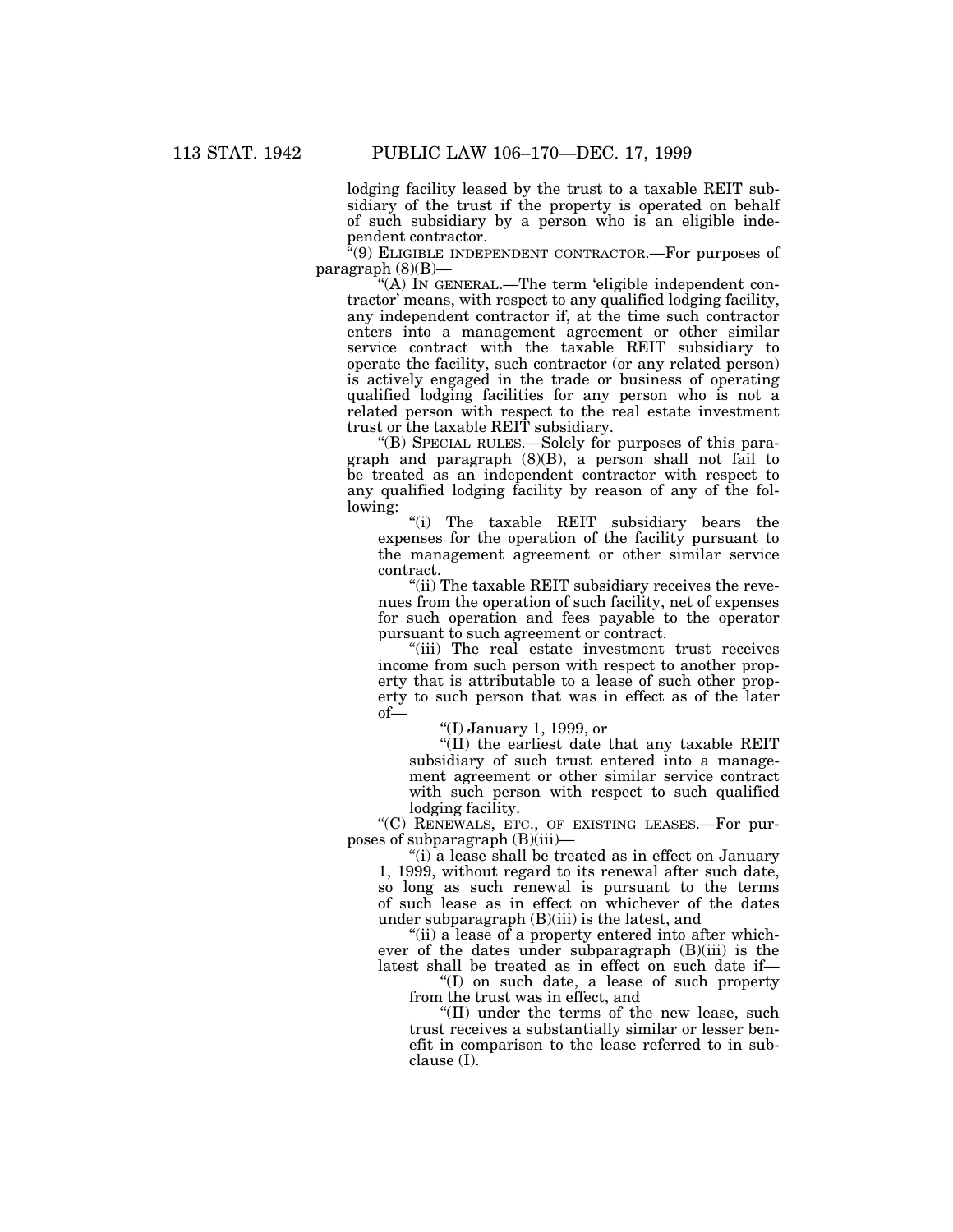''(D) QUALIFIED LODGING FACILITY.—For purposes of this paragraph—

''(i) IN GENERAL.—The term 'qualified lodging facility' means any lodging facility unless wagering activities are conducted at or in connection with such facility by any person who is engaged in the business of accepting wagers and who is legally authorized to engage in such business at or in connection with such facility.

''(ii) LODGING FACILITY.—The term 'lodging facility' means a hotel, motel, or other establishment more than one-half of the dwelling units in which are used on a transient basis.

"(iii) CUSTOMARY AMENITIES AND FACILITIES.—The term 'lodging facility' includes customary amenities and facilities operated as part of, or associated with, the lodging facility so long as such amenities and facilities are customary for other properties of a comparable size and class owned by other owners unrelated to such real estate investment trust.

''(E) OPERATE INCLUDES MANAGE.—References in this paragraph to operating a property shall be treated as including a reference to managing the property.

''(F) RELATED PERSON.—Persons shall be treated as related to each other if such persons are treated as a single employer under subsection (a) or (b) of section 52.''.

(2) CONFORMING AMENDMENT.—Subparagraph (B) of section  $856(d)(2)$  of such Code is amended by inserting "except as provided in paragraph (8)," after "(B)".

(3) DETERMINING RENTS FROM REAL PROPERTY.—

(A)(i) Paragraph (1) of section 856(d) of such Code is amended by striking ''adjusted bases'' each place it occurs and inserting ''fair market values''.

(ii) The amendment made by this subparagraph shall apply to taxable years beginning after December 31, 2000.  $(B)(i)$  Clause (i) of section  $856(d)(2)(B)$  of such Code

is amended by striking "number" and inserting "value".

(ii) The amendment made by this subparagraph shall 26 USC 856 note. apply to amounts received or accrued in taxable years beginning after December 31, 2000, except for amounts paid pursuant to leases in effect on July 12, 1999, or pursuant to a binding contract in effect on such date and at all times thereafter.

## **SEC. 543. TAXABLE REIT SUBSIDIARY.**

(a) IN GENERAL.—Section 856 of the Internal Revenue Code of 1986 is amended by adding at the end the following new subsection:

''(l) TAXABLE REIT SUBSIDIARY.—For purposes of this part—

"(1) In GENERAL.—The term 'taxable REIT subsidiary' means, with respect to a real estate investment trust, a corporation (other than a real estate investment trust) if—

''(A) such trust directly or indirectly owns stock in such corporation, and

 $(G)$  such trust and such corporation jointly elect that such corporation shall be treated as a taxable REIT subsidiary of such trust for purposes of this part.

Applicability. Effective date.

26 USC 856 note.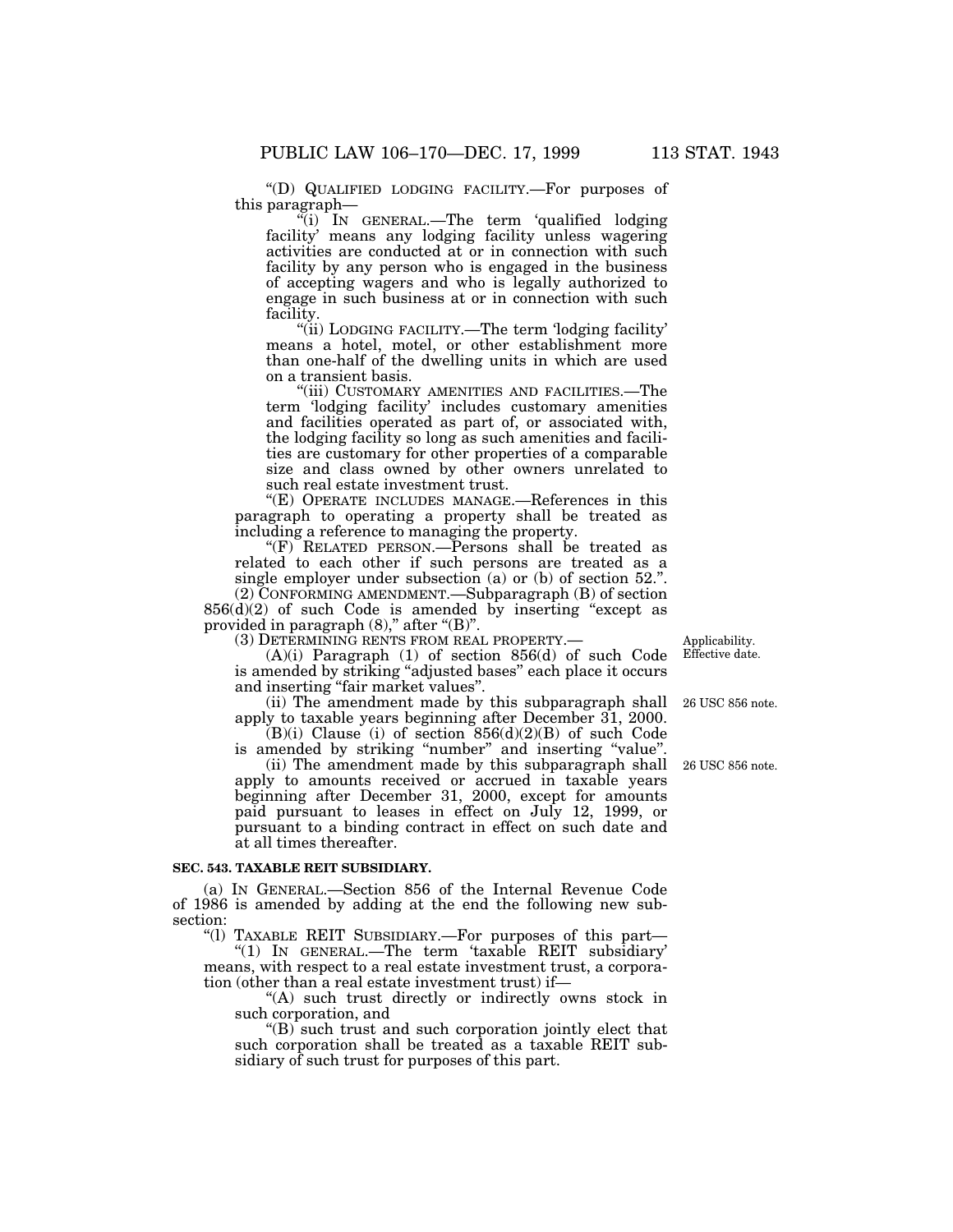Such an election, once made, shall be irrevocable unless both such trust and corporation consent to its revocation. Such election, and any revocation thereof, may be made without the consent of the Secretary.

"(2) THIRTY-FIVE PERCENT OWNERSHIP IN ANOTHER TAXABLE REIT SUBSIDIARY.—The term 'taxable REIT subsidiary' includes, with respect to any real estate investment trust, any corporation (other than a real estate investment trust) with respect to which a taxable REIT subsidiary of such trust owns directly or indirectly—

" $(\tilde{A})$  securities possessing more than 35 percent of the total voting power of the outstanding securities of such corporation, or

''(B) securities having a value of more than 35 percent of the total value of the outstanding securities of such corporation.

The preceding sentence shall not apply to a qualified REIT subsidiary (as defined in subsection  $(i)(2)$ ). The rule of section  $856(c)(7)$  shall apply for purposes of subparagraph  $(B)$ .

''(3) EXCEPTIONS.—The term 'taxable REIT subsidiary' shall not include—

"(A) any corporation which directly or indirectly operates or manages a lodging facility or a health care facility, and

''(B) any corporation which directly or indirectly provides to any other person (under a franchise, license, or otherwise) rights to any brand name under which any lodging facility or health care facility is operated.

Subparagraph (B) shall not apply to rights provided to an eligible independent contractor to operate or manage a lodging facility if such rights are held by such corporation as a franchisee, licensee, or in a similar capacity and such lodging facility is either owned by such corporation or is leased to such corporation from the real estate investment trust.

"(4) DEFINITIONS.—For purposes of paragraph  $(3)$ –

''(A) LODGING FACILITY.—The term 'lodging facility' has

the meaning given to such term by paragraph  $(9)(D)(ii)$ . ''(B) HEALTH CARE FACILITY.—The term 'health care facility' has the meaning given to such term by subsection

 $(e)(6)(D)(ii)$ .". (b) CONFORMING AMENDMENT.—Paragraph (2) of section 856(i) of such Code is amended by adding at the end the following new

sentence: "Such term shall not include a taxable REIT subsidiary.".

# **SEC. 544. LIMITATION ON EARNINGS STRIPPING.**

Paragraph (3) of section 163( j) of the Internal Revenue Code of 1986 (relating to limitation on deduction for interest on certain indebtedness) is amended by striking ''and'' at the end of subparagraph (A), by striking the period at the end of subparagraph (B) and inserting ", and ", and by adding at the end the following new subparagraph:

 $\mathbb{F}(C)$  any interest paid or accrued (directly or indirectly)

by a taxable REIT subsidiary (as defined in section 856(l)) of a real estate investment trust to such trust.''.

## **SEC. 545. 100 PERCENT TAX ON IMPROPERLY ALLOCATED AMOUNTS.**

(a) IN GENERAL.—Subsection (b) of section 857 of the Internal Revenue Code of 1986 (relating to method of taxation of real estate

26 USC 163.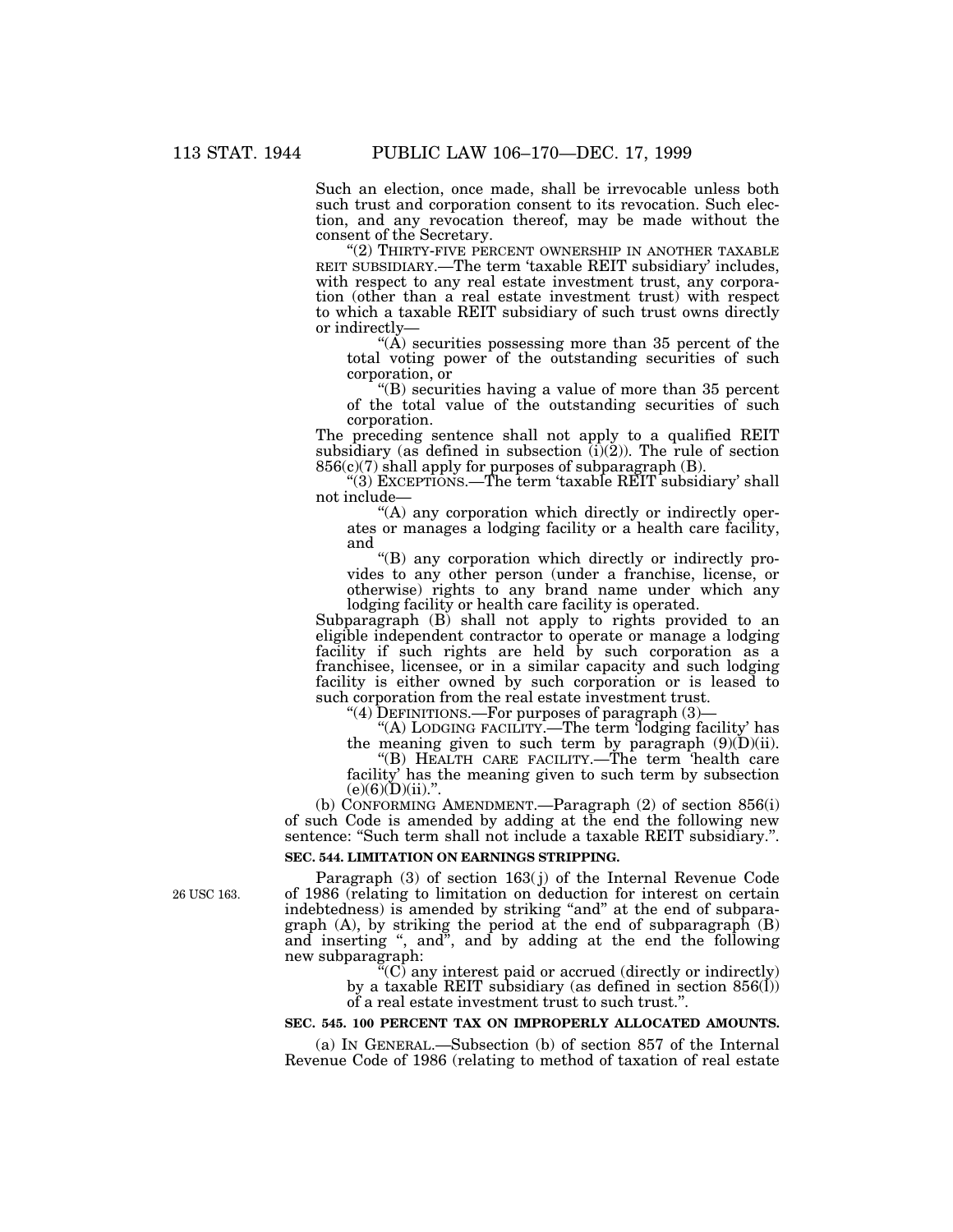investment trusts and holders of shares or certificates of beneficial interest) is amended by redesignating paragraphs (7) and (8) as paragraphs (8) and (9), respectively, and by inserting after para $graph (6)$  the following new paragraph:

"(7) INCOME FROM REDETERMINED RENTS, REDETERMINED DEDUCTIONS, AND EXCESS INTEREST.—

"(A) IMPOSITION OF TAX.—There is hereby imposed for each taxable year of the real estate investment trust a tax equal to 100 percent of redetermined rents, redetermined deductions, and excess interest.

''(B) REDETERMINED RENTS.—

''(i) IN GENERAL.—The term 'redetermined rents' means rents from real property (as defined in subsection 856(d)) the amount of which would (but for subparagraph (E)) be reduced on distribution, apportionment, or allocation under section 482 to clearly reflect income as a result of services furnished or rendered by a taxable REIT subsidiary of the real estate investment trust to a tenant of such trust.

''(ii) EXCEPTION FOR CERTAIN SERVICES.—Clause (i) shall not apply to amounts received directly or indirectly by a real estate investment trust for services described in paragraph  $(1)(B)$  or  $(7)(C)(i)$  of section 856(d).

"(iii) EXCEPTION FOR DE MINIMIS AMOUNTS.-Clause (i) shall not apply to amounts described in section  $856(d)(7)(A)$  with respect to a property to the extent such amounts do not exceed the one percent threshold described in section  $856(d)(7)(B)$  with respect to such property.

"(iv) EXCEPTION FOR COMPARABLY PRICED SERV-ICES.—Clause (i) shall not apply to any service rendered by a taxable REIT subsidiary of a real estate investment trust to a tenant of such trust if—

''(I) such subsidiary renders a significant amount of similar services to persons other than such trust and tenants of such trust who are unrelated (within the meaning of section  $856(d)(8)(F)$ ) to such subsidiary, trust, and tenants, but

''(II) only to the extent the charge for such service so rendered is substantially comparable to the charge for the similar services rendered to persons referred to in subclause (I).

 $\tilde{f}(v)$  Exception for certain separately charged SERVICES.—Clause (i) shall not apply to any service rendered by a taxable REIT subsidiary of a real estate investment trust to a tenant of such trust if—

26 USC 857.

''(I) the rents paid to the trust by tenants (leasing at least 25 percent of the net leasable space in the trust's property) who are not receiving such service from such subsidiary are substantially comparable to the rents paid by tenants leasing comparable space who are receiving such service from such subsidiary, and

''(II) the charge for such service from such subsidiary is separately stated.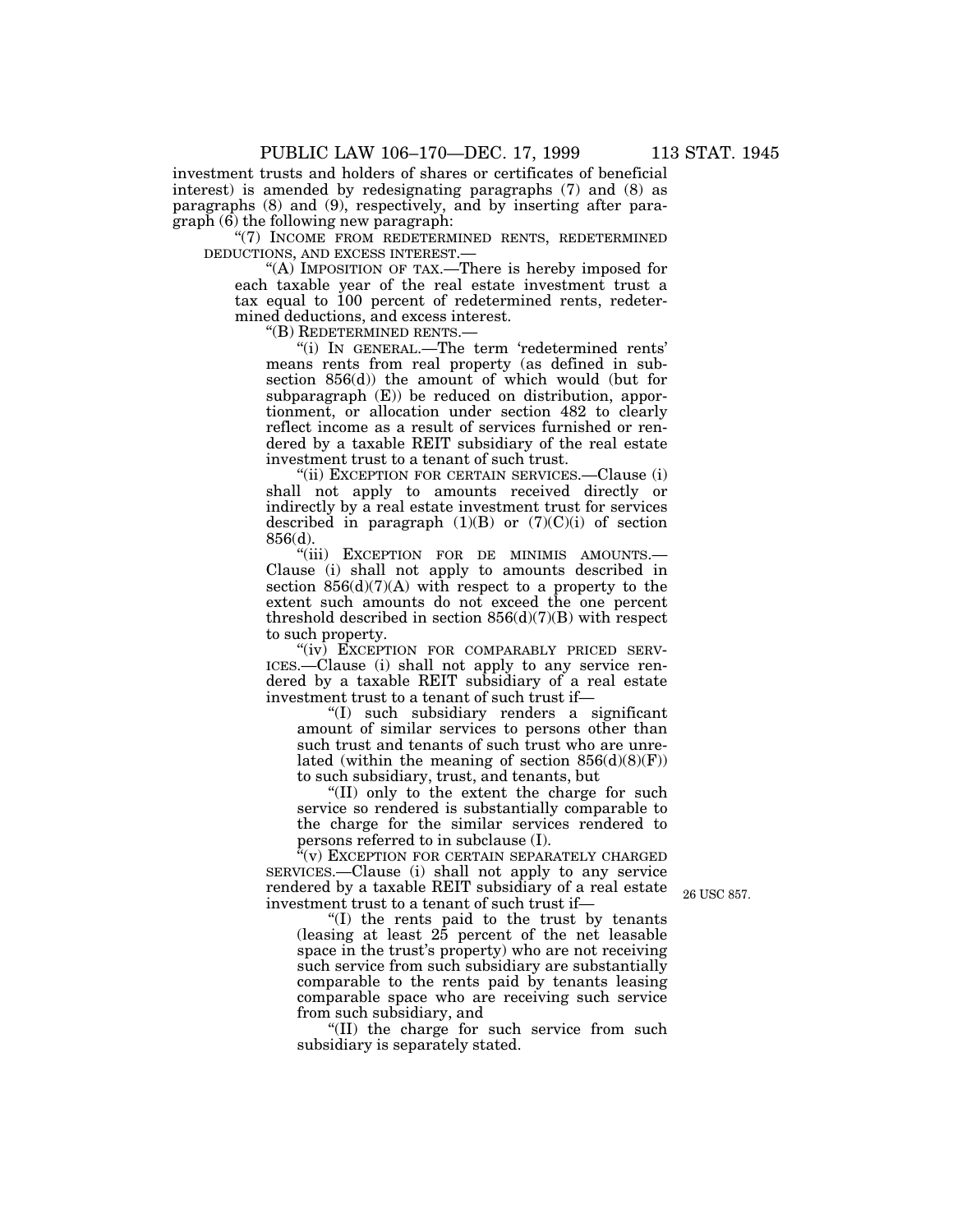"(vi) EXCEPTION FOR CERTAIN SERVICES BASED ON SUBSIDIARY'S INCOME FROM THE SERVICES.—Clause (i) shall not apply to any service rendered by a taxable REIT subsidiary of a real estate investment trust to a tenant of such trust if the gross income of such subsidiary from such service is not less than 150 percent of such subsidiary's direct cost in furnishing or rendering the service.

"(vii) EXCEPTIONS GRANTED BY SECRETARY.—The Secretary may waive the tax otherwise imposed by subparagraph (A) if the trust establishes to the satisfaction of the Secretary that rents charged to tenants were established on an arms' length basis even though a taxable REIT subsidiary of the trust provided services to such tenants.

''(C) REDETERMINED DEDUCTIONS.—The term 'redetermined deductions' means deductions (other than redetermined rents) of a taxable REIT subsidiary of a real estate investment trust if the amount of such deductions would (but for subparagraph (E)) be decreased on distribution, apportionment, or allocation under section 482 to clearly reflect income as between such subsidiary and such trust.

''(D) EXCESS INTEREST.—The term 'excess interest' means any deductions for interest payments by a taxable REIT subsidiary of a real estate investment trust to such trust to the extent that the interest payments are in excess of a rate that is commercially reasonable.

''(E) COORDINATION WITH SECTION 482.—The imposition of tax under subparagraph (A) shall be in lieu of any distribution, apportionment, or allocation under section 482.

''(F) REGULATORY AUTHORITY.—The Secretary shall prescribe such regulations as may be necessary or appropriate to carry out the purposes of this paragraph. Until the Secretary prescribes such regulations, real estate investment trusts and their taxable REIT subsidiaries may base their allocations on any reasonable method.''.

(b) AMOUNT SUBJECT TO TAX NOT REQUIRED TO BE DISTRIB-UTED.—Subparagraph  $(E)$  of section  $857(b)(2)$  of such Code (relating to real estate investment trust taxable income) is amended by striking "paragraph (5)" and inserting "paragraphs (5) and (7)".

26 USC 856 note.

# **SEC. 546. EFFECTIVE DATE.**

(a) IN GENERAL.—The amendments made by this subpart shall apply to taxable years beginning after December 31, 2000.

(b) TRANSITIONAL RULES RELATED TO SECTION 541.—

(1) EXISTING ARRANGEMENTS.—

(A) IN GENERAL.—Except as otherwise provided in this paragraph, the amendment made by section 541 shall not apply to a real estate investment trust with respect to—

(i) securities of a corporation held directly or indirectly by such trust on July 12, 1999;

(ii) securities of a corporation held by an entity on July 12, 1999, if such trust acquires control of such entity pursuant to a written binding contract in effect on such date and at all times thereafter before such acquisition;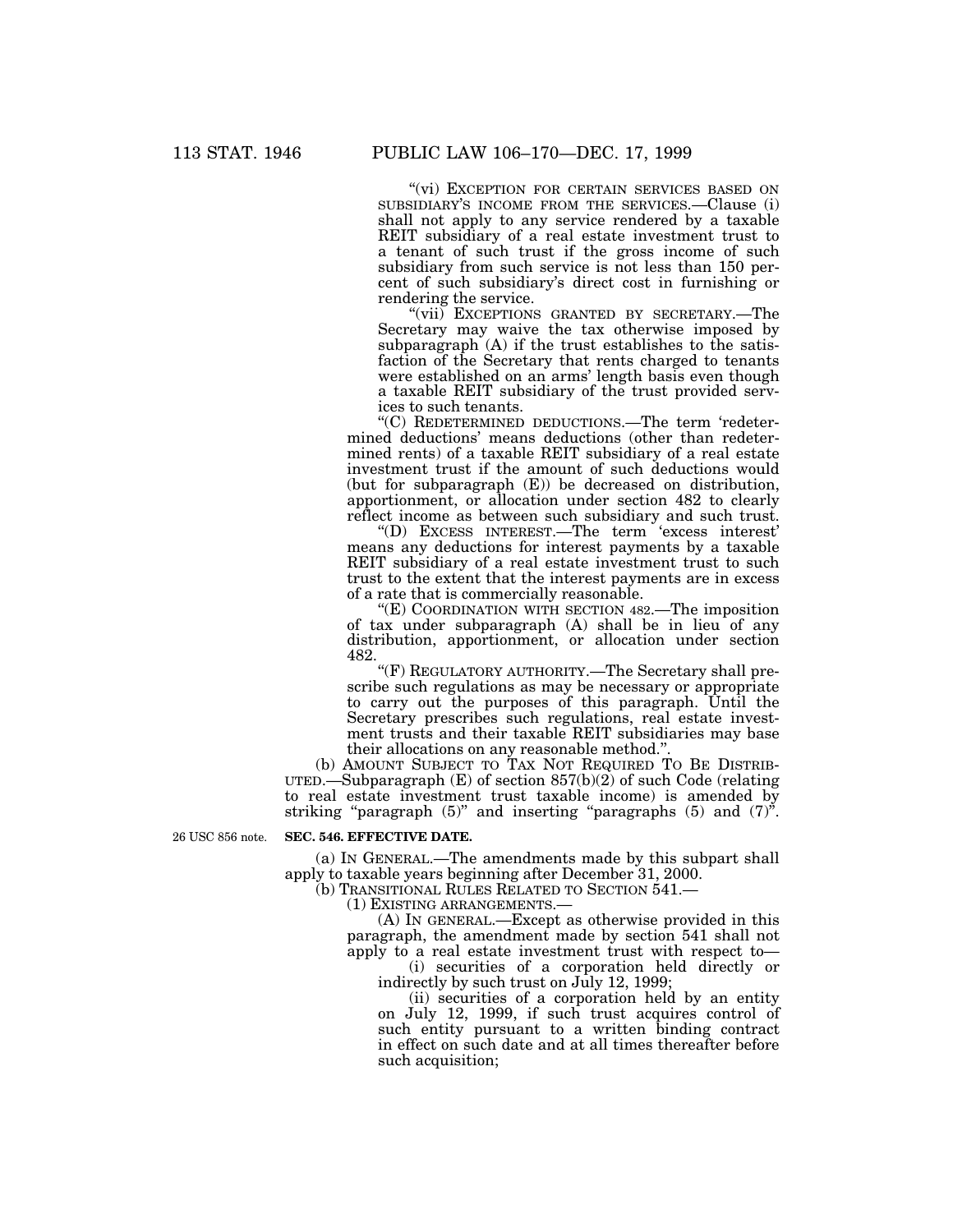(iii) securities received by such trust (or a successor) in exchange for, or with respect to, securities described in clause (i) or (ii) in a transaction in which gain or loss is not recognized; and

(iv) securities acquired directly or indirectly by such trust as part of a reorganization (as defined in section 368(a)(1) of the Internal Revenue Code of 1986) with respect to such trust if such securities are described in clause (i), (ii), or (iii) with respect to any other real estate investment trust.

(B) NEW TRADE OR BUSINESS OR SUBSTANTIAL NEW ASSETS.—Subparagraph (A) shall cease to apply to securities of a corporation as of the first day after July 12, 1999, on which such corporation engages in a substantial new line of business, or acquires any substantial asset, other than—

(i) pursuant to a binding contract in effect on such date and at all times thereafter before the acquisition of such asset;

(ii) in a transaction in which gain or loss is not recognized by reason of section 1031 or 1033 of the Internal Revenue Code of 1986; or

(iii) in a reorganization (as so defined) with another corporation the securities of which are described in paragraph  $(1)(A)$  of this subsection.

(C) LIMITATION ON TRANSITION RULES.—Subparagraph (A) shall cease to apply to securities of a corporation held, acquired, or received, directly or indirectly, by a real estate investment trust as of the first day after July 12, 1999, on which such trust acquires any additional securities of such corporation other than—

(i) pursuant to a binding contract in effect on July 12, 1999, and at all times thereafter; or

(ii) in a reorganization (as so defined) with another corporation the securities of which are described in paragraph (1)(A) of this subsection.

(2) TAX-FREE CONVERSION.—If—

(A) at the time of an election for a corporation to become a taxable REIT subsidiary, the amendment made by section 541 does not apply to such corporation by reason of paragraph (1); and

(B) such election first takes effect before January 1, 2004,

such election shall be treated as a reorganization qualifying under section  $368(a)(1)(A)$  of such Code.

# **SEC. 547. STUDY RELATING TO TAXABLE REIT SUBSIDIARIES.**

26 USC 856 note.

The Secretary of the Treasury shall conduct a study to determine how many taxable REIT subsidiaries are in existence and the aggregate amount of taxes paid by such subsidiaries. The Secretary shall submit a report to the Congress describing the results of such study.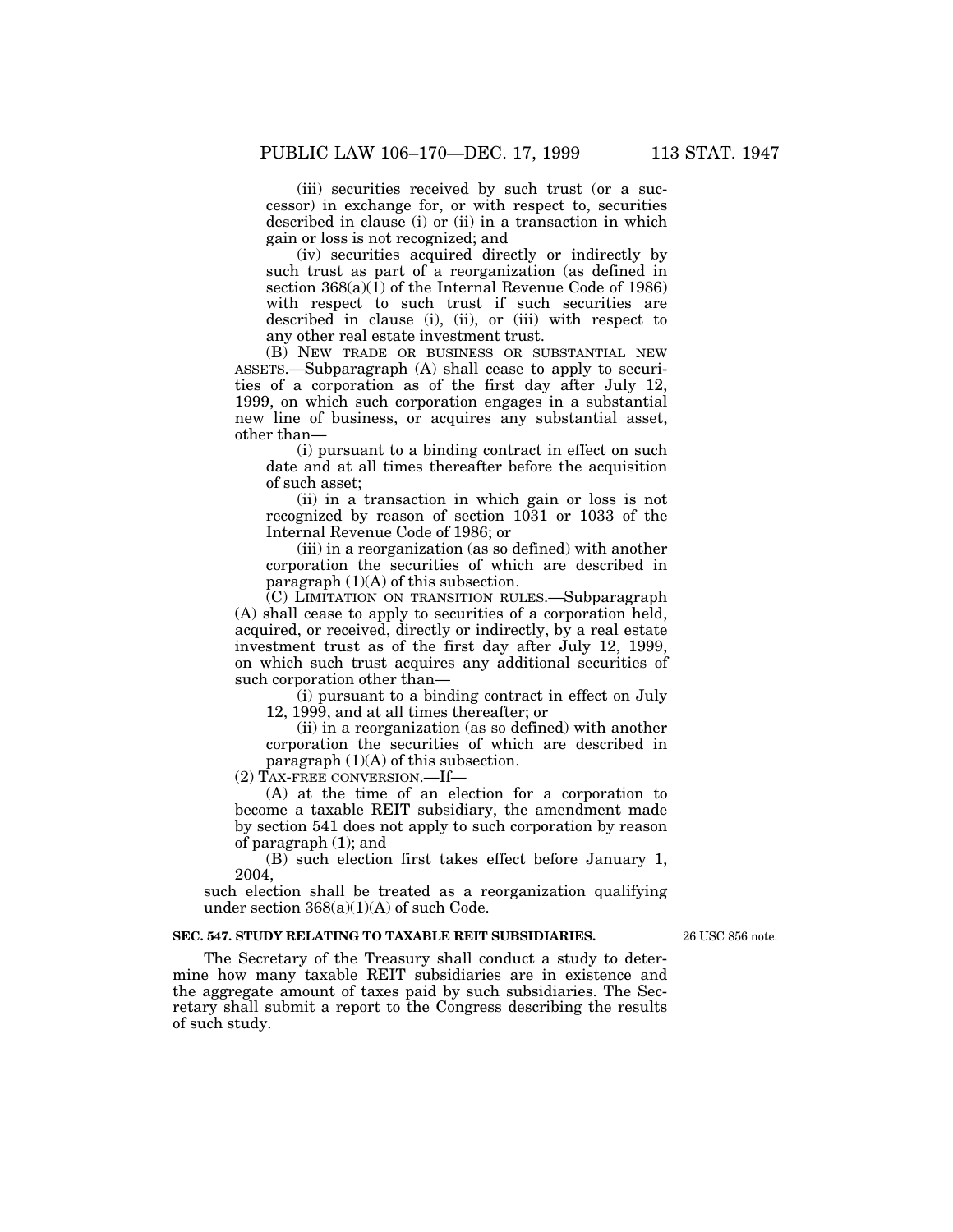# **Subpart B—Health Care REITs**

### **SEC. 551. HEALTH CARE REITS.**

(a) SPECIAL FORECLOSURE RULE FOR HEALTH CARE PROP-ERTIES.—Subsection (e) of section 856 of the Internal Revenue Code of 1986 (relating to special rules for foreclosure property) is amended by adding at the end the following new paragraph:

"(6) SPECIAL RULE FOR QUALIFIED HEALTH CARE PROP-ERTIES.—For purposes of this subsection—

"(A) ACQUISITION AT EXPIRATION OF LEASE.—The term 'foreclosure property' shall include any qualified health care property acquired by a real estate investment trust as the result of the termination of a lease of such property (other than a termination by reason of a default, or the imminence of a default, on the lease).

''(B) GRACE PERIOD.—In the case of a qualified health care property which is foreclosure property solely by reason of subparagraph (A), in lieu of applying paragraphs (2) and  $(3)$ -

''(i) the qualified health care property shall cease to be foreclosure property as of the close of the second taxable year after the taxable year in which such trust acquired such property, and

''(ii) if the real estate investment trust establishes to the satisfaction of the Secretary that an extension of the grace period in clause (i) is necessary to the orderly leasing or liquidation of the trust's interest in such qualified health care property, the Secretary may grant one or more extensions of the grace period for such qualified health care property.

Any such extension shall not extend the grace period beyond the close of the 6th year after the taxable year in which such trust acquired such qualified health care property.

''(C) INCOME FROM INDEPENDENT CONTRACTORS.—For purposes of applying paragraph (4)(C) with respect to qualified health care property which is foreclosure property by reason of subparagraph (A) or paragraph (1), income derived or received by the trust from an independent contractor shall be disregarded to the extent such income is attributable to—

"(i) any lease of property in effect on the date the real estate investment trust acquired the qualified health care property (without regard to its renewal after such date so long as such renewal is pursuant to the terms of such lease as in effect on such date), or

"(ii) any lease of property entered into after such date if—

''(I) on such date, a lease of such property from the trust was in effect, and

''(II) under the terms of the new lease, such trust receives a substantially similar or lesser benefit in comparison to the lease referred to in subclause (I).

''(D) QUALIFIED HEALTH CARE PROPERTY.—

26 USC 856.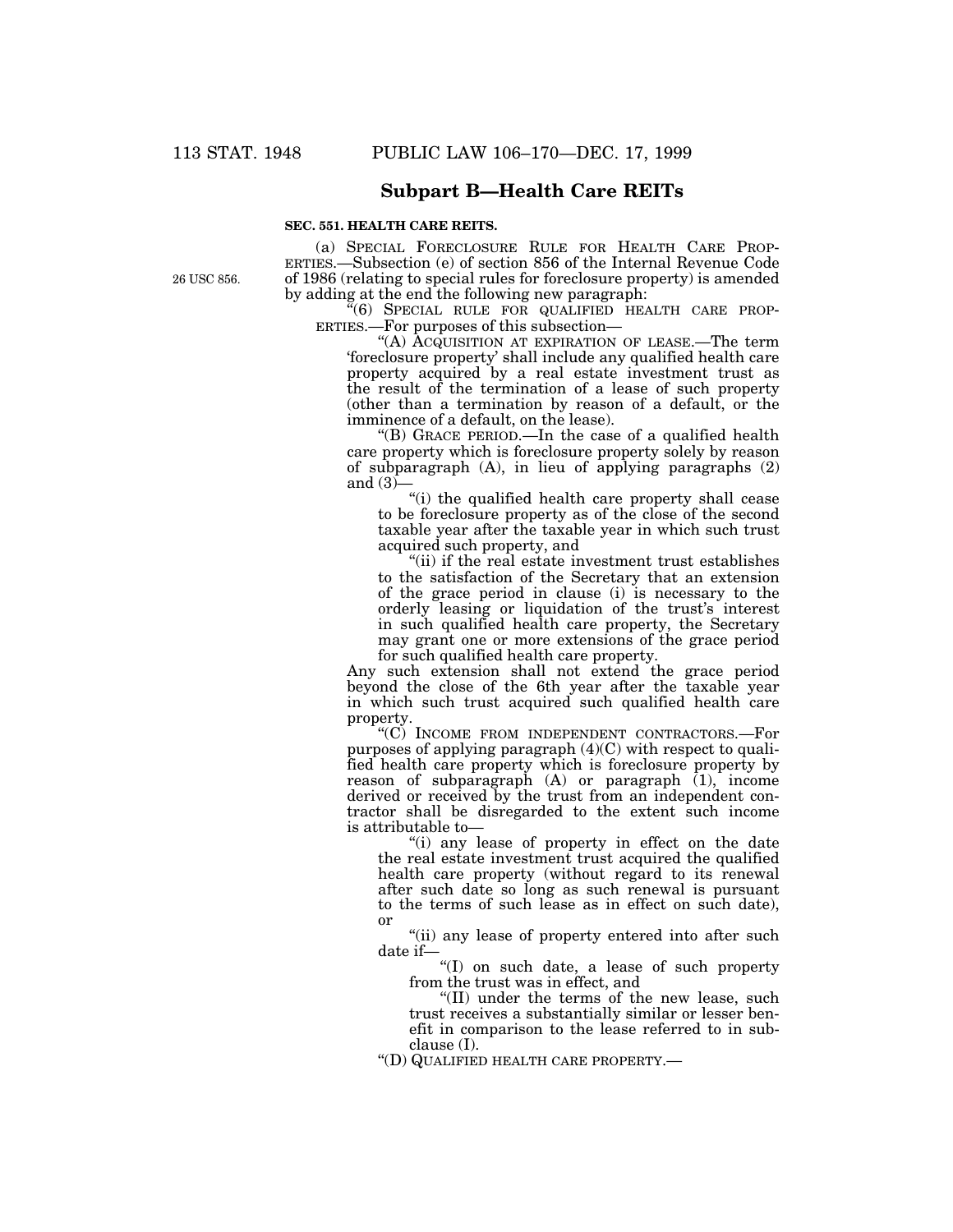''(i) IN GENERAL.—The term 'qualified health care property' means any real property (including interests therein), and any personal property incident to such real property, which—

''(I) is a health care facility, or

''(II) is necessary or incidental to the use of a health care facility.

"(ii) HEALTH CARE FACILITY.-For purposes of clause (i), the term 'health care facility' means a hospital, nursing facility, assisted living facility, congregate care facility, qualified continuing care facility (as defined in section  $7872(g)(4)$ ), or other licensed facility which extends medical or nursing or ancillary services to patients and which, immediately before the termination, expiration, default, or breach of the lease of or mortgage secured by such facility, was operated by a provider of such services which was eligible for participation in the medicare program under title XVIII of the Social Security Act with respect to such facility.''.

(b) EFFECTIVE DATE.—The amendment made by this section 26 USC 856 note. shall apply to taxable years beginning after December 31, 2000.

# **Subpart C—Conformity With Regulated Investment Company Rules**

### **SEC. 556. CONFORMITY WITH REGULATED INVESTMENT COMPANY RULES.**

(a) DISTRIBUTION REQUIREMENT.—Clauses (i) and (ii) of section 857(a)(1)(A) of the Internal Revenue Code of 1986 (relating to requirements applicable to real estate investment trusts) are each amended by striking ''95 percent (90 percent for taxable years beginning before January 1, 1980)" and inserting "90 percent".

(b) IMPOSITION OF TAX.—Clause (i) of section  $857(b)(5)(A)$  of such Code (relating to imposition of tax in case of failure to meet certain requirements) is amended by striking ''95 percent (90 percent in the case of taxable years beginning before January 1, 1980)" and inserting "90 percent".

(c) EFFECTIVE DATE.—The amendments made by this section 26 USC 857 note. shall apply to taxable years beginning after December 31, 2000.

# **Subpart D—Clarification of Exception From Impermissible Tenant Service Income**

### **SEC. 561. CLARIFICATION OF EXCEPTION FOR INDEPENDENT OPERA-TORS.**

(a) IN GENERAL.—Paragraph (3) of section 856(d) of the Internal Revenue Code of 1986 (relating to independent contractor defined) is amended by adding at the end the following flush sentence: ''In the event that any class of stock of either the real estate investment trust or such person is regularly traded on an established securities market, only persons who own, directly or indirectly, more than 5 percent of such class of stock shall be taken into account as owning any of the stock of such class for purposes of applying the 35 percent limitation set

forth in subparagraph (B) (but all of the outstanding stock

26 USC 857.

26 USC 856.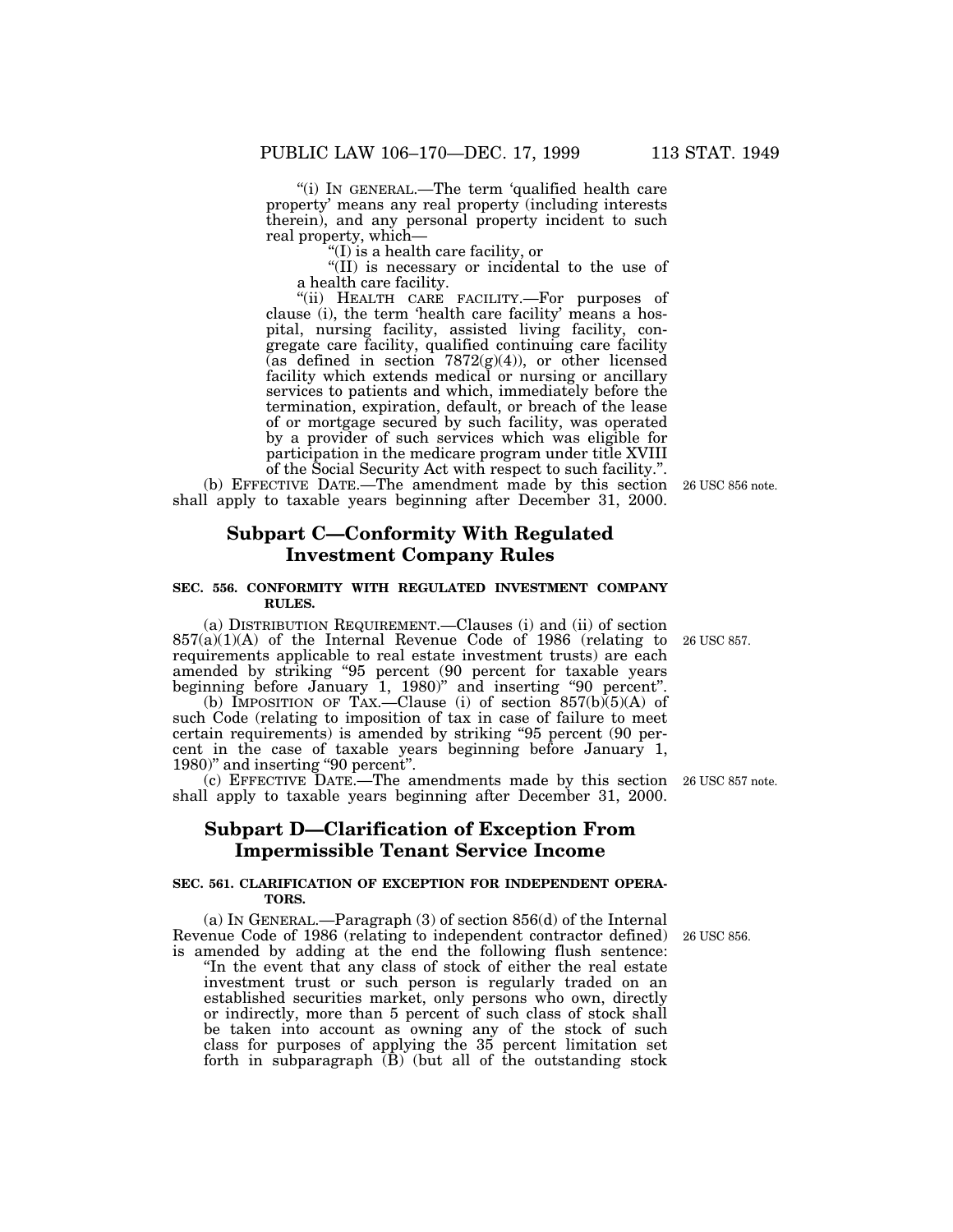of such class shall be considered outstanding in order to compute the denominator for purpose of determining the applicable percentage of ownership).''.

26 USC 856 note.

(b) EFFECTIVE DATE.—The amendment made by this section shall apply to taxable years beginning after December 31, 2000.

# **Subpart E—Modification of Earnings and Profits Rules**

### **SEC. 566. MODIFICATION OF EARNINGS AND PROFITS RULES.**

(a) RULES FOR DETERMINING WHETHER REGULATED INVESTMENT COMPANY HAS EARNINGS AND PROFITS FROM NON-RIC YEAR.— (1) IN GENERAL.—Subsection (c) of section 852 of the

26 USC 852.

Internal Revenue Code of 1986 is amended by adding at the end the following new paragraph:

''(3) DISTRIBUTIONS TO MEET REQUIREMENTS OF SUBSECTION  $(a)(2)(B)$ .—Any distribution which is made in order to comply with the requirements of subsection  $(a)(2)(B)$ —

"(A) shall be treated for purposes of this subsection and subsection  $(a)(2)(B)$  as made from earnings and profits which, but for the distribution, would result in a failure to meet such requirements (and allocated to such earnings on a first-in, first-out basis), and

''(B) to the extent treated under subparagraph (A) as made from accumulated earnings and profits, shall not be treated as a distribution for purposes of subsection  $(b)(2)(D)$  and section 855.".

(2) CONFORMING AMENDMENT.—Subparagraph (A) of section  $857(d)(3)$  of such Code is amended to read as follows:

''(A) shall be treated for purposes of this subsection and subsection  $(a)(2)(B)$  as made from earnings and profits which, but for the distribution, would result in a failure to meet such requirements (and allocated to such earnings on a first-in, first-out basis), and''.

(b) CLARIFICATION OF APPLICATION OF REIT SPILLOVER DIVIDEND RULES TO DISTRIBUTIONS TO MEET QUALIFICATION REQUIRE- $MENT.$  Subparagraph (B) of section 857(d)(3) of such Code is amended by inserting before the period ''and section 858''.

(c) APPLICATION OF DEFICIENCY DIVIDEND PROCEDURES.—Paragraph (1) of section 852(e) of such Code is amended by adding at the end the following new sentence: ''If the determination under subparagraph (A) is solely as a result of the failure to meet the requirements of subsection  $(a)(2)$ , the preceding sentence shall also apply for purposes of applying subsection  $(a)(2)$  to the non-RIC year and the amount referred to in paragraph  $(2)(A)(i)$  shall be the portion of the accumulated earnings and profits which resulted in such failure.''.

26 USC 852 note.

(d) EFFECTIVE DATE.—The amendments made by this section shall apply to distributions after December 31, 2000.

# **Subpart F—Modification of Estimated Tax Rules**

#### **SEC. 571. MODIFICATION OF ESTIMATED TAX RULES FOR CLOSELY HELD REAL ESTATE INVESTMENT TRUSTS.**

(a) IN GENERAL.—Subsection (e) of section 6655 of the Internal Revenue Code of 1986 (relating to estimated tax by corporations) is amended by adding at the end the following new paragraph:

26 USC 857.

26 USC 6655.